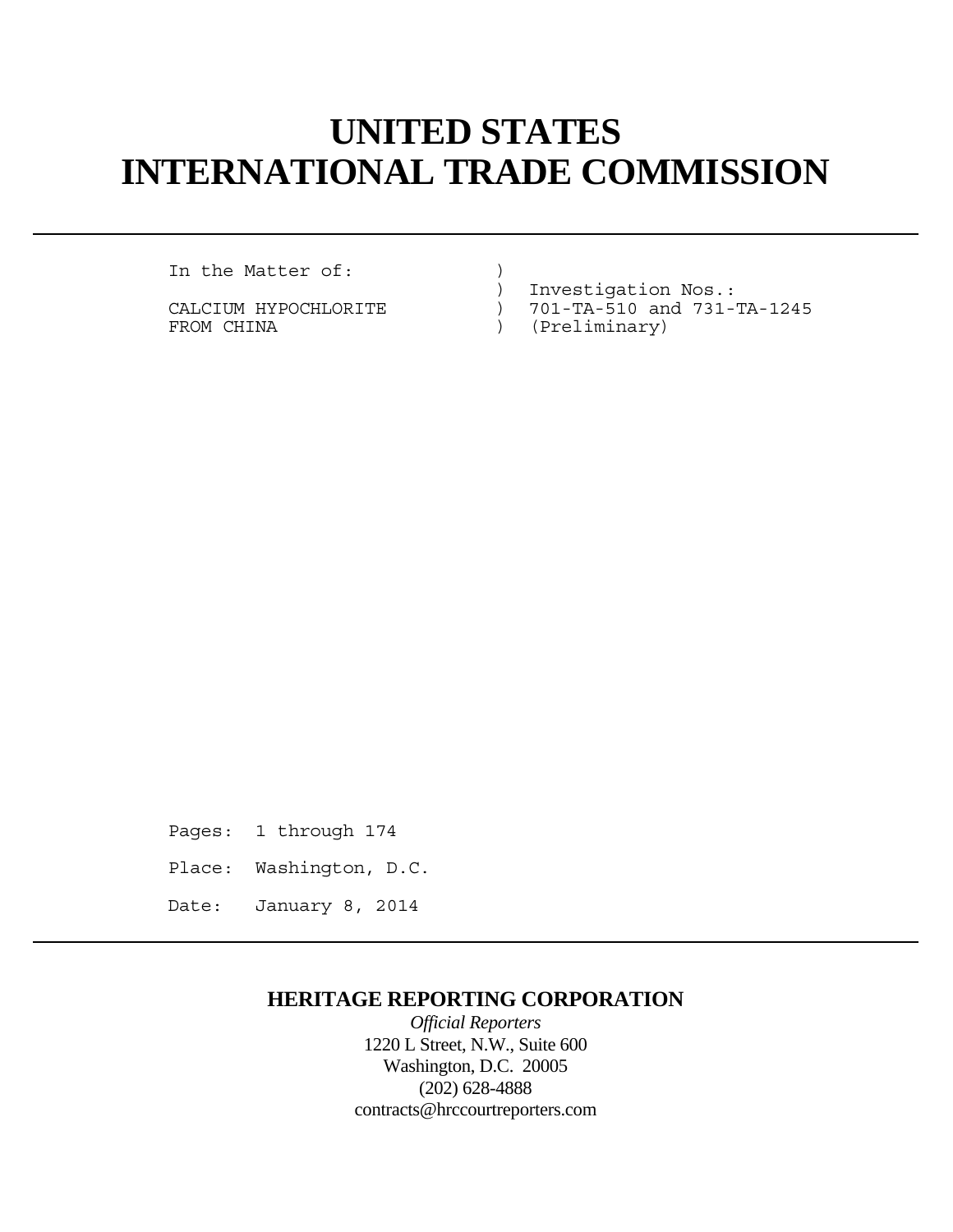#### THE UNITED STATES INTERNATIONAL TRADE COMMISSION

| In the Matter of:    |                            |
|----------------------|----------------------------|
|                      | Investigation Nos.:        |
| CALCIUM HYPOCHLORITE | 701-TA-510 and 731-TA-1245 |
| FROM CHINA           | (Preliminary)              |

 Wednesday, January 8, 2014

 Main Hearing Room 101 U.S. International Trade Commission 500 E Street, S.W. Washington, D.C.

The preliminary conference commenced, pursuant to

Notice, at 9:32 a.m., at the United States International

Trade Commission, CATHERINE DeFILIPPO, Director of

Investigations, presiding.

APPEARANCES:

On behalf of the International Trade Commission:

Staff:

 WILLIAM R. BISHOP, SUPERVISORY HEARINGS AND INFORMATION OFFICER MIKAYLA KELLEY, STUDENT INTERN CATHERINE DeFILIPPO, DIRECTOR OF INVESTIGATIONS ELIZABETH HAINES, SUPERVISORY INVESTIGATOR JOANNA LO, INVESTIGATOR CHRISTOPHER ROBINSON, INTERNATIONAL TRADE ANALYST JAMES FETZER, ECONOMIST DAVID BOYLAND, ACCOUNTANT/AUDITOR JOHN HENDERSON, ATTORNEY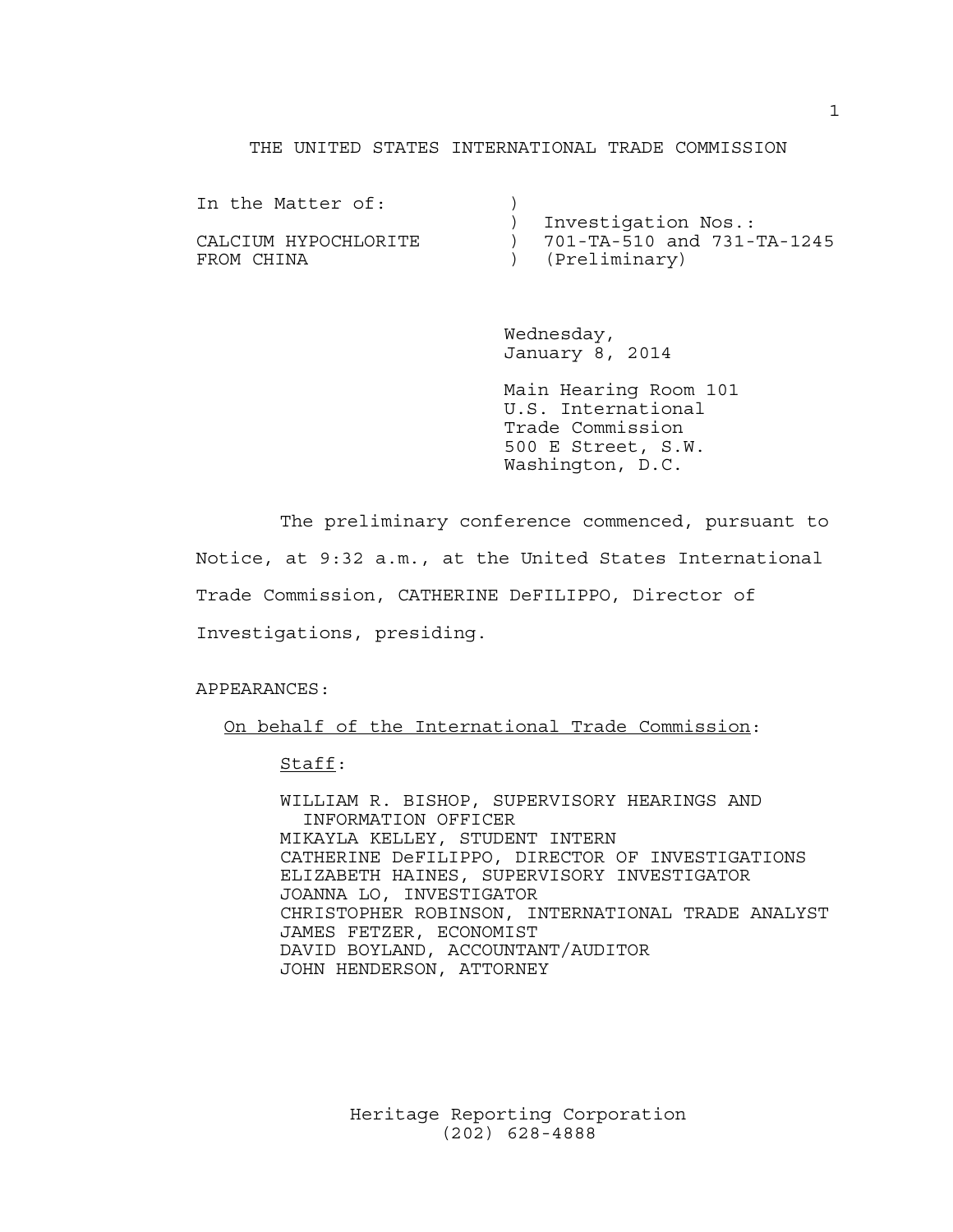APPEARANCES: (Cont'd.)

In Support of the Imposition of Antidumping and Countervailing Duty Orders:

On behalf of Arch Chemicals, Inc.:

 RICK WALDEN, Senior Vice President, Arch Chemicals, Inc. BRUCE MALASHEVICH, President, Economic Consulting Services

 PEGGY A. CLARKE, Esquire Law Offices of Peggy A. Clarke Washington, D.C.

In Opposition to the Imposition o Antidumping and Countervailing Duty Orders:

On behalf of F2 Industries, LLC:

 WILLIAM (REB) FERRELL, Owner, F2 Industries, Inc. ERIK WARGA, Economic Consultant, Erik Warga Consulting Services

 MARK B. LEHNARDT, Esquire Lehnardt & Lehnardt, LLC Liberty, Missouri

 IRENE H. CHEN, Esquire Chen Law Group Rockville, Maryland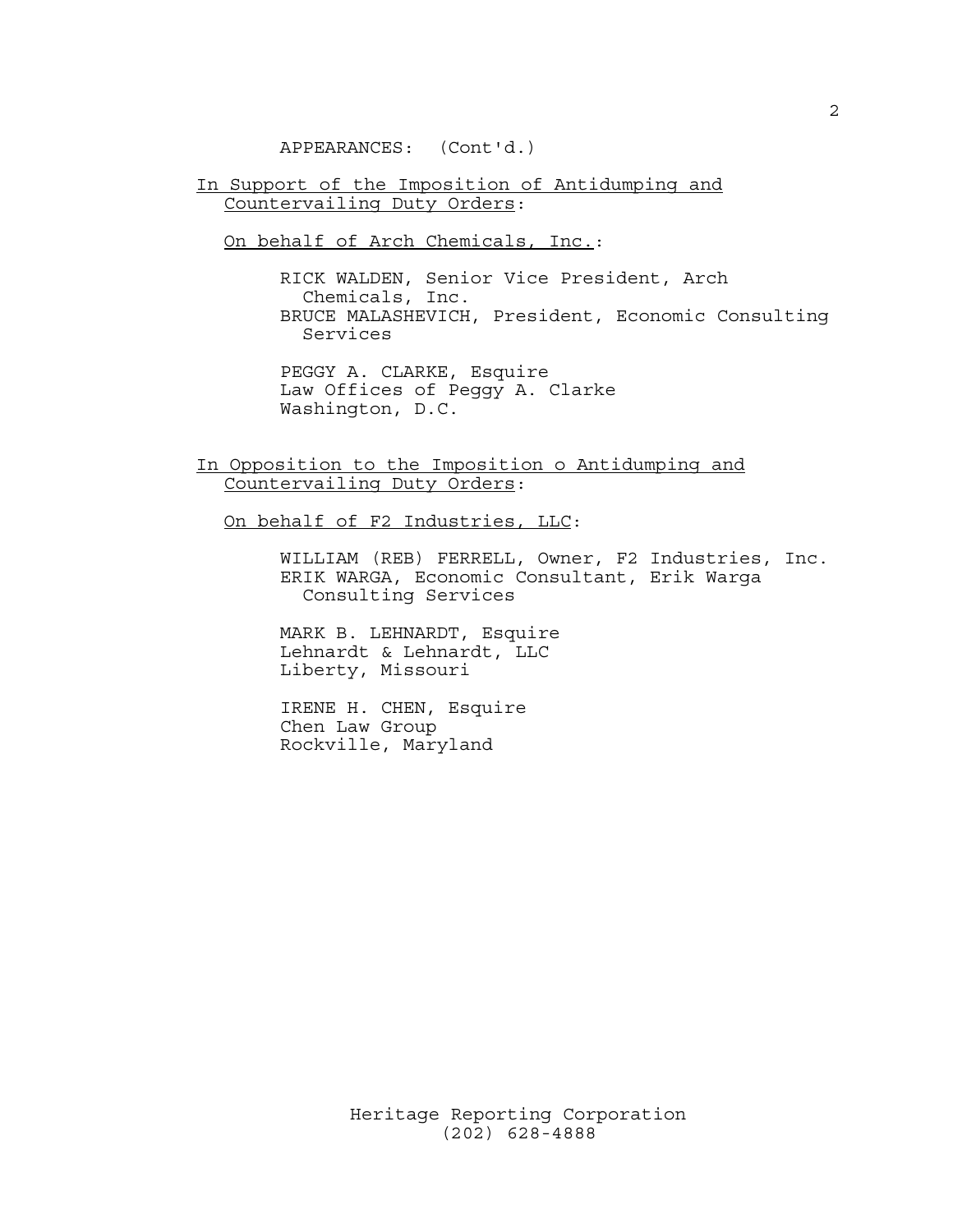## I N D E X

### en de la provincia de la provincia de la provincia de la provincia de la provincia de la provincia de la provi

| OPENING STATEMENT OF PEGGY A. CLARKE, ESQUIRE,<br>LAW OFFICES OF PEGGY A. CLARKE | 5   |
|----------------------------------------------------------------------------------|-----|
| OPENING STATEMENT OF IRENE H. CHEN, ESQUIRE,<br>CHEN LAW GROUP                   | 6   |
| TESTIMONY OF PEGGY A. CLARKE, ESQUIRE,<br>LAW OFFICES OF PEGGY A. CLARKE         | 8   |
| TESTIMONY OF RICK WALDEN, SENIOR VICE PRESIDENT, 13<br>ARCH CHEMICALS, INC.      |     |
| TESTIMONY OF BRUCE MALASHEVICH, PRESIDENT,<br>ECONOMIC CONSULTING SERVICES       | 22  |
| TESTIMONY OF IRENE H. CHEN, ESQUIRE,<br>CHEN LAW GROUP                           | 104 |
| TESTIMONY OF WILLIAM (REB) FERRELL, OWNER,<br>F2 INDUSTRIES, INC.                | 112 |
| CLOSING STATEMENT OF PEGGY A. CLARKE, ESQUIRE,<br>LAW OFFICES OF PEGGY A. CLARKE | 169 |
| CLOSING STATEMENT OF IRENE H. CHEN, ESQUIRE,<br>CHEN LAW GROUP                   | 170 |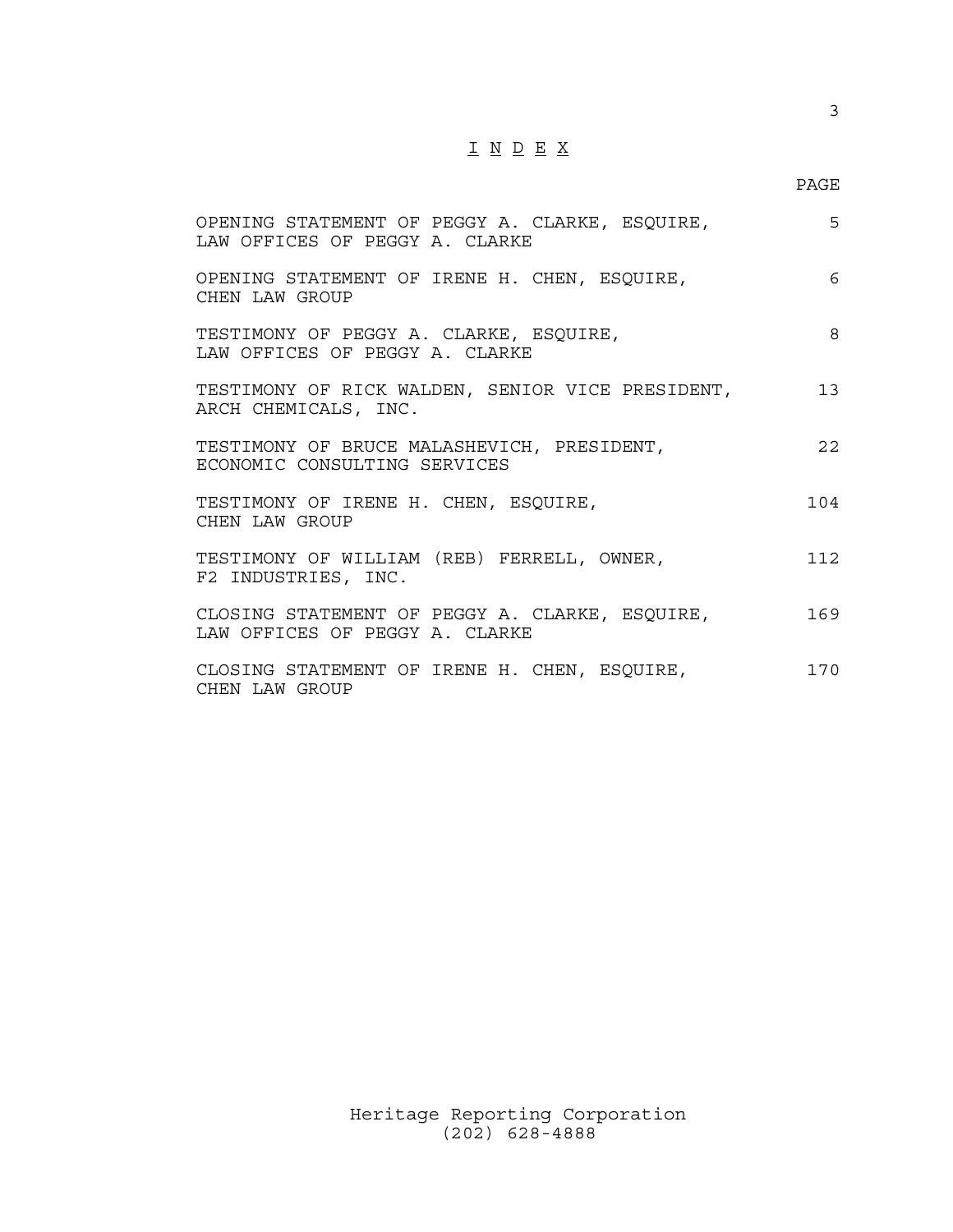1 P R O C E E D I N G S 2 (9:32 a.m.) 3 MS. DeFILIPPO: Good morning, and welcome to 4 the United States International Trade Commission's 5 conference in connection with the preliminary phase of 6 antidumping and countervailing duty investigation Nos. 7 701-TA-510 and 731-TA-1245 concerning Calcium 8 Hypochlorite From China. 9 My name is Catherine DeFilippo. I am the 10 Director of the Office of Investigations, and I will 11 preside at this conference. Among those present from 12 the Commission staff are, from my far right, Elizabeth 13 Haines, the supervisory investigator; Joanna Lo, 14 investigator; to my left, John Henderson, attorney/ 15 advisor; James Fetzer, economist; David Boyland, 16 accountant-accountant; and Christopher Robinson, 17 industry analyst. 18 I understand that parties are aware of the 19 time allocations. Any questions regarding time 20 allocations should be addressed with the Secretary. 21 All witnesses must be sworn in before presenting 22 testimony. 23 I would remind speakers not to refer in your 24 remarks to business proprietary information and to 25 speak directly into the microphones. We also ask that

> Heritage Reporting Corporation (202) 628-4888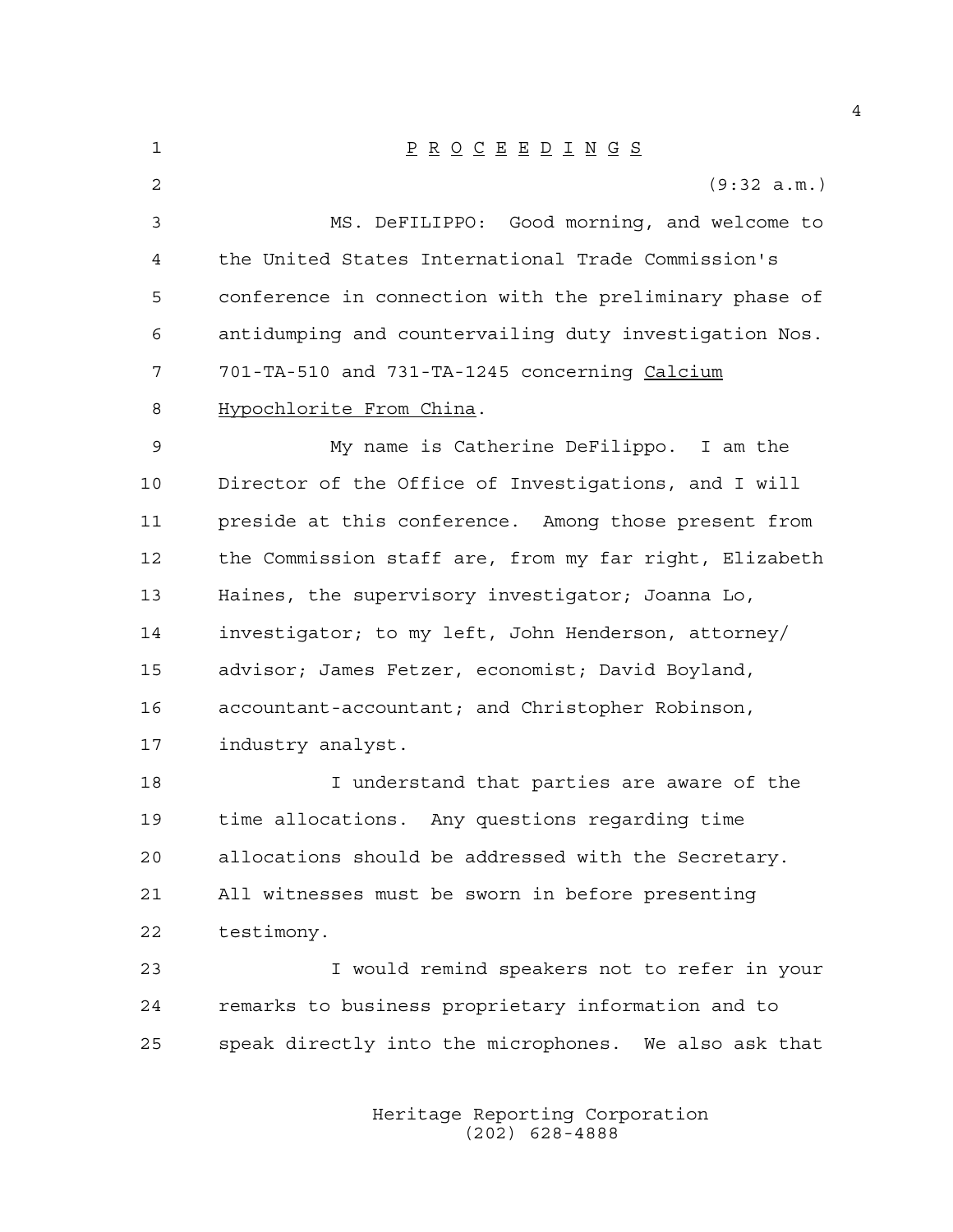1 you state your name and affiliation for the record 2 before beginning your presentation or answering 3 questions for the benefit of the court reporter. 4 Are there any questions? 5 (No response.) 6 MS. DeFILIPPO: Hearing none, Mr. Secretary, 7 are there any preliminary matters? 8 MR. BISHOP: No, Madam Chairman. 9 MS. DeFILIPPO: Very well. Let us begin 10 with opening remarks. 11 MR. BISHOP: Opening remarks on behalf of 12 Petitioner will be by Peggy A. Clarke, the Law Offices 13 of Peggy A. Clarke. 14 MS. CLARKE: Good morning. As stated, my 15 name is Peggy Clarke. I'm with the Law Offices of 16 Peggy A. Clarke, and I'm here on behalf of the 17 Petitioner, Arch Chemicals, Inc., a Lonza company, one 18 of the two manufacturers of calcium hypochlorite in 19 the United States. 20 This case, as you will see today, is like so 21 many that you see of Chinese imports coming in quickly 22 with low-priced, unfairly traded goods and 23 overwhelming a U.S. industry. In this case there are 24 several issues that make it particularly pernicious. 25 First is the seasonal nature of the industry, and the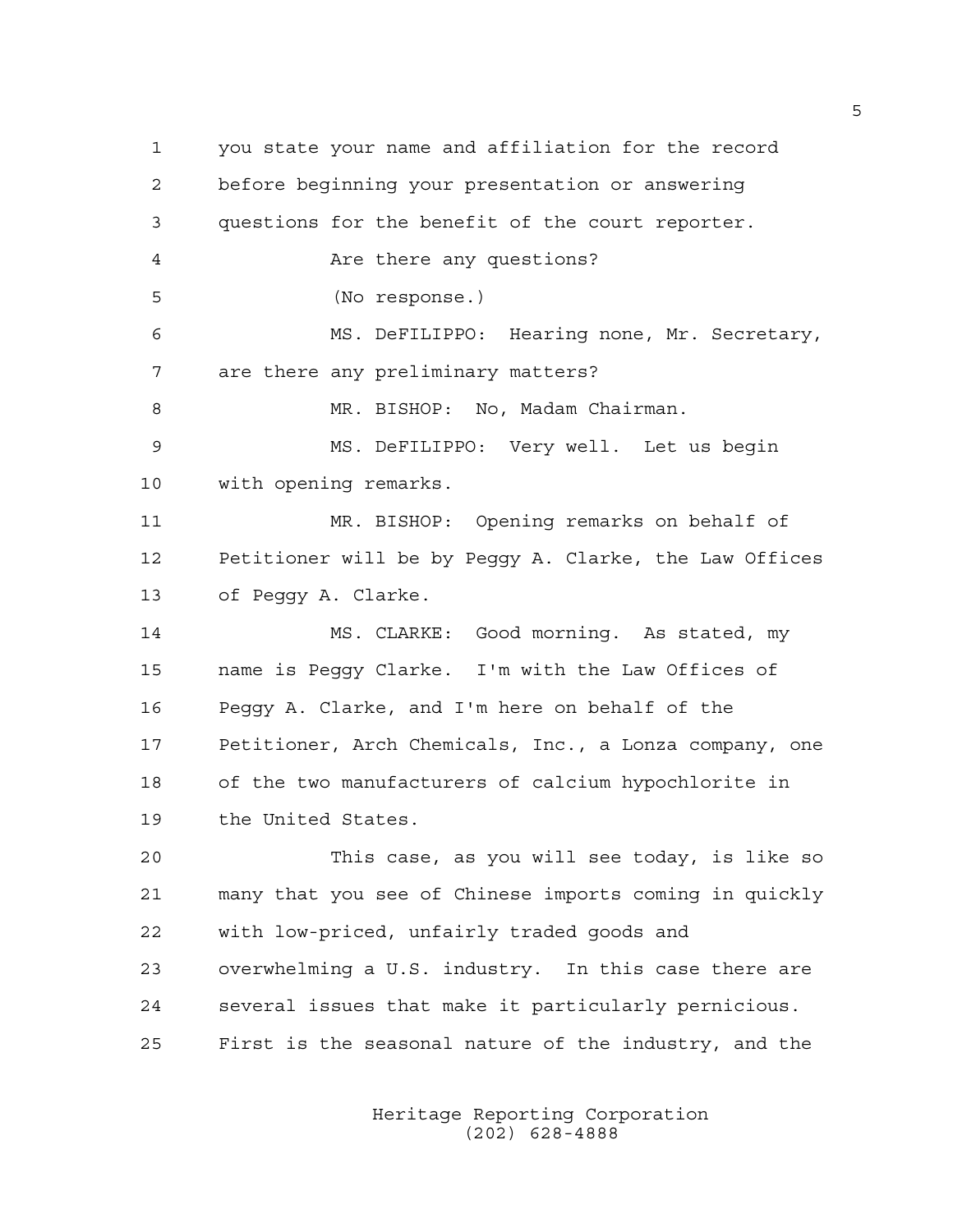1 Chinese product has come in at the peak part of that 2 season, which we will discuss the economic impact of 3 that in our case, how harmful that is.

4 Secondly, the Chinese imports have targeted 5 the most price sensitive channel and from there are 6 now moving into the other channels of distribution. 7 And finally, what we have seen over the last few years 8 is China attempting to commoditize the product, which 9 makes it even more price sensitive, causing further 10 harm and threatening additional material injury to the 11 U.S. industry.

12 And with that, I'm concluding my closing 13 remarks or my opening remarks.

14 MS. DeFILIPPO: Thank you, Ms. Clarke. 15 MR. BISHOP: Opening remarks on behalf of 16 Respondents will be by Irene H. Chen, the Chen Law 17 Group.

18 MS. CHEN: Good morning, members of the 19 Commission staff. My name is Irene Chen, and I'm here 20 with my colleague, Mark Lehnardt. We're here today on 21 behalf of F2 Industries, a U.S. importer of calcium 22 hypochlorite from China, and today we have Mr. William 23 Ferrell, our industry witness, who is here from F2 24 Industries. For the record, I will refer to the 25 product calcium hypochlorite as cal hypo throughout my

> Heritage Reporting Corporation (202) 628-4888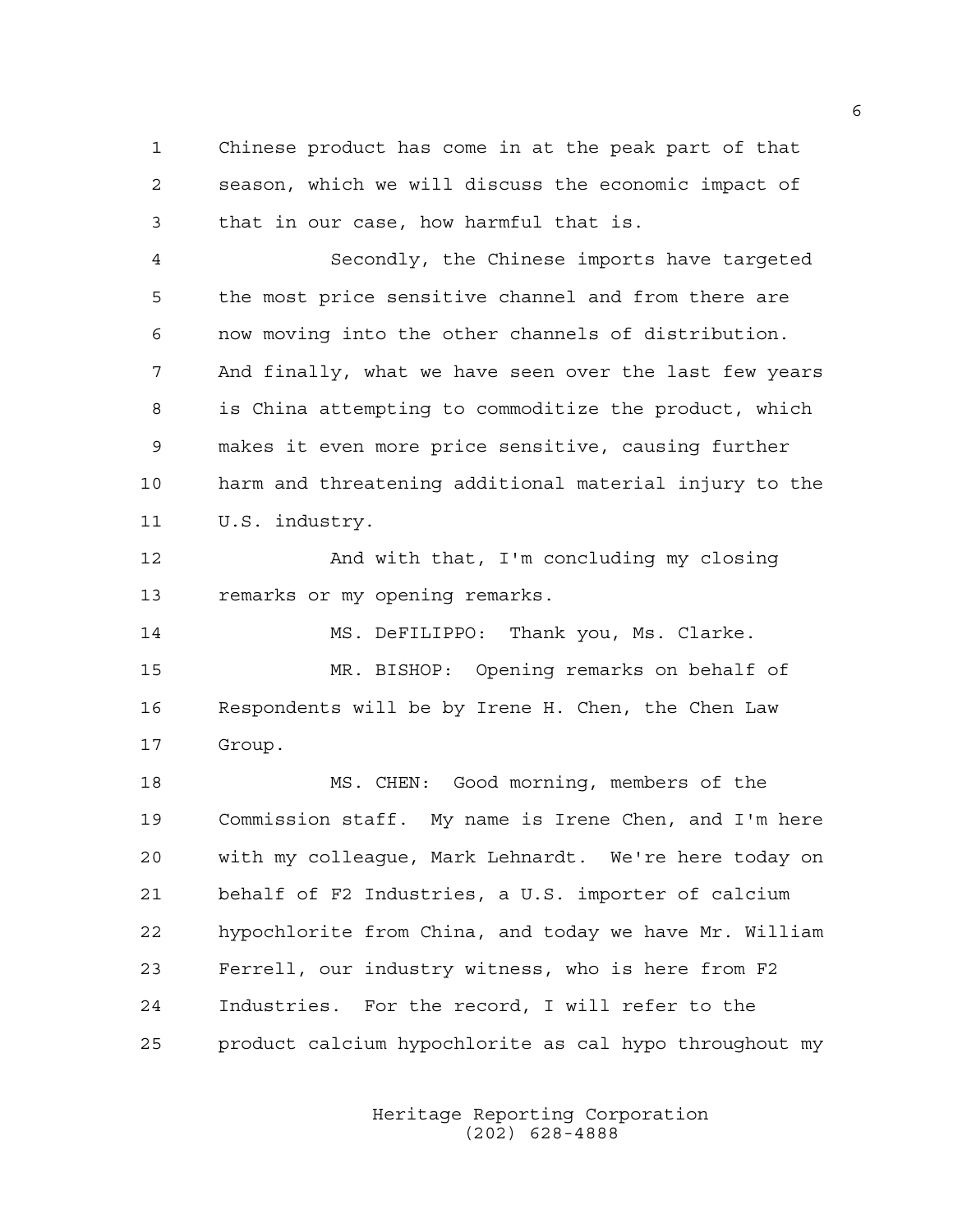1 remarks.

| $\overline{c}$ | On behalf of F2, we're here to present                |
|----------------|-------------------------------------------------------|
| 3              | information as to why there is no injury or threat of |
| 4              | material injury and why the Commission should reach a |
| 5              | negative determination in this case. Petitioners and  |
| 6              | the rest of the domestic industry dominate the U.S.   |
| 7              | cal hypo market, and they have done so throughout the |
| 8              | period of investigation. As Mr. Ferrell will testify, |
| 9              | the domestic industry controls sales to the largest   |
| 10             | and highest margin customer segments of the market,   |
| 11             | while Chinese imports have important limitations on   |
| 12             | the market segments that they can enter.              |
| 13             | In particular, the Chinese imports are                |
| 14             | limited primarily to low margin sales and smaller     |
| 15             | customers whom the domestic industry is not even      |
| 16             | interested in selling to. Additional constraints      |
| 17             | include the reactive nature of cal hypo and related   |
| 18             | shipping issues, which further limits subject import  |
| 19             | volume in the U.S. market.                            |
| 20             | Finally, it's important to note that                  |
| 21             | Petitioners provide routine cash rebates and other    |
| 22             | incentives that lower the ultimate price to their     |
| 23             | customers, and we would urge the Commission staff to  |
| 24             | inquire of the Petitioners about these issues, but we |

25 can also present further details on this during our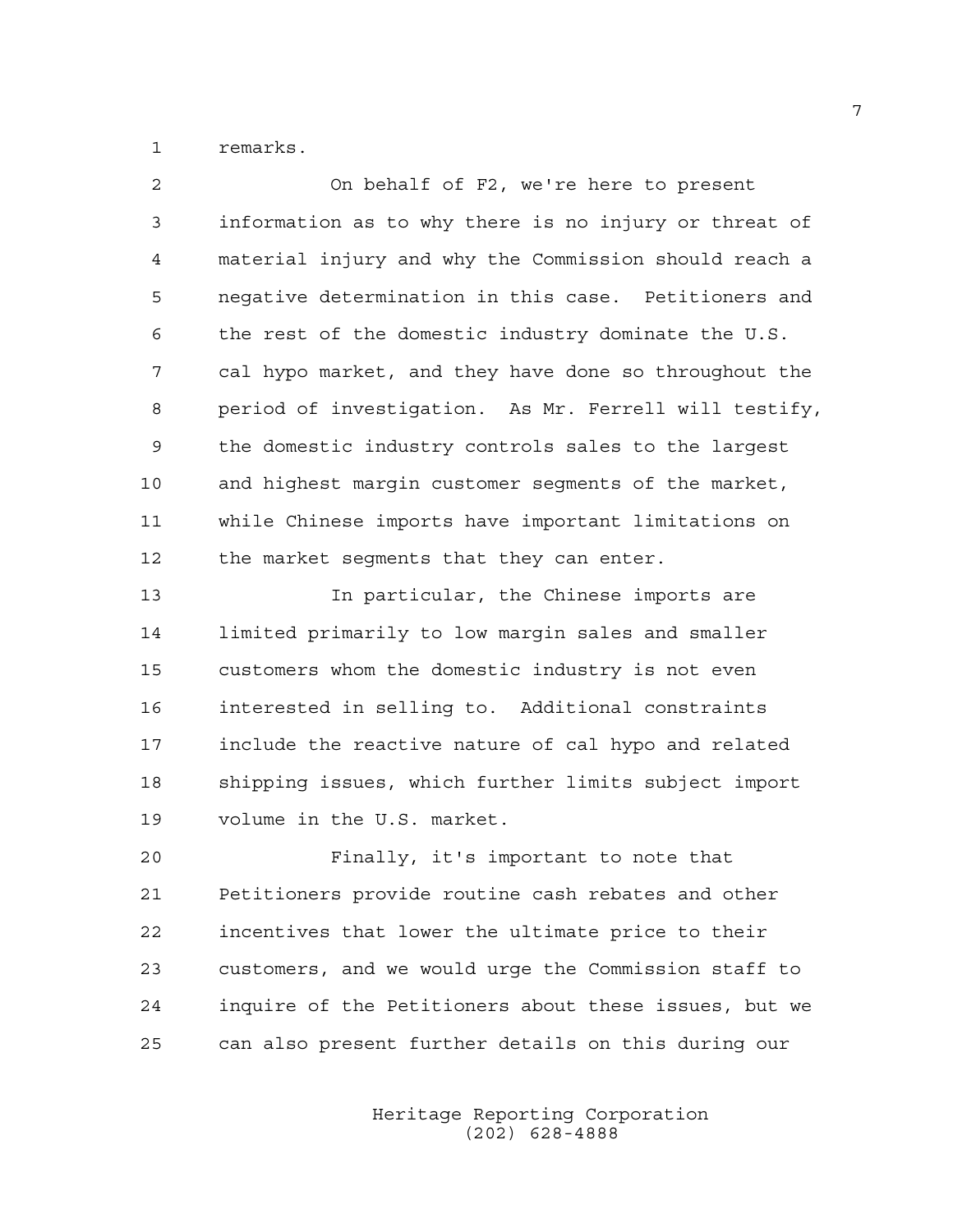1 presentation. Thank you.

2 MS. DeFILIPPO: Thank you, Ms. Chen. We 3 will now --

4 MR. BISHOP: Would the first panel, those in 5 support of the imposition of antidumping and 6 countervailing duty orders, please come forward and be 7 seated?

8 MS. DeFILIPPO: Good morning. Welcome to 9 Mr. Malashevich, Mr. Walden and Ms. Clarke. Please 10 proceed when you're ready.

11 MS. CLARKE: Good morning. Once again, I am 12 Peggy Clarke with the Law Offices of Peggy A. Clarke, 13 counsel to Petitioner, Arch Chemicals, Inc., a Lonza 14 company. Thank you for hearing us today. We want to 15 discuss the injury and potential injury caused the 16 calcium hypochlorite or cal hypo industry by unfairly 17 traded imports of cal hypo from China.

18 You will also hear from Mr. Rich Walden, 19 Senior Vice President of Arch, who will discuss the 20 cal hypo market and the impact the imports have had on 21 his business. And you'll hear from Mr. Bruce 22 Malashevich of Economic Consulting Services, who will 23 discuss the economics of the injury suffered and 24 threatened. We will then be happy to answer questions 25 either today or in our postconference brief.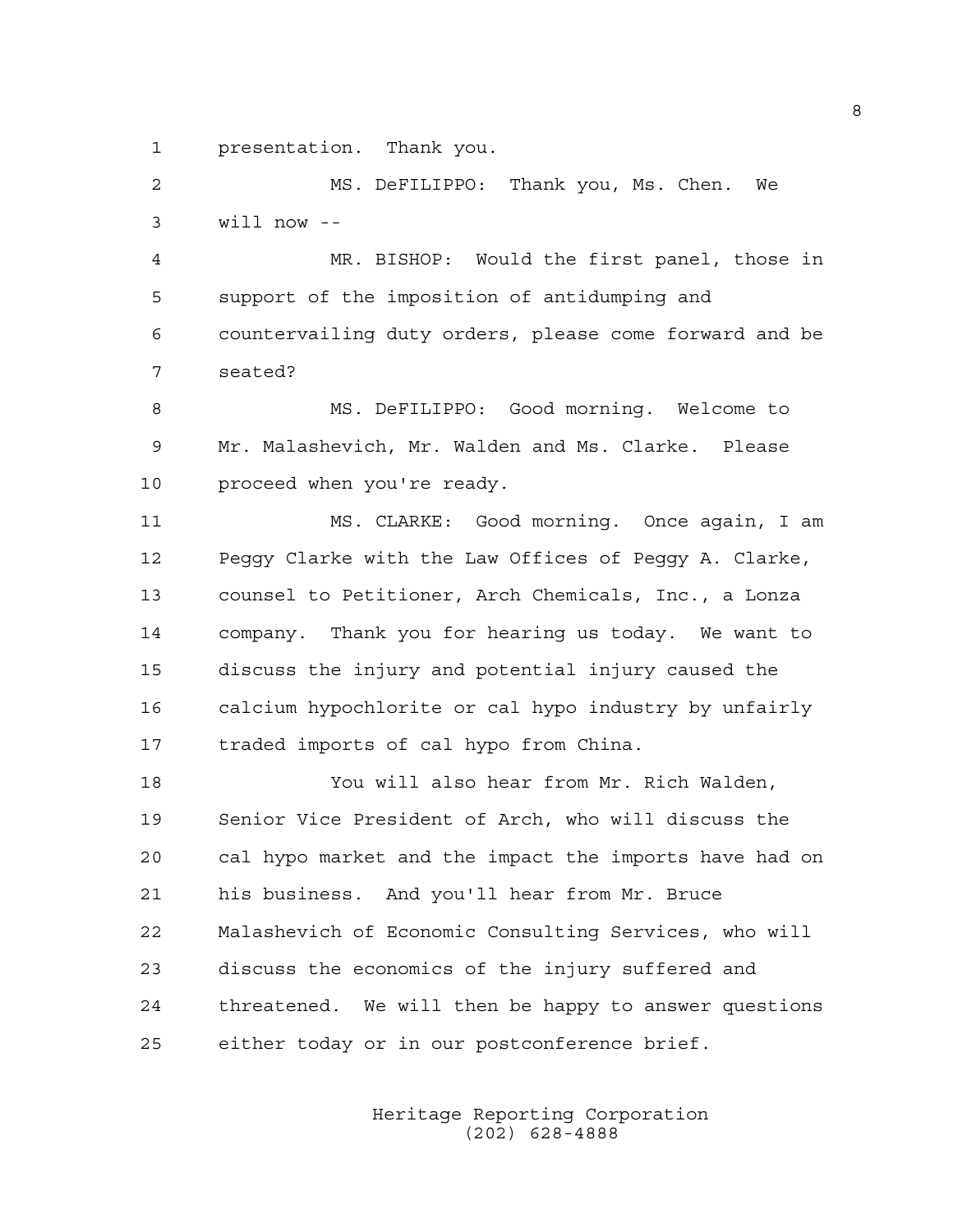1 Before I turn this over to Mr. Walden, I 2 want to briefly discuss the domestic industry and the 3 like product to establish the context in which the 4 case should be viewed. There are two domestic 5 manufacturers of cal hypo. Arch accounts for the 6 majority of the product produced in the United States. 7 Axiall Corporation, which until 2013 was part of PPG 8 Industries, accounts for the remainder of the domestic 9 production.

10 The manufacture of cal hypo requires 11 extensive investment to build the plant and to hire 12 and retain the skilled personnel necessary. These two 13 companies produce 100 percent of the domestic like 14 product. Most cal hypo is sold in granular form. A 15 small portion, less than one-quarter of the product, 16 is compacted into tablets or briquettes prior to 17 sales. Again, Arch and Axiall produce the vast 18 majority of the tablets sold in the United States and 19 produce all the granular cal hypo made in the U.S.

20 Moreover, the value added by the tableting 21 operation is minimal. Therefore, Arch does not 22 consider that those companies that merely tablet 23 granular cal hypo of whatever origin should be 24 considered a part of the domestic industry.

25 Nevertheless, we want to emphasize that even

 Heritage Reporting Corporation (202) 628-4888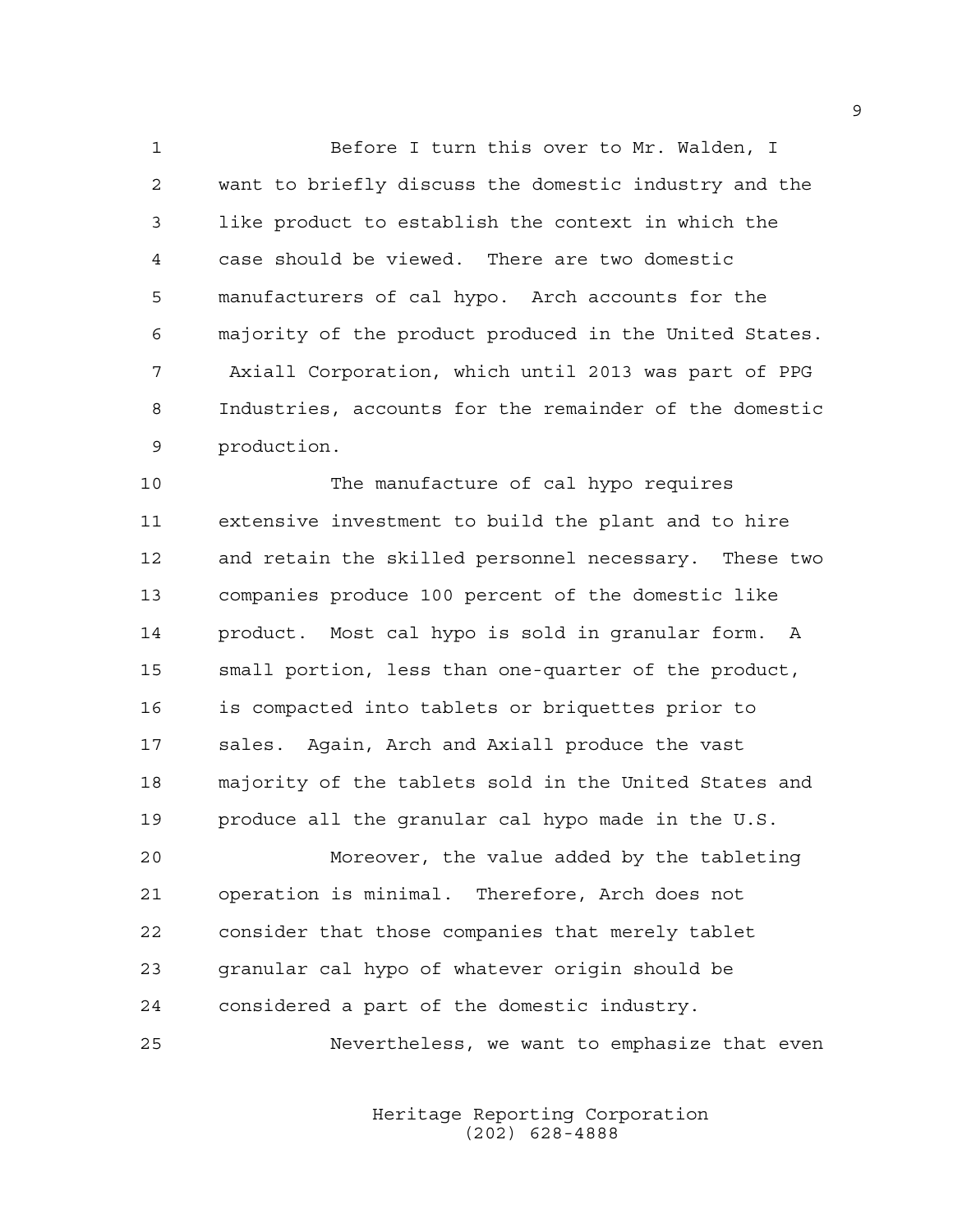1 if tableters were considered a part of the domestic 2 industry, Arch would still account for well over 50 3 percent of the production in the United States, and 4 the U.S. industry would still be materially injured 5 and threatened with material injury by reason of 6 unfairly traded Chinese calcium hypochlorite imported 7 into this country.

8 The product covered by the scope is calcium 9 hypochlorite with at least 10 percent available 10 chlorine by weight in whatever form. This includes 11 dilute forms of calcium hypochlorite called bleaching 12 powder and hemi-basic calcium hypochlorite. Despite 13 the different terms, there's one like product, cal 14 hypo, and this like product is coterminous with the 15 scope of the investigation. This can be demonstrated 16 through a brief discussion of the Commission's like 17 product factors.

18 At its most basic, cal hypo is formed by the 19 reaction of chlorine with lime. There are many 20 different ways of achieving this reaction, but all 21 manufactures of cal hypo, including bleaching powder 22 and hemi-basic cal hypo, is formed by this same 23 chemical reaction. Chlorine and lime is also reactive 24 with caustic soda, and this is referred to as sodium 25 processed cal hypo. This produces a cleaner compound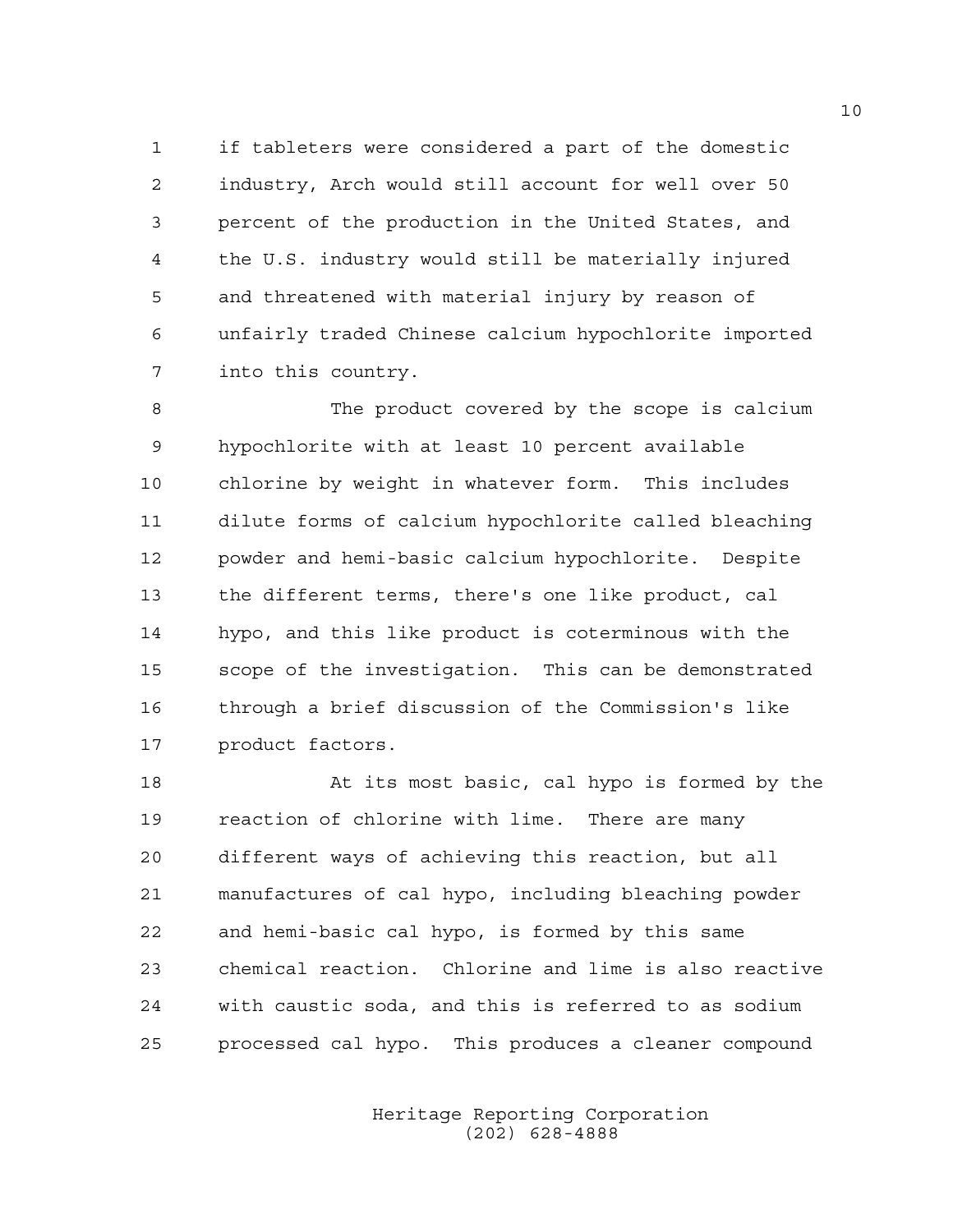1 with a higher available chlorine level.

2 Both domestic producers use the sodium 3 process, and most of the imported cal hypo from China 4 is also made using the sodium process, although there 5 are numerous Chinese manufacturers who do not use 6 caustic soda, preferring to limit the reaction to the 7 chlorine and lime, the calcium process.

8 Both bleaching powder and hemi-basic calcium 9 hypochlorite are unrefined forms of cal hypo formed by 10 the reaction of chlorine and hydrated lime or lime 11 slurry. Thus, all cal hypo is produced in a similar 12 fashion at similar facilities through this reaction, 13 and they all contain similar physical properties.

14 In addition to having similar production 15 facilities, all calcium hypochlorite has the same 16 basic end uses. Cal hypo is an effective public 17 health biocide and is used in numerous sanitation 18 applications. In the United States, the majority of 19 cal hypo is used in the pool/spa industry to disinfect 20 the swimming water. It is also used to disinfect 21 water for drinking purposes by municipal water 22 facilities and has numerous industrial applications. 23 Because of its disinfectant qualities, cal 24 hypo, whether produced domestically or imported, must

25 be registered with the EPA in accordance with FIFRA.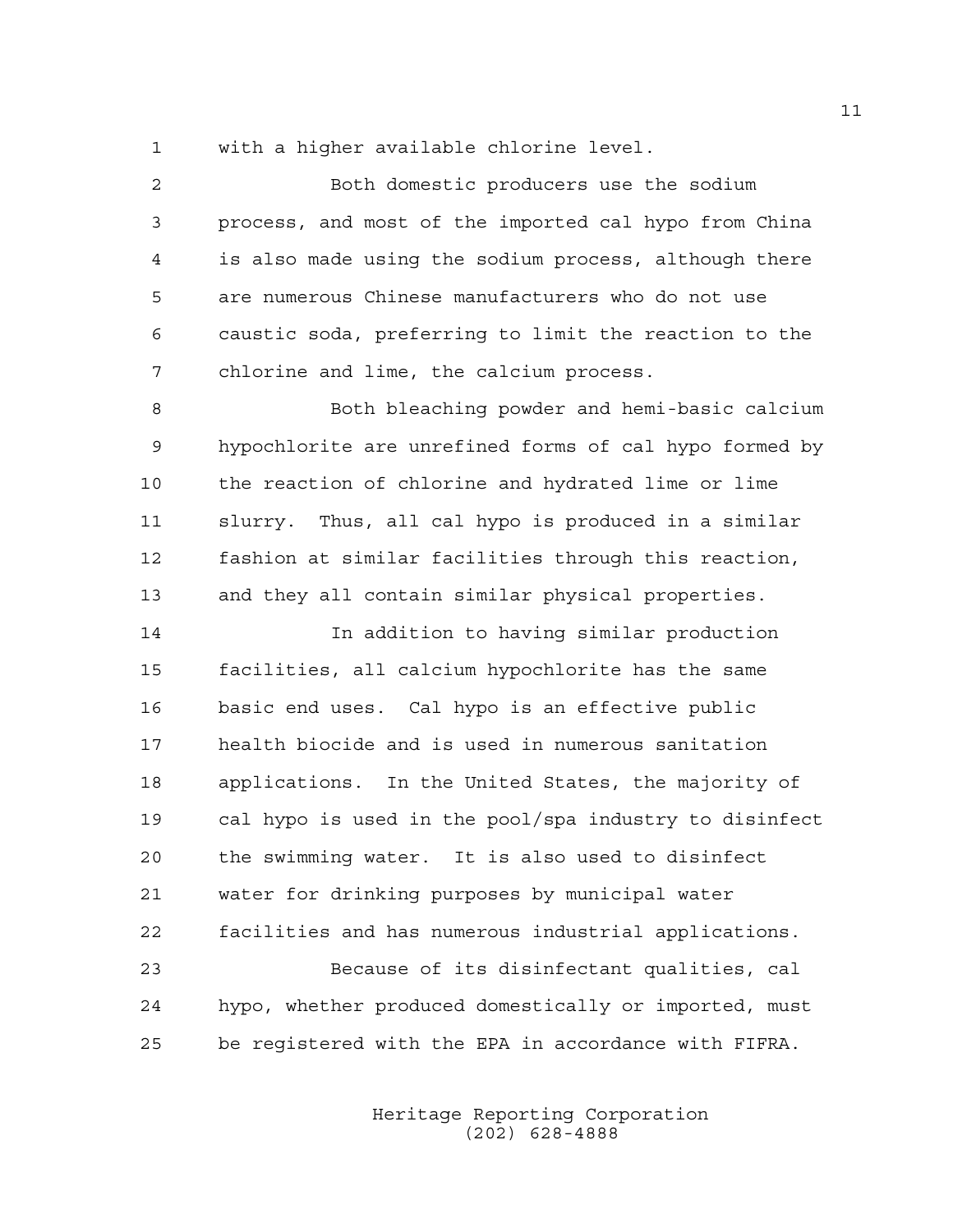1 This EPA registration, however, is not an onerous 2 burden, and many foreign producers and manufacturers 3 have easily obtained the necessary registrations.

4 Both imported and domestically produced cal 5 hypo use the same channels of distribution. As noted 6 in the petition, both the domestic producers and the 7 imported cal hypo is sold to repackers/private label 8 marketers. These repackers will typically buy bulk 9 product, then repack it into smaller sized containers 10 or at least relabel it for retail distribution. 11 They're basically distributors of cal hypo.

12 These repacker/private label marketers then 13 compete directly with the domestic manufacturers of 14 cal hypo, Arch and Axiall Corporation, in the other 15 distribution channels, and in recent years the 16 domestic industry has seen the encroachment of 17 unfairly traded Chinese cal hypo directly into these 18 other distribution channels as well, as well as their 19 extensive presence in the repacker/private label 20 channel.

21 Finally, neither customer perceptions nor 22 price distinguish domestic cal hypo from imported 23 product. Cal hypo is a rapidly commoditizing product, 24 regardless of branding, and therefore the domestic and 25 imported product compete primarily on the basis of

> Heritage Reporting Corporation (202) 628-4888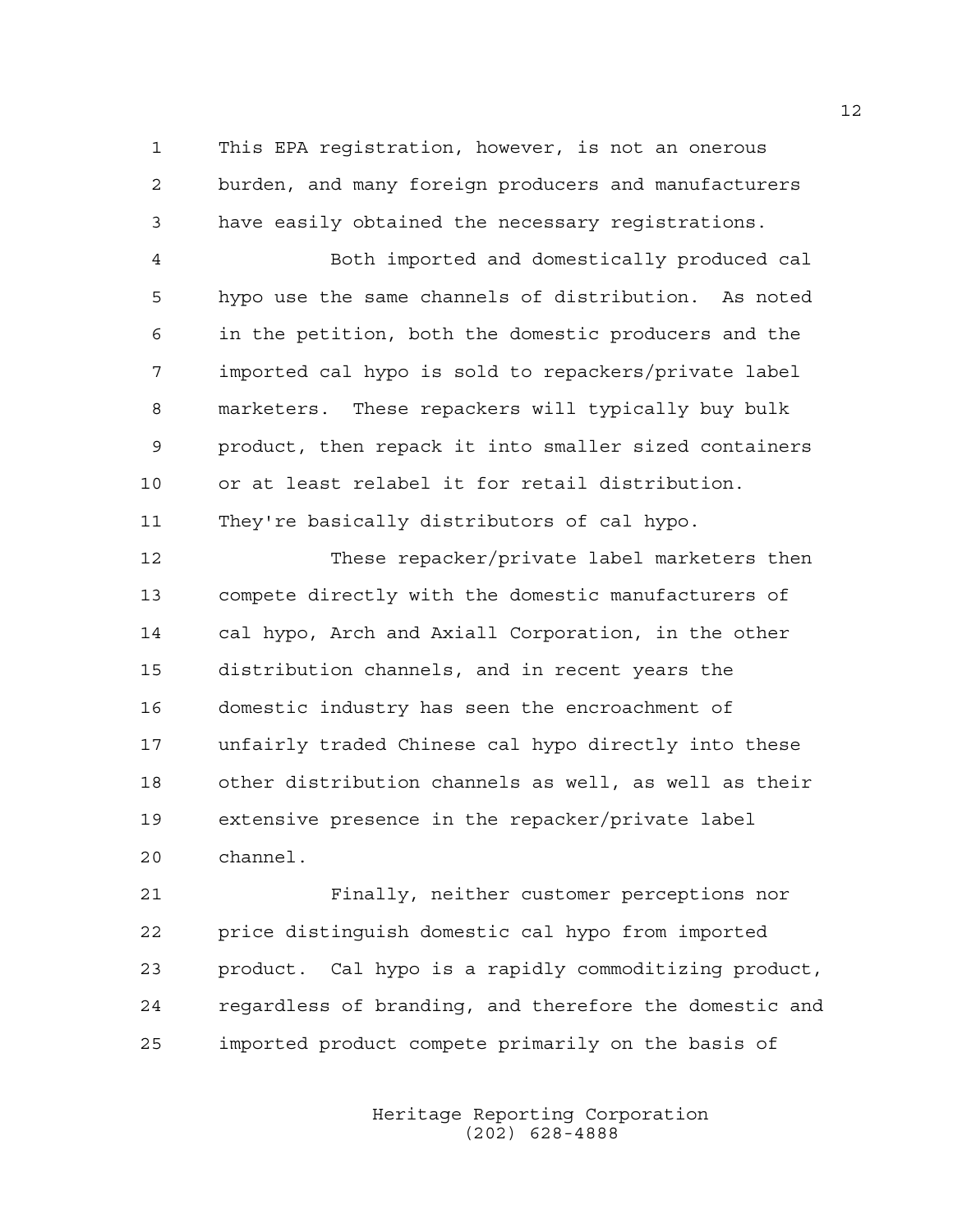1 price. Customers do not perceive any significant 2 physical differences between the imported or the 3 domestic product. Thus, all cal hypo should be 4 considered a single like product.

5 And with that, I would like to ask Mr. 6 Walden to speak to you about Arch's experience. Thank 7 you for your time, and I'm happy to answer questions. 8 Go ahead.

9 MR. WALDEN: Good morning, and thank you for 10 allowing me to address you today. My name is Rick 11 Walden. I'm a Senior Vice President for Global Water 12 Treatment for Lonza Corporation.

13 Actually, the history -- my history -- goes 14 back. I'm a 1975 engineering graduate with a 15 professional engineering license in several states and 16 went on to obtain my MBA in the mid '80s and got over 17 into the business world, having worked in various 18 businesses throughout my career with Olin, Arch and 19 now Lonza. Those businesses sell sulfuric acid, 20 hydrazine hydrate, urethanes, consumer care and now 21 the global water treatment.

22 Over the years, my history with Olin and 23 Arch and now Lonza that has purchased Arch Chemicals, 24 we would go to many different meetings, and people 25 would say what do you do? And when you start talking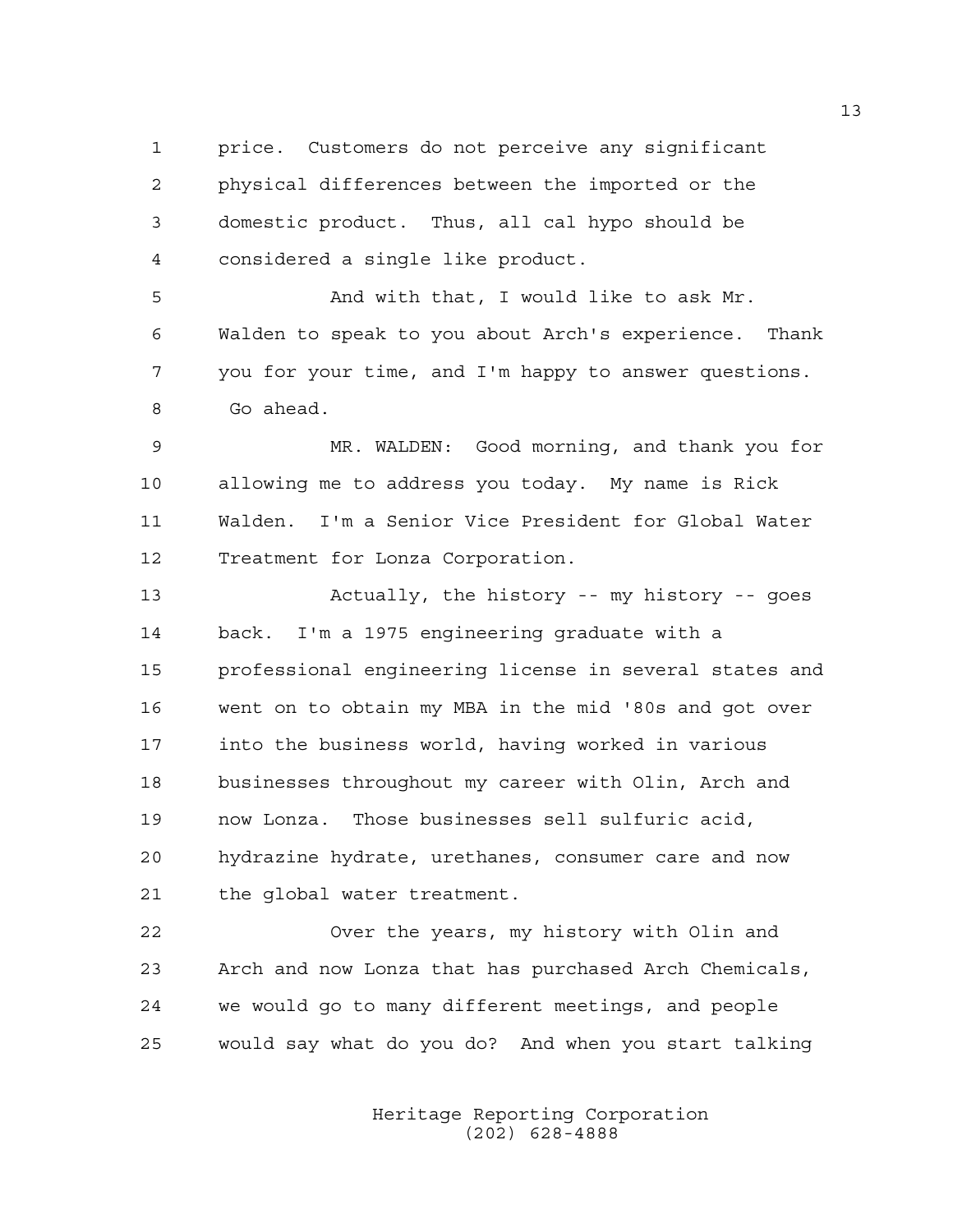1 in the chemical industry people really kind of glass 2 over and say well, that's kind of neat, and they move 3 on.

4 But they never recognized Olin, they never 5 recognized Arch, and most people don't even recognized 6 Lonza. But always when I came back to the brands that 7 people would recognize. Olin, you will remember 8 Winchester ammunition and rifles. That was an Olin 9 brand product that we had. And the other brand that 10 is recognized worldwide is HTH calcium hypochlorite.

11 When I got into the business I kept 12 wondering what HTH stood for, and it kind of goes back 13 to the chemist days in the late '50s and early '60s as 14 we were developing this, and it stands for high test 15 hypochlorite. So it was an interesting little side 16 tidbit for me, so I thought you might enjoy that 17 today.

18 As I mentioned, cal hypo is a major product 19 for our company. Arch has been a leader in the cal 20 hypo industry both in the United States and globally 21 with production in the United States, Brazil and South 22 Africa. We're very proud of our heritage in 23 developing this product for the safety and enjoyment 24 of swimming enthusiasts and for the advancement of 25 public health worldwide.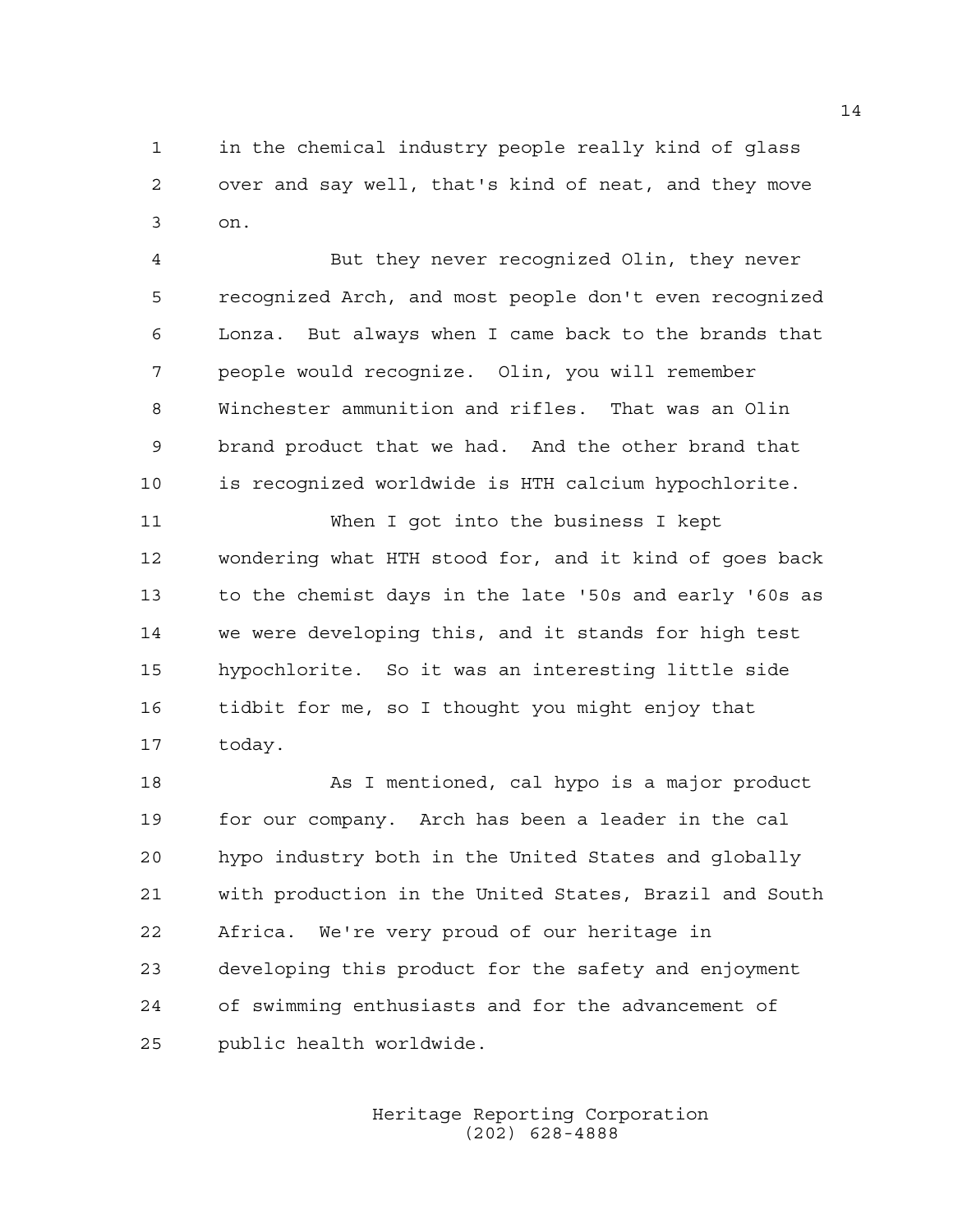1 My objective today is to acquaint you with 2 the marketplace in which we compete. Being respectful 3 that this is a public forum, details involving 4 business confidential information are contained in our 5 petition, our responses to the Commission's 6 questionnaires and any forthcoming responses to 7 questions you may have. But my key points are as 8 follows:

9 The U.S. demand for cal hypo is seasonal to 10 an extreme degree. The reason is obvious. More than 11 90 percent of the demand lies in the maintenance of 12 swimming pools and spas. Typically in the fourth 13 calendar quarter of each year we enter into 14 negotiations for supply agreements and prices for 15 sales for the following season.

16 Our sales peak is in the first calendar half 17 of each year. The remainder of the year is very slow. 18 Demand rapidly declines, and we use that period for 19 routine maintenance and plant turnarounds. Our 20 economic expert, Bruce, will expand on this point in 21 his testimony a little bit later.

22 This extreme seasonality directly affects 23 our operating economics. Producing cal hypo involves 24 a very large, continuous process operating our 25 facility 24 hours a day, seven days a week, in order

> Heritage Reporting Corporation (202) 628-4888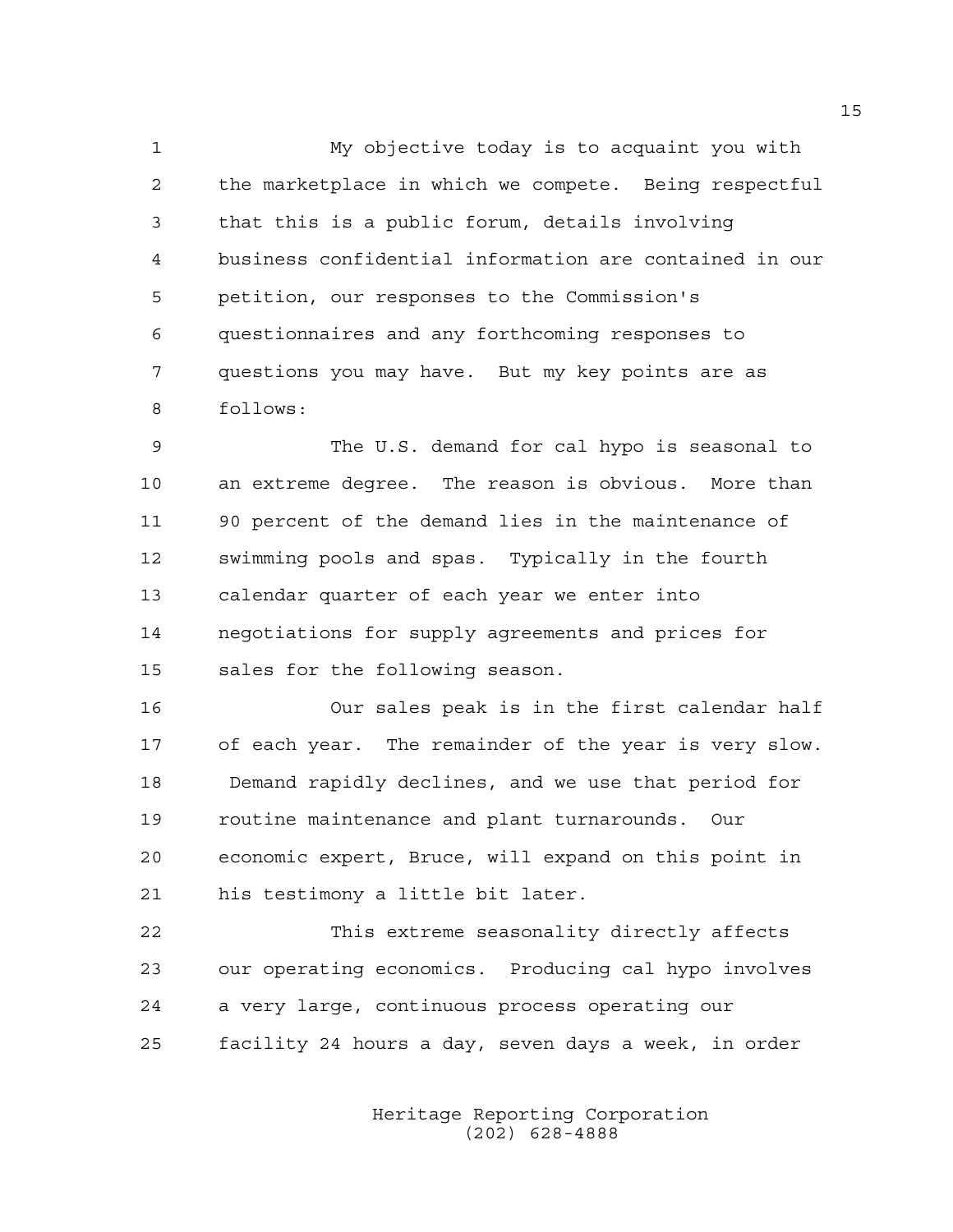1 to run the plant efficiently. This limits our ability 2 to adjust production levels without reducing 3 efficiencies to meet changing cost and demand 4 conditions.

5 Because we reduce production in the second 6 half of the year as the peak season ends, our per unit 7 costs increase in that period. The combination of 8 reduced volume and increased cost, combined with the 9 down time and the cost of the maintenance, means that 10 we do not generate significant, if any, positive 11 income for that period.

12 12 In order to survive, and I must emphasize 13 this point, all or nearly all of our cal hypo 14 operating income must be generated in roughly the 15 first half of each calendar year. Typically prices 16 and sales arrangements, some formal and some informal, 17 between purchasers and suppliers are negotiated in the 18 fourth calendar quarter of each year. Actual sales 19 and deliveries occur during the first six months or so 20 in the following year.

21 The tendency is for prices to be fixed for 22 the season, but with the actual volumes to be 23 determined by the purchaser in reaction to market 24 conditions. Formal meet or release provisions are 25 unusual because there's really nothing to be released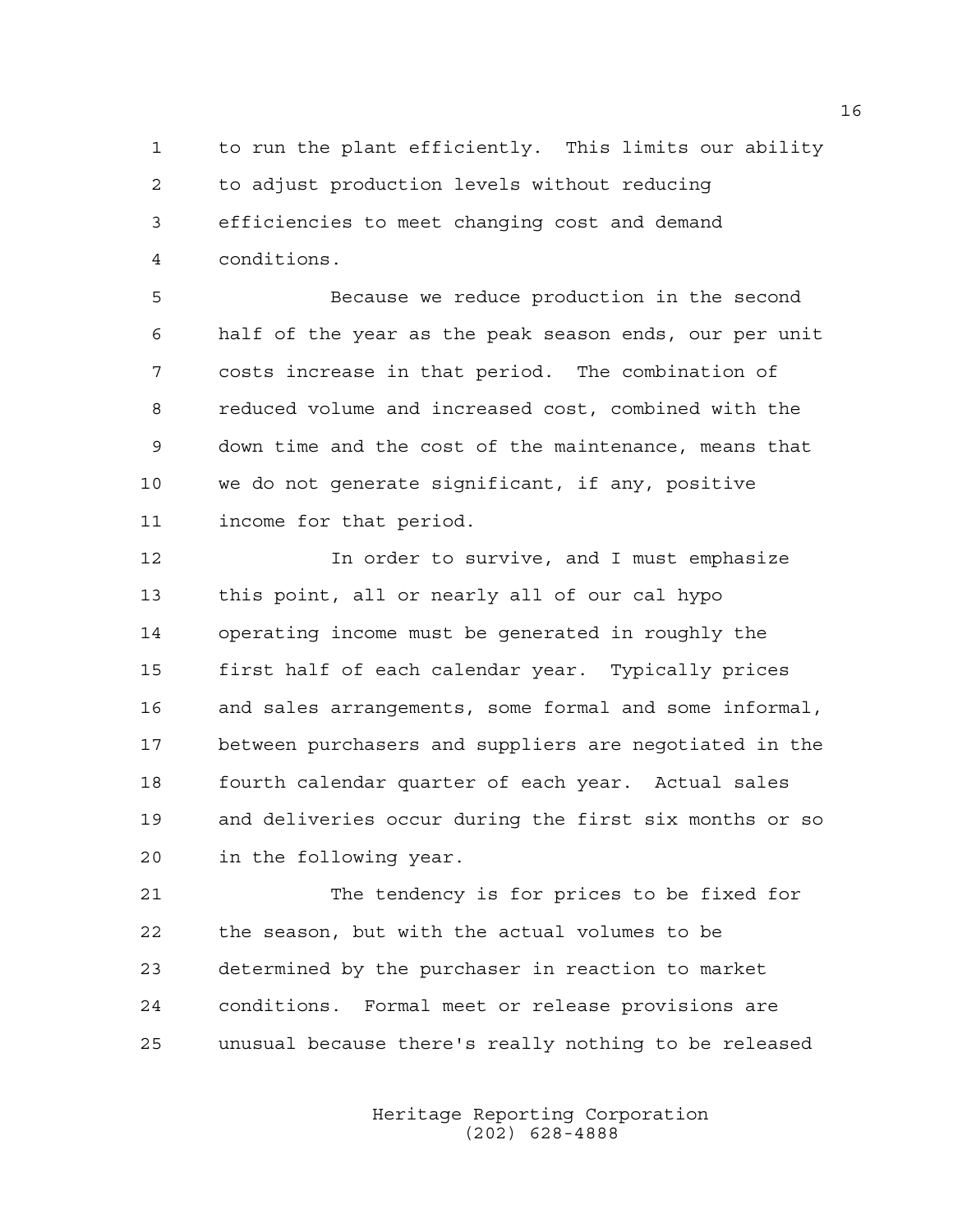1 from. However, in practice low price offers from 2 competing suppliers are used in two ways. First, they 3 will buy imports and reduce the volume of what they 4 purchase from us and, two, they will use these offers 5 to force us to reduce our already agreed upon prices.

6 Our operating economics are also affected by 7 the value of our brand, HTH. Our domestic 8 competition, Axiall Corporation, also offers its own 9 branded products. In past years, the value of Arch 10 brands contributed quite positively to our annual 11 operating earnings, although a substantial share of 12 our sales historically and at present go in in bulk as 13 unbranded product. These unbranded sales are made to 14 what we call repackers. The businesses function 15 basically as distributors, buying our product in bulk 16 and repackaging it for sales under their own brand for 17 their customers' private label brands.

18 One other factor are shipping costs for cal 19 hypo. Cal hypo's status as a hazardous material 20 greatly reduces the options in finding serviceable and 21 willing oceangoing vessels. The few offering this 22 service charge a premium going to limited supply, 23 limited volume per container, which increases cost, 24 and associated risk of transporting cal hypo. Cal 25 hypo, having a relatively low value to weight ratio,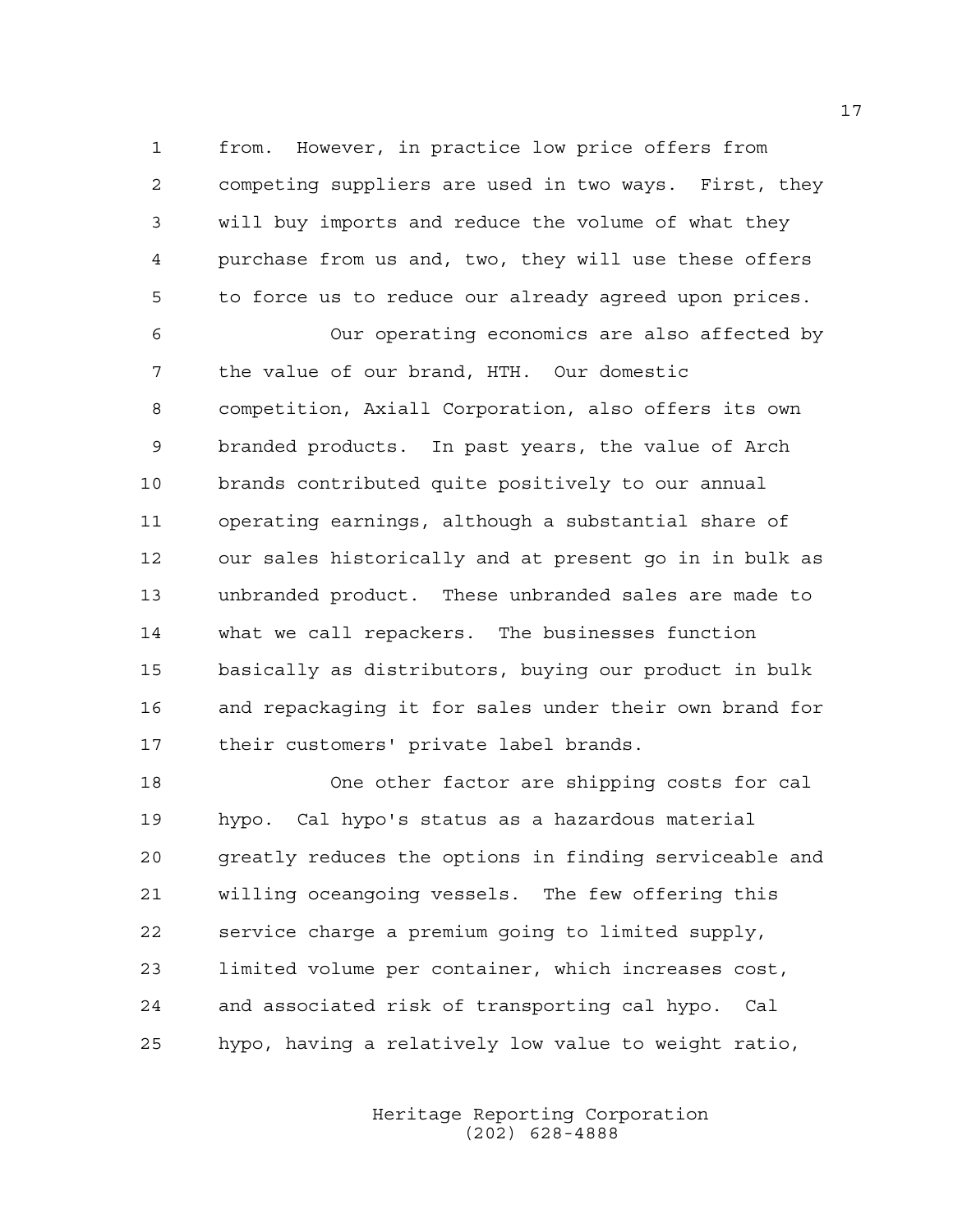1 means that international freight costs are a 2 significant share of the total delivered cost.

3 But the Chinese producers have access to 4 COSCO, the Chinese state-owned shipping line. COSCO 5 ships Chinese cal hypo, but has refused to ship our 6 cal hypo. As a result, we incur significantly higher 7 freight cost than the import data show that the 8 Chinese exporters incur.

9 What I've just said is why the imports from 10 China have caused and threaten to cause increasing 11 harm to the domestic industry producing cal hypo. Not 12 very many years ago, subject imports from China were 13 very small. In recent years, owing I believe to the 14 Chinese Government policy encouraging the increased 15 production of chlorine in any form, they have surged.

16 Government subsidies identified in the 17 petition have worked to expand China's chloralkali 18 production, and in just a few short years the Chinese 19 share of aggregate U.S. cal hypo consumption rose from 20 low, single digits to double digits in the period 21 through June 2013. In 2013 through September, the 22 volume of subject imports into the United States 23 exceeded the total annual volume imported in all of 24 2012 and was nearly double the volume of imported 25 product in 2010.

> Heritage Reporting Corporation (202) 628-4888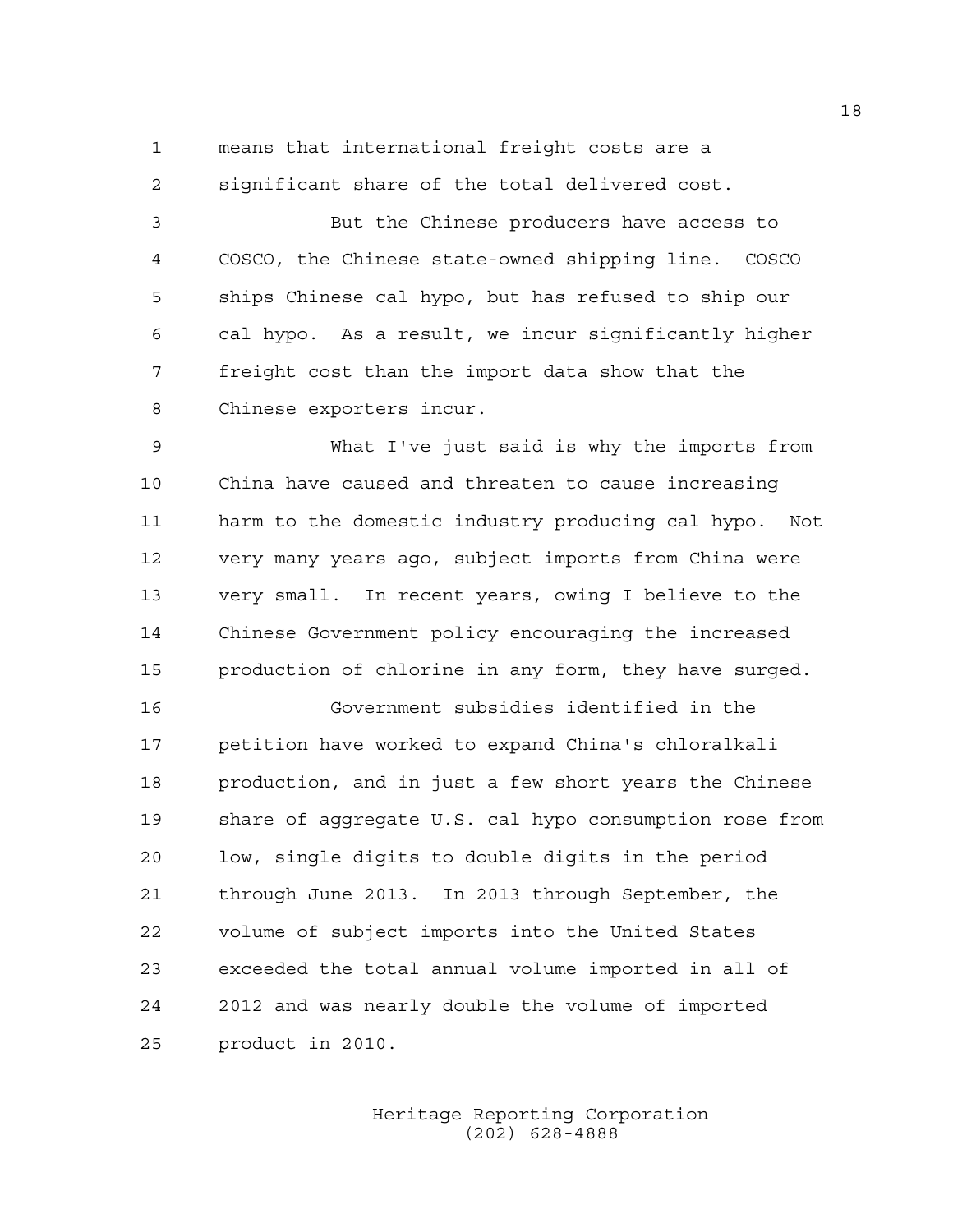1 The Chinese have been very clever in 2 penetrating the U.S. market in the corridors and 3 through the channels that do most harm to our 4 business. Our economic expert will testify more on 5 this point, but basically the subject imports peak 6 during the first half of the year and taper off in the 7 second half of the year. Thus, the Chinese imports 8 are hitting us when we most need to generate income in 9 order to sustain our business and maintain our 10 facilities.

11 The subject imports originally entered the 12 United States market through the most vulnerable 13 channel, the repackers. Repackers make their living 14 through buying low and trying to commoditize the 15 product. In that channel, cal hypo trades purely as a 16 commodity product sold only on the basis of price.

17 The repackers buy our unbranded bulk product 18 and at a minimum repack it into retail packaging. 19 They might break it into smaller packages. They might 20 private label the product, and they could blend it 21 with other ingredients as Arch and Axiall do for some 22 of their products. That's okay if the imports are 23 fairly traded, but they are not.

24 In our experience, sales in bulk to 25 repackers account for a substantial portion of our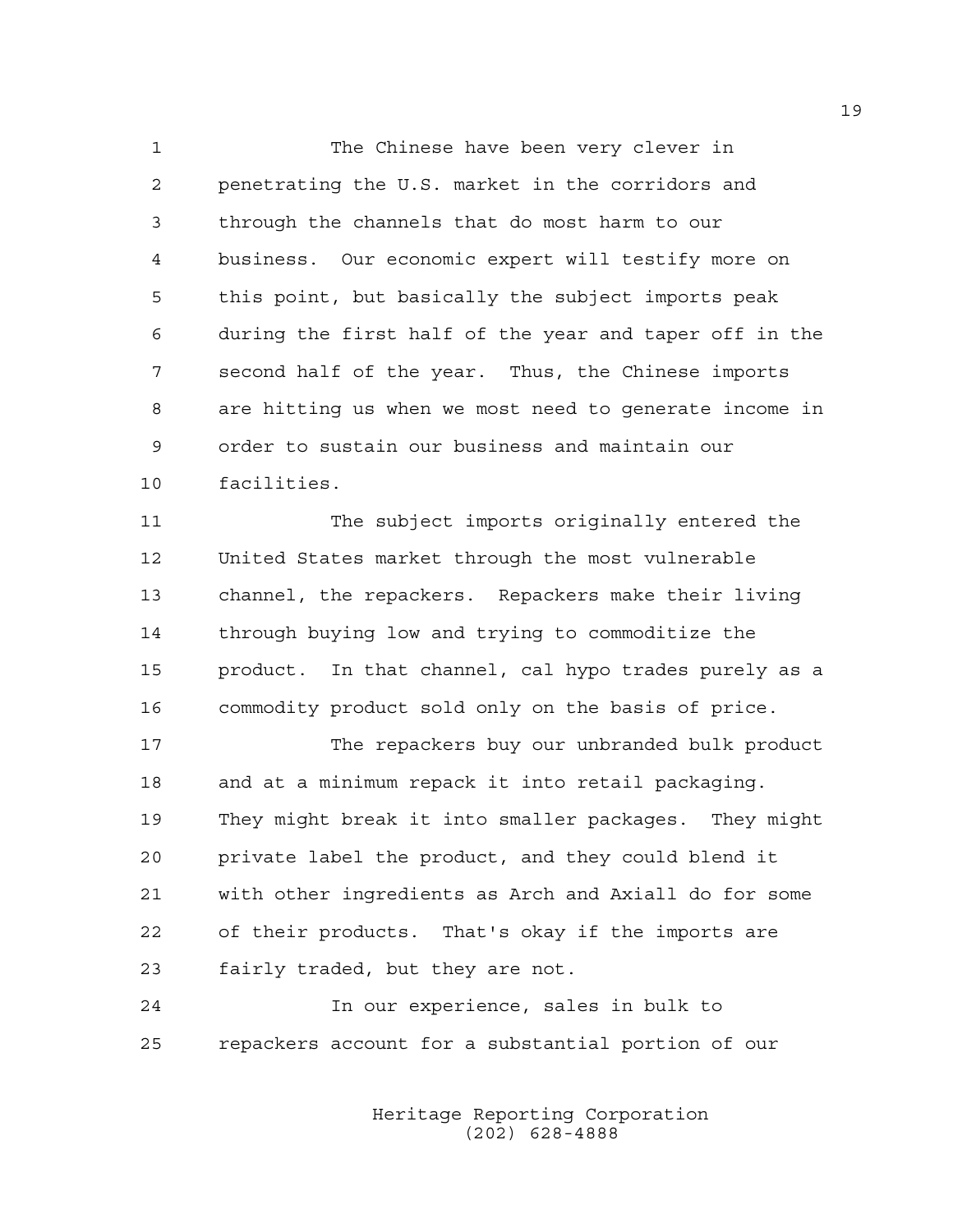1 business. In this channel, we compete head-to-head 2 with the Chinese. Standing alone, this channel 3 accounts for a substantial share of our total U.S. 4 sales of cal hypo.

5 Consequently, in this channel subject 6 imports directly harm our business from both a volume 7 and pricing perspective. Throughout the POI, Chinese 8 pricing into the repacker channel has caused us to 9 reduce prices and restrain price increases despite our 10 increased cost of doing business. At the same time, 11 they otherwise have harmed our business because 12 repackers and others have been buying the unfairly 13 traded Chinese product and reselling it at low prices 14 in direct competition with our branded product sold in 15 other channels.

16 Adding insult to injury, during 2013 we 17 observed that subject imports from China have been 18 offered into our downstream retail channels, 19 effectively circumventing the repackers and competing 20 directly with our branded product. Without the 21 margins on our branded products that we have 22 historically enjoyed, we would be out of business. 23 In sum, the unfairly priced imports have

24 surged to commoditize our product, whether unbranded 25 or branded, and cause price depression. Prices have

> Heritage Reporting Corporation (202) 628-4888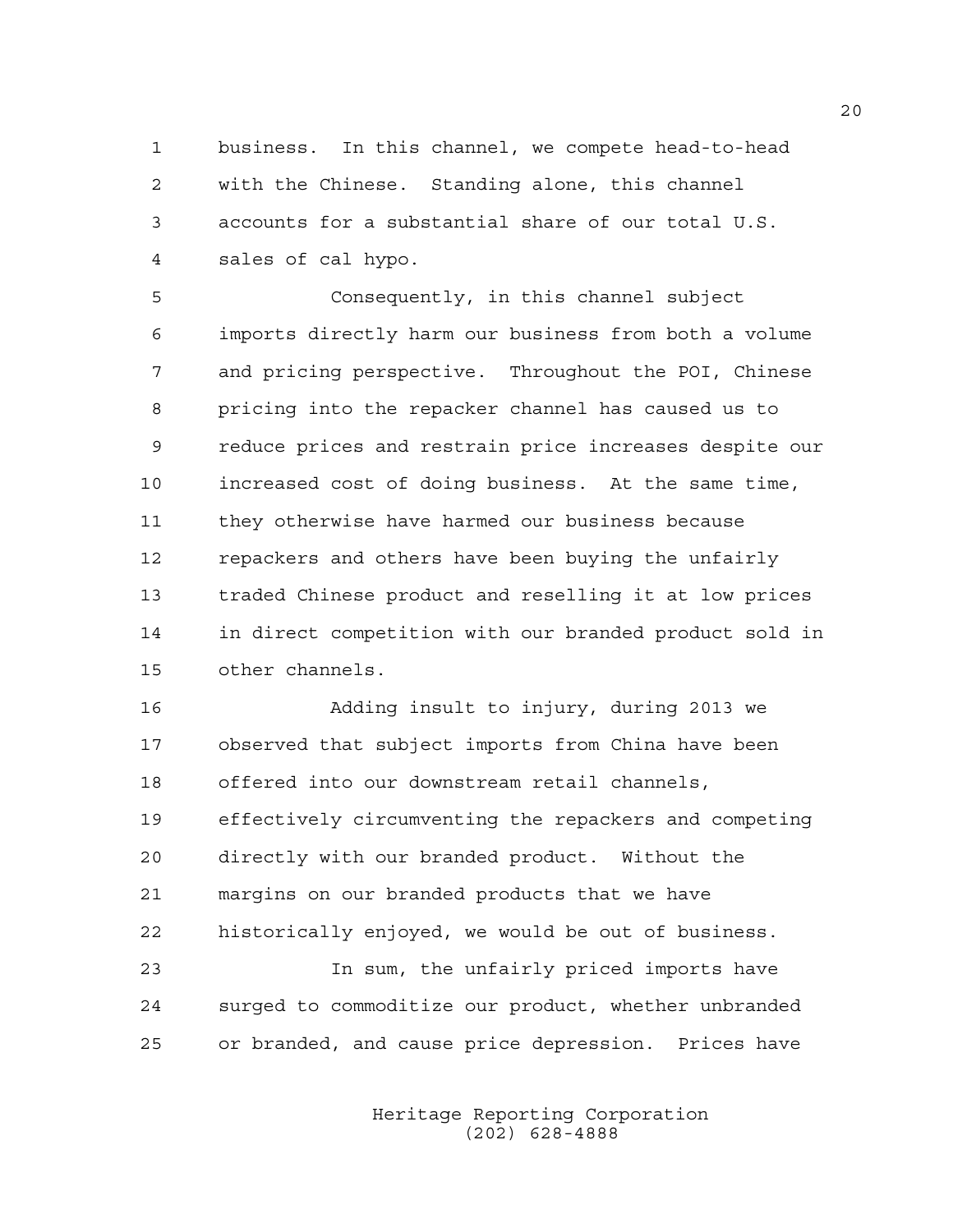1 tumbled, even though our raw material costs continue 2 to rise. As a result, our profitability has fallen 3 dramatically despite our efforts to reduce our cost.

4 Let me emphasize that 2013 was a crossroads 5 for us. This year was the first time that in our 6 estimation China's share of the total U.S. demand rose 7 to 10 percent during the peak selling season in the 8 first calendar half of the year. The harm that caused 9 our operating profitability is historically 10 unprecedented and caused us to file this case.

11 There is one other reason that caused us to 12 file this case. As I mentioned at the beginning of 13 the testimony, I started out my career in many other 14 businesses, but one of those businesses was hydrazine 15 hydrate. Olin had the world's largest hydrazine 16 hydrate plant. As they say, experience is something 17 that happens to you that you wished happened to 18 somebody else. I lived through the hydrazine hydrate 19 experience.

20 The world's largest plant, which hydrazine 21 hydrate, as cal hypo, is a caustic chlorine derivative 22 chloralkali production. During the early '90s, we 23 started having to compete on price. The pricing 24 finally commoditized. It went down so low that we 25 could no longer sustain and we shut down, closed the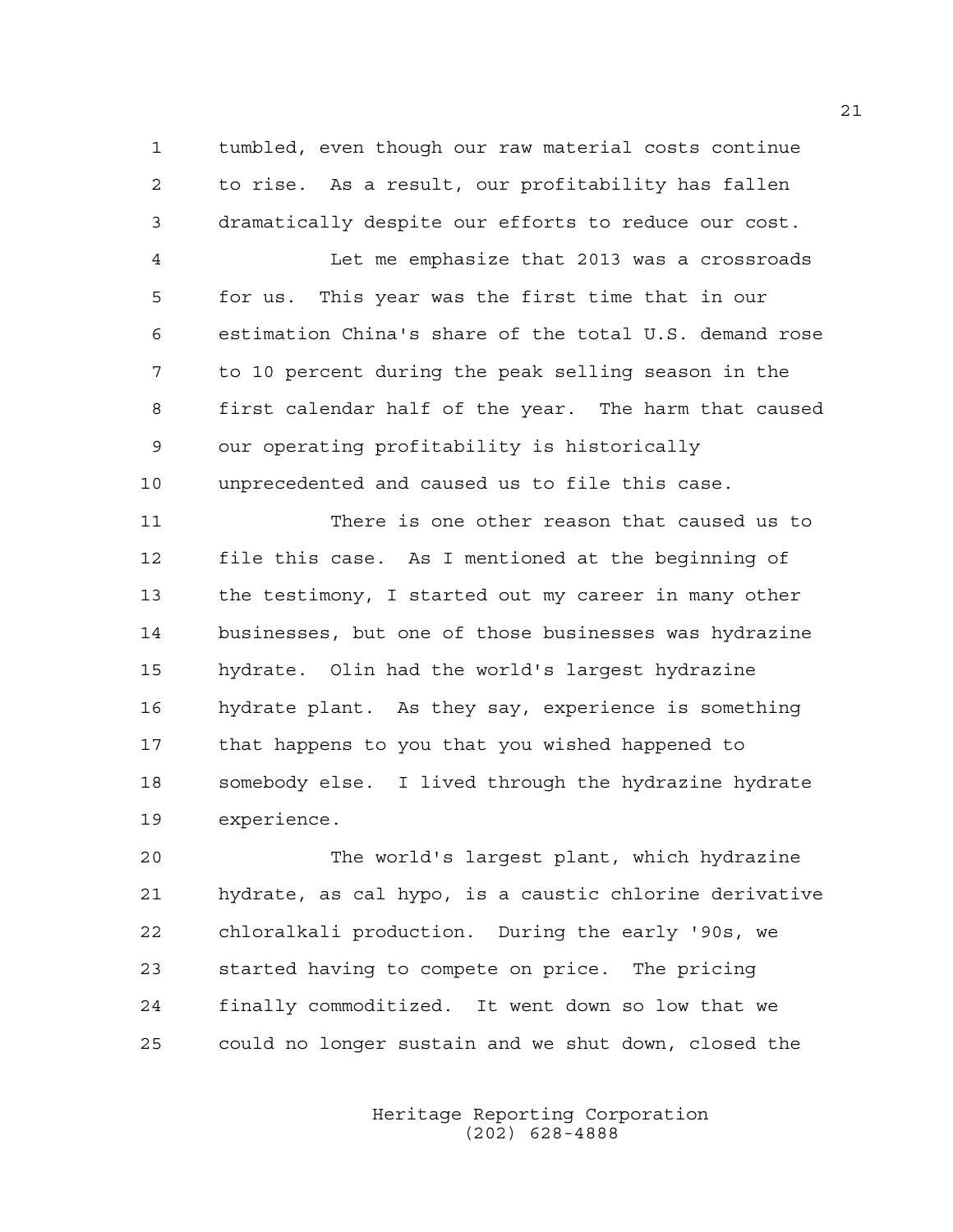1 plant, laid off all the personnel, and now we import 2 the material and we compete as a distributor and 3 repacker ourselves. That's what's caused us to file 4 this petition today.

5 And I thank you, and I'll be happy to answer 6 any questions you may have. Bruce?

7 MR. MALASHEVICH: Good morning, Madam 8 Chairman and colleagues. I'm Bruce Malashevich, 9 President of Economic Consulting Services. My 10 testimony today offers a summary of the evidence of 11 material injury and threatened material injury to the 12 domestic industry owing to the increasing imports of 13 cal hypo from China.

14 I have participated in many Title VII 15 investigations by the Commission over what is now a 16 long career. My kids tell me I began when dinosaurs 17 were pets. And I want to ask before I begin, do you 18 have copies of my public exhibits? Okay. Very good. 19 Thank you. Okay.

20 First, there are conditions of competition 21 that should be at the forefront of the Commission's 22 investigation in this case. One, as Mr. Walden 23 testified, is the extreme seasonality of both U.S. 24 demand and operating profitability during the course 25 of the calendar year. The Commission frequently has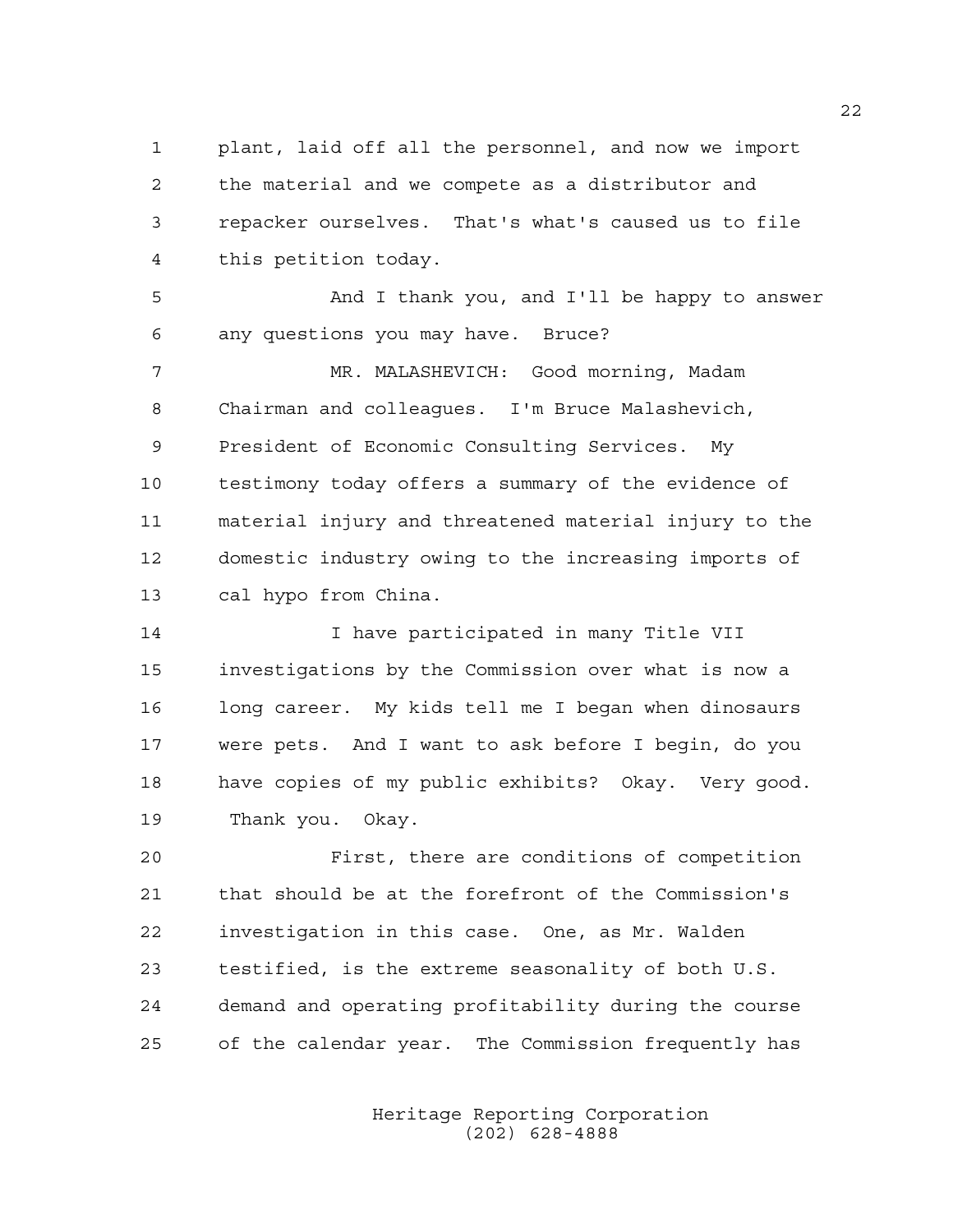1 considered seasonal industries dependent upon the 2 agricultural sector. However, it's been rare for the 3 Commission to investigate manufacturing industries 4 that are similarly seasonal to a high degree.

5 Fortunately, as a point of comparison, the 6 Commission just recently completed an investigation of 7 a product called chlor isos, and I think that presents 8 a very interesting opportunity for gauging the 9 severity of seasonality because the two products are 10 very different, but they also serve the swimming pool 11 market, spas, et cetera, and are known to be seasonal 12 for reasons that Mr. Walden testified to.

13 So I looked at the public record for chlor 14 isos and prepared some comparisons of the sort 15 normally used to study the degree of volatility over 16 cycles and also over seasons through standard 17 statistical techniques, although it's a pretty turgid 18 discussion, I admit. But have a look at Exhibit 1, 19 please. That exhibit is a chart based on public U.S. 20 trade data.

21 As you can see from the table at the bottom 22 of the exhibit, a comparison of high and low import 23 quarters shows that cal hypo's seasonal peaks have 24 ranged from two to three times their trough quarters, 25 while chlor isos' peaks have shown much smaller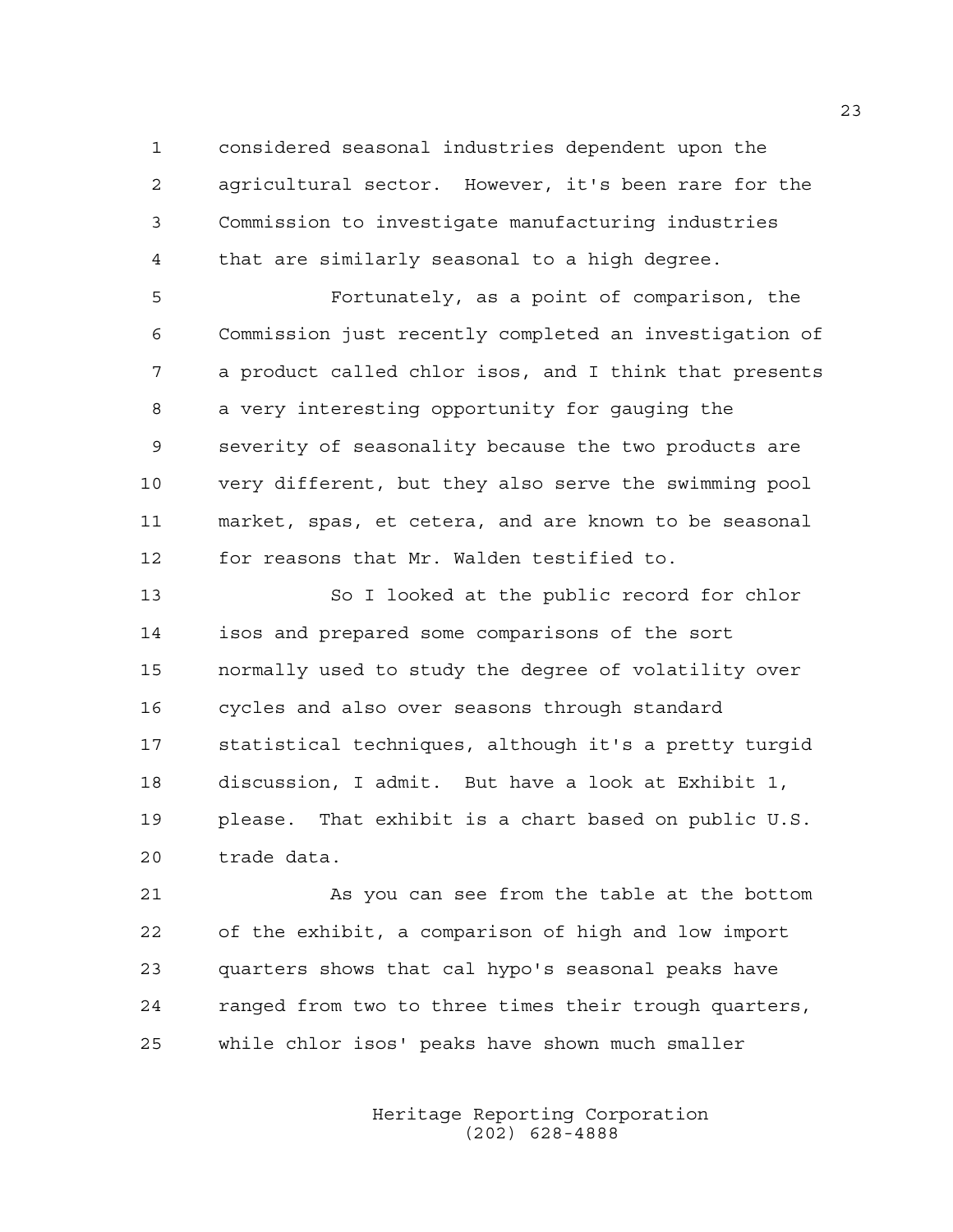1 seasonal variation, ranging between 1.7 and 1.9 times 2 their trough quarters.

3 Further analysis of the yearly variations 4 evident in both products is shown in my Exhibit 2. 5 The lines with markers track the import quantity of 6 each product monthly for the full years of the POI. 7 As import volumes of chlor isos are greater in volume 8 terms than those of cal hypo, the lines have been 9 indexed for ease of comparison.

10 The first data points of both marked lines 11 are set equal to 100, and all subsequent data points 12 are plotted in relation to that base. This allows 13 relative changes in quantity to be reflected on the 14 same scale. The two linear trend lines near the 15 center were calculated from these index quantities and 16 approximate the general import volume flattening or 17 evening out for seasonal variation using the ordinary 18 least squares method.

19 Finally, the boxed percentages indicate the 20 percentage difference between each product's seasonal 21 highs and low relative to the appropriate trend line. 22 This demonstrates the extent to which seasonal cycles 23 differ from the baseline trend in import volumes.

24 As you can see, despite slight differences 25 in timing for peak import season, cal hypo's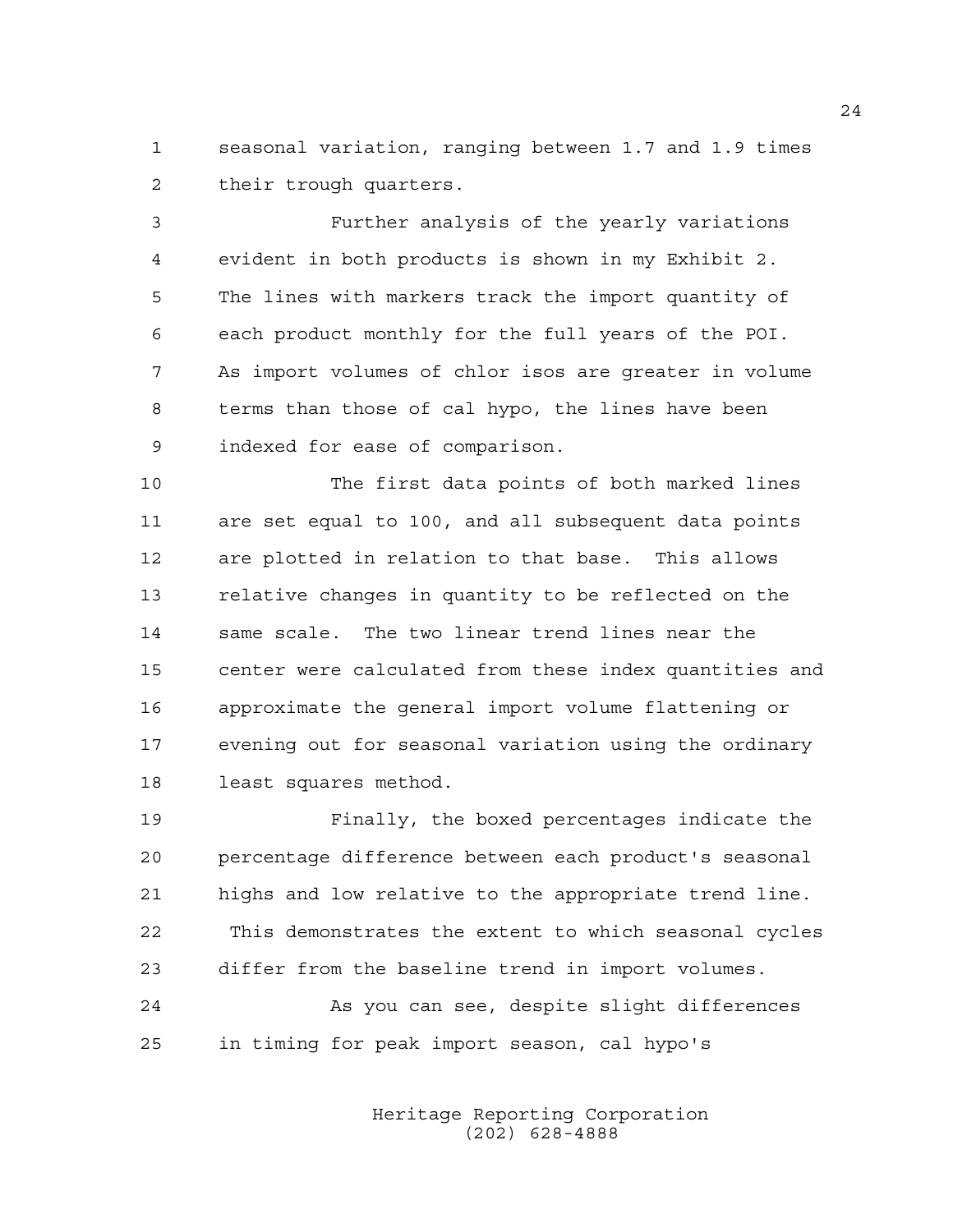1 seasonality is much more pronounced than that of chlor 2 isos with highs up to 113 percent above trend and lows 3 reaching 64 percent below trend, while chlor isos' 4 seasonal trends range from only 54 percent above trend 5 to 58 percent below trend. Indeed, the seasonality of 6 the cal hypo market is extreme, even relative to an 7 industry serving similar applications and, in terms of 8 timing, similar seasonal variations.

9 Another condition of competition is the 10 presence of both unbranded and branded U.S. produced 11 like product. Historically, as Mr. Walden pointed 12 out, the branded domestic product was a mainstay of 13 the domestic industry's profitability and growth, but 14 the entry and expansion of subject imports have 15 largely destroyed whatever value there might have been 16 in the brand and eroded the previously healthy margins 17 enjoyed from sales of the branded material. This is 18 now a marketplace that, as Mr. Walden testified, is 19 rapidly commoditizing to the detriment of the domestic 20 industry's overall condition.

21 Finally, this is a case in which the 22 Commission should give great attention to the role of 23 subsidies in assessing the adverse effects of subject 24 imports on the domestic industry. That's not to say 25 the Commission doesn't normally consider subsidies in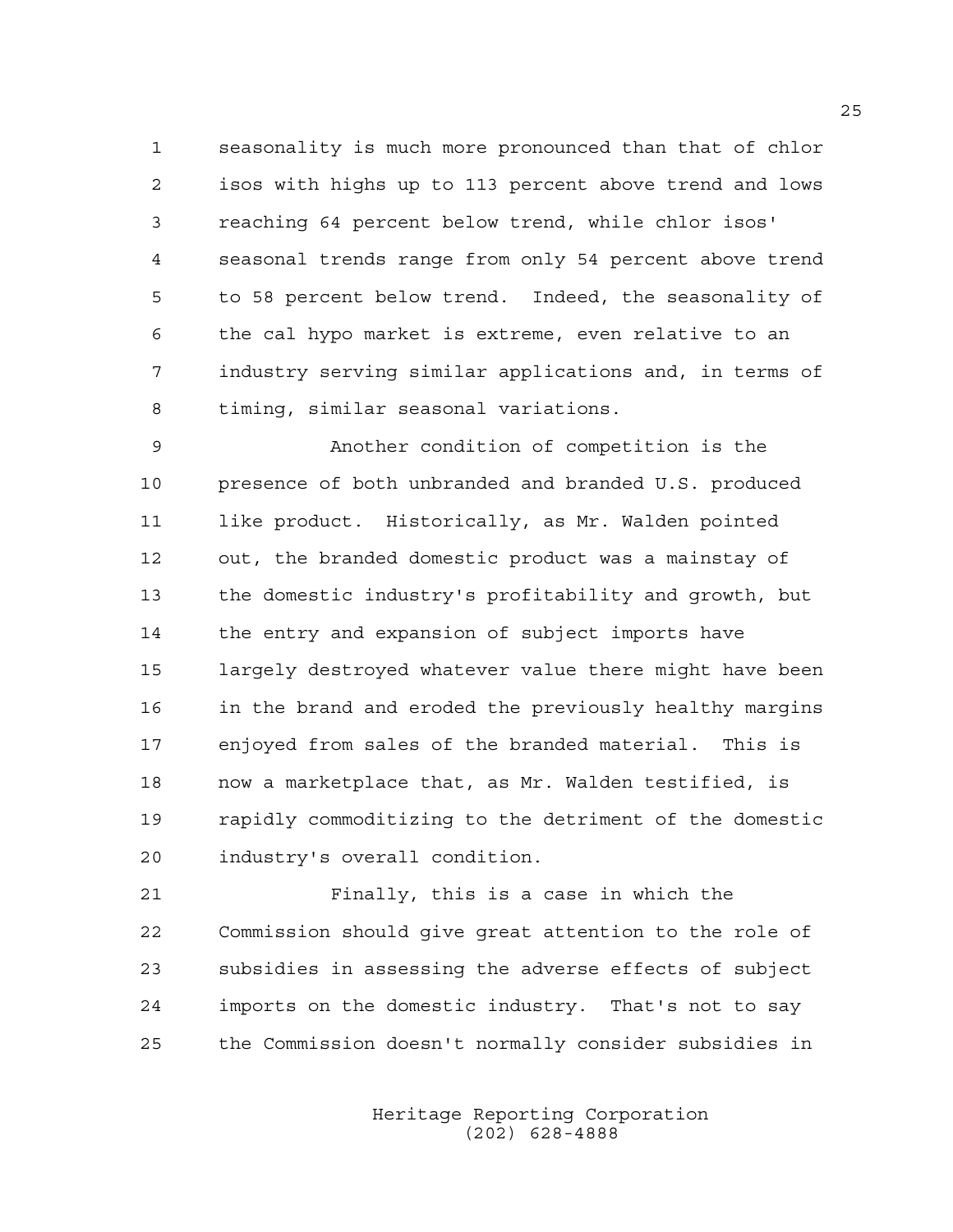1 a case, but the nature of the subsidies in this case, 2 in my experience, is unique, particularly with respect 3 to international freight costs that Mr. Walden 4 discussed.

5 It is particularly injurious by its nature, 6 and it is so because the international freight charges 7 are provided through a Chinese SOE, state-owned 8 enterprise, and that SOE makes its services for this 9 product available only to selected Chinese producers, 10 including those that are Respondents in this case. So 11 in this case, the Chinese subsidies ocean freight 12 constitute a targeted export subsidy that is 13 particularly harmful to the domestic industry because 14 of the low ratio of value to weight of this product. 15 I'll now just briefly address the adverse 16 effects of the subject imports on the domestic

17 industry's volume, selling prices and overall 18 condition, although my remarks are much limited by the 19 prevalence of BPI data in this case.

20 As you know, in recent years the 21 Commission's decisions have often relied at least in 22 part on evidence supporting some degree of so-called 23 correlation between the behavior of subject imports 24 and adverse changes in the domestic industry's health. 25 In this case, there is ample evidence which serves to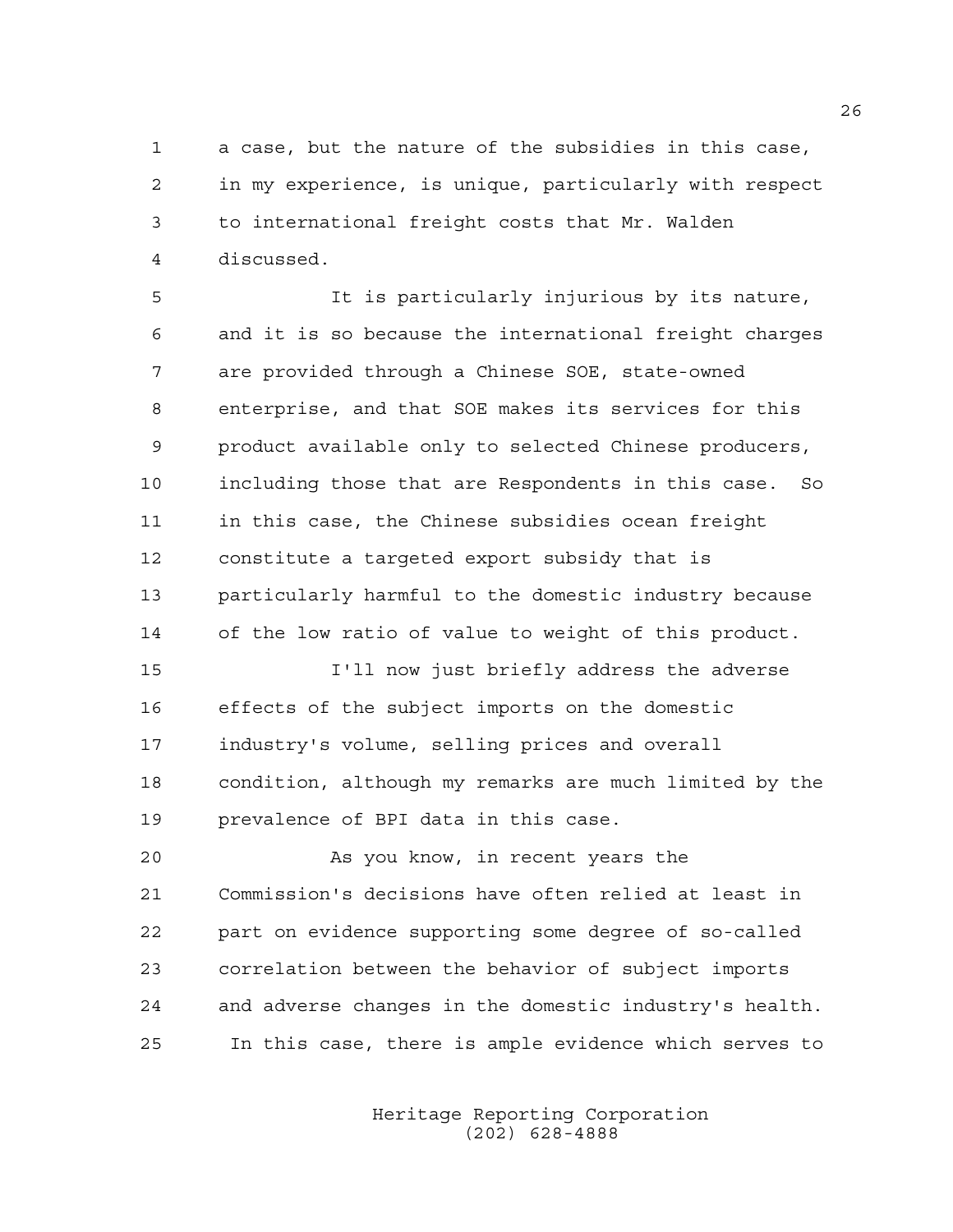1 amplify the direct volume effects of subject imports 2 on this industry and manifest such correlation.

3 Exhibit 3 was reproduced directly from the 4 petition's Injury Exhibit 1 and helps to show why this 5 is the case. It shows how in each year of the POI the 6 volume of subject imports progressively increased, but 7 with the peak volumes consistently coinciding 8 precisely with the seasonal peak in U.S. demand each 9 year. Under normal circumstances, as Mr. Walden 10 testified, it's that period where the domestic 11 industry must, according to its operating economics, 12 earn all or nearly all of its annual operating income. 13 It's a form of hitting below the belt, if you will.

14 The petition's confidential Injury Exhibit 3 15 calculates the relentless growth in subject import 16 market share over the POI. The trend is sharply 17 upward. But the exhibit does not show how the volume 18 of subject imports concentrated as it has been in the 19 so-called repacker channel has come to occupy a much 20 more substantial share of total shipments into this 21 most price sensitive subset of the overall U.S. 22 market.

23 Simply put, certainly you have to look at 24 the impressive growth in the imports in relation to 25 overall consumption, but you really have to consider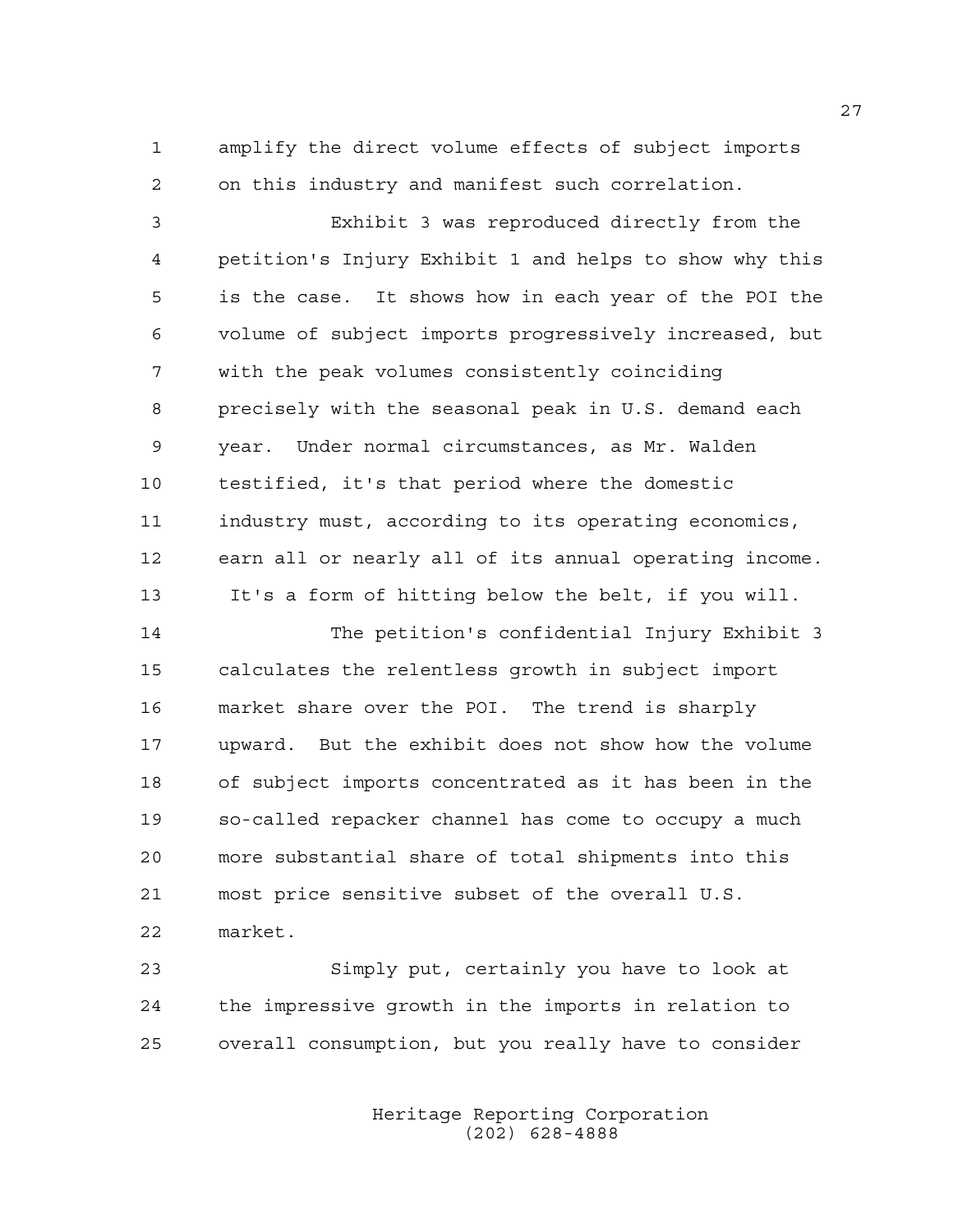1 how much greater that share is in the most price 2 sensitive channel, sales to repackers, which comprise 3 a substantial share of the domestic industry's total 4 sales volume. The multi-year surge of subject imports 5 from China has been fueled by low import prices. The 6 data are confidential, but I expect that the 7 questionnaire record will support that notion.

8 A side point, but an important one, is if 9 you look at my Exhibit 4 the purpose of that exhibit 10 is to show that nonsubject imports are not a factor in 11 this case for reasons as to price or, in the case of 12 India, quality that is not yet fully accepted in the 13 market.

14 In sum, subject imports are a nonissue in 15 this case. In assessing the subject imports' volume 16 and price effects on the domestic industry's overall 17 condition, it's incumbent to consider the industry's 18 operating economics. Mr. Walden touched on this in 19 some detail, but specifically cal hypo manufacturing 20 efficiency is highly dependent on the constant 21 operation of production lines 24/7.

22 Not surprisingly, Petitioner has 23 increasingly been forced during the POI into the 24 competitive choice between responding to low import 25 prices to maintain volume or reducing output. The

> Heritage Reporting Corporation (202) 628-4888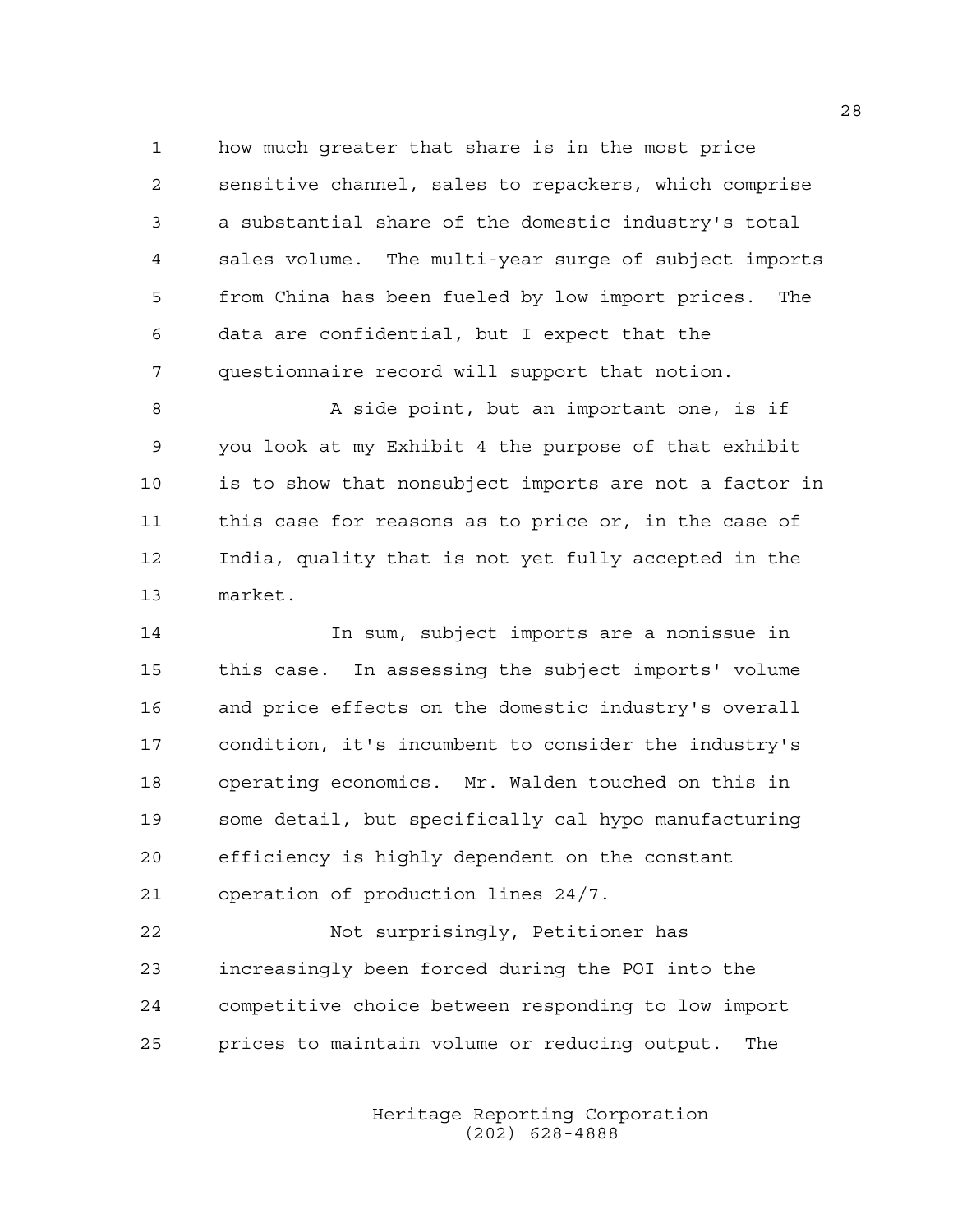1 choice is complicated in this case by the industry's 2 seasonal nature, as I discussed earlier. It must 3 endure down time for maintenance and lower production 4 volume in the calendar's second half in order to 5 remain viable year round.

6 I would like to conclude the injury 7 discussion with a brief discussion of the evidence of 8 threat of material injury in this case. Substantial 9 BPI evidence has been included in the petition to this 10 effect, but basically the combination of reduced 11 profitability and market share losses has left the 12 domestic industry very vulnerable.

13 Increasing vulnerability can be seen in the 14 startling deterioration in industry profitability 15 during the first part of 2013 during what should have 16 been the peak part of the calendar year. The sheer 17 rate of growth of subject imports is by itself a 18 powerful testament to this threat. The corresponding 19 increase in China's market share highlights its 20 ability to engage in a low-priced, high-volume assault 21 on the U.S. market.

22 The threat of additional rapid import growth 23 in market share is likewise supported by reason of 24 existing unused capacity in China and imminent 25 substantial increases in production capacity in the

> Heritage Reporting Corporation (202) 628-4888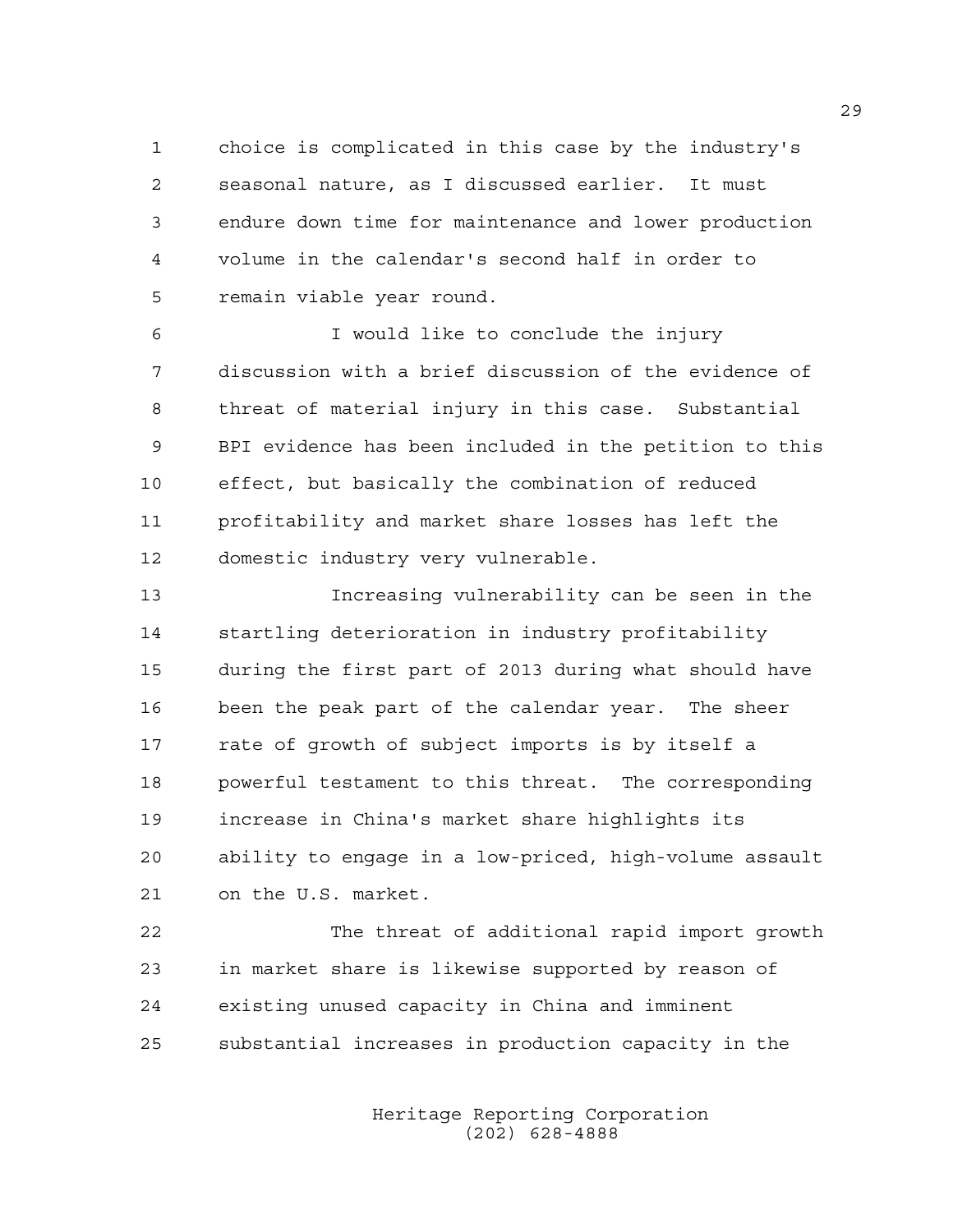1 exporting countries. I direct your attention to the 2 text of the petition, Volume I at pages 27 to 28, and 3 the petition's confidential Injury Exhibit No. 5 for 4 details.

5 Yet another key factor in assessing threat 6 concerns whether imports of the subject merchandise 7 are entering at prices that are likely to have a 8 significant depressing or suppressing effect on 9 domestic prices and are likely to increase demand for 10 further imports. As I just discussed, imports from 11 China have had both price suppressing and price 12 depressing effects on the domestic prices for cal 13 hypo, and I suspect the questionnaire record will 14 support that notion.

15 In assessing threat of material injury, the 16 Commission also considers the actual and potential 17 negative effects on the existing development and 18 production efforts of the domestic industry. In this 19 case, the unfair imports threaten the viability of 20 Petitioner's substantial recent investment to improve 21 productivity. The details, and there's some 22 discussion of it in Arch's U.S. producer's 23 questionnaire. I would direct your attention to that 24 discussion.

25 In assessing threat of material injury, the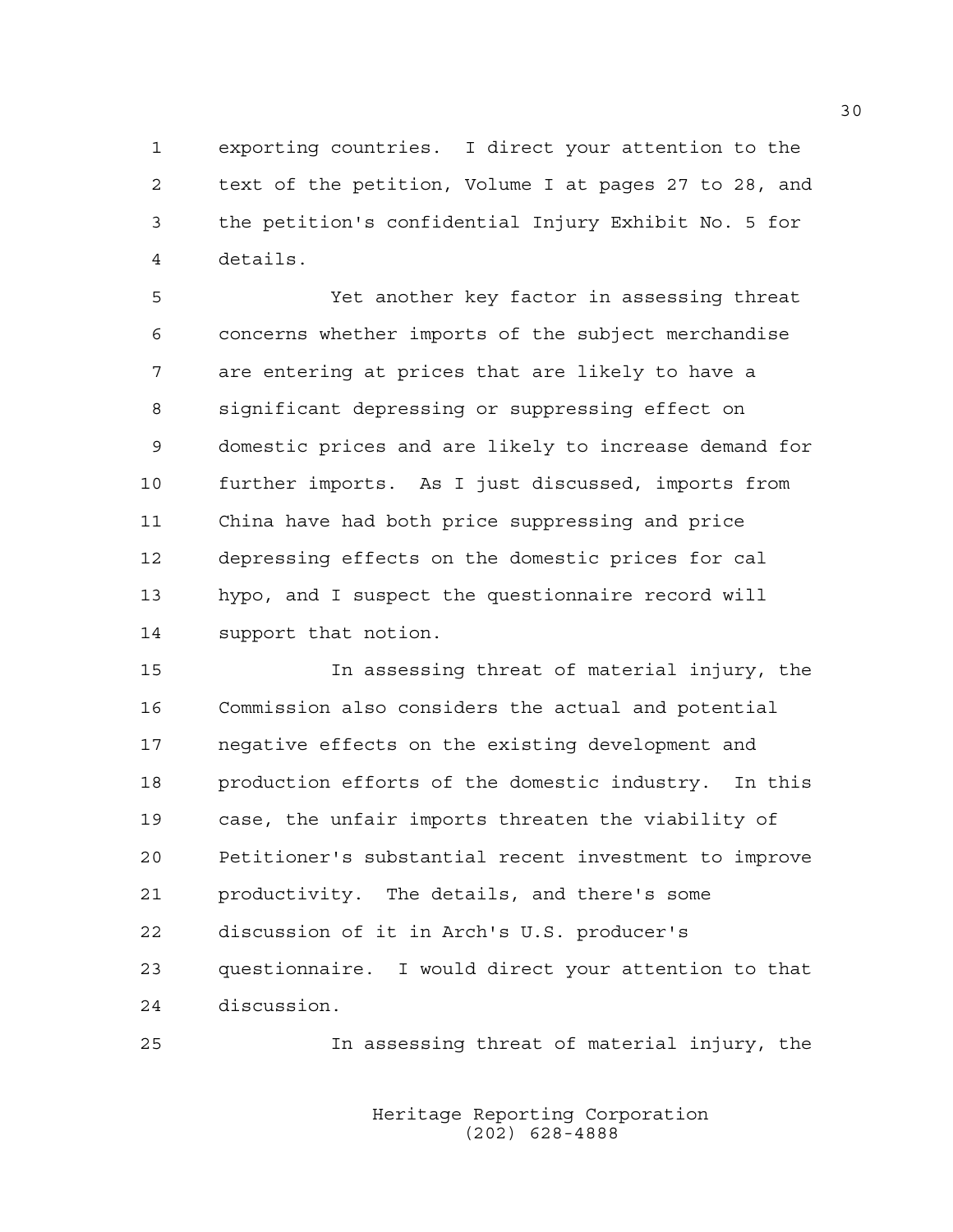1 Commission considers -- excuse me. The statute also 2 calls for consideration of any other demonstrable 3 adverse trends that indicate probability that there 4 will be material injury by reason of imports or sale 5 for importation of the subject merchandise.

6 In this case, the U.S. industry is 7 particularly vulnerable to the imports because of 8 extreme demand seasonality and because the domestic 9 like product is increasingly a commodity type product 10 sold to a common industry standard on the basis of 11 price. It is extremely price sensitive, and the 12 production economics of the domestic industry make it 13 particularly sensitive to lower import prices.

14 Subsidies and various benefit programs 15 offered by the Government of China have encouraged the 16 creation and expansion of cal hypo production 17 capacity. These countervailable subsidies create a 18 significant likelihood that low-priced, subsidized 19 imports from China will continue their rapid 20 penetration into the U.S. market.

21 In addition, export subsidies specifically 22 encourage Chinese producers of cal hypo to export more 23 products abroad. Thank you very much.

24 MS. CLARKE: I believe we are completed with 25 our remarks and are happy to answer questions.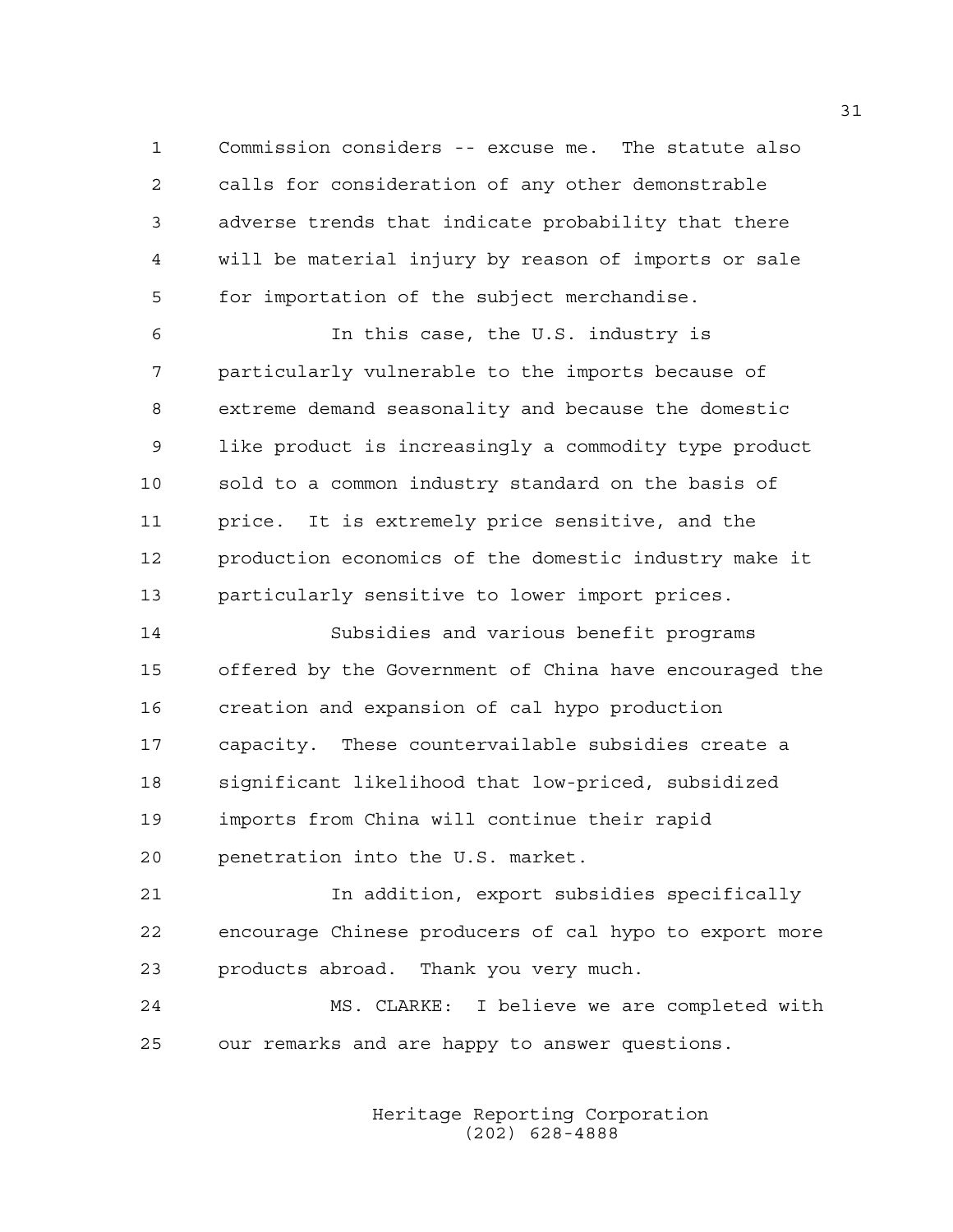1 MS. DeFILIPPO: Thank you, Ms. Clarke, and 2 thank you to all the panel and in particular Mr. 3 Walden for being here today. It's always very helpful 4 to have the industry representatives here to help us 5 understand the product and answer the questions that I 6 believe will come, so I will start first with Ms. Lo. 7 MS. LO: Hi. Joanna Lo. Thank you all for 8 coming again. First, I just wanted to ask the 9 question about interchangeability between isos and cal 10 hypo. They're both used in pool sanitation. Can you 11 expand a little bit more on that? 12 MS. CLARKE: Rick, can you answer that, how 13 much they are interchangeable? 14 MR. WALDEN: They are completely separate 15 chemistries. Those chemistries are incompatible, so 16 while you can have a trichlor or chlor iso pool and 17 you can have a cal hypo pool and while they can be 18 used in the same pool, but if you put them in close 19 proximity to each other they will burn at a very rapid 20 rate. So they're incompatible in the chemistries when 21 you put them side-by-side. 22 So the complete chemistries, while they're 23 good alternate substitutes to sanitized water, they're

> Heritage Reporting Corporation (202) 628-4888

24 not compatible. So you couldn't take a feeder system

25 and put trichlor in it and then come back and put cal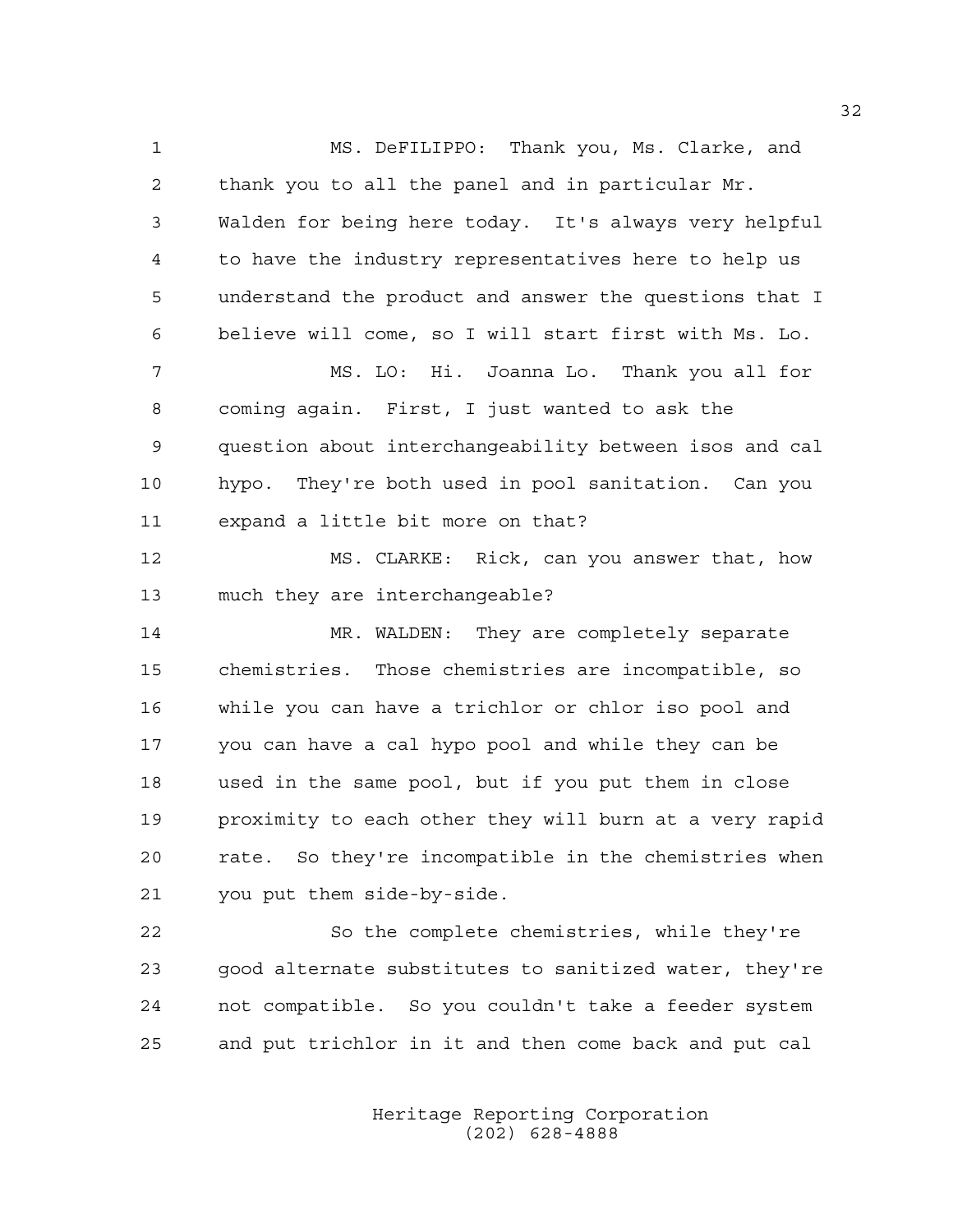1 hypo. If you did, the feeder wouldn't be there in 2 about 30 seconds.

3 MS. LO: That's helpful. But is that 4 something that a pool -- say if you owned a commercial 5 pool, an industrial pool or a residential one, that 6 you can make that decision every year? Say this year 7 I decide I want a cal hypo pool. 8 MR. WALDEN: Yes. 9 MS. LO: Next year I want an isos pool. Can 10 you do that?

11 MR. WALDEN: You can certainly do that. 12 MS. LO: Thank you. Also I had another 13 question on production. So are there any advantages 14 to using caustic soda or like the Chinese do as Penny 15 had mentioned? Can you tell me the difference in 16 terms of cost advantages or time for producing using 17 caustic soda or --

18 MR. WALDEN: We all use caustic soda in the 19 manufacturing of it. You have a sodium process and a 20 calcium process. The sodium process produces a much 21 better grade cal hypo product than the calcium process 22 does. So it has to do with quality. We all use 23 essentially the same process.

24 MS. CLARKE: Just to clarify on that, 25 particularly when they're talking about better grade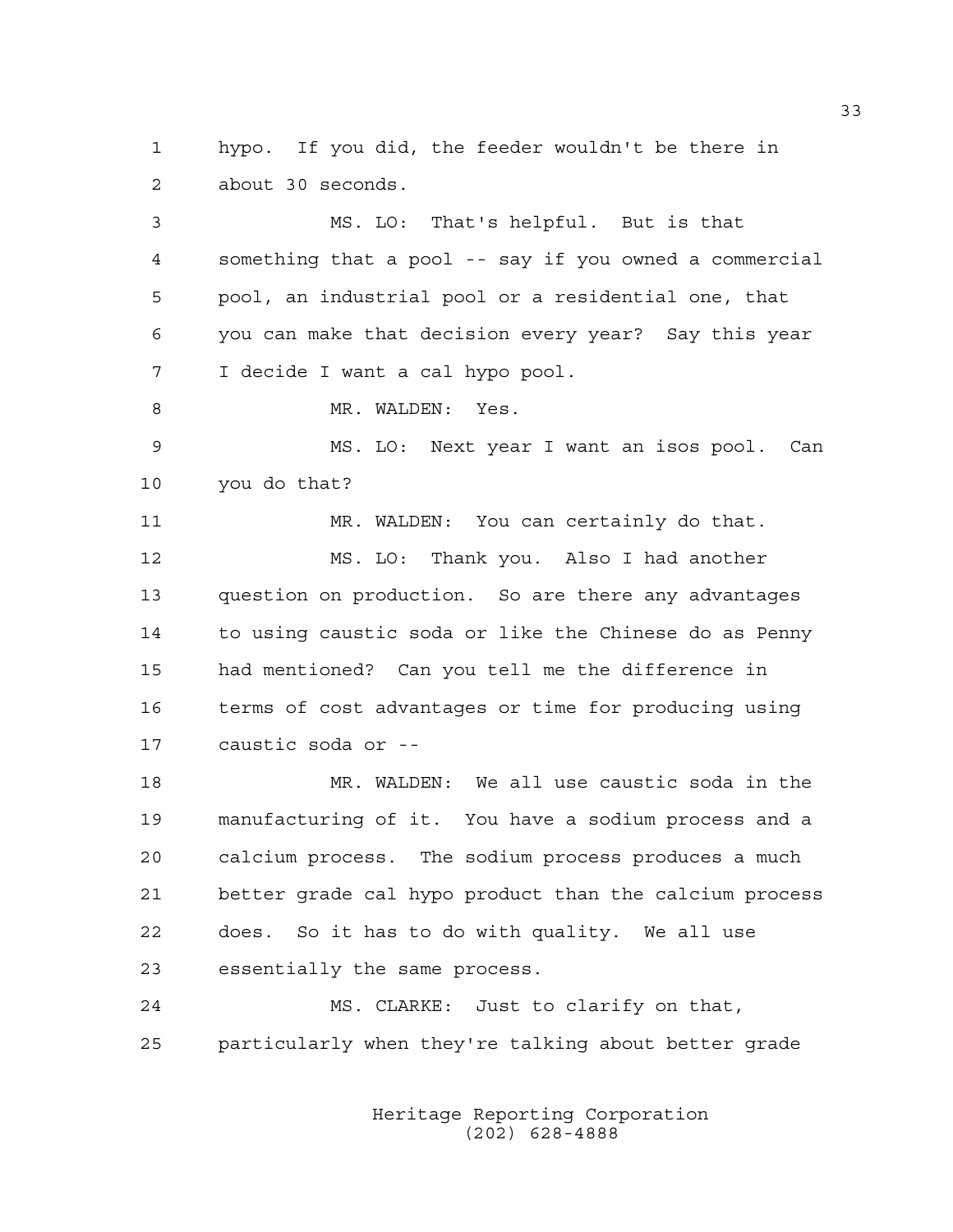1 they're talking about the available chlorine. 2 MR. WALDEN: The available chlorine and the 3 contaminants, if you will, within the product. It 4 doesn't have as much residue left over, if you will. 5 MS. LO: Are customers willing to pay more 6 for that? 7 MR. WALDEN: Yes. 8 MS. LO: So they are? So that does help you 9 compete against the Chinese product? 10 MR. WALDEN: The Chinese product uses the 11 same process we use. 12 MS. LO: Sorry. Maybe I was a little 13 confused on Peggy's -- 14 MR. WALDEN: Yes. The Chinese process and 15 our process, our technology patents have all ran out 16 and they are copied and basically it's the same 17 processes. You can use a sodium process or calcium 18 process to produce calcium hypochlorite. 19 MS. CLARKE: But as I indicated, most of 20 what comes in from China is sodium processed cal hypo, 21 but they also produce calcium processed cal hypo. 22 MS. LO: And there's really virtually no 23 difference except in terms of customer -- 24 MR. WALDEN: Right. The average pool user 25 is not going to know one from the other.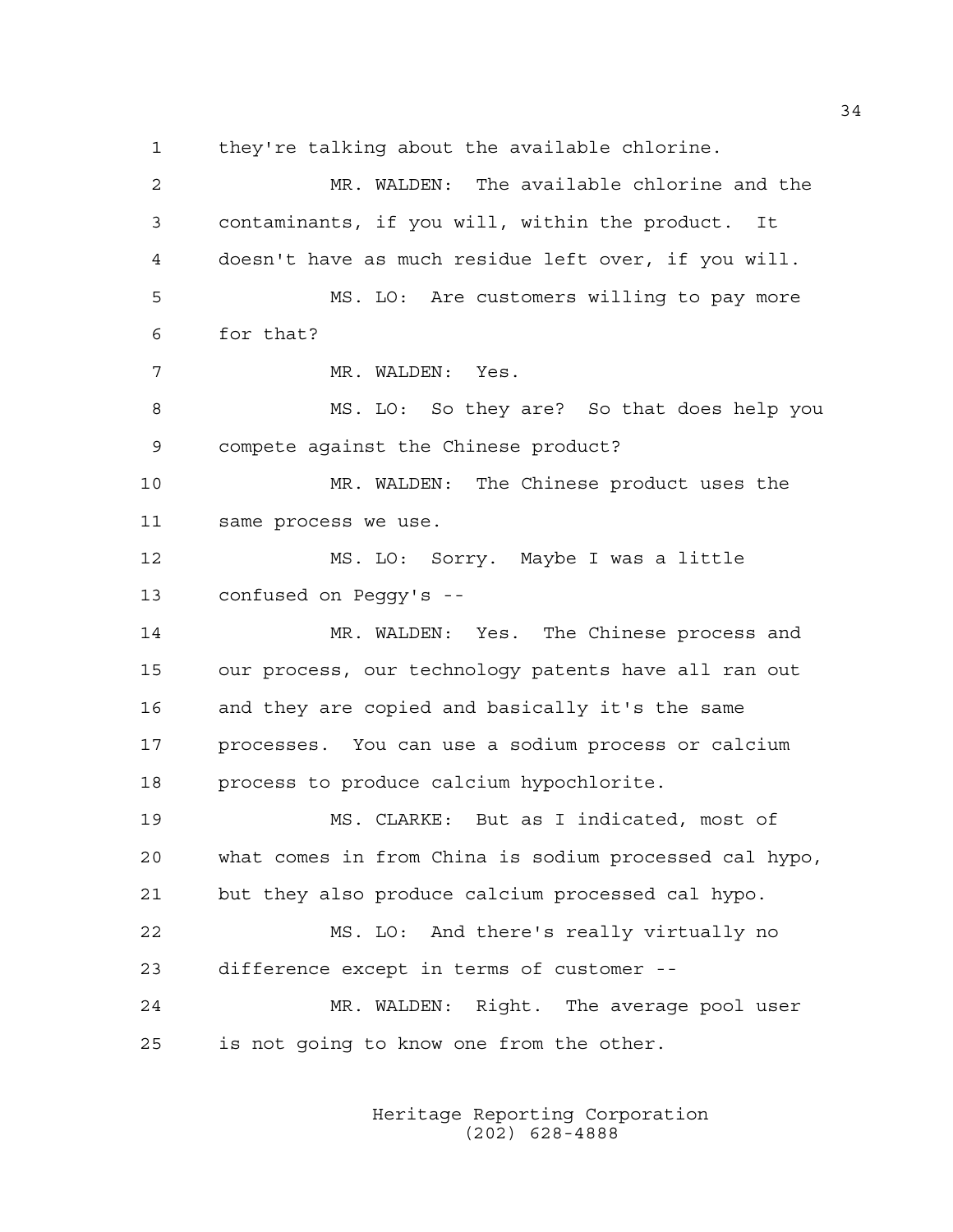1 MS. LO: Thank you. In terms of 2 seasonality, I know holding inventory of this product 3 is somewhat I don't know if the word is dangerous 4 or --

5 MR. WALDEN: Onerous would be a good word. 6 MS. LO: Onerous. But do you find that 7 distributors are finding that?

8 MR. MALASHEVICH: This is Bruce Malashevich 9 for the court reporter. We didn't have the data to 10 examine the behavior of inventory at that level of 11 trade. I relied on the trade statistics because 12 they're public and I could analyze them on both a 13 monthly and a quarterly basis.

14 And it happens that in both cal hypo and in 15 the earlier Chlor Isos case, I noticed throughout the 16 public report in chlor isos like and cal hypo 17 nonsubject imports were insignificant, so that's why 18 we relied on China for cal hypo and China plus Japan 19 for chlor isos, given the circumstances of that case. 20 In both cases, nonsubject imports were insignificant 21 so we focused on public data for the subject imports. 22 MR. WALDEN: Cal hypo is a Class III 23 oxidizer. It has to be stored in a very specific 24 warehousing with full sprinkler systems. It's not

25 your every day warehouse that you walk into. Legally

 Heritage Reporting Corporation (202) 628-4888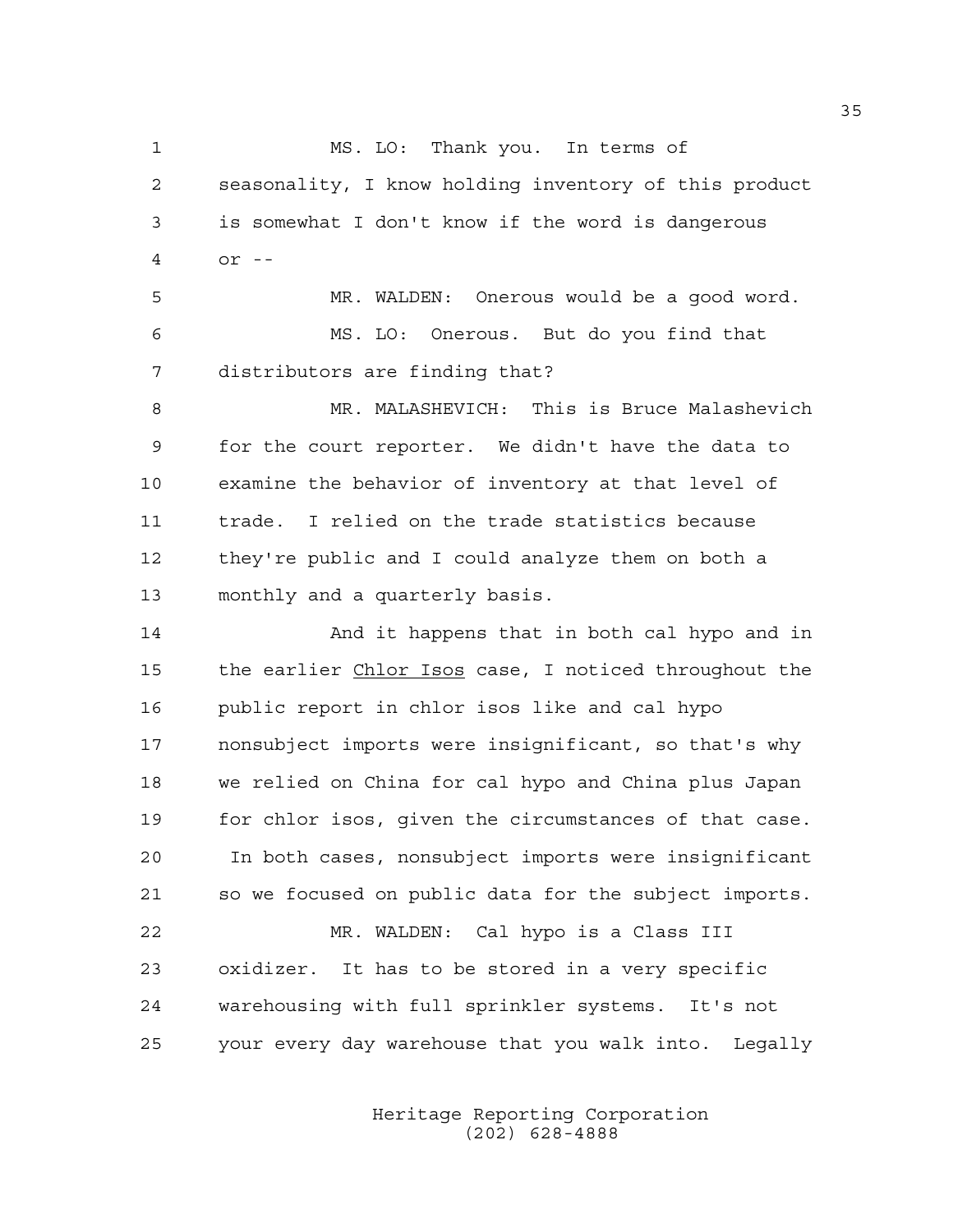1 it's supposed to be stored that way.

2 MS. LO: Thanks. That's helpful. So 3 basically it seems like from the data as well, the 4 public data, it doesn't seem like the Chinese product 5 is being stored in the latter half of the year and 6 sold, correct? 7 MR. WALDEN: Not to my knowledge, no. 8 MS. LO: Okay. Thank you. That's helpful. 9 That's all I have so far. Thank you. 10 MS. DeFILIPPO: Thank you, Ms. Lo. We'll 11 now turn to Mr. Henderson for questions of this panel. 12 MR. HENDERSON: Thank you, and I'd also like 13 to welcome particularly our witnesses who had to 14 travel in this kind of weather to this hearing, to 15 this conference. 16 MR. WALDEN: It is cold. 17 FEMALE VOICE: Better than yesterday. 18 MR. HENDERSON: Yes. The first question I 19 was a little confused in that in the petition in 20 several places it refers to cal hypo flatly as a 21 commodity product in the like product discussion and 22 now in the opening statement and in the witness 23 testimony we're hearing that the subject imports are 24 commoditizing it or it's perhaps not a commodity 25 product, but it's becoming one, and so I would like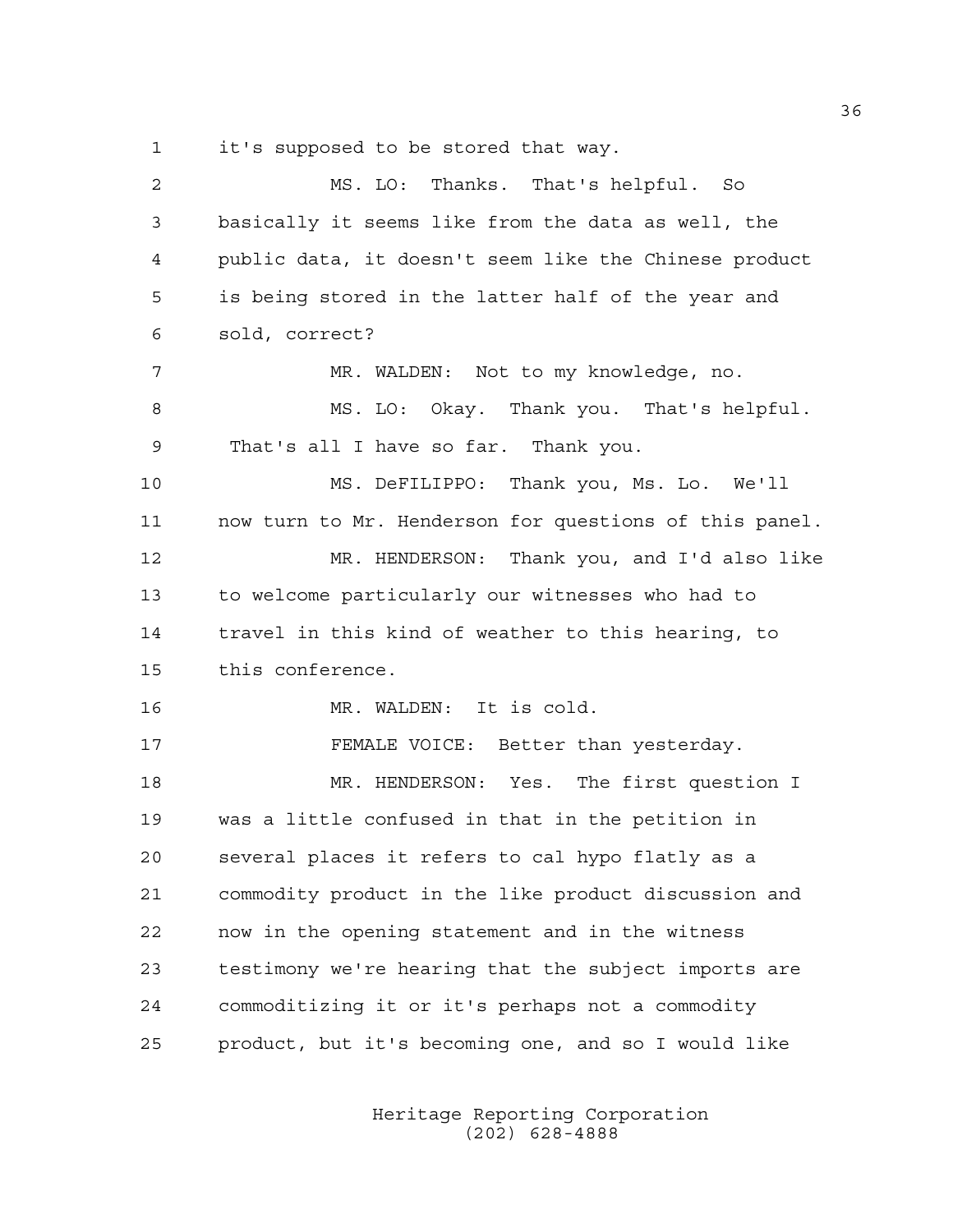1 some clarification as to what the facts are in the 2 market, as well as what the Petitioner's position is 3 on this issue. Thanks.

4 MS. CLARKE: Yes. Let me answer that 5 initially and then we can turn it over. It is a 6 commodity in that physically there's no physical 7 difference between the product.

8 There has traditionally been some branding 9 to it, but the brands are being devalued, and the 10 largest competition is in the unbranded straight 11 commodity. Mr. Walden can certainly tell you what's 12 happened to the brands in this industry.

13 MR. WALDEN: In my experience and what I'm 14 seeing here is you commoditize the product and then 15 you go after the brand.

16 HTH, as I mentioned, is the world's most 17 recognized brand of swimming pool sanitizer in the 18 world. In certain parts of the world, South Africa in 19 particular, it's actually used as a loss leader to 20 pull people into stores, much like Coca Cola, and 21 you're very familiar with that. So it's very 22 recognized. It's always stood for the quality, the 23 service that comes behind it. If you have a problem 24 you can call here. You can call there.

25 If you go on-line today and you Google HTH,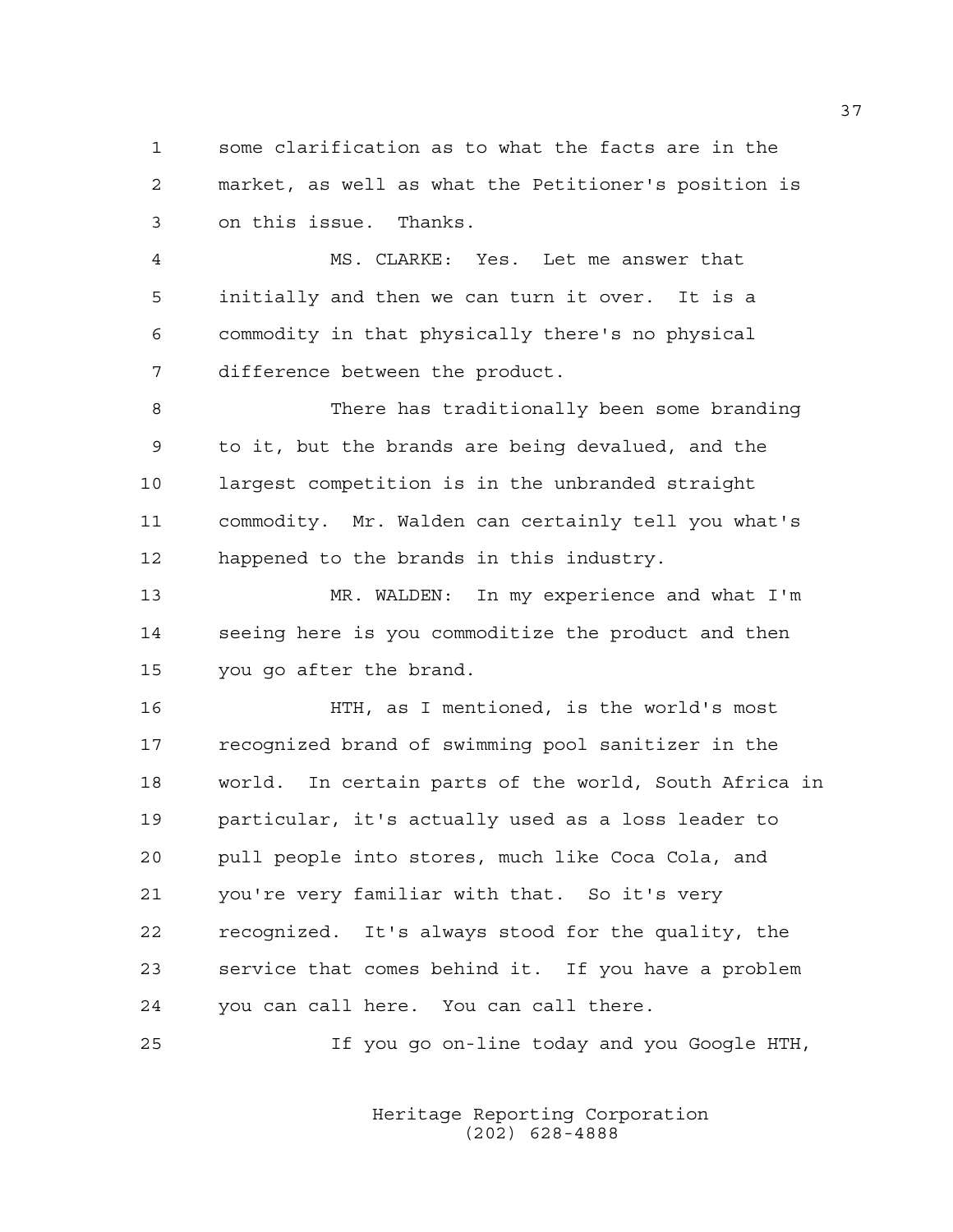1 the first 200 products that will come up will be out 2 of China. They're trying to call cal hypo as HTH. So 3 commoditize the product, commoditize the brand. And 4 while we are vigorously attacking those trade 5 infringes on the name and everything, what we see on 6 the internet is they'll call it HTH, but when the 7 packaging comes in it obviously will not have it, and 8 if it does we'll take care of that issue on a separate 9 matter.

10 So HTH has always stood for that service, 11 the brand, the extra little things that go along with 12 it, and that's what's being commoditized now as they 13 go downstream in the retail channel. But the product 14 itself, except for a few of the additives that we do 15 to our product -- the good, better, best programs and 16 everything we have -- it's essentially the same 17 product.

18 Especially in the repacker industry that 19 basically sell to we refer to them as the small 20 entrepreneur that cranks up his pickup truck and he 21 goes by the distributor, he buys cal hypo and he 22 maintains your pool at a very low level.

23 MR. MALASHEVICH: The only thing I could add 24 is from another product that the Commission is 25 familiar with from earlier cases. For more than 10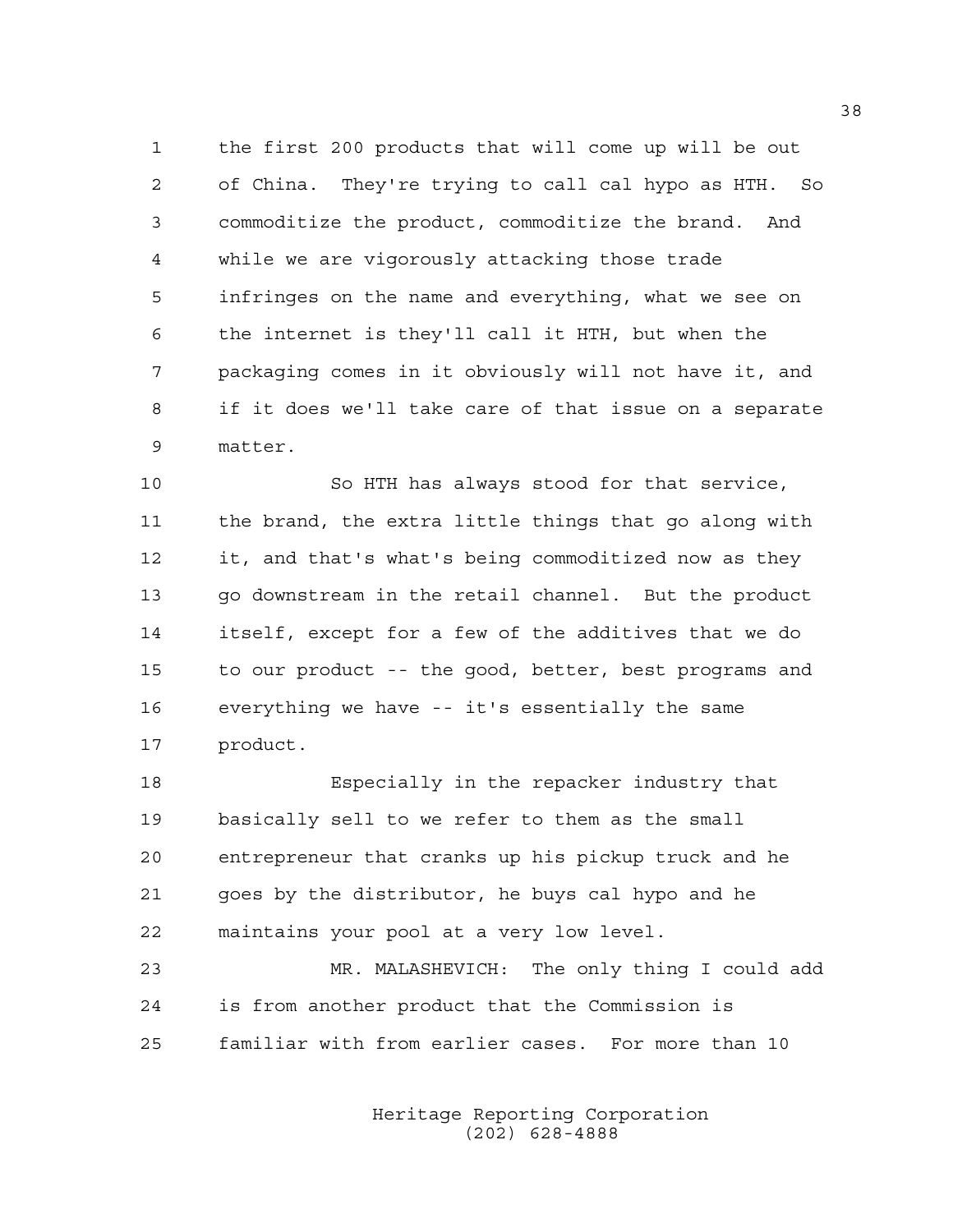1 years I was a trade consultant to Outboard Marine 2 Corporation, which owned the Johnson and Evinrude 3 outboard motor brands.

4 And essentially the same thing happened to 5 them because in many parts of the world, just like we 6 often say, and I hope I'm not getting in any trouble, 7 let's go xerox something, you know. And in many parts 8 of the world an outboard motor and Johnson, if you 9 happen to be in the South Pacific and speaking French, 10 were used interchangeably to describe the same thing. 11 So that's exactly what's going on here. Everyone is 12 xeroxing cal hypo.

13 MR. HENDERSON: Thank you. And I don't want 14 to duplicate what Ms. Lo has already asked, but we 15 discussed the differences between the sodium and the 16 calcium process.

17 Now, what is the stable bleaching powder? 18 Is that something that are part of the subject 19 imports, and does the domestic industry produce the 20 stable bleaching powder?

21 MS. CLARKE: Rick, can you explain what 22 stable bleaching powder is? Unless you'd rather I 23 did.

24 MR. WALDEN: I'll try. There's two terms in 25 there, and we'll just go ahead and throw them both on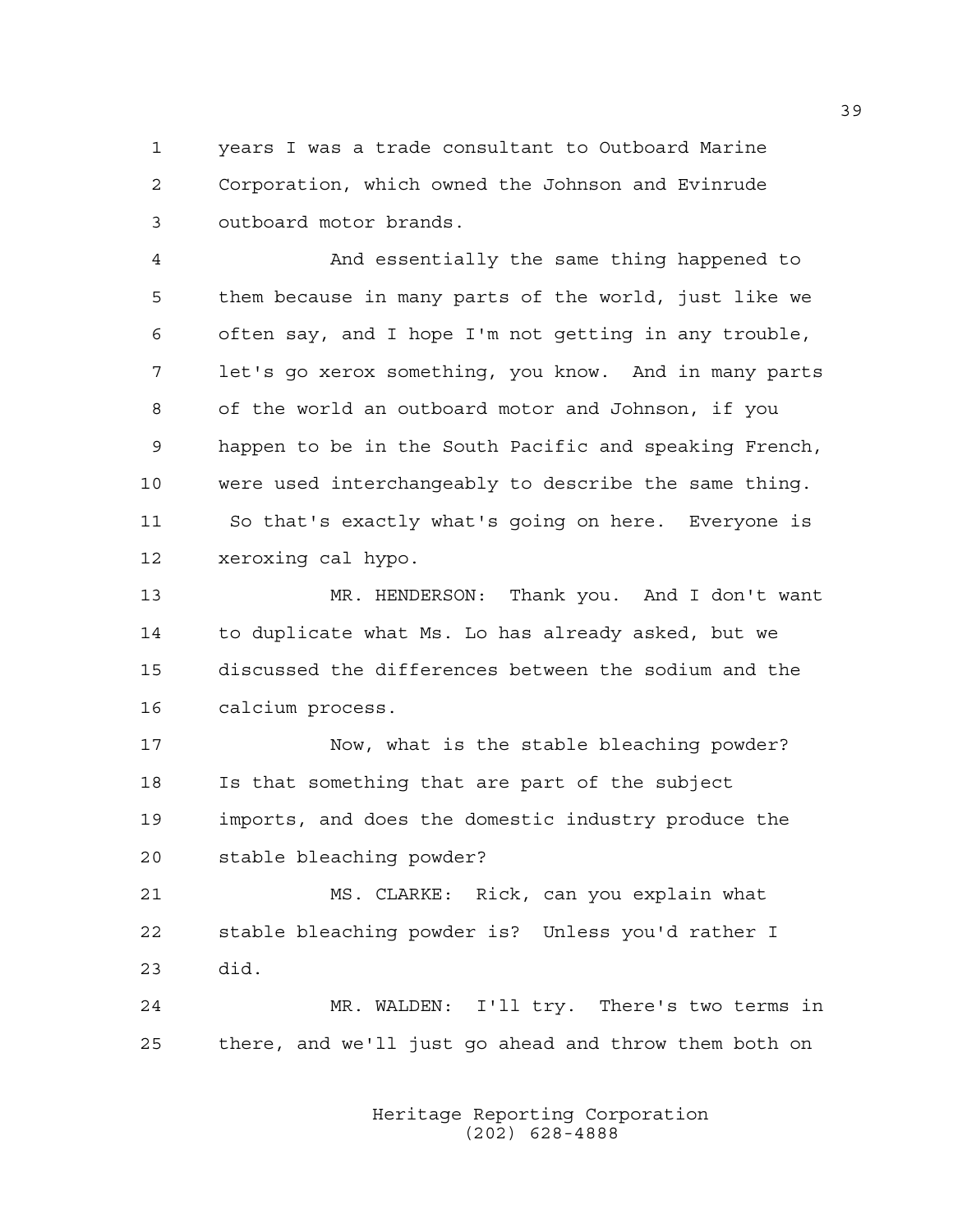1 the table. The semi hemi whatever it is.

| $\mathbf{2}$ | Essentially cal hypo starts off as a wet               |
|--------------|--------------------------------------------------------|
| 3            | product, okay, and then the more chlorine you add to   |
| 4            | it kind of differentiates what it is. We produce --    |
| 5            | Arch actually has the highest chlorine content process |
| 6            | available for calcium hypochlorite. It's a separate    |
| 7            | process, and no one has been able to duplicate that    |
| 8            | yet. And it's in the 75 percent type range of          |
| 9            | chlorine availability.                                 |
| 10           | Bleaching powder is in the range normally of           |
| 11           | about 35 percent. It comes in. It's not totally        |
| 12           | dried. It's not sized accordingly, and it's used       |
| 13           | wherever you need a low cost opportunity. It comes     |
| 14           | off the front end of the plant. The whatever --        |
| 15           | MS. CLARKE: Hemi-basic.                                |
| 16           | MR. WALDEN: Yes. Hemi-basic is basically               |
| 17           | the wet cake that you produce in the manufacturing.    |
| 18           | So it's where you take the cutoff at the plant. The    |
| 19           | front end of the plant you get the low grade, low      |
| 20           | chlorine content. Then you get the wet cake that can   |
| 21           | be shipped and used in various processes.              |
| 22           | A lot of industrial applications can use it,           |
| 23           | but you can't use it in your swimming pool because it  |
| 24           | has all the other carbonates and everything you don't  |
| 25           | want plating out in your pool equipment and everything |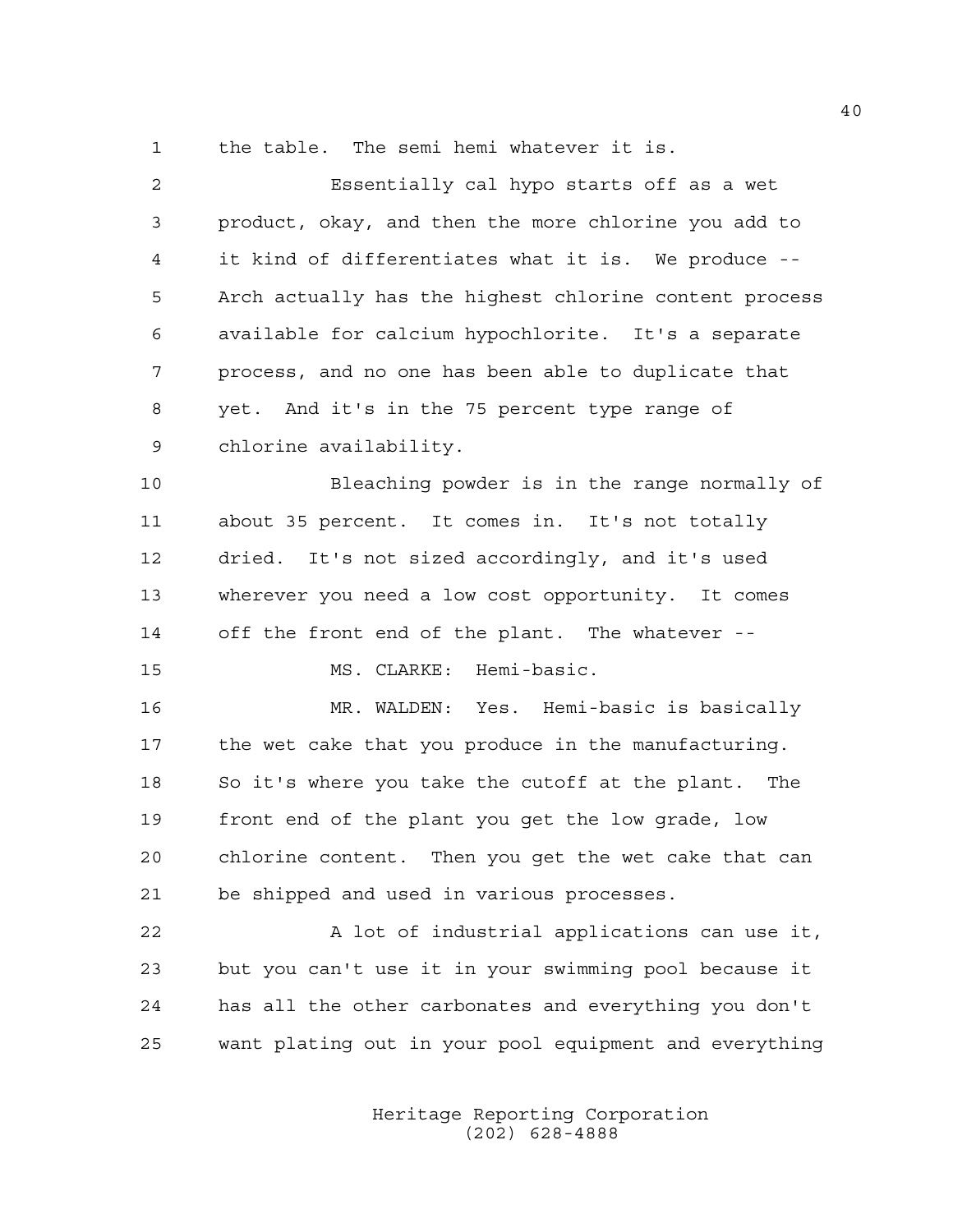1 else. So it's all cal hypo. It has more to do with 2 the chlorine content and then the dried packaging end 3 state of the product itself.

4 MS. CLARKE: And what you also find is for 5 bleaching powder in particular, because it is a lower 6 available chlorine content, it is easier to ship and 7 so you will frequently find high chlorine available 8 cal hypo labeled as bleaching powder to avoid the 9 shipping problems. And if you look at the 10 confidential Injury Exhibit 5, the terms are 11 frequently used interchangeably.

12 MR. WALDEN: Thanks, Peggy, for reminding me 13 of that. Cal hypo is a Class III hazardous material 14 after 60 percent available chlorine. Bleaching powder 15 and everything else is below.

16 So it has been our experience and we have 17 seen where the not above board people will ship you 18 68 percent cal hypo, but they'll call it bleaching 19 powder so they can get it on the different ocean lines 20 when they can't get their preferred carrier to carry 21 it. We have actually seen that.

22 MR. HENDERSON: Thank you. Just to 23 clarify, my understanding is that of the subject 24 imports coming in from China some would have been 25 manufactured through the sodium process, some through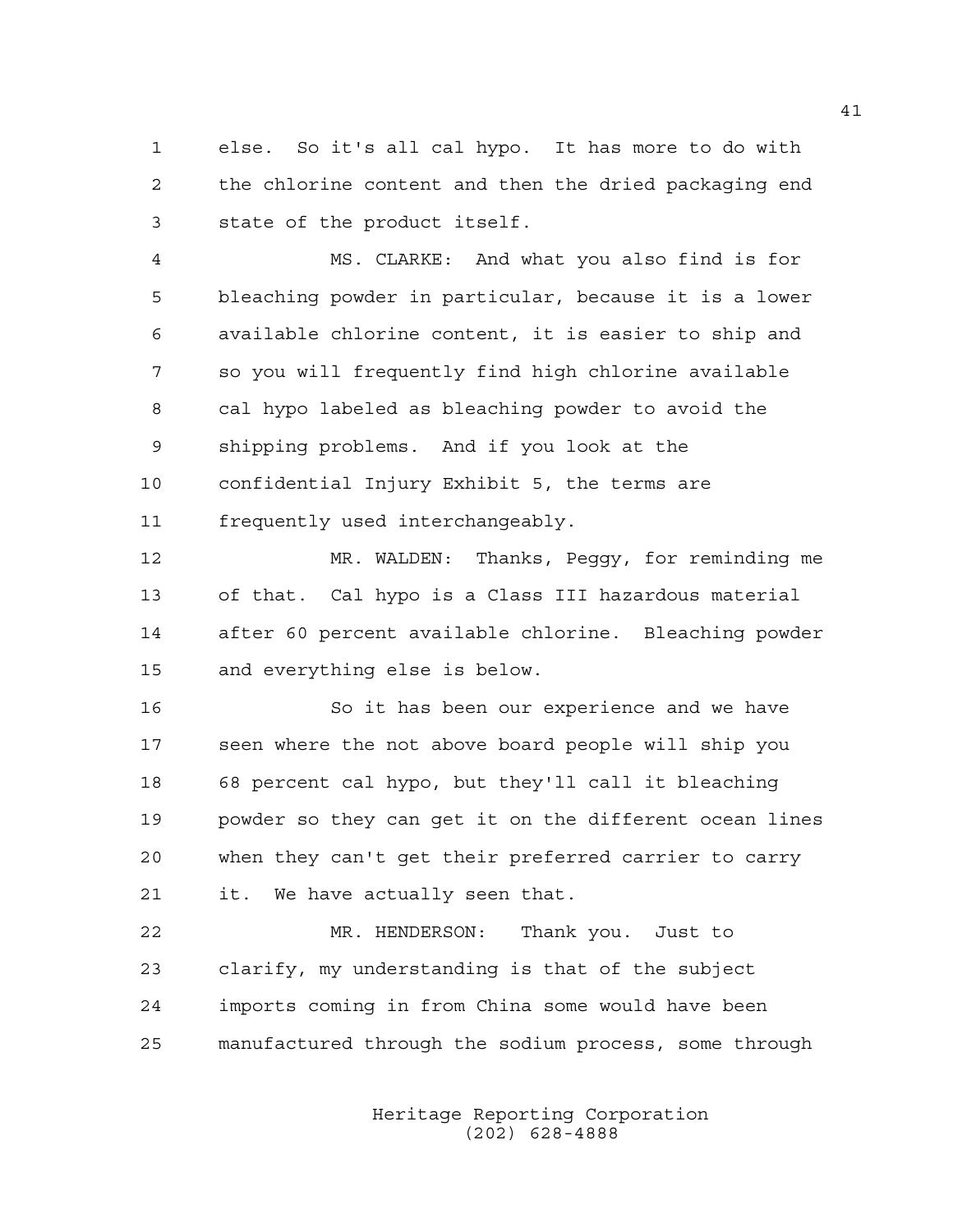1 the calcium process. Some would be this legitimately 2 stable bleaching powder, not just mislabeled, and some 3 might be this hemi-basic whatever it is.

4 But in terms of what is produced 5 domestically is that all sodium process or is there 6 anything else that's produced domestically by the two 7 domestic producers you mentioned?

8 MS. CLARKE: The two producers produce 9 sodium process here in the U.S.

10 MR. HENDERSON: And are there -- I'm sorry. 11 Go ahead.

12 MS. CLARKE: To follow up, they basically 13 produce the high available chlorine and sell the high 14 available chlorine sodium process cal hypo. They do 15 not typically sell wet cake or bleaching powder. They 16 finish the processing.

17 MR. HENDERSON: And what sort of variations 18 are there among what's produced domestically by the 19 two firms in the sodium process, in the way it's 20 produced, or are there differences or is it --

21 MS. CLARKE: I suspect we would need to 22 answer most of that in a confidential response, so if 23 we could follow up with that in the postconference 24 brief I think that would be best.

25 MR. WALDEN: And I really have not been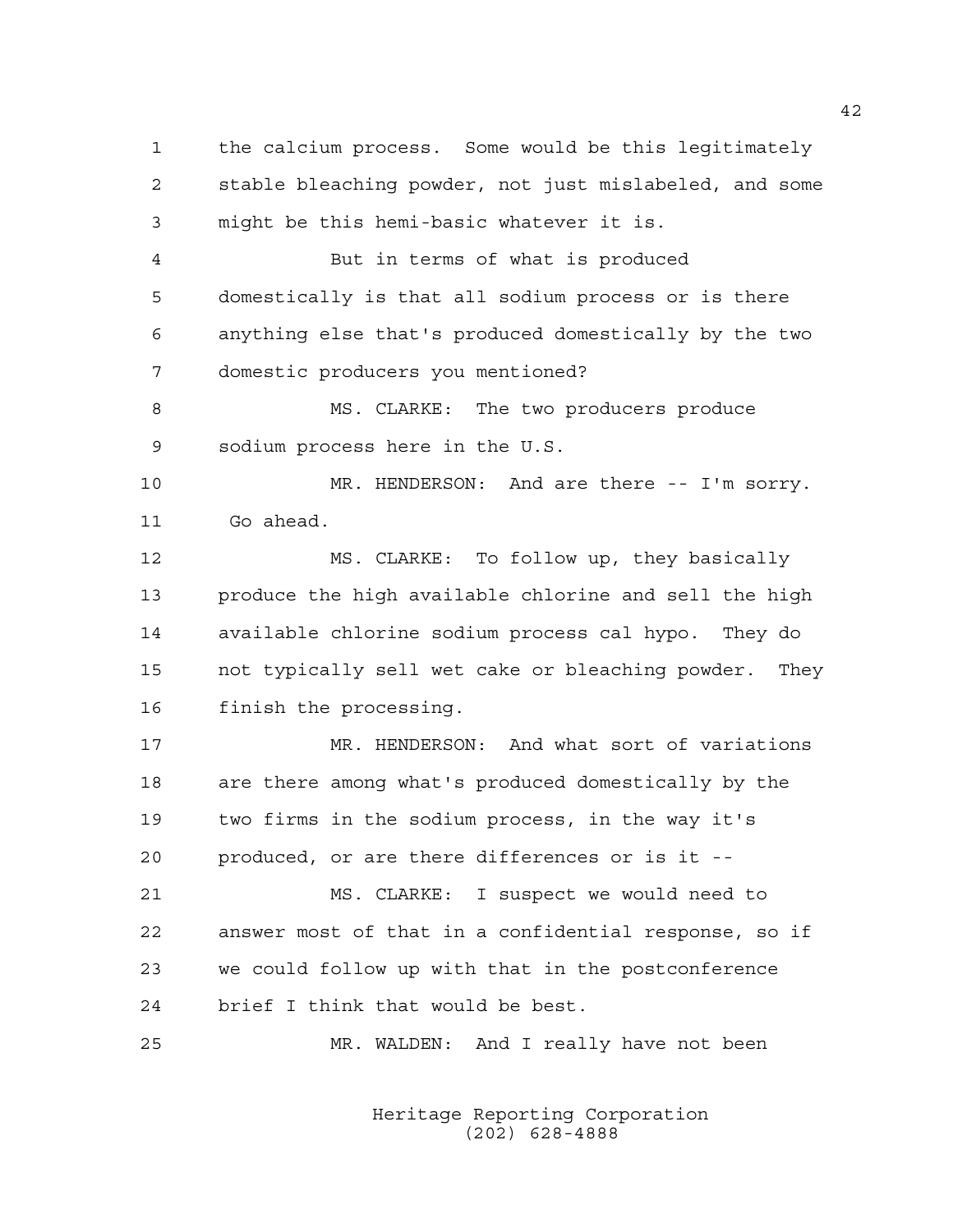1 through the competitor's plant so I really can't 2 answer a whole lot about what they do or do not.

3 MR. HENDERSON: And you talked about or I 4 think you said that the cal hypo is sold in powder, 5 tablet or crystalline form. Now, do the domestic 6 producers produce cal hypo in all three of those 7 forms?

8 MS. CLARKE: Yes, they do. Crystalline is 9 the granular and that is where most of the product is 10 sold, but they do produce both powder and tableted or 11 compacted form.

12 MR. WALDEN: You produce the crystalline 13 form and then you can form it into a tablet. It's the 14 form of delivery, whether you want granular or you 15 want a tablet. Most of the tablet goes into the 16 industrial or the commercial area through specialized 17 feeding systems.

18 MR. HENDERSON: Thank you. Now, in the 19 petition it's discussed the various possible 20 substitutes, and we've already mentioned chlor iso, 21 which I couldn't even pronounce that much before this 22 morning, and there are a number of other products 23 mentioned -- sodium hypochlorite, lithium 24 hypochlorite, et cetera.

25 We don't know yet what arguments, if any,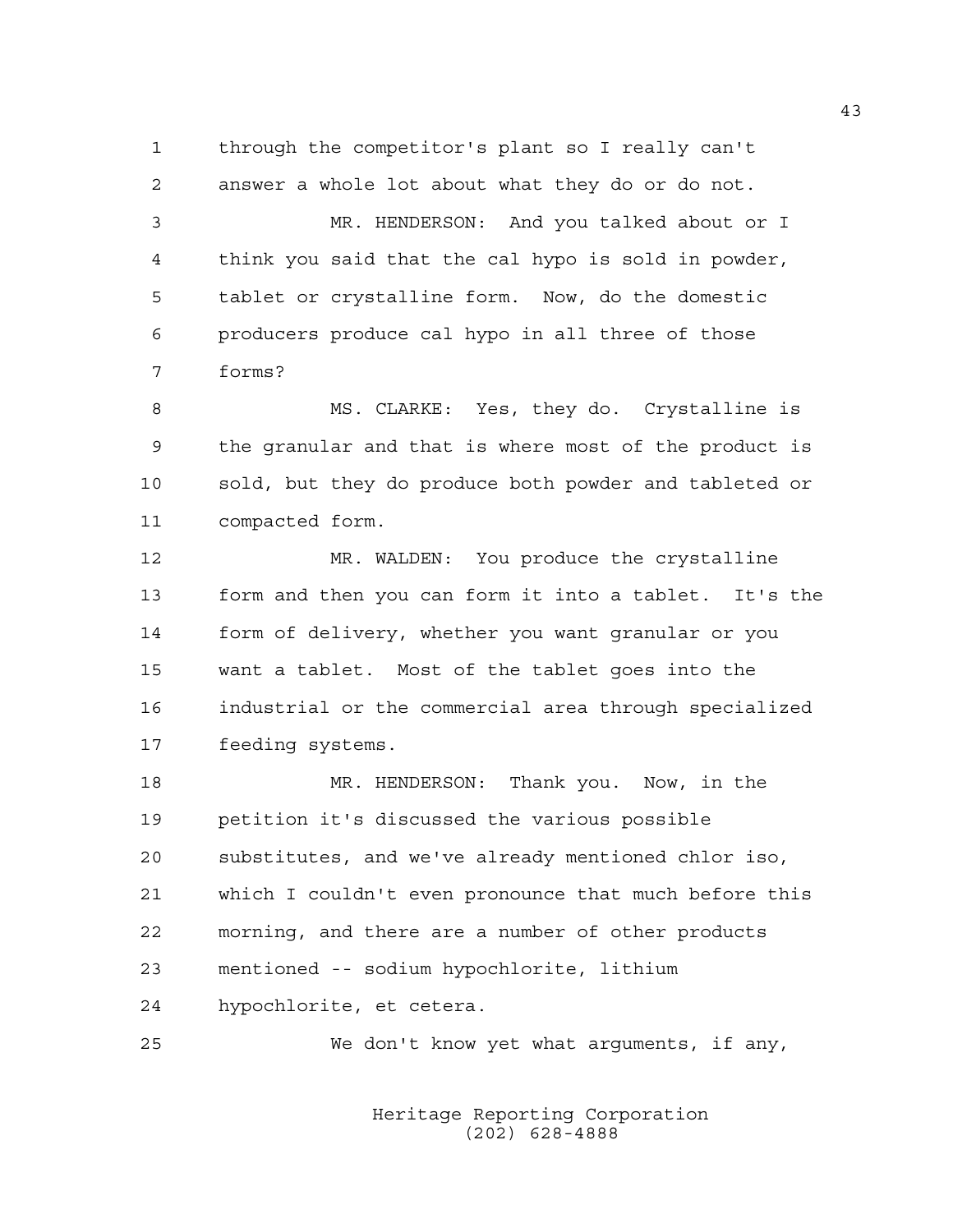1 the Respondents may be making with respect to like 2 product, and perhaps this is something that can be 3 elaborated in the postconference brief, but there's 4 some sort of summary statements in the petition about 5 there are different production processes, clear 6 dividing lines, the input is different.

7 And I guess I'd like to know a little bit 8 more or have a little bit more on the record certainly 9 about what these dividing lines are and what the 10 differences are if this is an issue with respect to 11 domestic like product.

12 MS. CLARKE: We can certainly expand on that 13 in our postconference brief. I will note all these 14 also came up in the Chlor Isos case, and there did not 15 seem to be a concern about them from the public 16 record. But we are happy to expand upon what we said. 17 Do you want some now?

18 MR. HENDERSON: Well, yes.

19 MS. CLARKE: Okay. Well, sodium 20 hypochlorite is bleach. It's Clorox.

21 MR. WALDEN: Clorox is the xerox.

22 MS. CLARKE: Yes.

23 MR. WALDEN: I will try to explain it, and I 24 would welcome anybody else's thoughts on this. But 25 essentially bleach, sodium hypochlorite, in chlor isos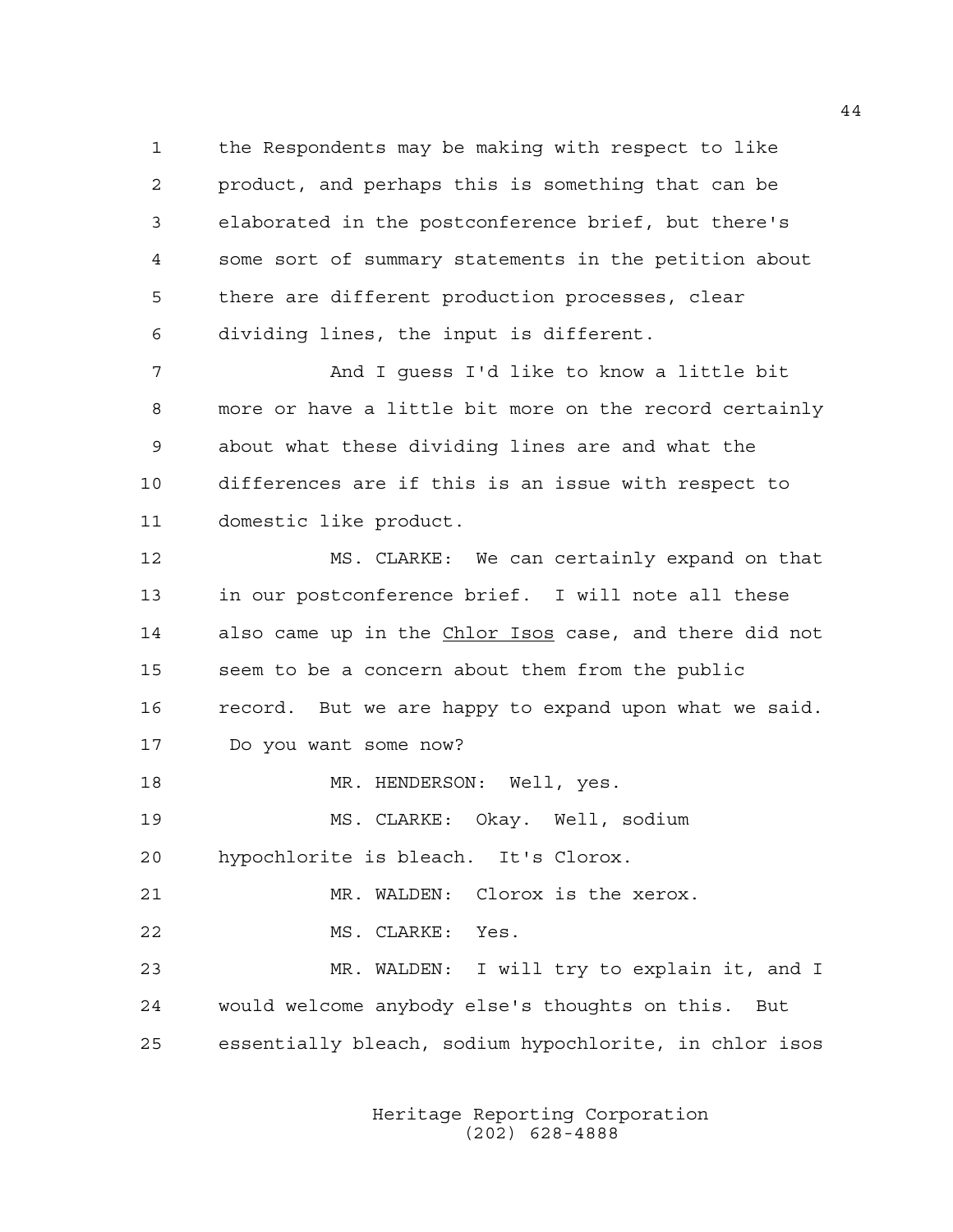1 and cal hypo and any of these other products is a way 2 to deliver chlorine to kill the bacteria and algae and 3 all the bad things that you do not want in your water.

4 Each one has a different process. Sodium 5 hypochlorite starts off with liquid chlorine and they 6 react it with water and it basically comes in at about 7 15 percent available chlorine content. The issues 8 that you have with bleach is you're shipping a lot of 9 water. It doesn't hang around very long. It's only 10 15 percent available, so you've got to add a lot of 11 bottles and everything to it, and as it degrades it 12 produces perchlorates, and you really don't want 13 perchlorates hanging around and everything else. So 14 it has some very bad -- what I consider not desirable 15 -- side products. So that's the bleach, if you will, 16 the sodium hypochlorite.

17 The chlor isos is a cyanuric acid generated 18 material, as you probably well remember that. 19 Cyanuric acid has a tendency, after you build it up 20 over time, and you will build it up over time, to 21 cause chlorine lock. And if you have a crypto event 22 then that chlorine lock will not allow the chlorine to 23 kill the bacteria coming off of the cryptosporidium, 24 so you have an issue with the chlor isos from that. 25 Cal hypo is not a cyanuric acid byproduct,

> Heritage Reporting Corporation (202) 628-4888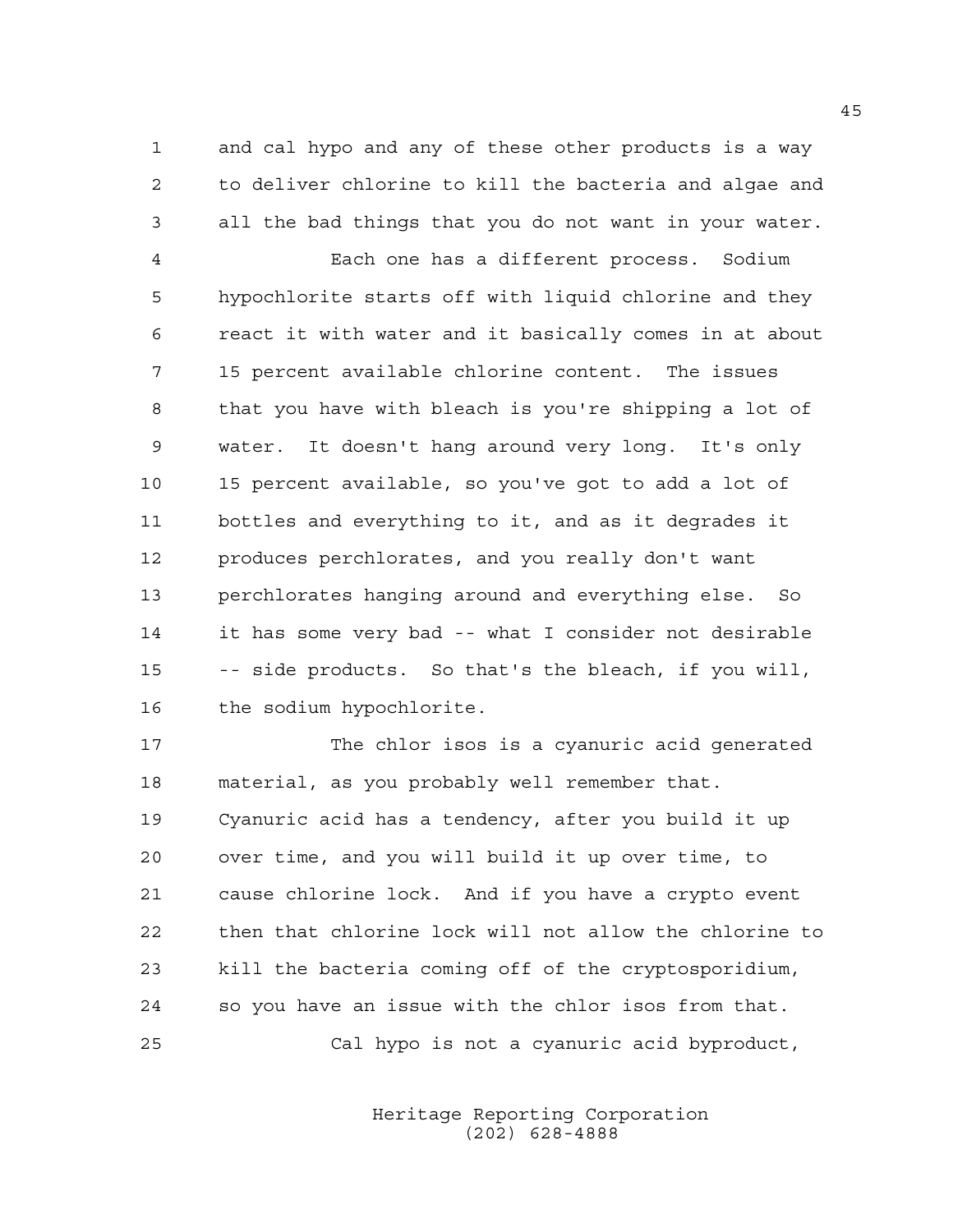1 so you don't really build up any harmfuls. Cal hypo 2 is also the only U.S. EPA approved product as a backup 3 sanitizer for chlorine for your drinking water 4 systems. So you can use direct chlorine. You can't 5 use bleach. Or you can use bleach, but the 6 perchlorates are becoming very much an issue. And 7 trichlor is not permitted because it produces cyanuric 8 acid that you don't want in your drinking water.

9 Cal hypo is approved because it doesn't have 10 any of those side products that come into play. Does 11 that help a little bit? Okay.

12 MR. HENDERSON: And you talked about the cal 13 hypo being manufactured in powder or sold in powder, 14 tablet or crystalline form. I take it in whatever 15 form are these manufactured in common manufacturing 16 facilities with production employees?

17 MS. CLARKE: Yes. Basically what you're 18 producing is the crystalline form. Obviously some of 19 the smaller particles of that would be powder, but 20 once you produce crystalline you tablet it, and the 21 vast bulk of the tableting done here in the U.S. is 22 done by the two producers of the granular --

23 MR. HENDERSON: Right. 24 MS. CLARKE: -- because otherwise you have

25 to buy the granular and tablet it. You compress it.

 Heritage Reporting Corporation (202) 628-4888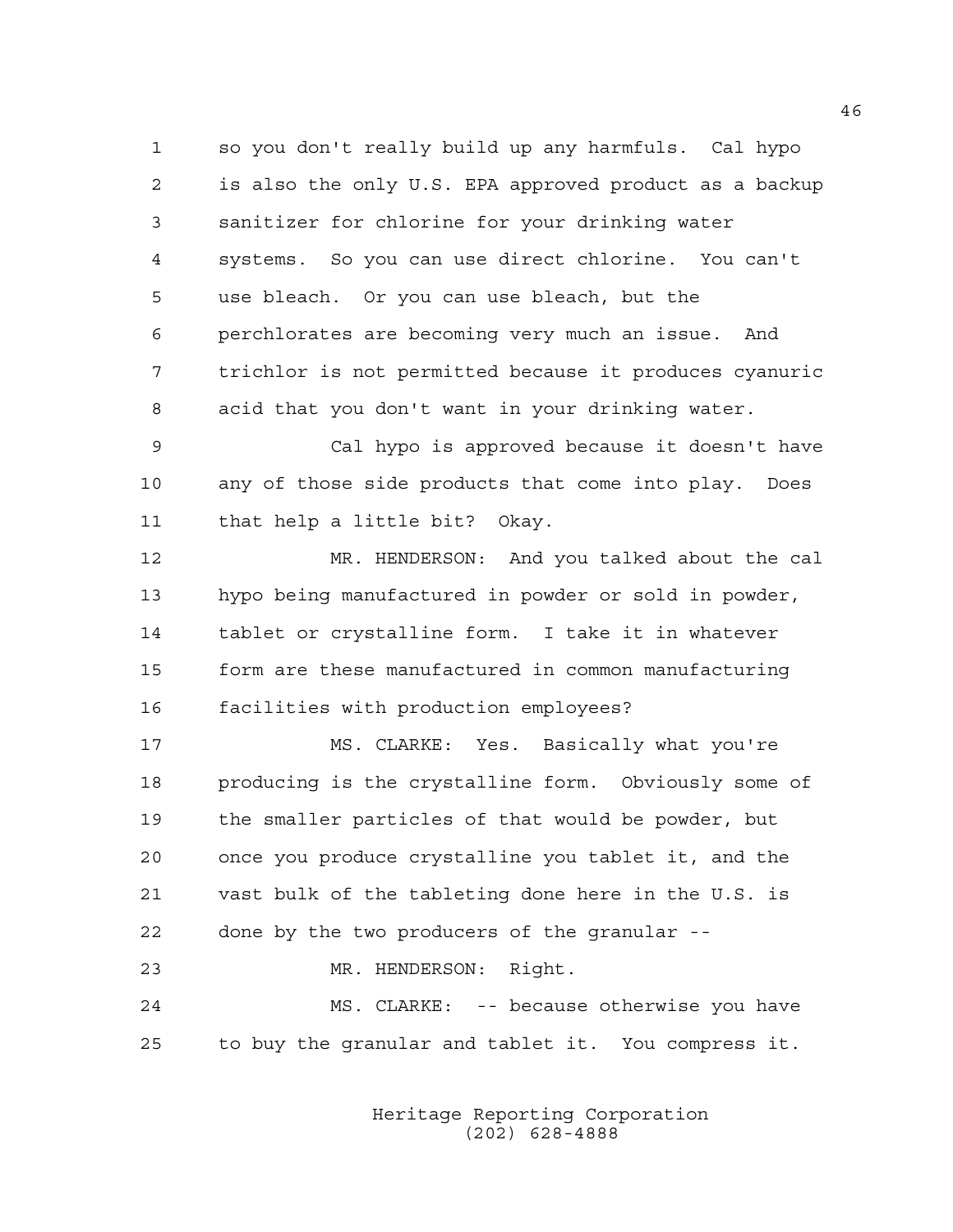1 So, yes. They're produced in the same facility. 2 MR. HENDERSON: And they proceed through the 3 same channels of distribution, or are there 4 differences? 5 MS. CLARKE: They're the same. 6 MR. WALDEN: All the same channels. 7 MS. CLARKE: I don't know how to elaborate 8 on that. They're the same channels. They go to the 9 same customers. 10 MR. HENDERSON: And the customer and 11 producer perceptions? 12 MS. CLARKE: As Rick indicated, the tablets 13 are more often used for industrial, municipal uses. 14 Once you select one you're going to prefer a tablet or 15 granular because of the dispensing system. 16 You know, there's specific dispensers for a 17 tablet. There's specific dispensers for granular. It 18 may just be a scoop frankly, but -- so, yes. Once 19 you've made that choice you've made it, but either can 20 be used. 21 MR. WALDEN: The trichlor, the 22 chlorisonates, it is a very slow dissolving chlorine 23 release. So you can put it in the feeders and the 24 tablets make for a very good delivery system. 25 Cal hypo is a very fast release of chlorine.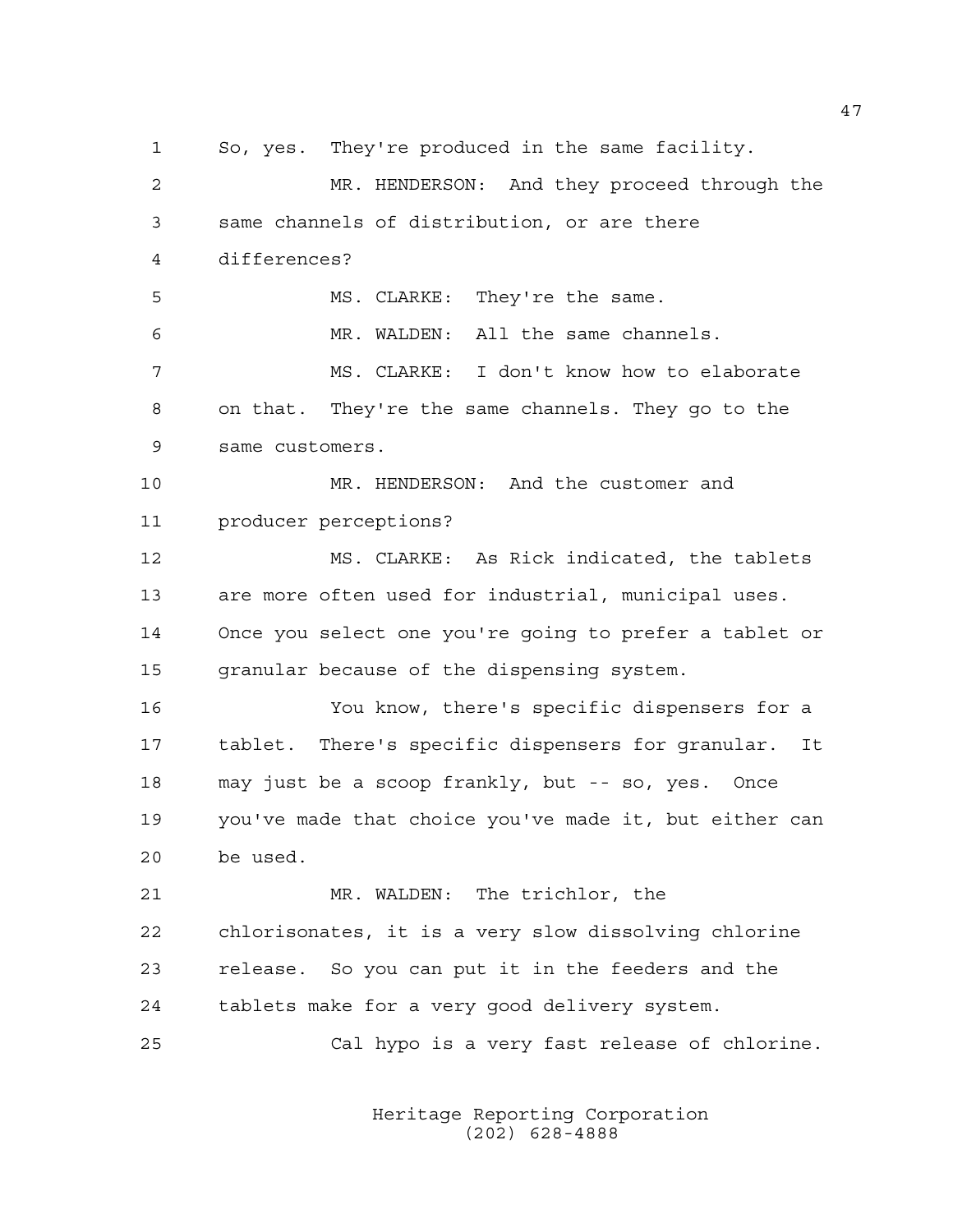1 If you put it into a tablet and you put it into your 2 feeder system it's going to mush up on you very 3 quickly. Basically it's a mess that people don't like 4 to use, so the vast majority of the cal hypo is used 5 as a shock.

6 So you can put the trichlor into your feeder 7 system and you can shock with the cal hypo. They have 8 combating pH requirements and everything else, so they 9 can work in harmony in a pool as long as you keep them 10 in separate dispensing systems.

11 So cal hypo will create a mess. If you have 12 a trichlor feeder and you put cal hypo in that feeder, 13 hopefully you've got it decontaminated quite well. 14 But if you put it in there, your cal hypo is going to 15 mush up on you in some type of tablet form, and 16 normally the consumers don't like that.

17 MR. HENDERSON: Thank you. That's very 18 helpful. With respect to the tableted product, and we 19 know in the petition there's a statement about what 20 percentage of cal hypo products sold in the United 21 States is produced by the two companies. I want to 22 get some more information on that.

23 I think the statement in the petition 24 relates to the tableted cal hypo product sold in the 25 United States. I would also be interested in the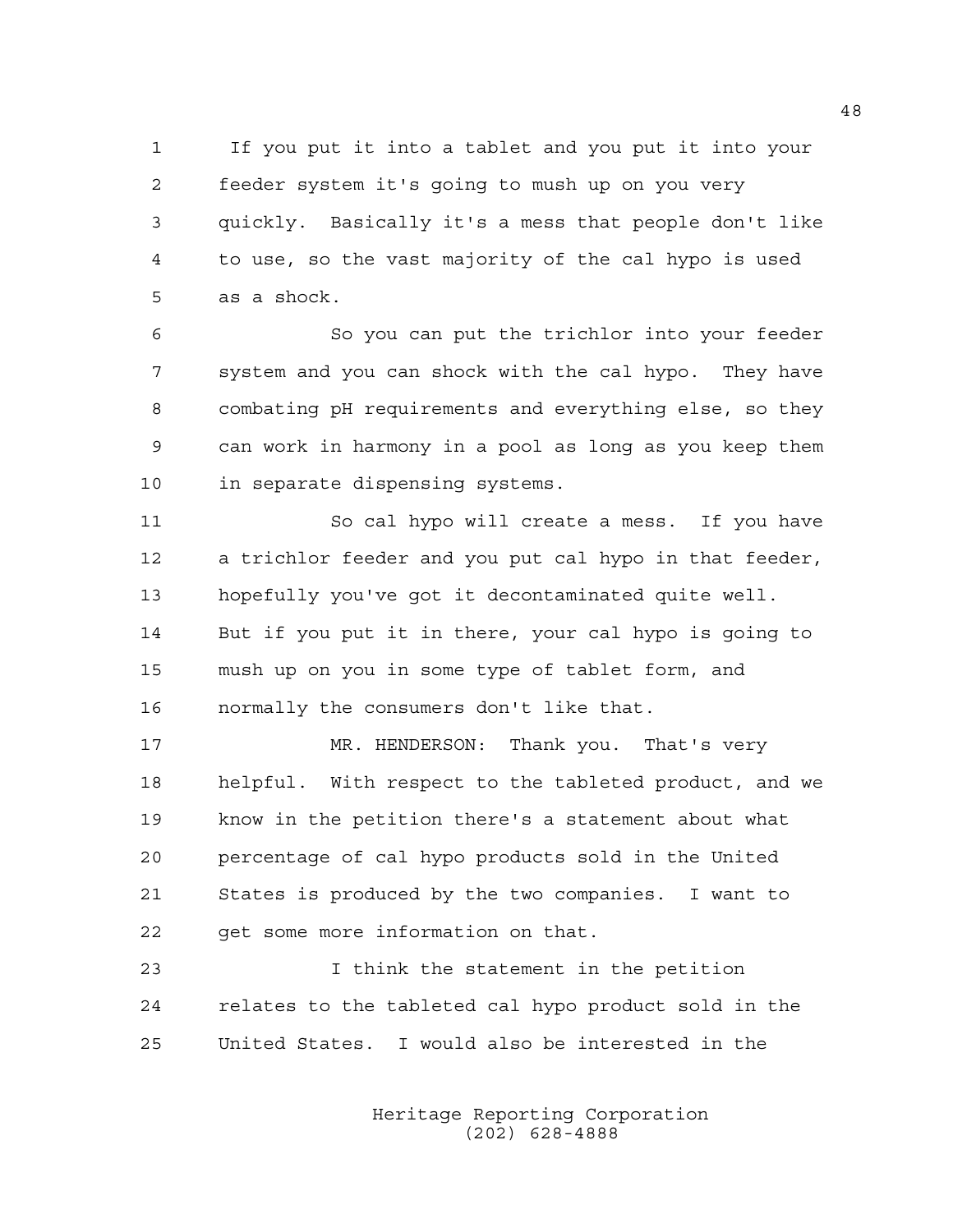1 percentage of that produced in the United States. 2 MS. CLARKE: Of? Okay. 3 MALE VOICE: Go ahead. 4 MS. CLARKE: Again, that is going to be 5 confidential information so I cannot -- 6 MALE VOICE: It's in the petition. 7 MS. CLARKE: Yes. We gave you what we had. 8 We're happy to expand and provide support for our 9 numbers, but the vast -- again, in terms of the cal 10 hypo produced in the United States, less than a 11 quarter of that is tableted. In terms of cal hypo 12 sold in the United States, less than a quarter of that 13 is tableted. It's very similar. 14 And in terms of produced by, it's mostly 15 produced by the two producers of granular. In terms 16 of sold by, it is mostly sold by the two producers of 17 granular. I'm not sure what information in addition 18 you would like. 19 MR. HENDERSON: And again realizing that 20 some of these questions may have to be addressed in 21 the postconference brief. 22 MS. CLARKE: Right. 23 MR. HENDERSON: First, apart from the Arch 24 and Axiall, roughly how many other companies are there 25 in the United States that tablet cal hypo?

> Heritage Reporting Corporation (202) 628-4888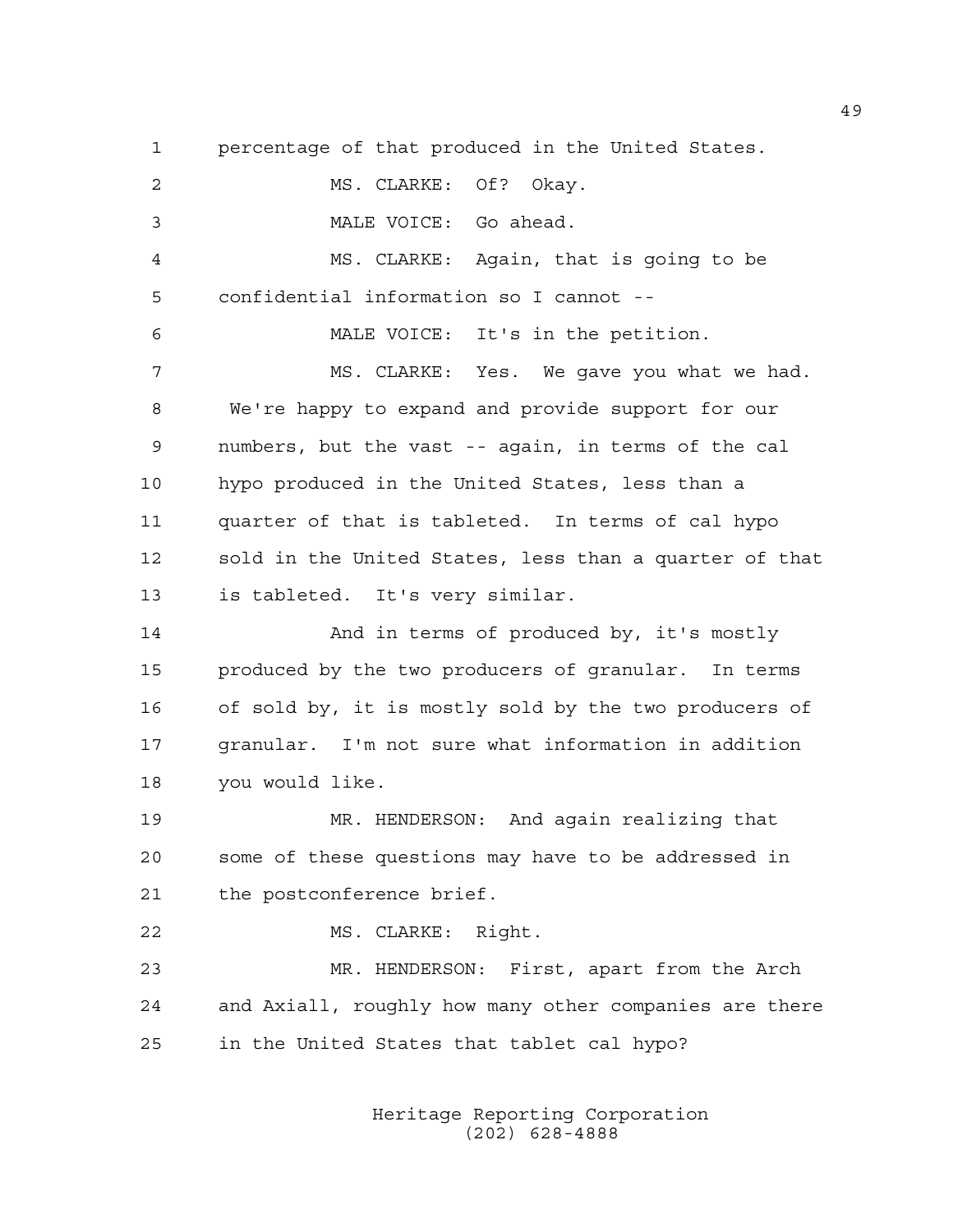1 MS. CLARKE: I actually did ask this. Our 2 understanding is there's two other companies that 3 might, and at least one of them may be doing toll 4 processing for these companies. 5 MR. HENDERSON: And the toll processing is a 6 relationship with one or both of the -- 7 MS. CLARKE: Right. 8 MR. HENDERSON: -- domestic producers? 9 MS. CLARKE: Whereby they take the company's 10 granular product under contract, compress it. It 11 remains product of the granular manufacturer, and just 12 the servicing, the compacting -- 13 MR. HENDERSON: Right. 14 MS. CLARKE: -- is being done by the other 15 producer. 16 MR. HENDERSON: Thank you. And do these 17 tableters also blend the product with other chemicals? 18 MS. CLARKE: They can. Our understanding is 19 outside of Arch and Axiall they actually don't at this 20 point in time. We're not familiar with other blended 21 product on the market. Is that correct, Rich? 22 MR. WALDEN: To the best of my knowledge, 23 although I'm sure there's an exception to the rule out 24 there. But it's rare. 25 MR. HENDERSON: And I know there is in the

> Heritage Reporting Corporation (202) 628-4888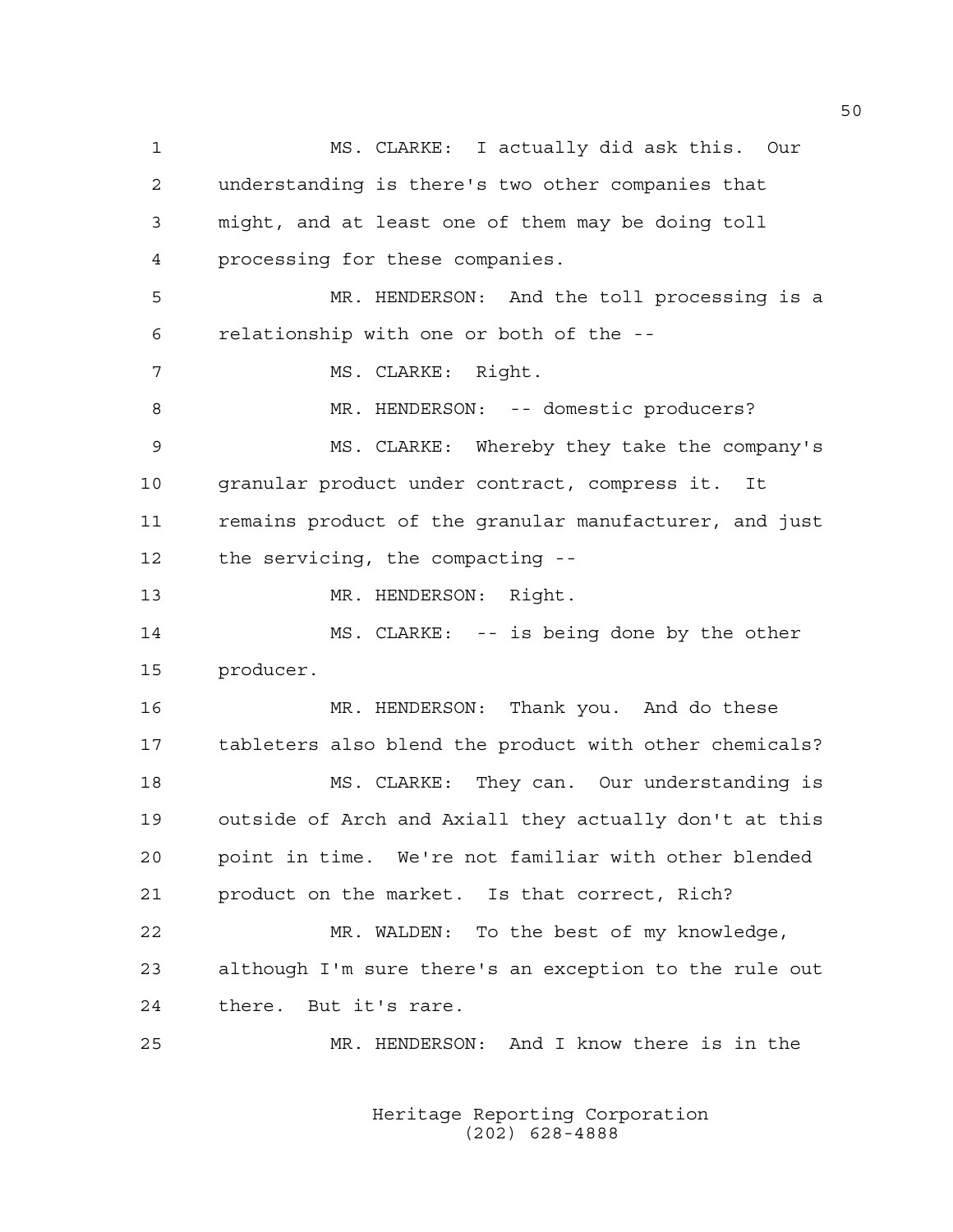1 petition a bracketed statement about the estimate of 2 what the value added is from the tableting, and 3 without obviously revealing any confidential 4 information certainly at this conference I'd 5 definitely like to know.

6 I mean, I don't see a citation for this 7 statistic, so would like to have some more information 8 about that statistic, how it's derived, what source we 9 can rely on, the Commission can rely on for that 10 information.

11 MS. CLARKE: Yes. And we will provide the 12 confidential detail in the postconference brief if 13 you'd like, but it's basically derived from Arch's own 14 experience and its own cost of production for tablet 15 versus granular. That's basically what it is.

16 MR. HENDERSON: Okay. Thank you. And as 17 you know, the Commission has a number of factors it 18 has to look into, and I'm sure you've read the 19 Chlorinated Iso opinion carefully.

20 And again not knowing exactly what arguments 21 the Respondents might make, if any, with respect to 22 this issue I would ask you to address those factors, I 23 mean, in a level of detail, depending on how relevant 24 it appears, but so that the Commission can have the 25 information it needs to address these factors.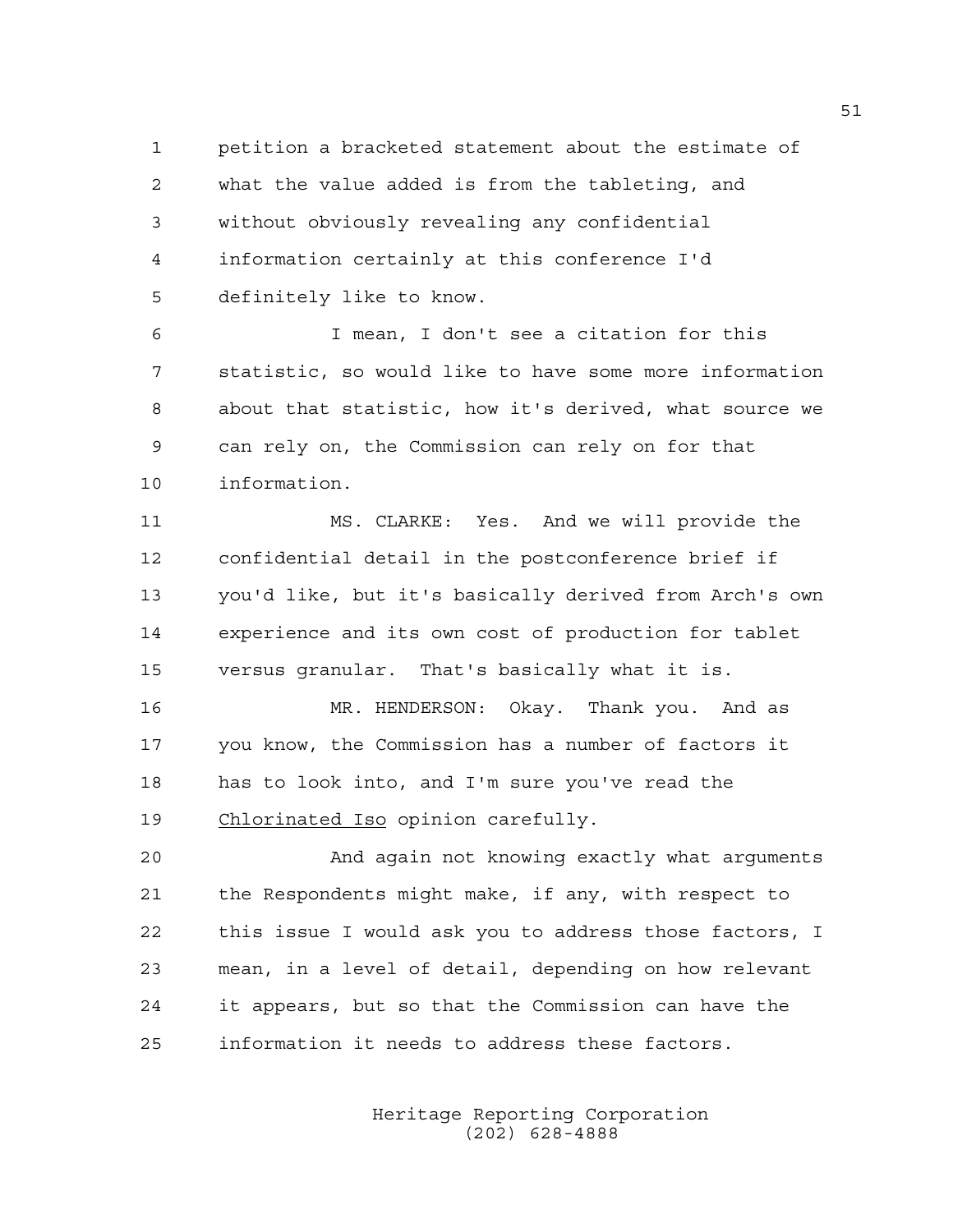1 MS. CLARKE: Yes. Absolutely.

2 MR. HENDERSON: Thank you. I guess this has 3 already been addressed by Mr. Malashevich, but I just 4 wanted to double check in terms of a statement in the 5 petition with respect to nonsubject imports. 6 The petition states that nonsubject imports 7 are commercially insignificant except for imports from 8 India, which are becoming more significant and are 9 being closely watched. And my understanding from the 10 earlier testimony is that nonsubject imports are not 11 really a factor. I just wanted to get some 12 clarification on this. 13 As you know, the Commission has to look into 14 possible other sources of injury, and we just wanted

15 to see whether there's any issue with respect to 16 nonsubject imports from India or elsewhere as a 17 possible other source of injury. Thank you.

18 MS. CLARKE: Yes.

19 MR. HENDERSON: Go ahead.

20 MS. CLARKE: India, as you can see, is the 21 only thing resembling. It's still very small. The 22 quality is low, and the prices are higher, frankly, 23 than we're facing from China, so at the moment they do 24 not see it as causing them injury. They are keeping 25 an eye on it. Obviously if it grows they will, but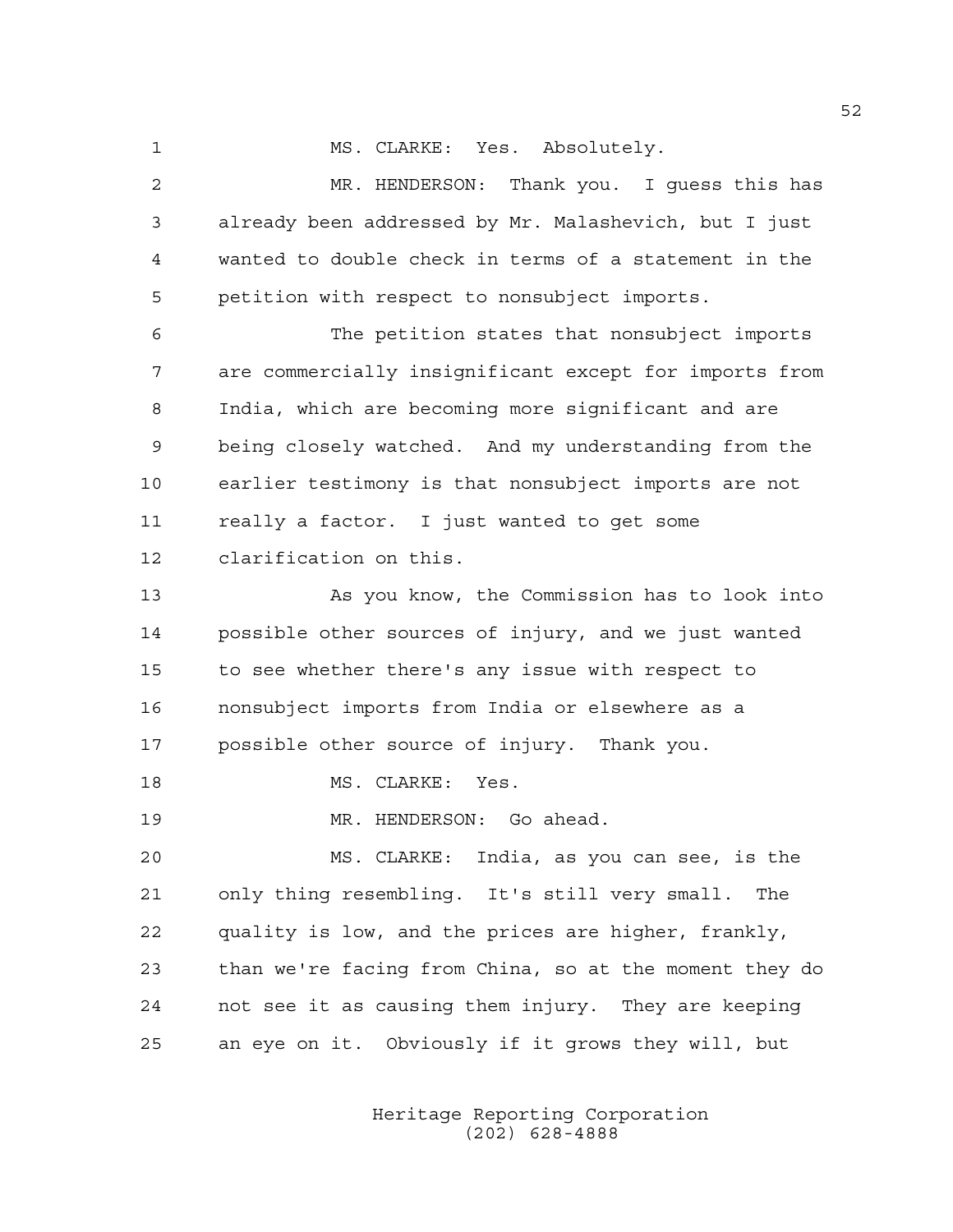1 they don't necessarily think that it will.

2 MR. HENDERSON: Thank you. 3 MR. MALASHEVICH: Excuse me. Just to add 4 one point, as I mentioned earlier in my testimony, and 5 Mr. Walden could add if he would like, but also in the 6 case of India the quality is not there to become more 7 significant than they are, which is quite small. At 8 the moment it's a very limiting factor in expanding 9 sales here, but that can change. We don't see it yet. 10 MR. WALDEN: I think my personal opinion, 11 which I know is always dangerous to give personal 12 opinions. My personal opinion is that the quality is 13 improving. 14 It will soon be there, but they do not have 15 the shipping lines that others have and enjoy, so they 16 have the same level playing field that we have when it 17 comes to international shipping. 18 MS. CLARKE: And then just to answer on 19 other countries, Mr. Walden can go into more detail, 20 but basically the other manufacturers of this are in 21 Brazil and South Africa, and they are Arch. 22 MR. HENDERSON: Thank you. One of the 23 things, and my colleagues may be asking about this as 24 well, and I certainly don't mean to preclude their 25 more intelligent questions on this, but there was a

> Heritage Reporting Corporation (202) 628-4888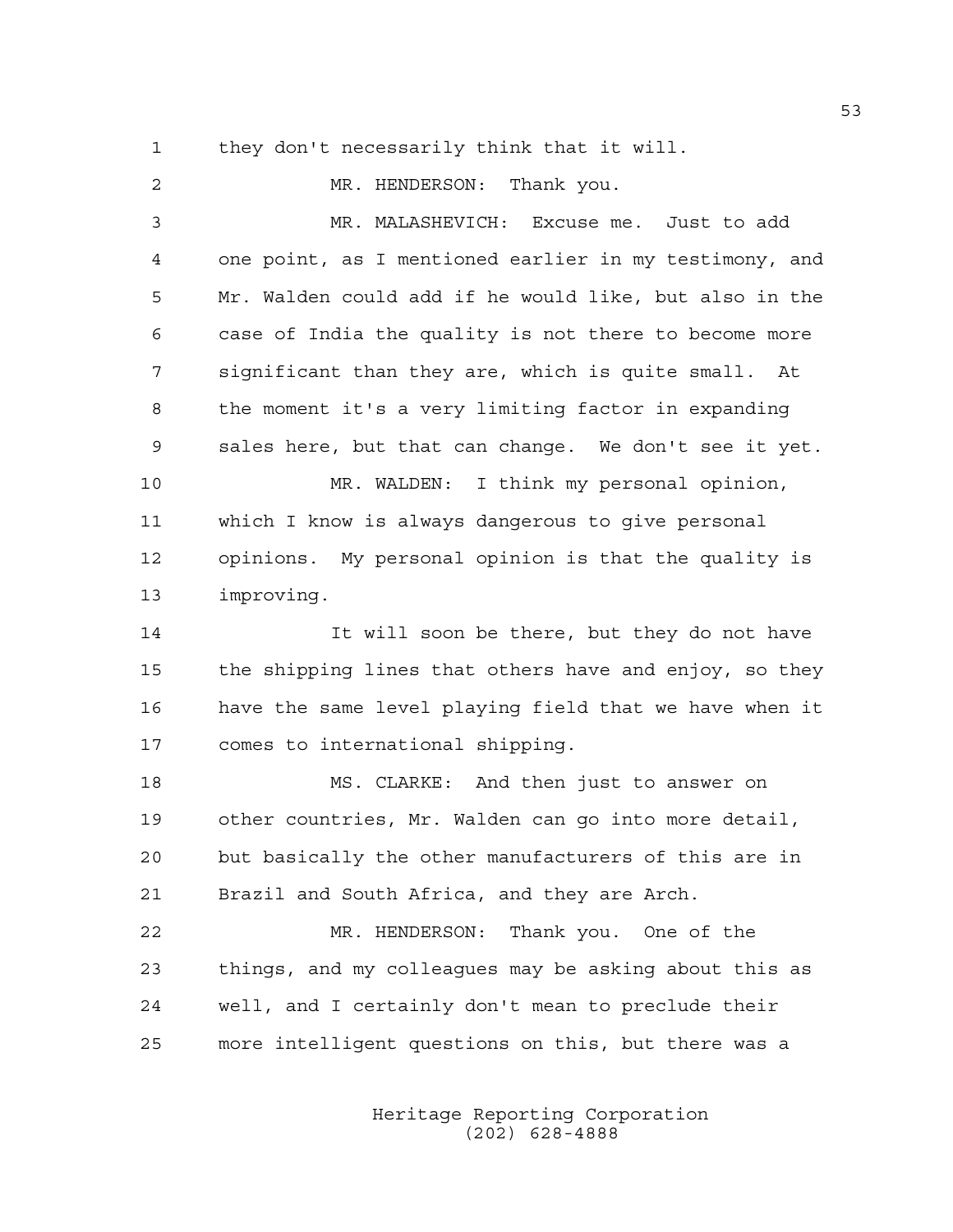1 reference in the Respondents' counsel's opening 2 statement with respect to there may be certain 3 customers or low margin sales that the domestic 4 industry is not interested in selling to.

5 Again, I may be mischaracterizing what was 6 said this morning, but in any event my question and 7 whatever you heard or thought you heard Respondents' 8 counsel saying, I'd be interested in your reaction to 9 this assertion.

10 MS. CLARKE: Rick, if you can answer whether 11 there's any customer you are uninterested in?

12 MR. WALDEN: Probably the word I really want 13 to use I probably shouldn't, but no. We have sold to 14 everyone available out there and will sell to anybody 15 out there.

16 We sell to the repackers. We sell to 17 distributors. We haven't really met a customer that 18 -- you know, as long as the channels and brands are in 19 the avenue that do not harm us then we have no issues 20 with it.

21 MR. HENDERSON: Thank you. One last 22 question and something I did not notice in the 23 petition, but I wanted to call to your attention, and 24 again not to quibble with the petition, but the 25 question of whether there have been prior trade remedy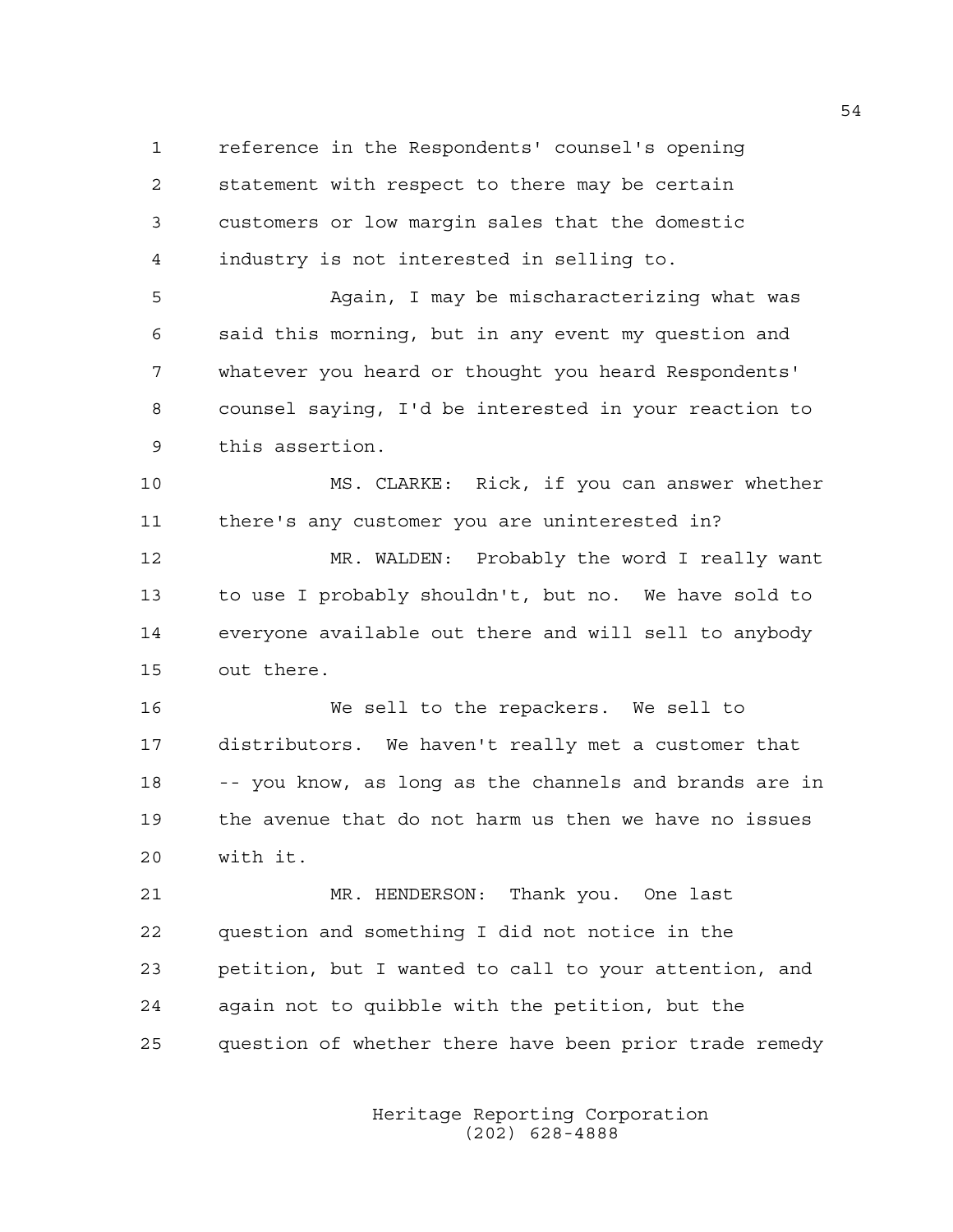1 proceedings with respect to calcium hypochlorite.

2 I found myself when you Google it, to use a 3 company name, that in fact there was an antidumping 4 order on Calcium Hypochlorite from Japan in 1985, a 5 U.S. order that was revoked the first five-year review 6 effective I think January 1, 2000, although don't take 7 my word for it, for want of domestic industry response 8 to the first five-year review notice.

9 In any event, I would obviously want to 10 alert both sides to this and invite them to review the 11 Commission's opinion and the other information in the 12 Commission's public report from that 1985 proceeding, 13 realizing it was 30 years ago or almost 30 years ago, 14 but if there's anything relevant or -- the answer may 15 be no, but anything that either side would want to 16 direct the Commission's attention to I'll give you 17 information that I have.

18 MS. CLARKE: I would appreciate that because 19 when I Googled it I did not find that.

20 MR. HENDERSON: Calcium Hypochlorite From 21 Japan, 731-TA-189. That's 731-TA-819. U.S. ITC 22 Publication 1672. 1672. That's April 1985.

23 MS. CLARKE: Okay.

24 MR. HENDERSON: And so again, I would invite 25 both sides to review that Commission report and let us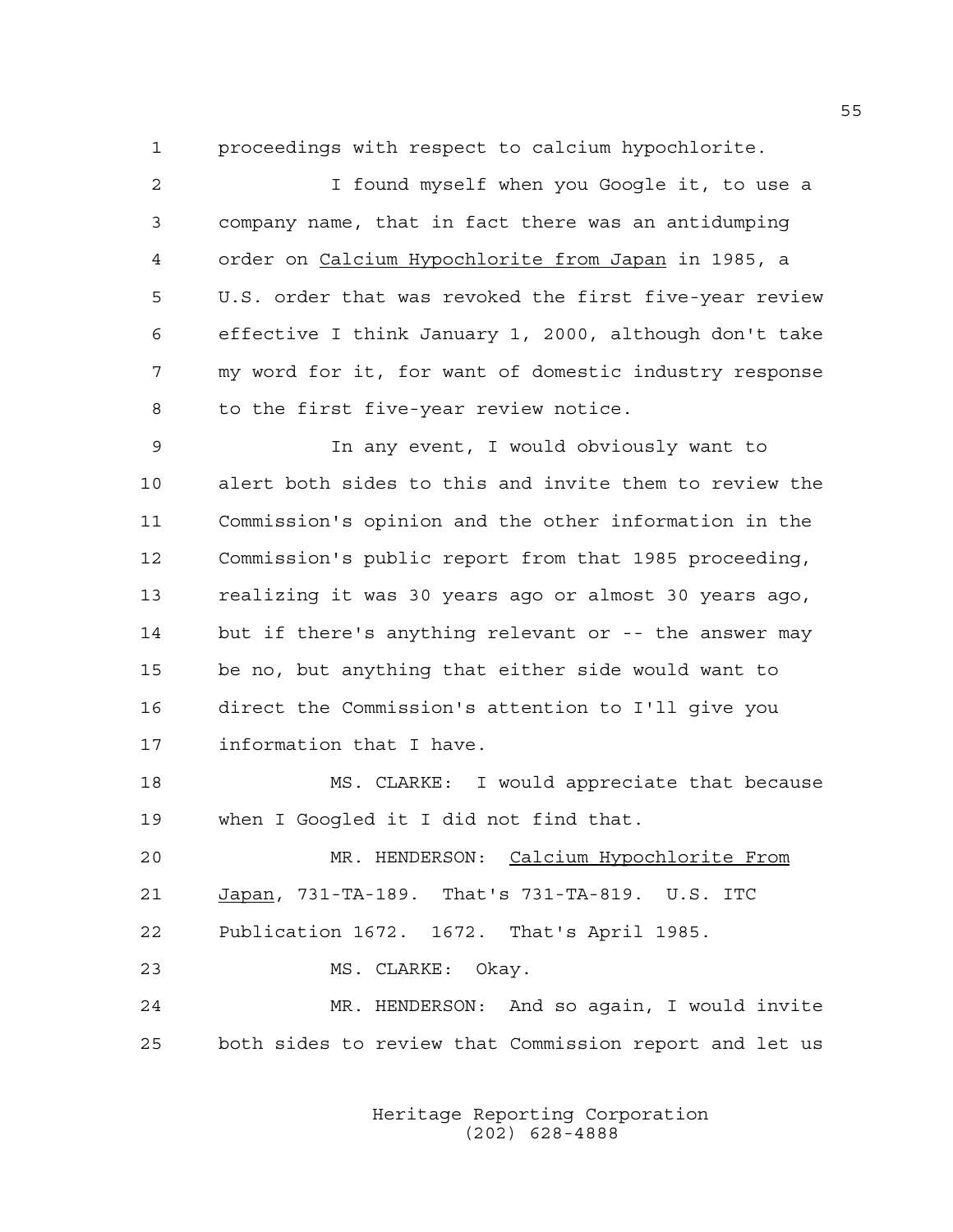1 know if you think there's anything relevant that the 2 Commission should be looking at from that earlier 3 opinion. Thank you. That's all I have for now. 4 MS. DeFILIPPO: Thank you, Mr. Henderson. 5 I'm not sure if our EDIS search goes back that far, so 6 if you're having difficulty finding it I think we 7 probably have -- 8 MR. HENDERSON: Yes. 9 MS. DeFILIPPO: -- in the library a copy, so 10 email me and I can get it to whoever is interested in 11 having a copy. 12 MR. HENDERSON: I can attest that the 13 Commission public report is a Google book. Google 14 would invite you to purchase it. 15 MS. DeFILIPPO: I can give it to you for 16 free. 17 MR. HENDERSON: Yes. 18 MS. DeFILIPPO: Although I might have to 19 check the price and see. Thank you, Mr. Henderson. 20 We will now turn to Mr. Fetzer for questions. 21 MR. FETZER: Thank you. And I would like to 22 thank the witnesses for coming today, and I'd also 23 like to thank the Petitioners for all the information 24 in the petition. I found it really helpful. I'm 25 going to follow up on a few of those points.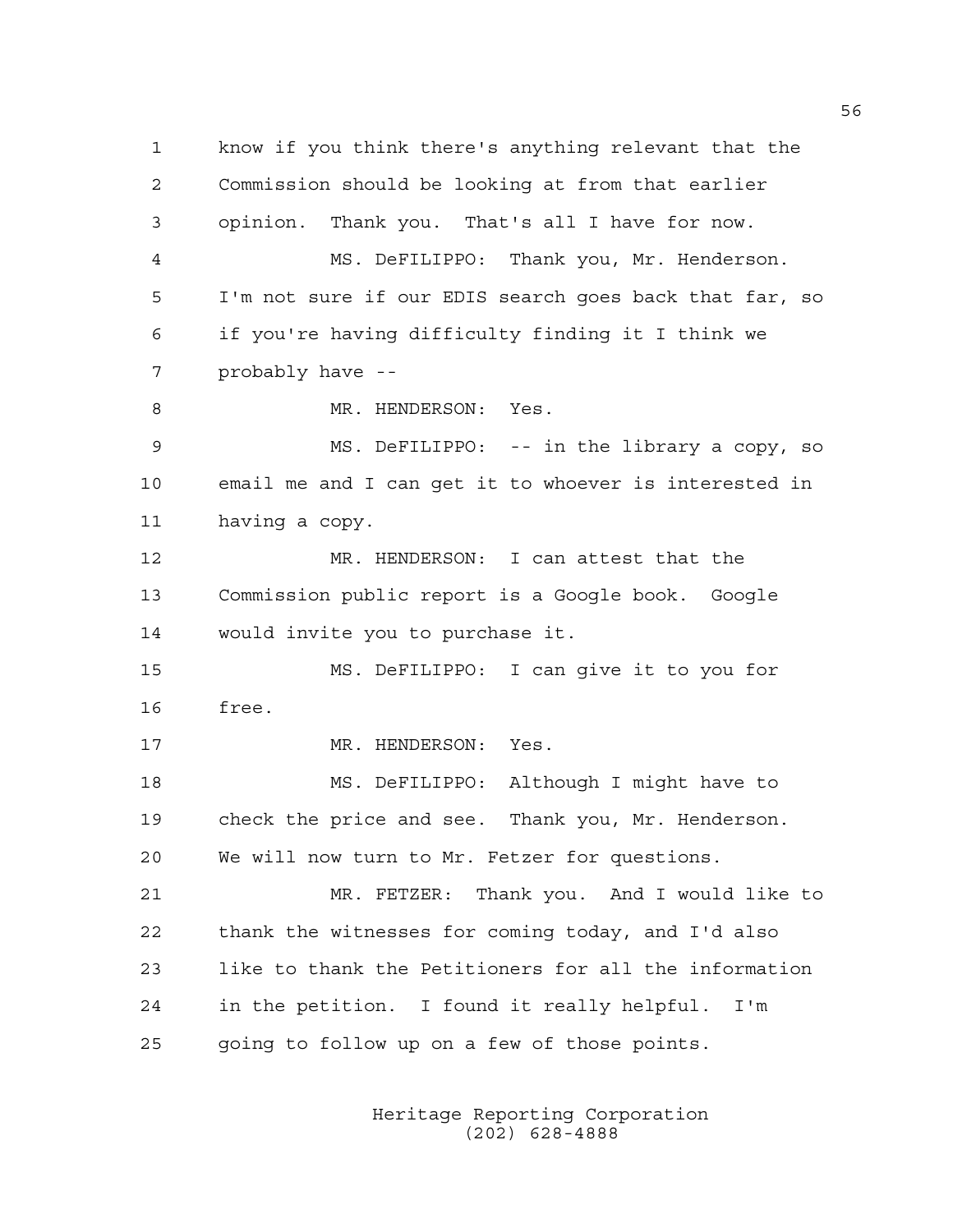1 First of all I wanted to follow up on Mr. 2 Henderson's question about branding and commodity 3 product. And, Mr. Walden, your response was basically 4 there's no physical difference but that there are some 5 differences in additives, quality and service. If you 6 could elaborate on that, particularly the importance 7 of those, just to get a sense? 8 I also struggled with the commodity versus 9 importance of branding. So particularly with the 10 additives, how important are they? If you could just 11 comment on that? 12 MS. CLARKE: What percentage of your market 13 is additives? 14 MR. WALDEN: Well, I don't really want to go 15 into a lot of the confidential things of what we do 16 and what we blend with and what kind of marketing 17 claims may or may not be out there. 18 But keep in mind that we sell to the pool 19 dealers and we sell on a good, better and best

20 strategy, and each one of those have different 21 available chlorine contents. They have different 22 additives we put in there to give mineral brilliance 23 to the water and different things. So you can have a 24 good, better, best product in your store, and 25 basically it's a price differentiated product that we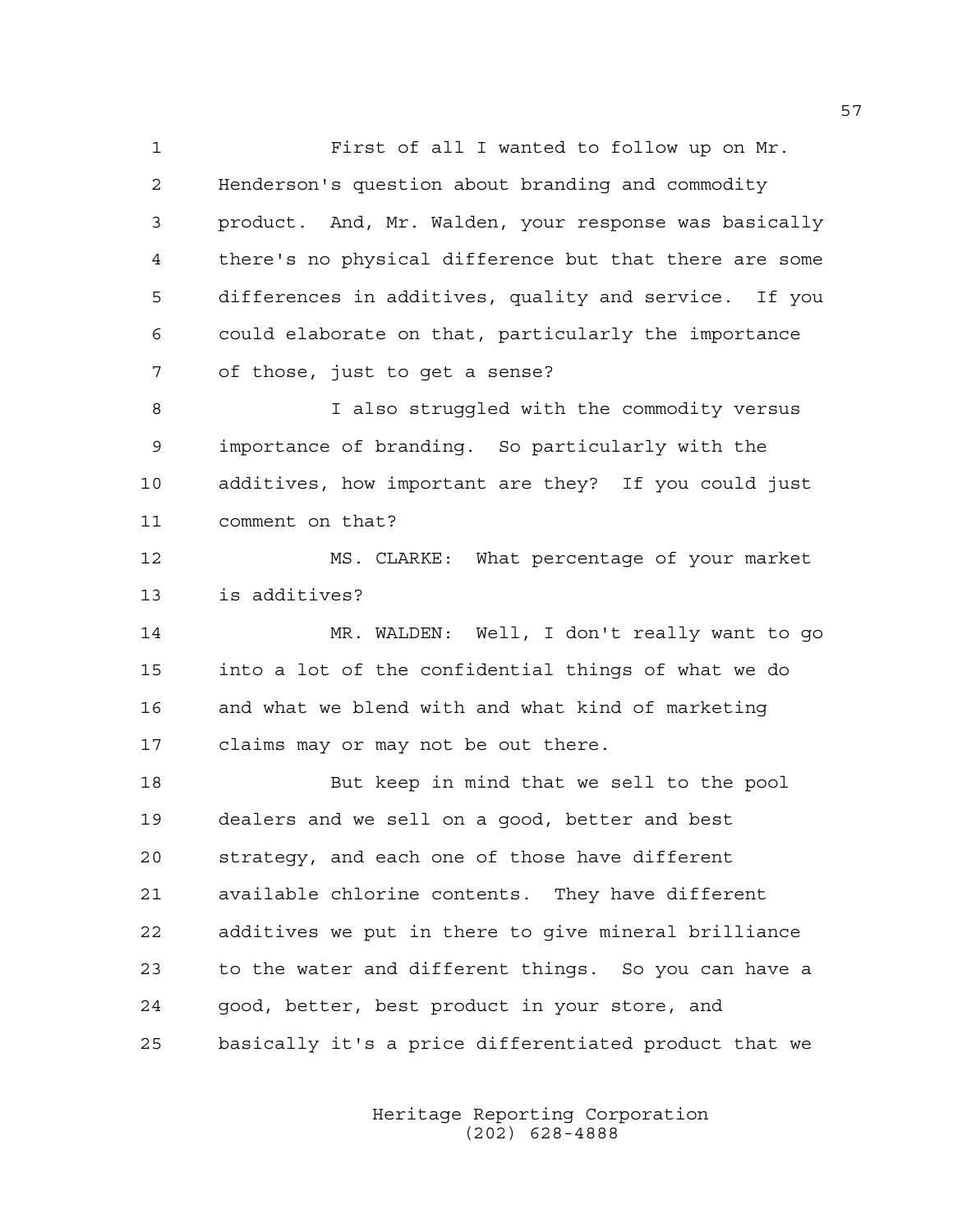1 go with there.

| $\overline{c}$ | When you go into the repackers and                     |
|----------------|--------------------------------------------------------|
| 3              | everything essentially they are selling to the people  |
| 4              | that maintain their pools and everything, and they're  |
| 5              | not really interested in those. You can buy those      |
| 6              | with other X, Y and Z products.                        |
| 7              | So when you really look at delivering                  |
| 8              | chlorine as a sanitizer to your pool the product       |
| 9              | itself is cal hypo, is cal hypo, is cal hypo. It all   |
| 10             | depends on whether it's 45 percent, 58 percent,        |
| 11             | 65 percent, 68 percent or the super product, which is  |
| 12             | 75 percent. So it has to do more with available        |
| 13             | chlorine content than anything else.                   |
| 14             | MR. FETZER: So the additives are changing              |
| 15             | the chlorine content to --                             |
| 16             | MR. WALDEN: Well, the chlorine content                 |
| 17             | changes itself, but we also have some additives. We    |
| 18             | add algicides to some of our products so there's some  |
| 19             | blending and everything that we can do to give you     |
| 20             | more efficacy out of the product that you buy with our |
| 21             | brand.                                                 |
| 22             | MR. FETZER: So efficacy in terms of?                   |
| 23             | MS. CLARKE:<br>Just I think to answer briefly,         |
| 24             | some of the additives will add slightly additional     |
| 25             | other functions to the pool such as if you had a       |
|                |                                                        |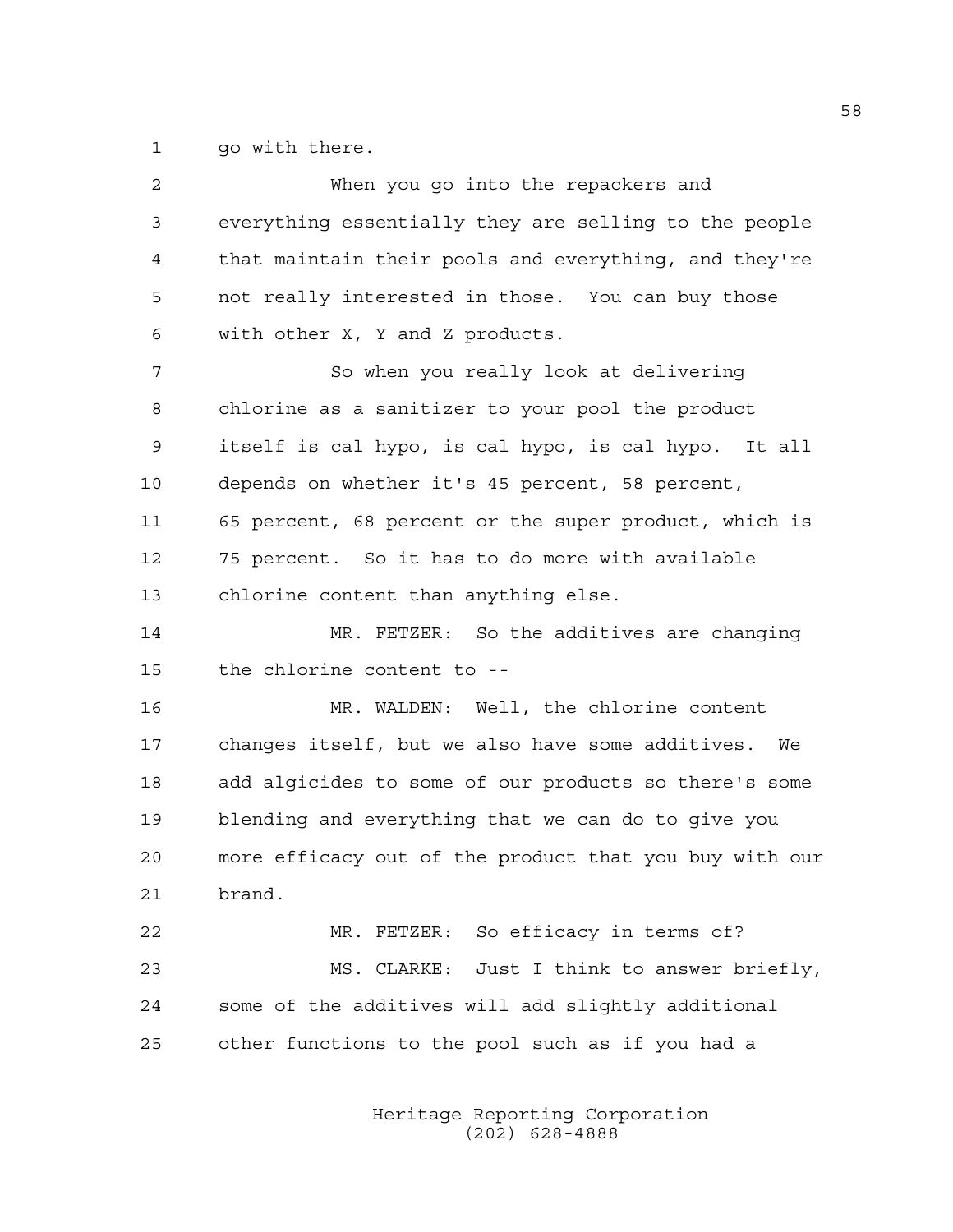1 flocculent it would help clarify the water more. It 2 clumps things for filtering better. If you add an 3 algicide it will further enhance the bio side 4 sanitization level of the chlorine. It enhances the 5 use of the chlorine.

6 But while this is there, you will still find 7 pressure because these are small, incremental 8 improvements in the use. You will find that the 9 unbranded or the more commodity straight cal hypo will 10 continue to put price pressure on these products as 11 well.

12 MR. WALDEN: So we have capabilities of 13 blending other product with it to help maintain that, 14 but when you walk into a store and you're looking for 15 a shock product for your pool, more than likely the 16 pool owner or the shop owner is going to direct you to 17 a calcium hypochlorite shock and it's going to be 18 varying strengths of chlorine -- 45, 68, 75. Good, 19 better, best.

20 MR. FETZER: Does the filtering system 21 matter, I mean, in terms of do you have to worry about 22 things getting clogged up or something? No?

23 MR. WALDEN: Not really, unless you're using 24 that bleaching powder or some very low grade that has 25 a lot of carbonates in there.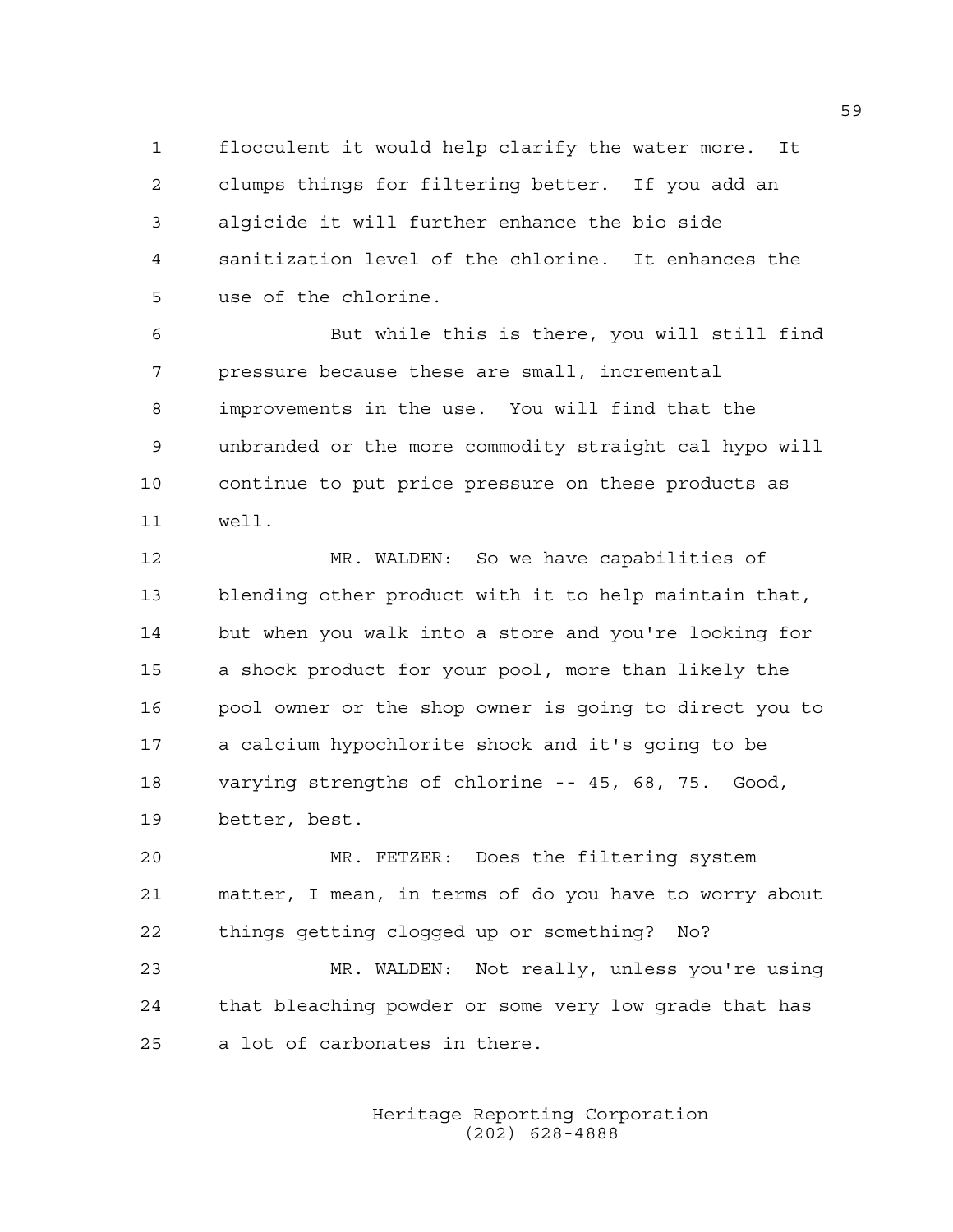1 MR. FETZER: Okay.

2 MR. WALDEN: Actually, cal hypo is a very 3 quick dissolving with low residue remaining, and the 4 chlor isos are very slow dissolving with little to no 5 residue remaining.

6 MR. FETZER: Okay. Thanks. I appreciate 7 that. In terms of the service, what kind of service 8 differences would you provide? What type of service 9 in general would someone have with cal hypo? I assume 10 it's some type of wholesale service, right? Could you 11 elaborate, whatever it is?

12 And if any of this is confidential you can 13 respond in your brief too. I'm not trying to push you 14 to --

15 MR. WALDEN: No. When you go it's very 16 simple. We operate 24 hours a day, seven days a week, 17 a call hotline for your pool. If you have an issue 18 with your pool, you'll call us up and we'll help you 19 get your pool back in order, okay?

20 If you have any concerns with anything that 21 goes on, whether it's our product or somebody else's, 22 then you call in this hotline, somebody will greet 23 you, they'll ask you what your problem is, and they'll 24 walk you through the steps to get your pool back in 25 order and everything else. So that's one of the big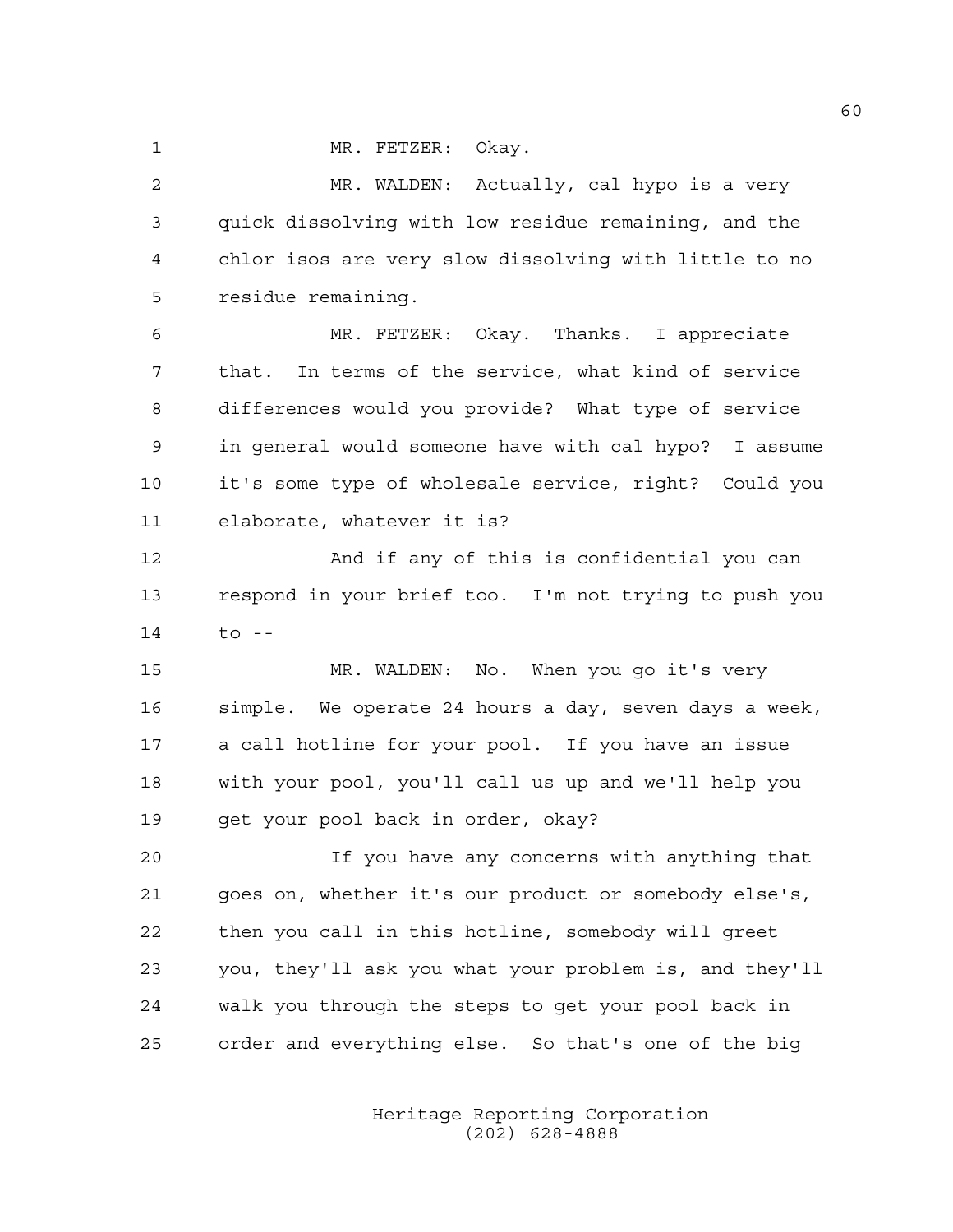1 services we supply. Health and safety concerns, if 2 there's any out there.

3 We go into the pool stores and we will train 4 the pool people how to properly maintain the pools, 5 how to properly -- we actually certify the technicians 6 in the pool dealer chain on how to properly analyze 7 your water. We supply the system that analyzes your 8 water that comes in to the pool shop owner. Also we 9 do that for the retail channels.

10 Ace Hardware. You can go into Ace Hardware 11 and take your sample of water and they'll do an 12 analysis for you, and we sell and service that machine 13 that analyzes that water that gives you feedback. 14 This is the balance of your water, the pH, alkalinity, 15 chlorine content, free, locked up, cyanuric acid. We 16 go through the whole gambit. There's about 12 17 different analyses that you can do. So we service and 18 maintain the system that allows those owner/operators 19 to do it.

20 Those are a lot of the services that we 21 supply to the people out in the retail market actually 22 selling. We really don't sell to the public in any 23 particular form. We sell to somebody else that sells 24 to the public.

25 MR. FETZER: Okay. That's helpful. The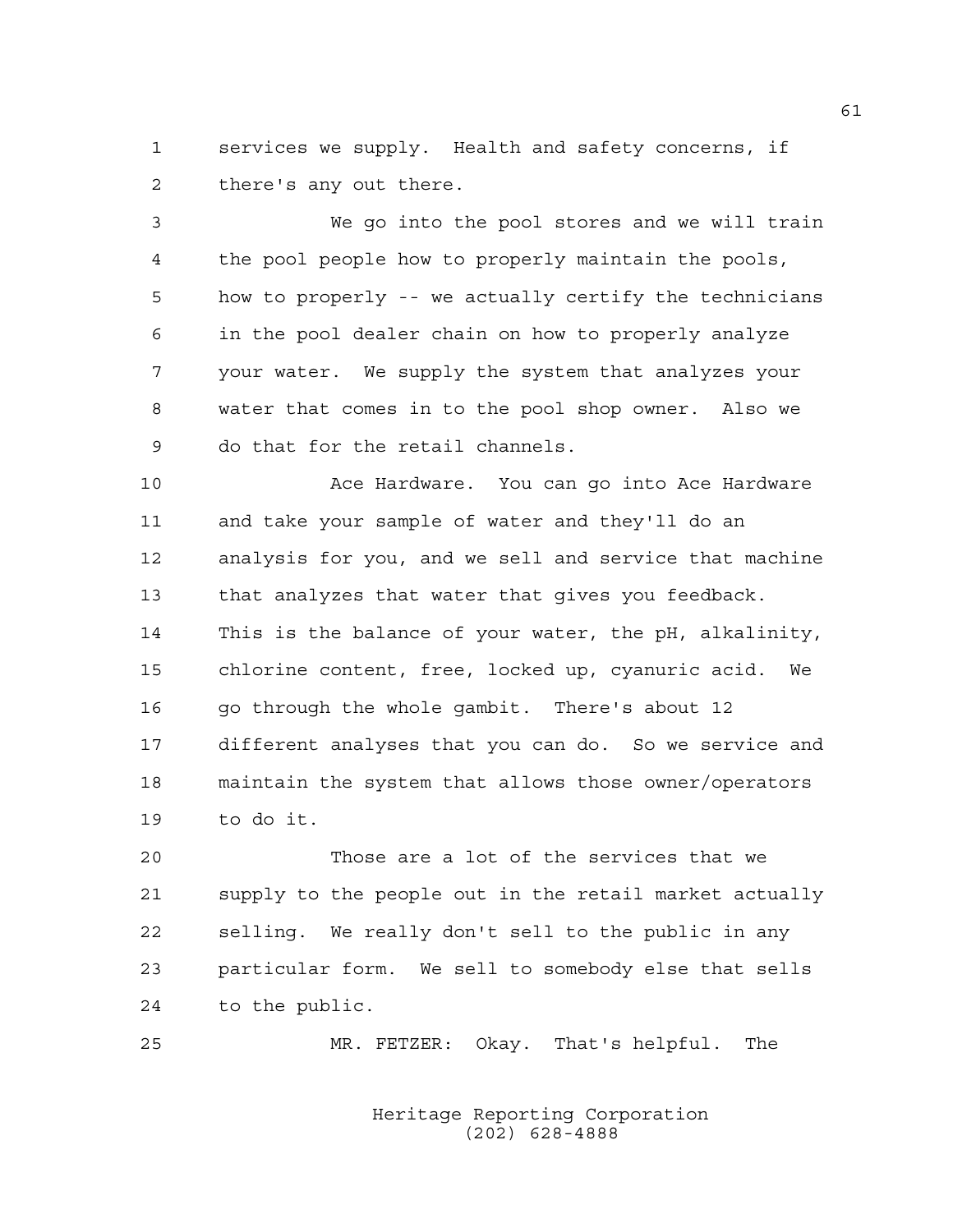1 hotline. What kind of things come on the hotline? If 2 there's like an algae problem or something? I mean, 3 I'm just trying to get a sense of the type of things 4 that might come up. I guess I'm not familiar with -- 5 MR. WALDEN: Go Google on YouTube. There's 6 some interesting things that happen, and there's some 7 rather comical people that have actually videoed. We 8 have a product that's called Green To Blue. Many 9 times you'll get algae, and if you really want a kick

11 The guy calls up the hotline. We tell him 12 what to go and do, and he has a pool that's literally 13 green and using our product -- it's algae. And using 14 our product and the system to go through he turns it 15 to blue within a matter of about 36 hours and 16 everything. So we'll walk you through those issues.

10 out of one of the YouTube videos Goggle that one.

17 If you've ever been a pool owner -- how many 18 people in this room have actually owned and operated a 19 pool?

20 MS. DeFILIPPO: That is a problem with this 21 area. That is a problem with this area. Yards are 22 small. People belong to pool clubs.

23 MR. WALDEN: It's a nice service to have. 24 My first pool, and I didn't run the business at that 25 time, was the most frustrating experience I think I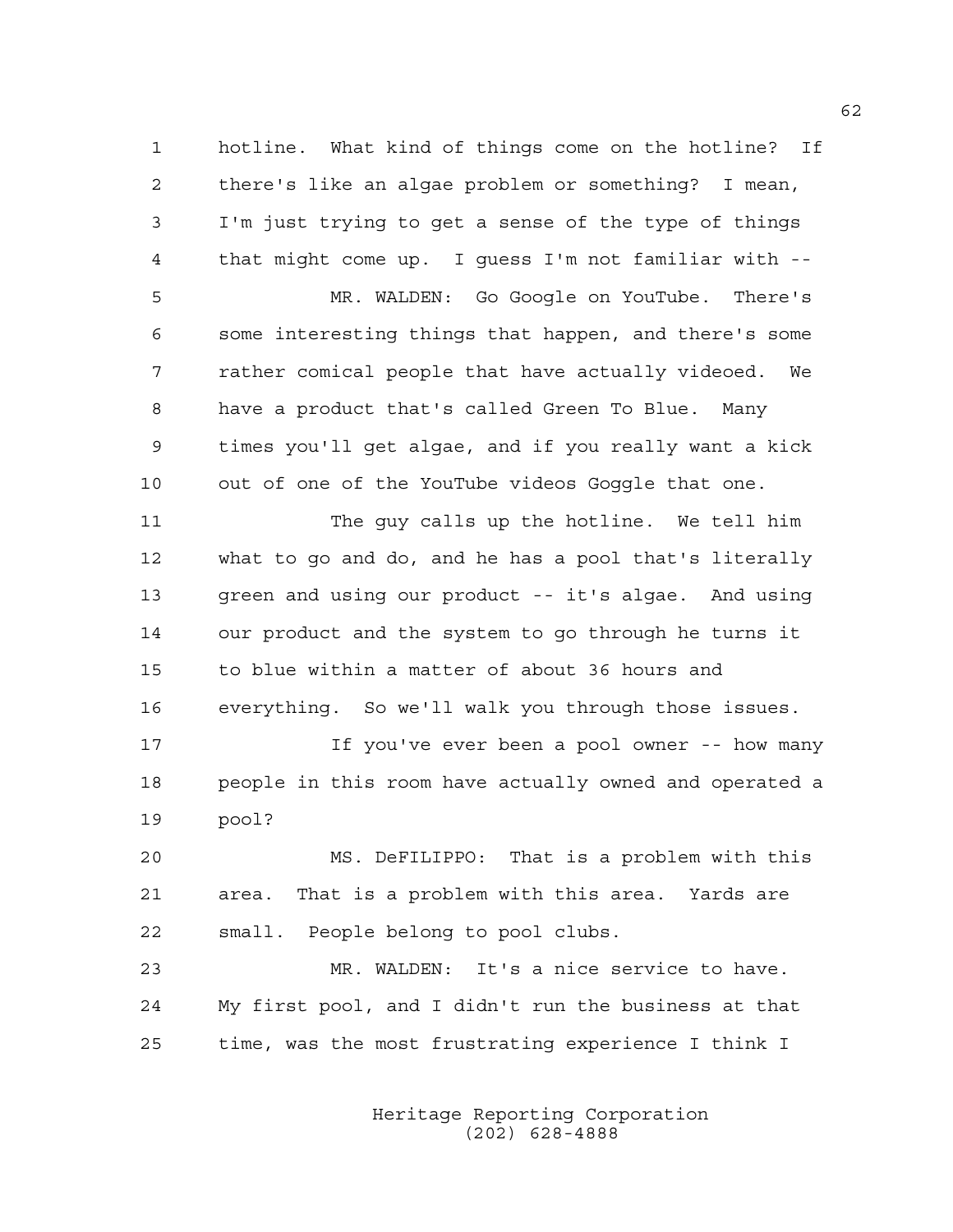1 ever had. I said what is alkalinity? And they're 2 combating. You've got to get them in the proper 3 order, the proper sequences, and if you don't you 4 won't go into your green pool.

5 MR. FETZER: Thanks. That's very helpful. 6 You did mention quality too, and I was wondering. Did 7 that just refer to the additives, or were there other 8 quality differences with the HTH or other branded 9 product?

10 MR. WALDEN: Over the years, as other 11 producers around the world were learning how to 12 produce their product there was a lot of contaminants, 13 if you will, in the product, carbonates. They really 14 didn't react it right.

15 You start off with a chlorine content in 16 your cal hypo of 70 percent say, and by the time it 17 got to the store it would be like 40 percent. And I 18 think if you read in the petition the analysis of this 19 is really not simple to do, so the common pool store, 20 the owner or anybody else, they're not really going to 21 know that.

22 So we were able to replicate that and just 23 show you're paying for this much chlorine content when 24 in reality you're getting this. And at the end of the 25 day -- at the end of the day -- it's the amount of

> Heritage Reporting Corporation (202) 628-4888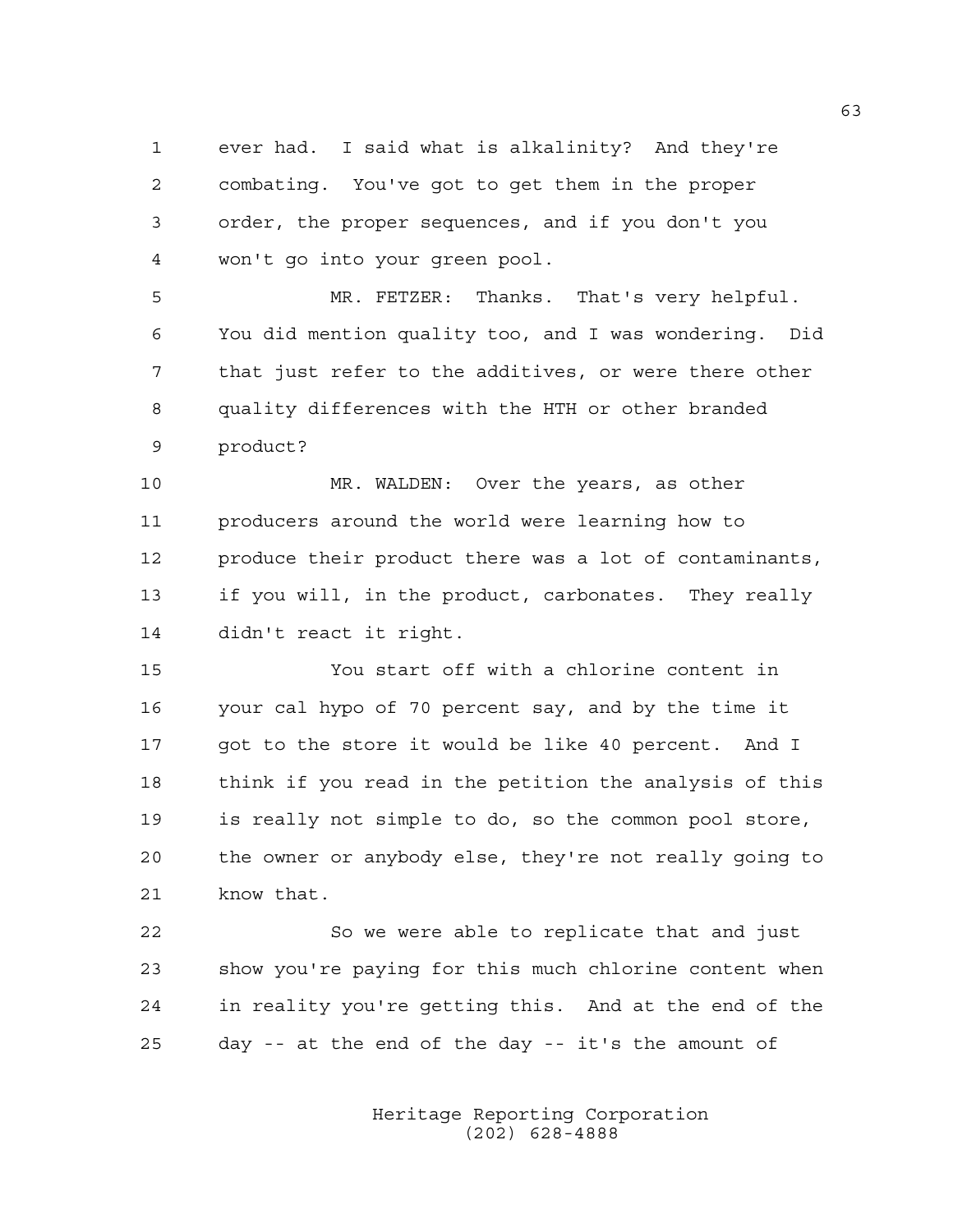1 chlorine you put in your pool to keep a residual of 2 one to four parts per million that does the work to 3 keep the bacteria out.

4 You can have a very clear looking pool and 5 be very contaminated. So clear water doesn't 6 necessarily mean clean water, okay?

7 MR. FETZER: Okay. Yes. That's helpful. 8 If I owned a pool I'd probably want to have those. 9 MS. DeFILIPPO: You'd be on the hotline. 10 MR. FETZER: Yes. I'd be on the hotline. 11 I'd want to know what to do to get that clear water 12 thinking. 13 MR. WALDEN: We operate a staff of about 50 14 people during the peak pool season -- 15 MR. FETZER: Wow. 16 MR. WALDEN: -- to answer all the calls that 17 come in. We answer over 5,000 calls a month. 18 MR. FETZER: Wow. Well, thanks. That was 19 very helpful in terms of the branding. 20 MR. WALDEN: Okay. 21 MR. FETZER: I think I understand it better. 22 In the petition and also you talked about today that 23 the contract obligations are the price is set,

24 although I guess it can be renegotiated, but the

25 purchase volumes aren't.

 Heritage Reporting Corporation (202) 628-4888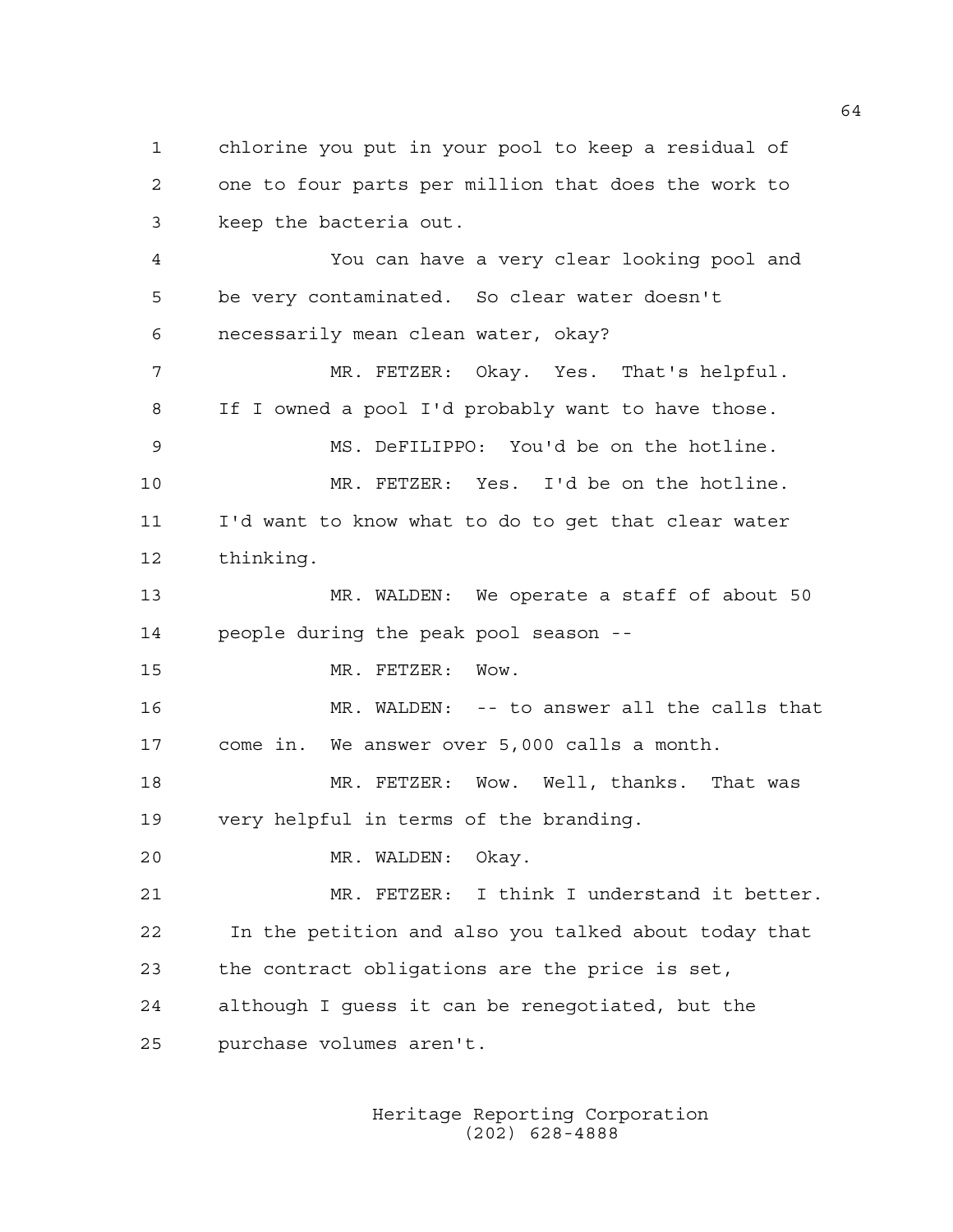1 I was just wondering where that's coming 2 from. Is that like just because demand is so 3 unpredictable? You know, is there some historical 4 reason for that? 5 MS. CLARKE: Do you have an answer? 6 MR. WALDEN: You never know what the season 7 is going to get into. Like this past year was a very 8 rainy, wet season. The entire market was down so the 9 volumes were down, but that affects all people. 10 What normally happens when you have those 11 deteriorating market conditions of people not using 12 the product because it's too cold to get in the pool

14 competing very dearly on price just to move their 15 production that they've already made and try to get it 16 out there. But we all compete with the same market 17 conditions, the economic conditions, whatever out 18 there. 19 MR. FETZER: Okay. That's helpful. Could

13 is that what happens is the producers will start

20 you comment about how demand has changed since I guess 21 2010 is our period of investigation here and also how 22 it's changed in other ways for us to take a look at it 23 in terms of are there public price series or demand? 24 You know, sometimes we look at GDP. Some 25 people say GDP drives their industry. Or other

> Heritage Reporting Corporation (202) 628-4888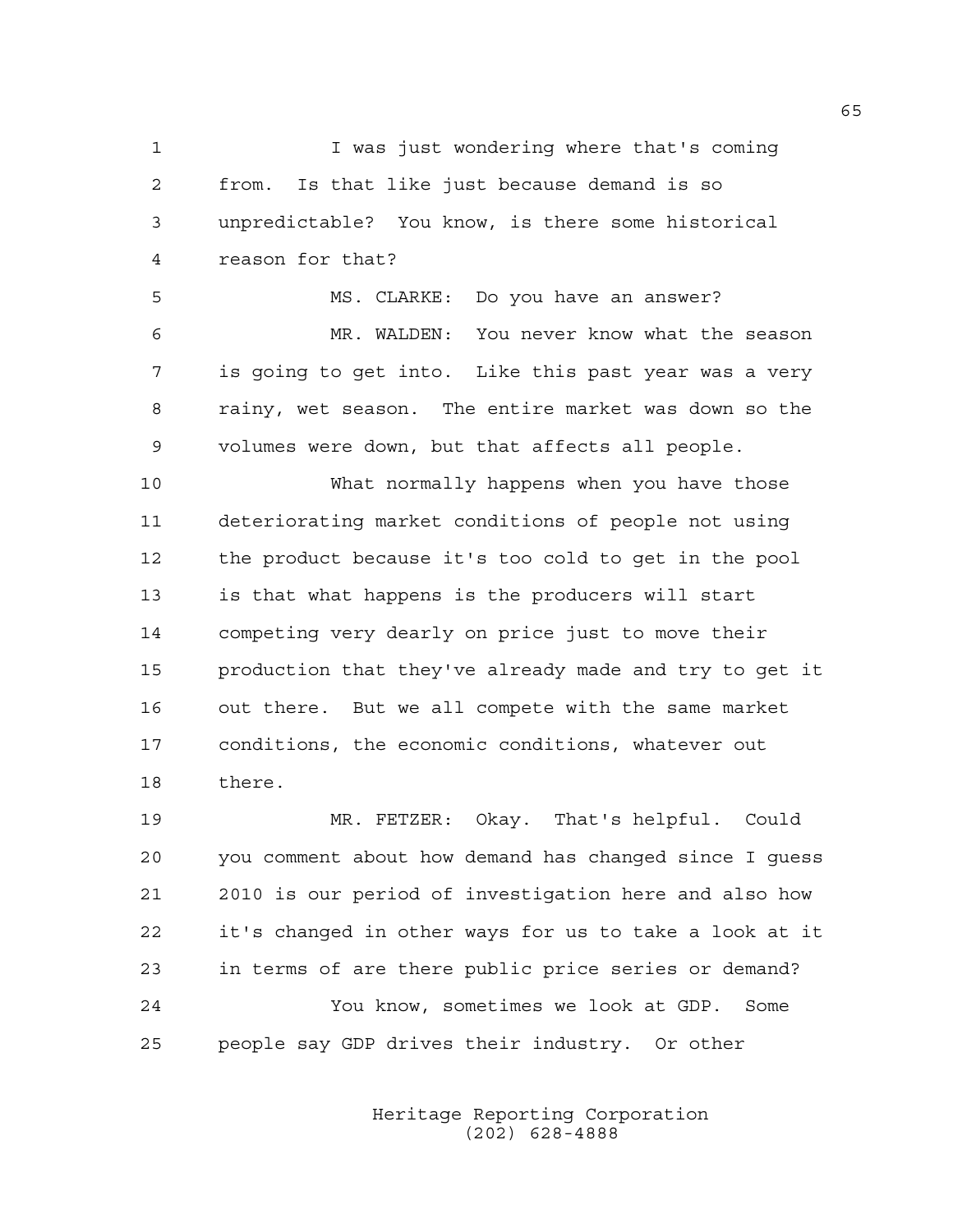1 indicators out there? Maybe it has something to do 2 with the pool industry, which there might not be a lot 3 of public information on. Mr. Malashevich? 4 MS. CLARKE: Bruce, can you? 5 MR. BISHOP: I'm not aware of any. That's 6 not to say it might not be out there, but as we 7 normally do we do an internet search and look for 8 possible data sources. And conceivably there's some 9 private market grouping study out there, but I'm not 10 aware of one apart from the document that was appended 11 to the petition concerning the Chinese industry 12 producing cal hypo. 13 I don't know. Rick? The demand numbers, 14 best as we could estimate them with the information we 15 had, are in our apparent consumption table in the 16 petition. I'm not aware of any better source than 17 that other than what might be calculable from the 18 questionnaire record in this case. 19 MR. FETZER: Mr. Walden, are there things 20 that you look at when you're gauging demand in terms 21 of -- or is it just unpredictable? 22 MR. WALDEN: Any market is really 23 unpredictable from time to time, but we do try to do a 24 historical prediction. We do try to predict what the 25 economic growth is going. There are services out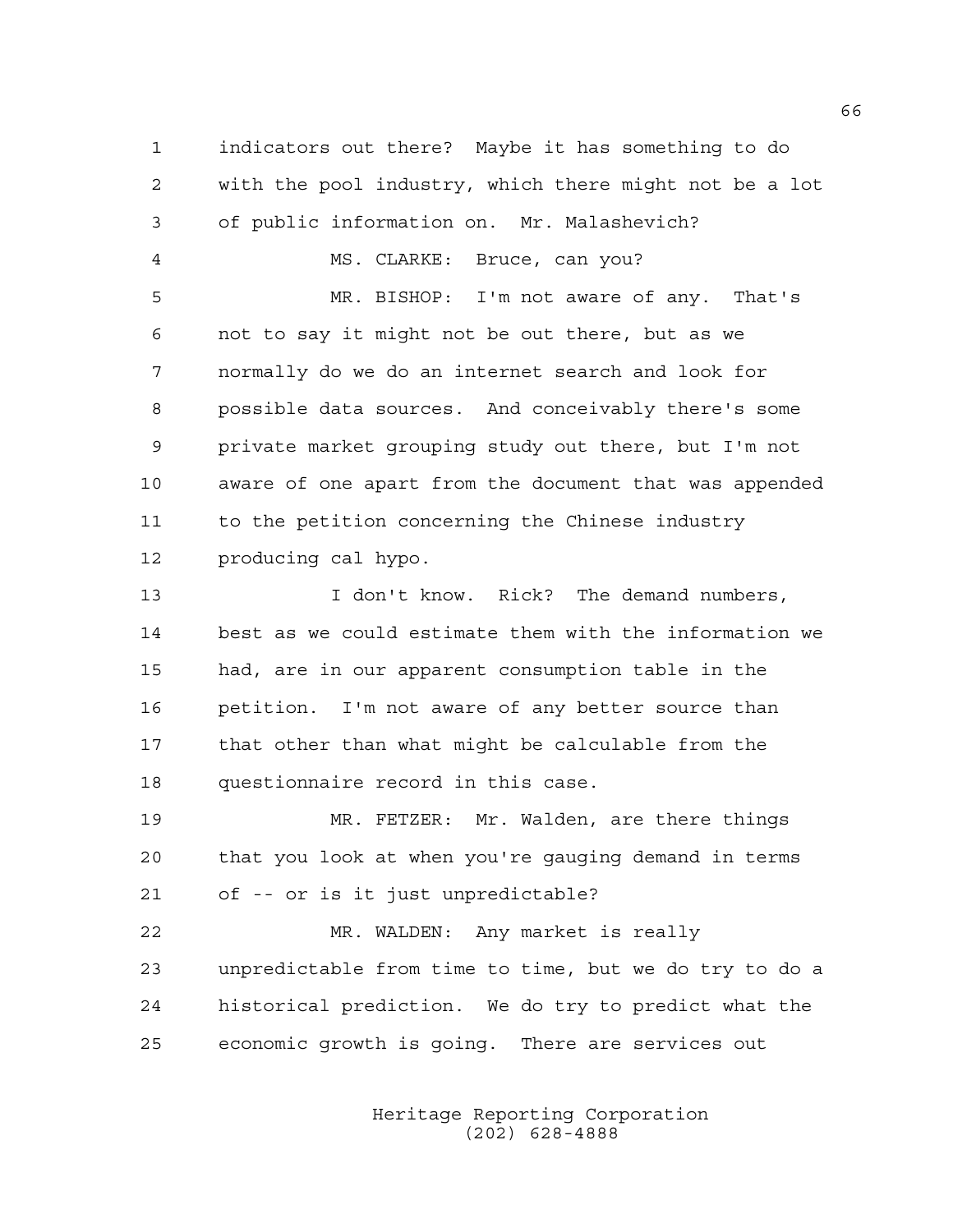1 there trying to get their arms around the number, the 2 exact number of pools. Not every state requires you 3 to get a permit where you put a pool in.

4 There are competing technologies out there, 5 salt chlorinated generators, another method to deliver 6 chlorine, UV treatments. You know, it's very hard to 7 get your arms around the number of gallons of 8 treatable water that's out there. And keep in mind, 9 it's not only swimming pools and spas. It's also the 10 industrial consumption too.

11 And many parts of the United States today 12 are converting away due to the concern with using 13 liquid chlorine and the concerns that I mentioned with 14 sodium hypochlorite away from the bleach and going to 15 backup systems for safety aspects. It's a very 16 fragmented market, but essentially it's the 17 sanitization/disinfection market for water treatment.

18 MR. FETZER: Okay. Thank you. Raw material 19 prices. Can you characterize trends in those? And 20 again, is there any public information out there that 21 we could be looking at in terms of how those prices 22 have changed during our period of investigation? If 23 it is confidential, then you can respond 24 confidentially too.

25 MR. MALASHEVICH: I think the best way to

 Heritage Reporting Corporation (202) 628-4888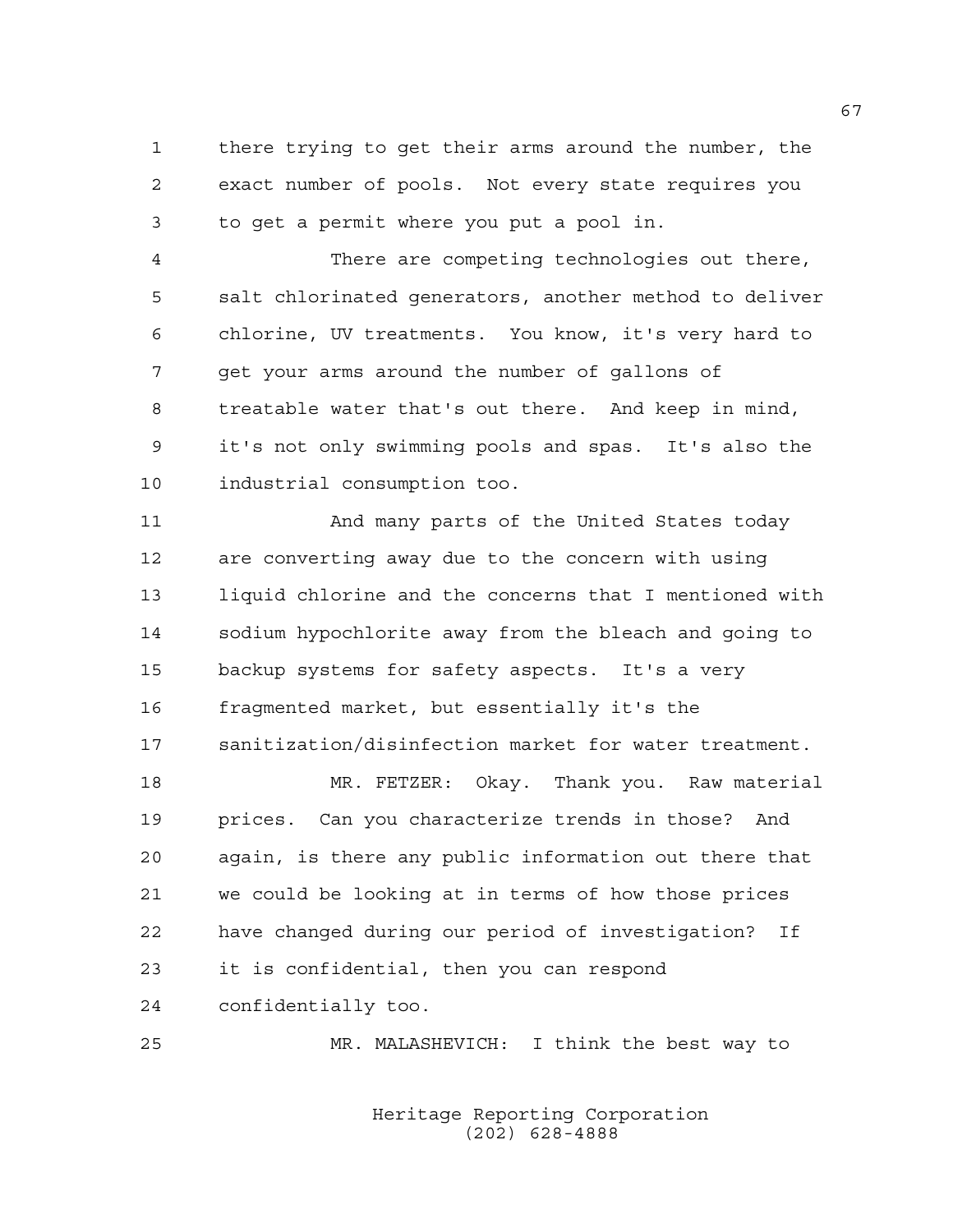1 deal with our question, if I may, is let's go back. 2 I'll go back and look at petition -- I don't have that 3 with me now -- and the questionnaire response.

4 Of course there's the profit and loss 5 statement from the producers' questionnaire that would 6 allow you to look at average unit raw material prices, 7 but we'll see if we can get a time series for the 8 individual components of raw materials. Let us 9 consult internally on that and provide what we can 10 posthearing.

11 MR. FETZER: Yes. No, I guess my question 12 was more -- I mean I know you have, in the 13 questionnaire we asked about raw material trends and 14 all and we asked for data, but if there was just 15 general data out there that we, you know, oftentimes 16 we like to look at that, too. Just, that's more the 17 question.

18 I mean I don't mean for you to repeat what 19 you did in your questionnaire response but is there 20 more general stuff that sometimes we can talk about 21 publicly in the report? If there's, you know, if 22 there are known raw materials that have public price 23 series that, you know, we can -- that's more the line 24 of my question.

25 Or if there's a way to say -- sometimes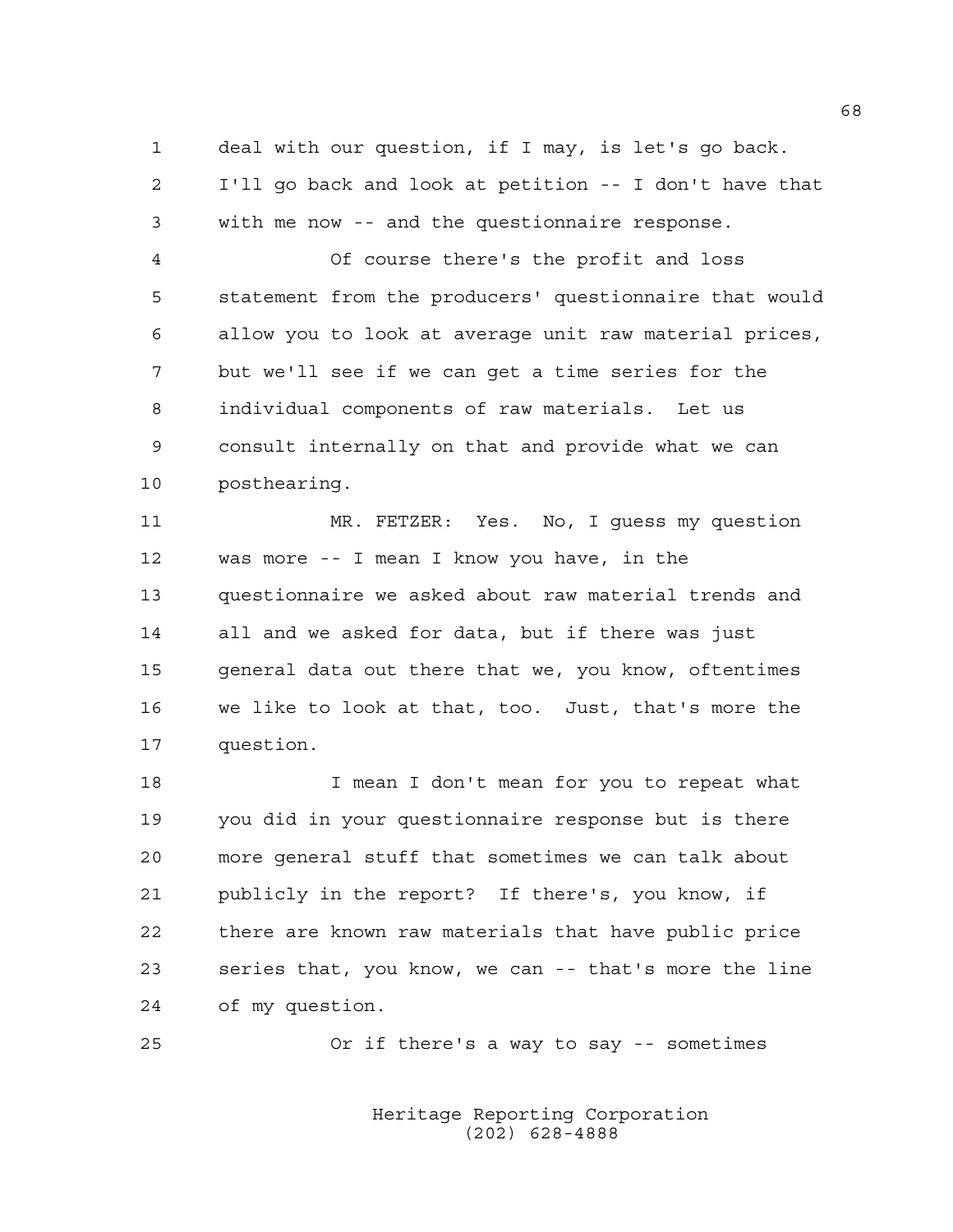1 there's a clear trend, this raw material's really 2 going up, and it's something very striking or -- 3 that's the --

4 MR. MALASHEVICH: I know. You're looking 5 for a third-party time series that's specific to the 6 raw materials and consumed in this industry. I 7 understand what you're looking for. We'll do our best 8 to identify some sources.

9 MR. FETZER: Okay. I'd appreciate that. 10 Thanks. This morning, just to pull up on one of the 11 points Ms. Chen brought up, in addition to the low 12 margin sales point that Mr. Anderson asked about there 13 was also, she made a comment about cash rebates and I 14 wondered if you had any comments on that.

15 Again, if it's confidential you can respond 16 confidentially. If there's cash rebates, or if they 17 happen, if it's a big deal in your sale.

18 MR. MALASHEVICH: I can answer that, I 19 think. The questionnaire, as is typically the case 20 for producers and importers, has very specific 21 instructions in a footnote. Make sure you eliminate 22 discounts, rebates. There's a list of half a dozen 23 price-related measures.

24 Not only did I discuss with the relevant 25 Arch personnel, call their attention specifically to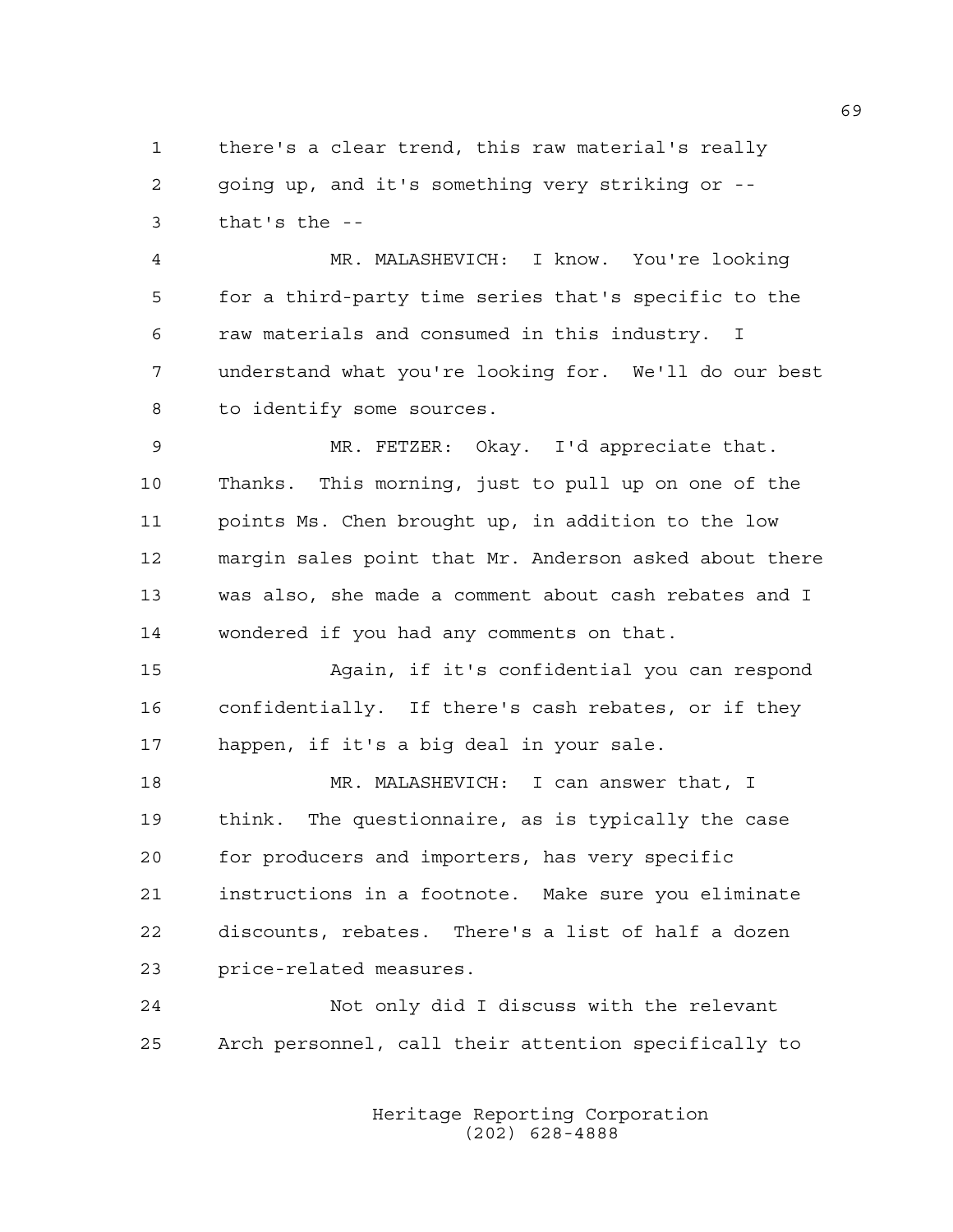1 each of those items and stressing how important it 2 was, but we have a certified public accountant, a cost 3 certified accountant actually do a mock audit of the 4 producer questionnaire response before it was 5 submitted to the Commission. He found everything was 6 consistent with the Commission's instructions.

7 MR. FETZER: Okay. I appreciate that. But 8 if you could, and even if it's posthearing, comment on 9 -- and I haven't, I don't know from your questionnaire 10 response if you have. You know, you've made comments 11 about cash rebates.

12 **I** mean I understand you're saying they're 13 netted out of the price data but if they, still, if 14 they are in play, it would be good to know. It's 15 probably in your questionnaire response, and I haven't 16 seen that, but if there's anything you'd like to add 17 in response to or point or, I invite you to respond to 18 it in postconference.

19 MS. CLARKE: Once we hear the full comment, 20 we will certainly respond in our postconference brief, 21 but your questionnaire does ask about rebates, and we 22 did answer.

23 MR. FETZER: Okay. I apologize because I 24 don't have the response in the top of my head. 25 MS. CLARKE: But I believe there's a

> Heritage Reporting Corporation (202) 628-4888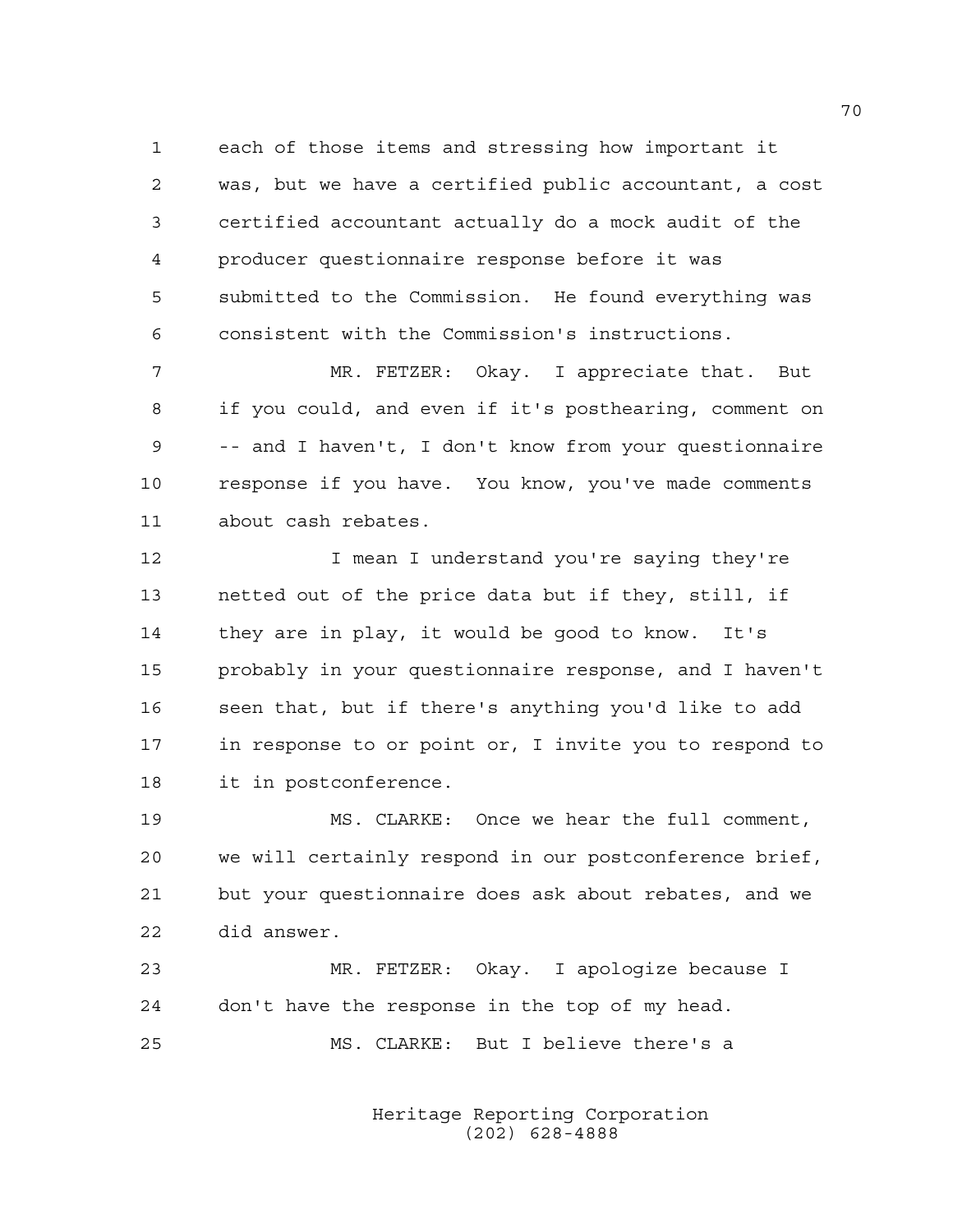1 question in there asking are there rebates.

2 MR. FETZER: You brought up the issue of the 3 COSCO shipping. Mr. Walden, you made the point that 4 they wouldn't, I guess it's they wouldn't allow you to 5 ship. I just wanted to understand. Was that Cal 6 hypo, and was it exports? Because I don't think you'd 7 be needing their shipping for shipping into the U.S. 8 So that comparison in terms of the availability for 9 that --

10 MS. CLARKE: I can answer that. If you go 11 to Volume 3 of the petition to the specific subsidy 12 allegation you will see that there are confidential 13 exhibits there that give the exact details on what 14 COSCO has and has not shipped, both refusal to ship 15 Arch material and is Cal hypo, and how much they ship 16 for, you know, in a shipment, et cetera, for the 17 Chinese producers.

18 MR. FETZER: I guess my follow-up question 19 on that, I understand the relevance in terms of Mr. 20 Malashevich's argument that it's a subsidy and, you 21 know, the Commission needs to look at the subsidies, 22 but I don't know that I understand the relevance in 23 terms of being denied the ability to use that. Or 24 even if you had been able to use it, then does that 25 really affect what's going on in the U.S. market? It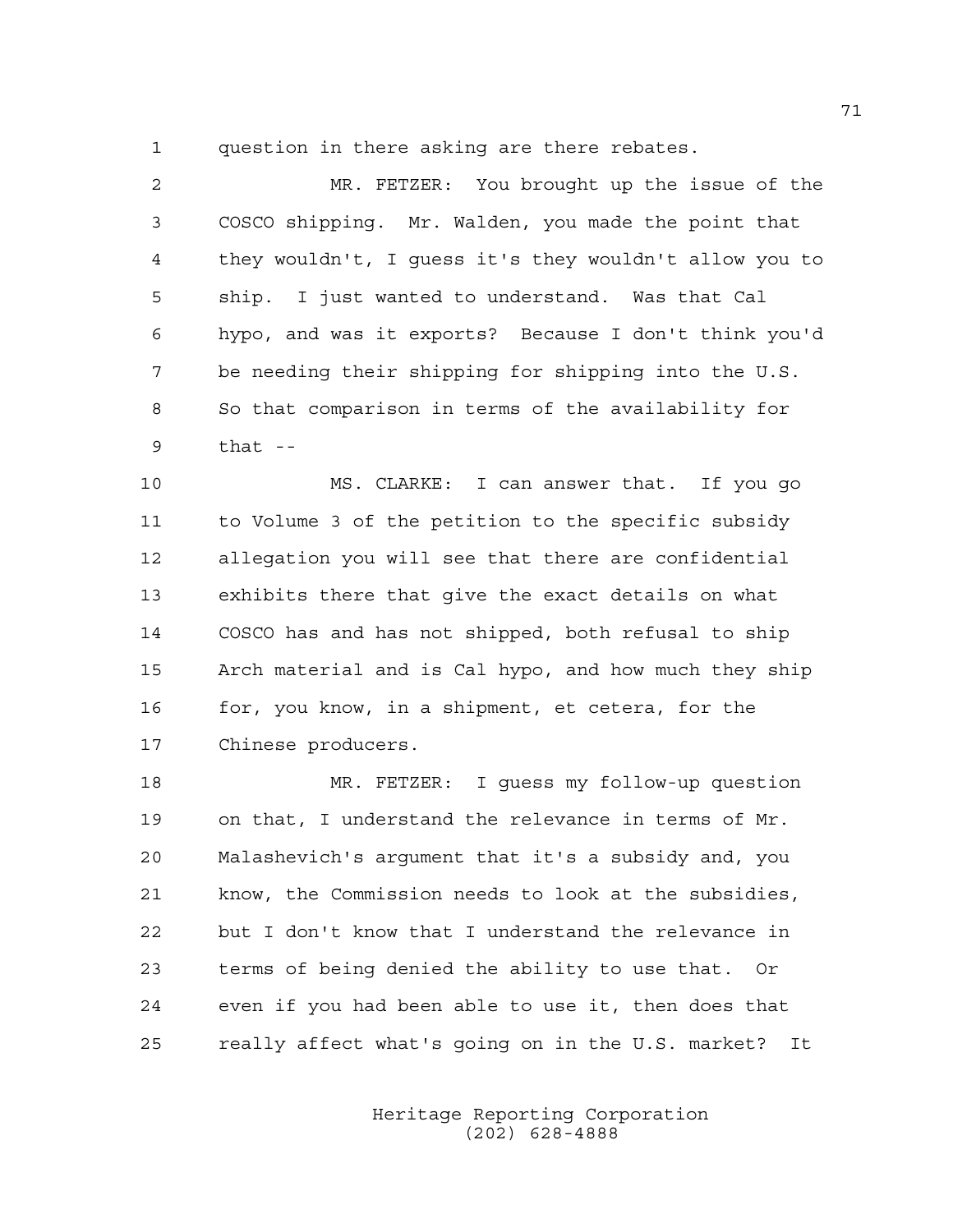1 may affect export shipments.

| 2  | That's what I was getting at. What are we              |
|----|--------------------------------------------------------|
| 3  | talking about, you know, in terms -- I mean it doesn't |
| 4  | sound fair, I mean, you know, but in terms of we're    |
| 5  | looking at the impact in the U.S. market, I understand |
| 6  | the subsidy part of the argument but I don't know the  |
| 7  | refusal for them to ship.                              |
| 8  | It sounds like it's affecting your                     |
| 9  | operations in other, other aspects of your operations, |
| 10 | I guess. That's kind of what my, what I'm getting at.  |
| 11 | MR. MALASHEVICH: I'll take a shot at that              |
| 12 | and then invite my colleagues to add to it. It goes    |
| 13 | back to my point that this is a product that -- it's a |
| 14 | bit of a stretch, but it's like cement that's been     |
| 15 | studied by the Commission, I don't know, a dozen times |
| 16 | perhaps in the last few decades.                       |
| 17 | Freight is a much more significant share of            |
| 18 | total cost in moving the product to the purchaser,     |
| 19 | wherever that might be. That is particularly true      |
| 20 | internationally as well.                               |
| 21 | It's not just a matter of the price per kilo           |
| 22 | in a 2,000 pound container, it has to do with the fact |
| 23 | that there are, special handling procedures and        |
| 24 | equipment are required from the point of the freight   |
| 25 | ship owner in order for it to be lawfully moved across |
|    |                                                        |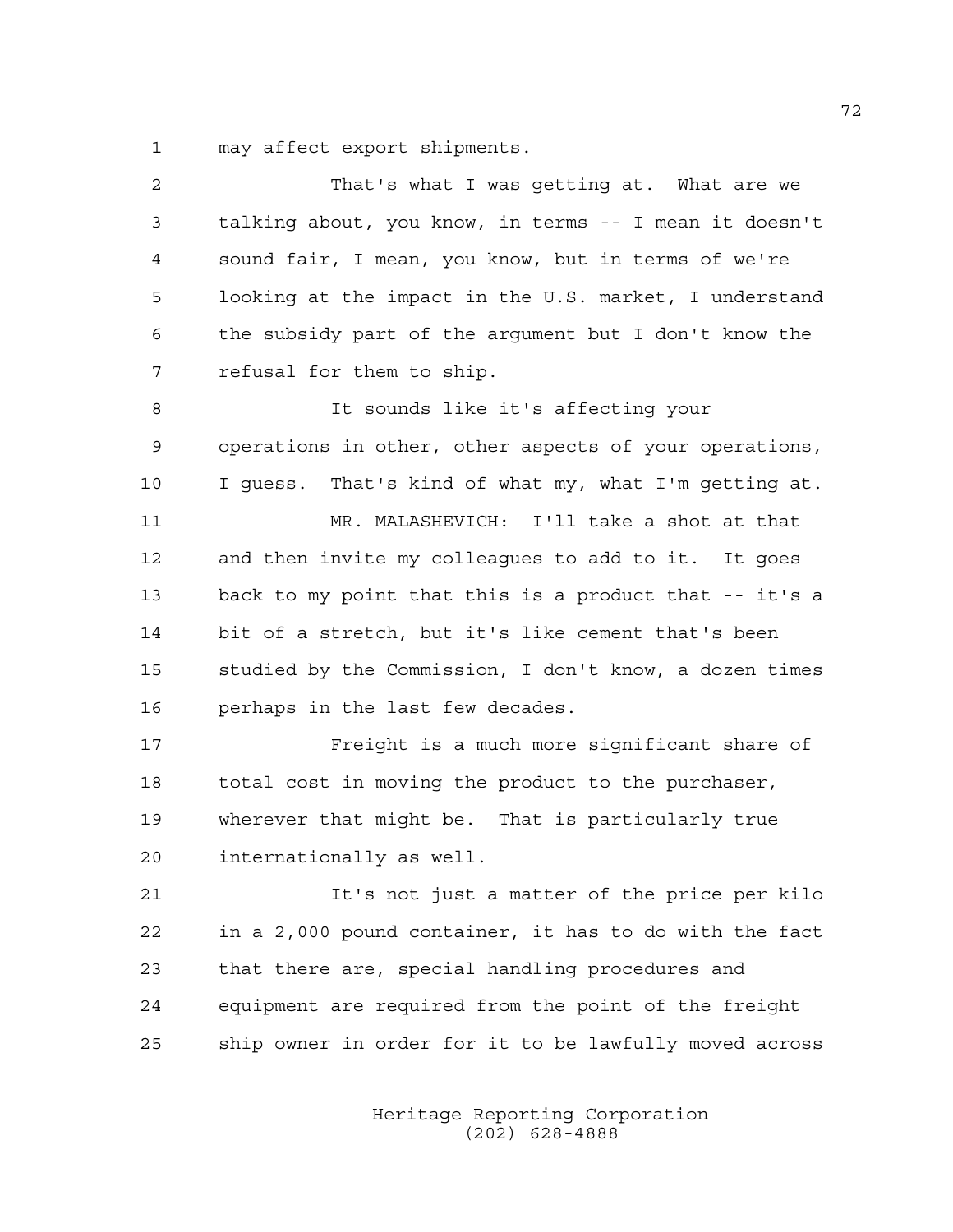1 the water.

| 2  | Among the various freight carriers in the              |
|----|--------------------------------------------------------|
| 3  | world there is a small subset who have the capability  |
| 4  | physically to do that. The subset is made smaller by   |
| 5  | the fact that some of those carriers, as capable as    |
| 6  | they may be, simply don't want to handle the risk of a |
| 7  | problem happening that would cause tremendous          |
| 8  | liability to them.                                     |
| 9  | So you're in a world that under the best of            |
| 10 | circumstances you're -- I'm making these numbers up.   |
| 11 | If it's 20 cents per kilo to ship across the Atlantic, |
| 12 | or the Pacific, or wherever, in the normal case        |
| 13 | there's a substantial premium above that for shipping  |
| 14 | Class 3 material. That gets, goes directly into the    |
| 15 | price of the product to the purchaser.                 |
| 16 | So yes, while the, we're not talking about             |
| 17 | any market other than the U.S. market for purposes of  |
| 18 | this investigation, the documents we provided are a    |
| 19 | very good measure of the degree to which this          |
| 20 | particular subsidy reduces the Chinese price to the    |
| 21 | United States simply because of that particular        |
| 22 | subsidy to a component of the total delivered cost     |
| 23 | that is very significant percentage-wise.              |
| 24 | So if you reduce that percentage, you reduce           |

 Heritage Reporting Corporation (202) 628-4888

25 the price of the product owing directly to the subsidy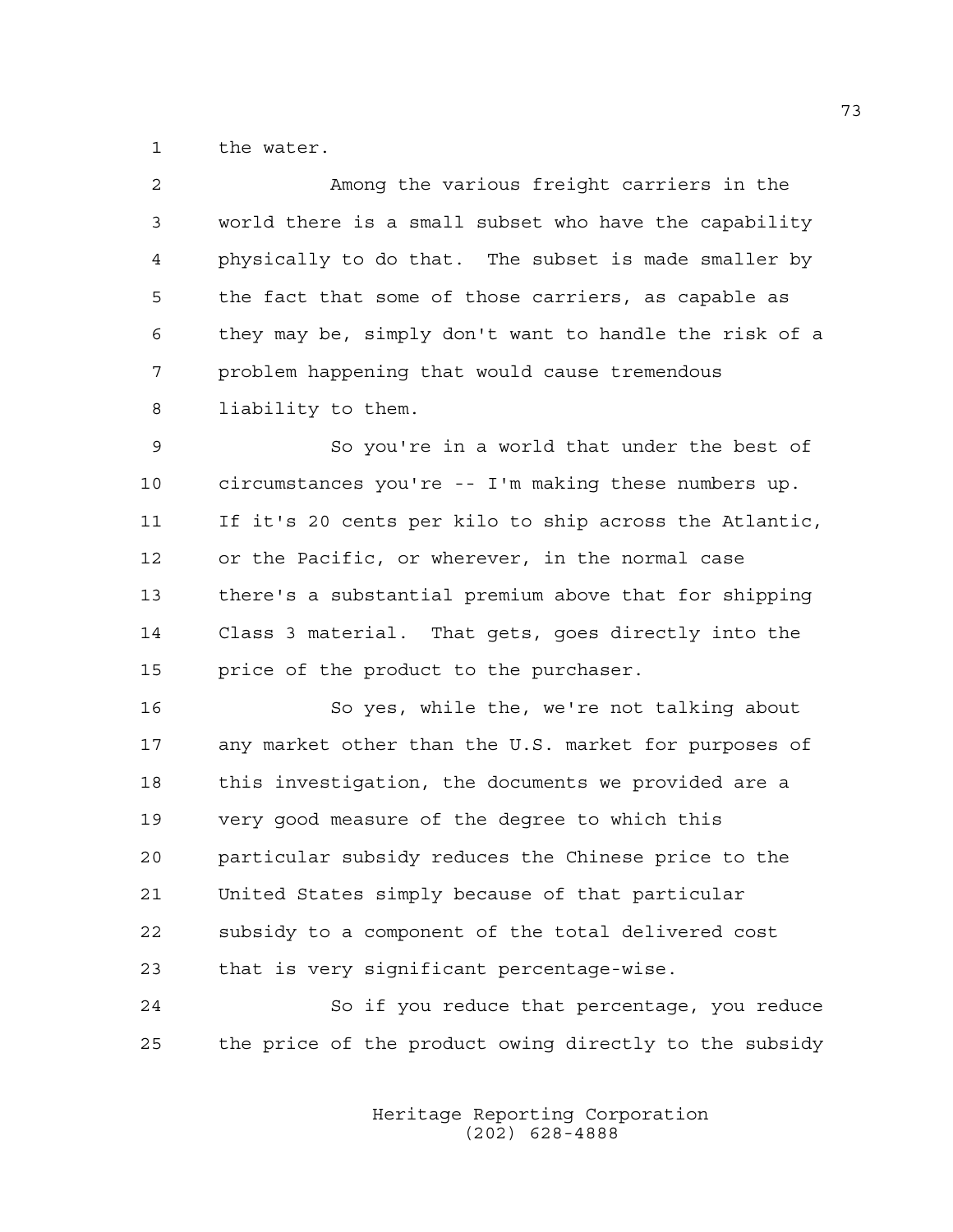1 involved. I'm not aware of the Commission, or

2 Department of Commerce for that matter, investigating 3 this particular subsidy because the relevant documents 4 are so difficult to obtain.

5 So we're dealing with a player that is 6 selling in the U.S. market at a very low price and 7 undercutting the domestic material due in significant 8 part to this particular savings in freight costs that 9 are granted only to specific Cal hypo Chinese 10 producers, and explicitly, we are denied access to it 11 in shipping our product from wherever, South Africa, 12 Brazil, the United States, other markets.

13 So it's a structural damage to the pricing 14 mechanism owing directly to this subsidy, in addition 15 to the dumping, in addition to other subsidies that 16 might be found and counteravailable. I hope that 17 answers your question.

18 We use the documents in the petition to 19 measure the degree of the subsidy, using international 20 freight rates to wherever as the norm against which we 21 compare the Chinese special freight charge.

22 MS. CLARKE: And if I could elaborate a 23 little bit. While most shipping in the U.S. obviously 24 is by truck -- that's true within the continental 25 United States -- they do ship in the U.S. Now, they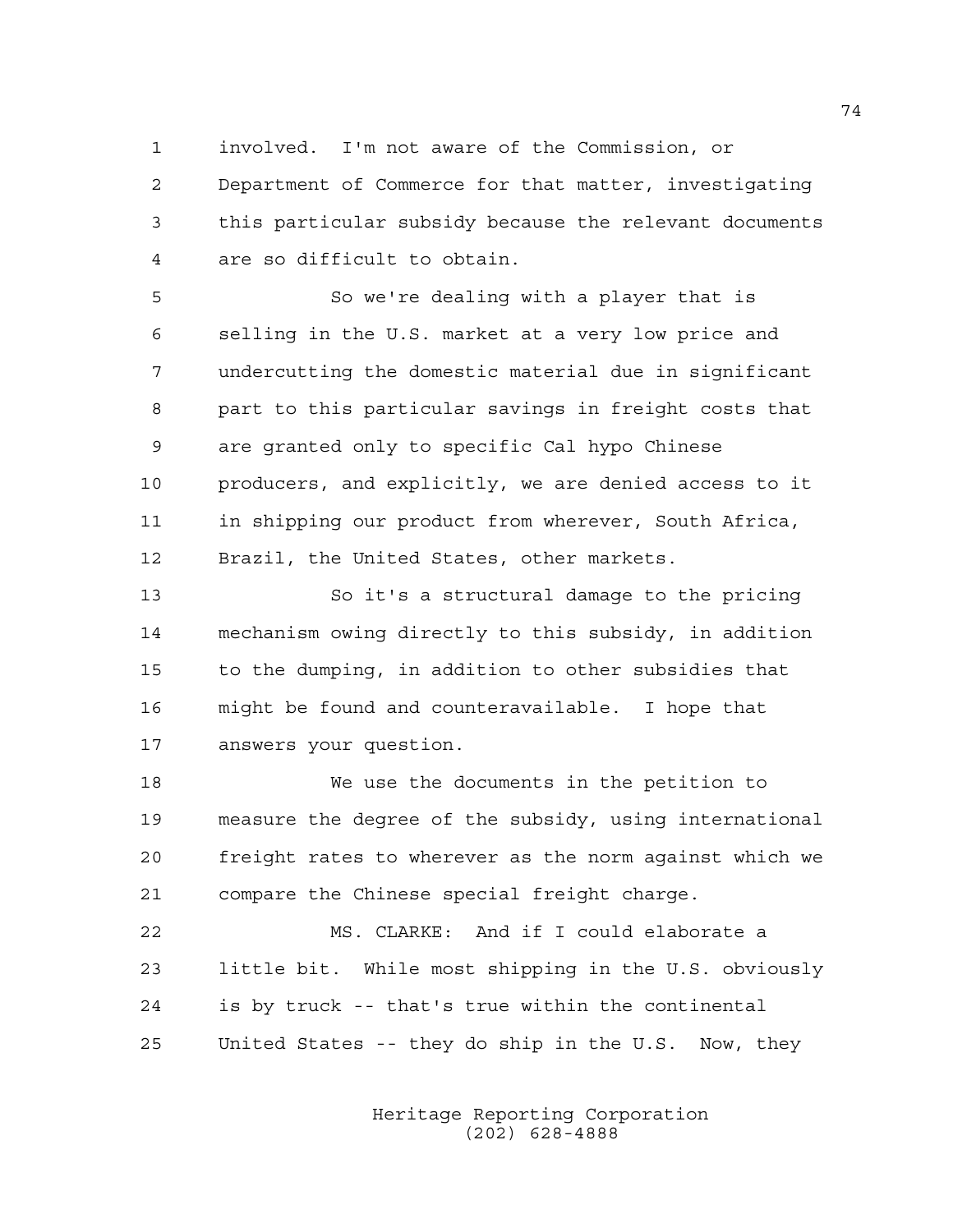1 wouldn't necessarily ship on COSCO anyway probably to 2 Puerto Rico, Hawaii, but they do have to incur 3 shipping costs there.

4 They have to maintain high logistic expenses 5 to manage the shipping when they don't have access 6 because obviously the shipping management is done for 7 all their markets.

8 Out of the same operation in the U.S. they 9 have to maintain massive administrative support on the 10 logistics side because of their limited shipping 11 abilities that the Chinese don't have which also 12 prevents them from, as they get displaced in the U.S. 13 market they can't -- remember, they have to maintain 14 their plant operating 24/7.

15 They have to find someplace for that product 16 to go. They can't necessarily just expand it into 17 export markets when they don't have the same access to 18 the shipping that their Chinese competitors have, and 19 then the Chinese competitors are coming in and taking 20 their market in the U.S. as well.

21 MR. FETZER: Okay. Thanks. Think that's 22 helpful. I just wasn't sure what -- I mean I 23 understood the, like the subsidy angle, but the other 24 side, I wasn't quite sure what, would your, you know, 25 beyond that. If there were other aspects to it. So

> Heritage Reporting Corporation (202) 628-4888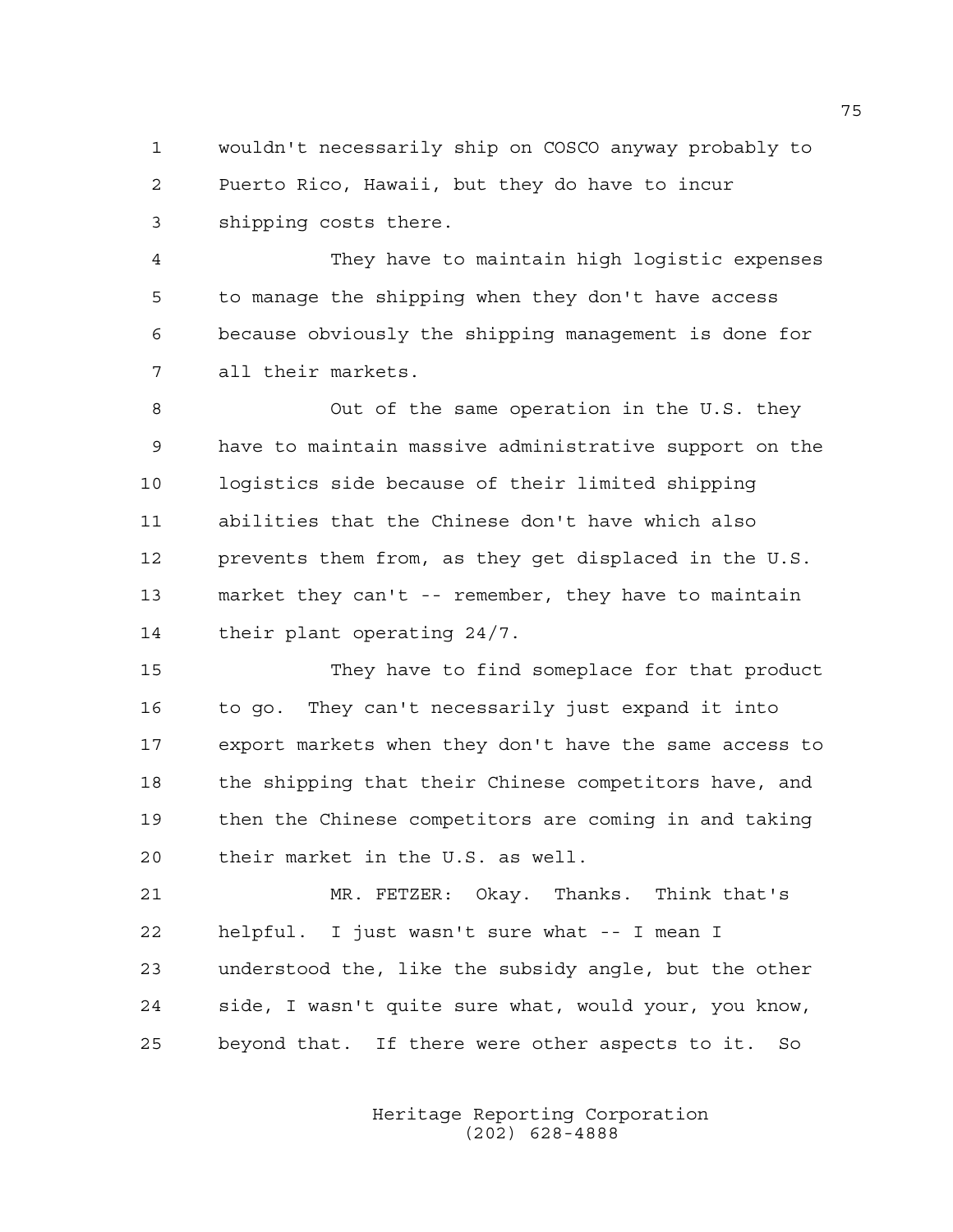1 that was helpful.

| $\overline{c}$ | Going back to the branded versus unbranded, the        |
|----------------|--------------------------------------------------------|
| 3              | one question I forgot to ask, could you estimate what  |
| 4              | the premium for branded is in maybe both like sort of  |
| 5              | the historical, if you will, before it was being       |
| 6              | commoditized and maybe at the present in terms of what |
| 7              | degree.                                                |
| 8              | And these could be rough numbers, they don't           |
| 9              | have to be exact, but just to give us a sense of what  |
| 10             | the magnitude of that is. If it's something -- I       |
| 11             | don't know if you have to do it confidentially.        |
| 12             | That's fine.                                           |
| 13             | MR. MALASHEVICH: Just in our brief                     |
| 14             | discussion on this point, we'd like to answer that in  |
| 15             | posthearing on a confidential basis.                   |
| 16             | MR. FETZER:<br>Okay.                                   |
| 17             | MS. CLARKE: It would require us to examine             |
| 18             | the pricing.                                           |
| 19             | MR. FETZER: Okay. Thanks. I appreciate                 |
| 20             | that. Let's see. I think that's it. All I can think    |
| 21             | of for now. So thank you for your responses. I         |
| 22             | really appreciate them. They've been very helpful.     |
| 23             | Thank you.<br>ALL:                                     |
| 24             | MS. DEFILIPPO: Thank you, Mr. Fetzer.                  |
| 25             | Mr. Boyland, questions for this panel?                 |
|                |                                                        |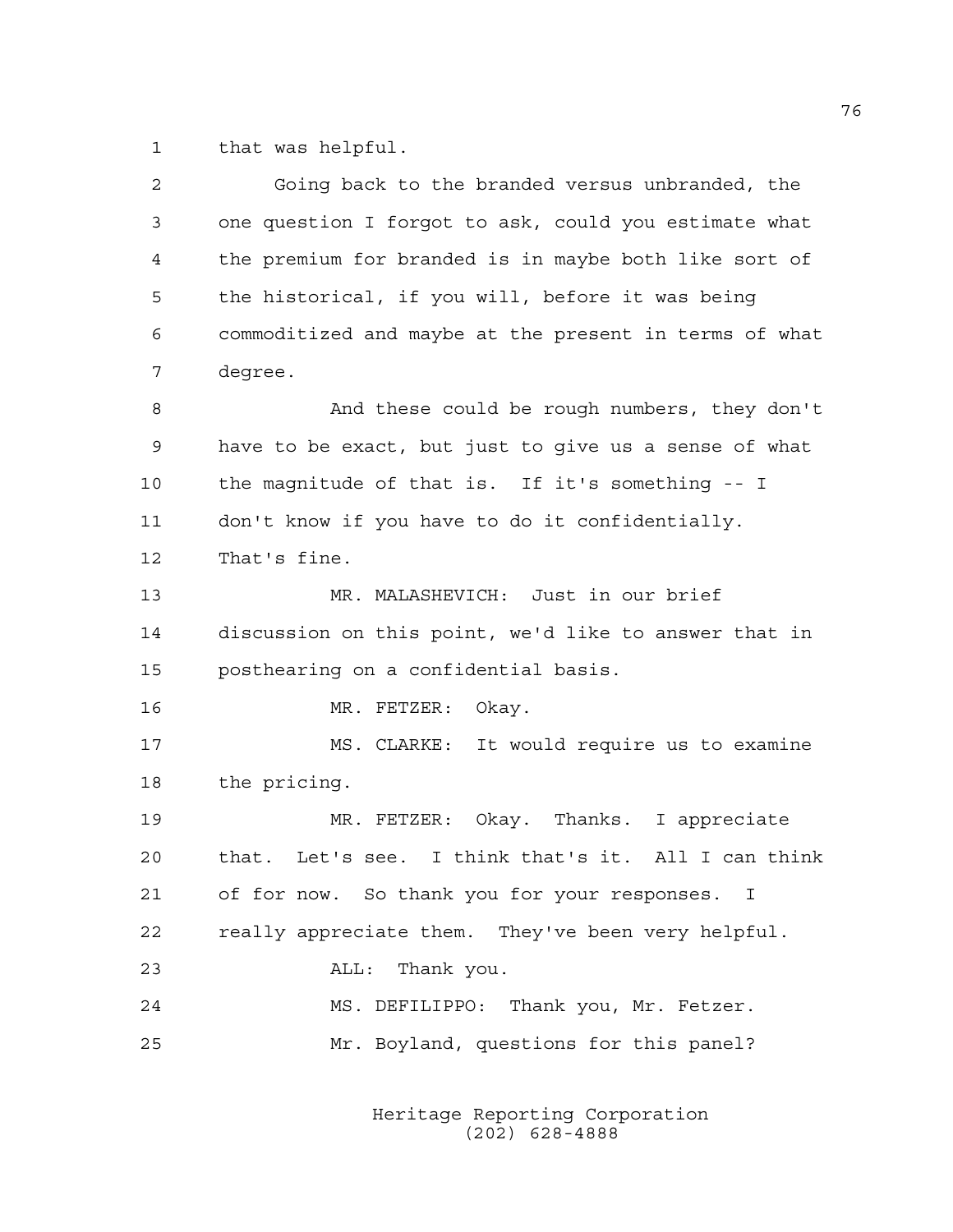1 MR. BOYLAND: Yes. Thank you for your 2 testimony. A number of my questions are BPI, they're 3 company-specific to the financials so that I can't ask 4 them here, so I'll submit those separately and 5 hopefully you can respond in your postconference 6 brief. 7 I did have a few general questions which I 8 don't think are BPI, so I guess the first one would be 9 with respect to the two U.S. producers, do they serve 10 separate markets geographically or in terms of 11 channel? 12 MR. WALDEN: No. Same market, same 13 channels. 14 MR. BOYLAND: No significant difference -- 15 MR. WALDEN: No significant differences. 16 True competition. 17 MR. BOYLAND: Okay. I sort of skipping 18 around here but I wanted to sort of tie in to Jim's 19 question about the hotline. I guess as I interpreted 20 it, this would be sort of a separate profit center. 21 It's not specific to what we're looking at. 22 MR. WALDEN: I wish it was a profit center. 23 People don't pay when they call in to get advice. 24 MR. BOYLAND: Okay. So when you service, 25 it's sort of, I mean I'm interpreting that to be --

> Heritage Reporting Corporation (202) 628-4888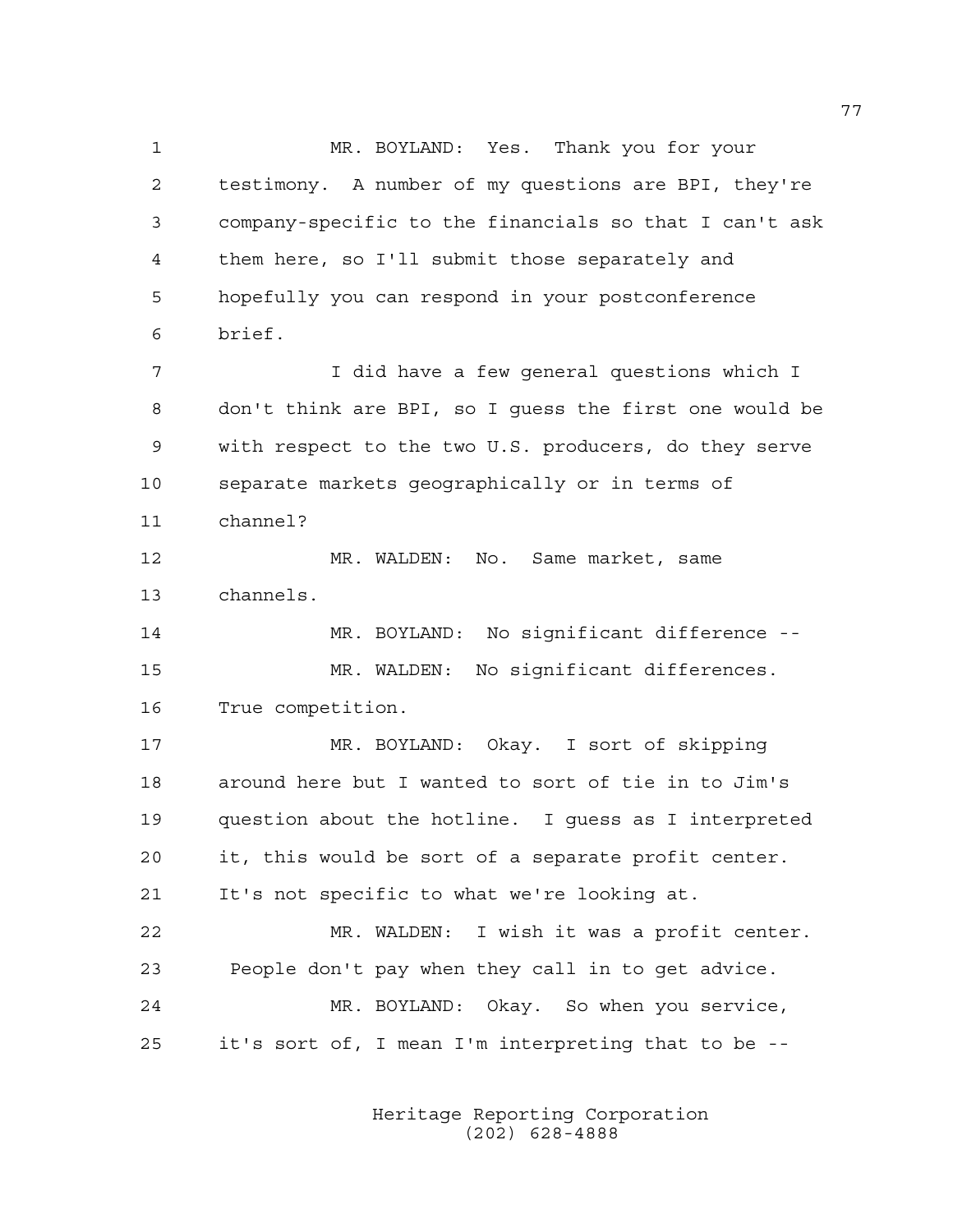1 MR. WALDEN: We try to protect the health of 2 the individuals and the enjoyment of swimming 3 enthusiasts no matter what they've used in their 4 product. Now don't get me wrong. When they call in 5 we'll try to steer them to properly, use good quality 6 products and everything but, and we'll get a lot of 7 intelligence, but we will not -- if someone calls up 8 and they say that they're using *X, Y* and *Z* product, we 9 will not refuse to answer the questions.

10 MR. BOYLAND: Okay. I guess I was sort of 11 looking at it broadly in terms of the things that you 12 described, the machinery for testing that Ace Hardware 13 had. Sort of broadly, in terms of the financial 14 results that are being reported, am I correct to 15 interpret that none of that activity is being 16 reflected?

17 MR. WALDEN: No.

18 MR. BOYLAND: I guess just as a general 19 matter, and again sticking with SG&A, and I'll try to 20 keep this as sort of a general question, but the 21 Commission does look at different industries and the 22 SG&A ratio of solar panels versus pipe is not going to 23 be the same. They're different industries.

24 I guess so the first question would be could 25 you give me a little bit more of a background in terms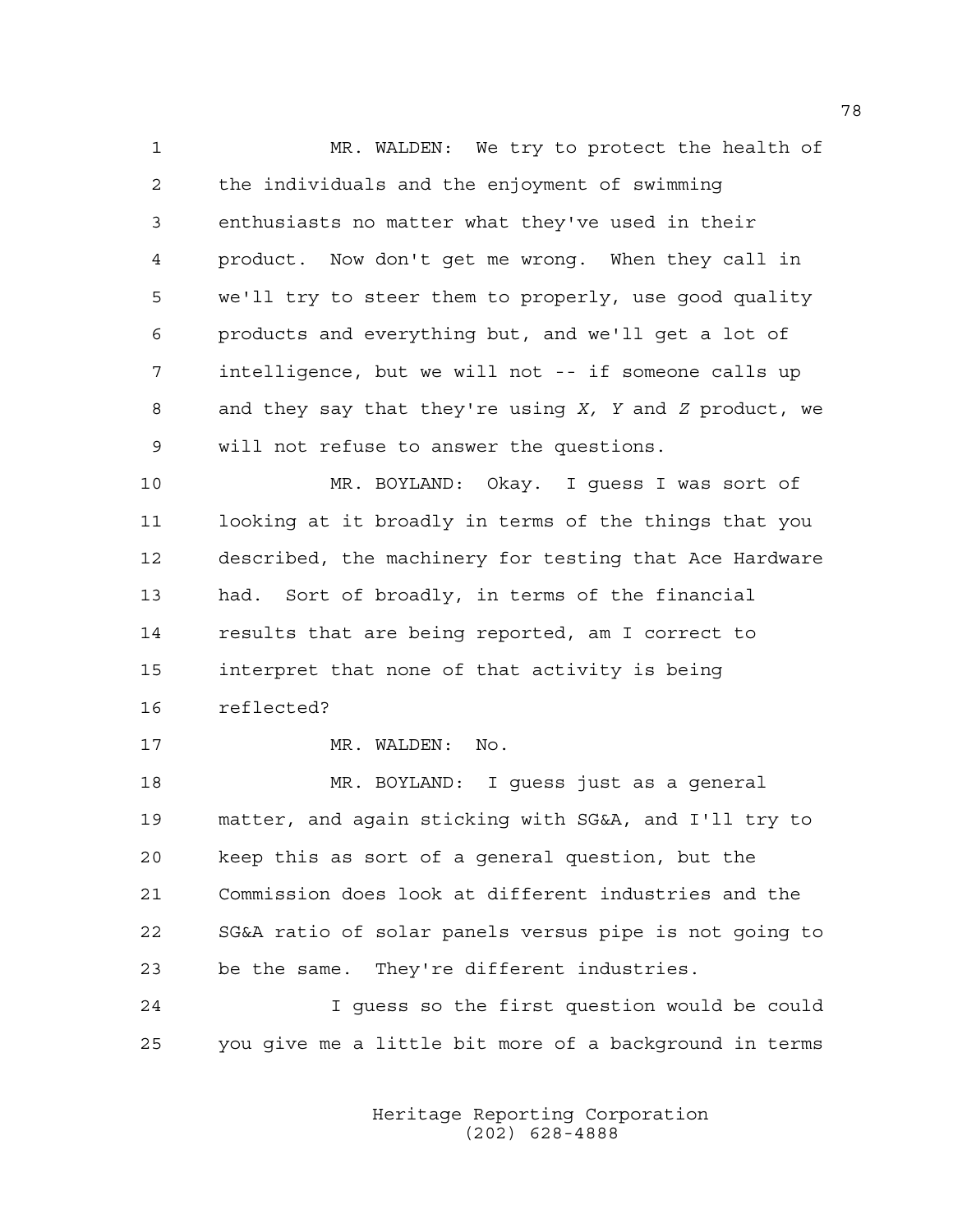1 of what the selling structure is like within the 2 organization such that we're yielding these as 3 reported SG&A ratios? And that's kind of a general 4 question.

5 If you could answer it here or -- I guess 6 the point would be we're seeing a trend. We're seeing 7 ratios that are specific to, again, one company at 8 this point. I'd like to have a little more context in 9 terms of why those ratios are at the level that they 10 are. That may be better for postconference.

11 Again, it's sort of looking at it to say, 12 okay, in the industries that we look at, typically 13 we'd see this ratio, in this industry we see this 14 ratio. I guess I'm trying to get a sense of what's 15 behind that number in terms of the marketing 16 structure.

17 It could relate to these cash rebates, it 18 could be a number of different things, but we're 19 seeing a specific pattern and I'd like to know I guess 20 from your perspective is the selling very intensive in 21 this industry? Is it something that you have a large 22 outside sales force?

23 MR. MALASHEVICH: I think the best response, 24 Mr. Boyland, and I understand what you're getting at, 25 but the person who is in the front line of preparing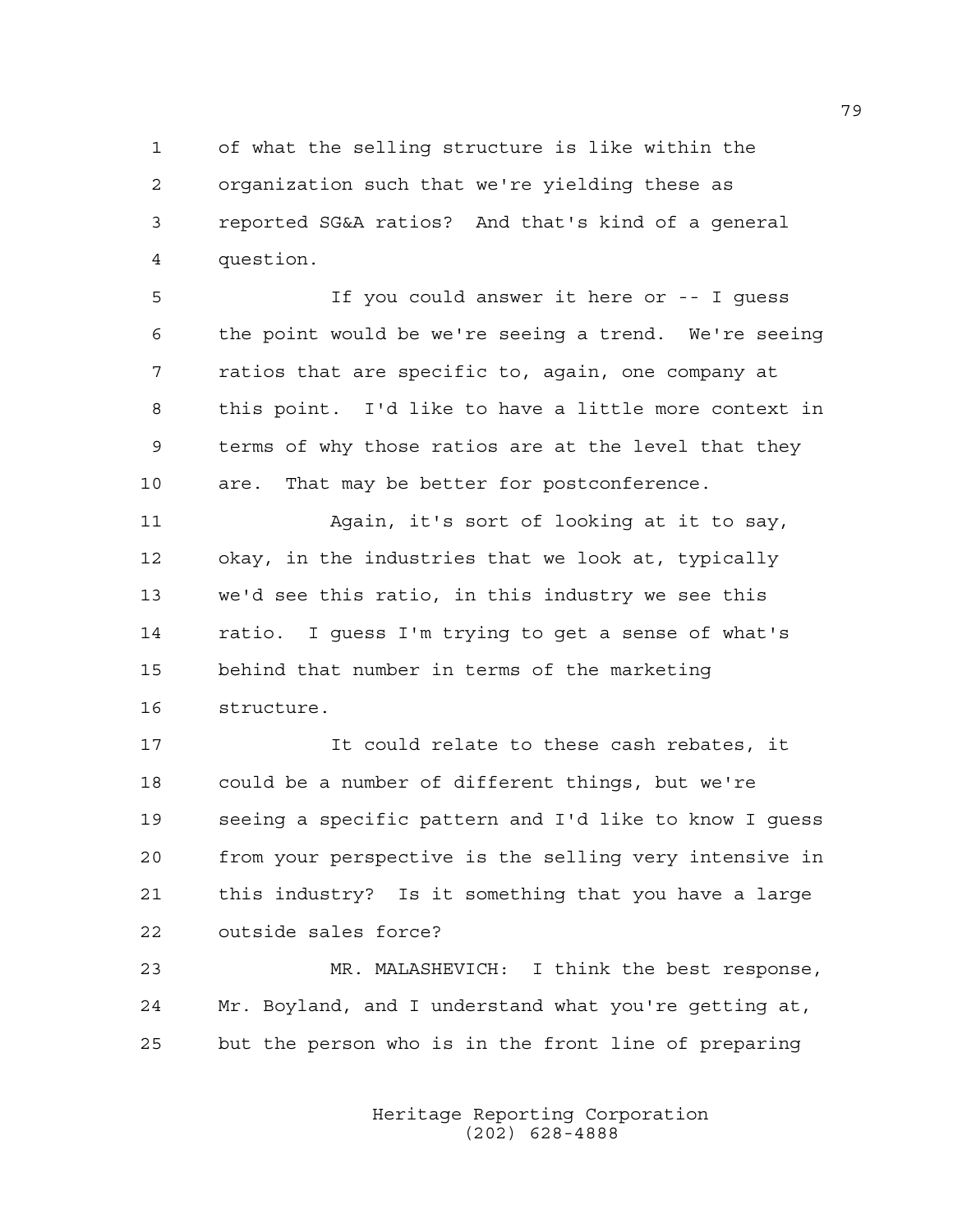1 that information in the finance department is not here 2 today, so I'm just going to have to circle back and 3 push in on that.

4 MR. BOYLAND: That's fair. I realize that 5 was probably what --

6 MR. WALDEN: I'm not sure where you're 7 coming from but there are over 10,000 pool dealers in 8 the United States.

9 MR. BOYLAND: Yes, I think that's part of 10 the response. I mean, again, it's we're dealing with 11 a different industry and it's sort of, I think, 12 helpful for the Commission to understand why this 13 ratio is what it is, so I think that would be sort of 14 a question. I'll put it into maybe more specific 15 terms. So a postconference response would be helpful 16 and appreciated.

17 MR. WALDEN: Kind of ties back as we try to 18 sell to anybody and everybody, and just pool dealers 19 alone, there's over 10,000 in the United States, okay?

20 MR. BOYLAND: Okay. Well, sort of along 21 those lines, during the period did product mix change 22 at all significantly in terms of the share of granular 23 versus tablet versus powder? Did it stay about the 24 same? Or was it -- did it change?

25 MR. WALDEN: I don't think that we've had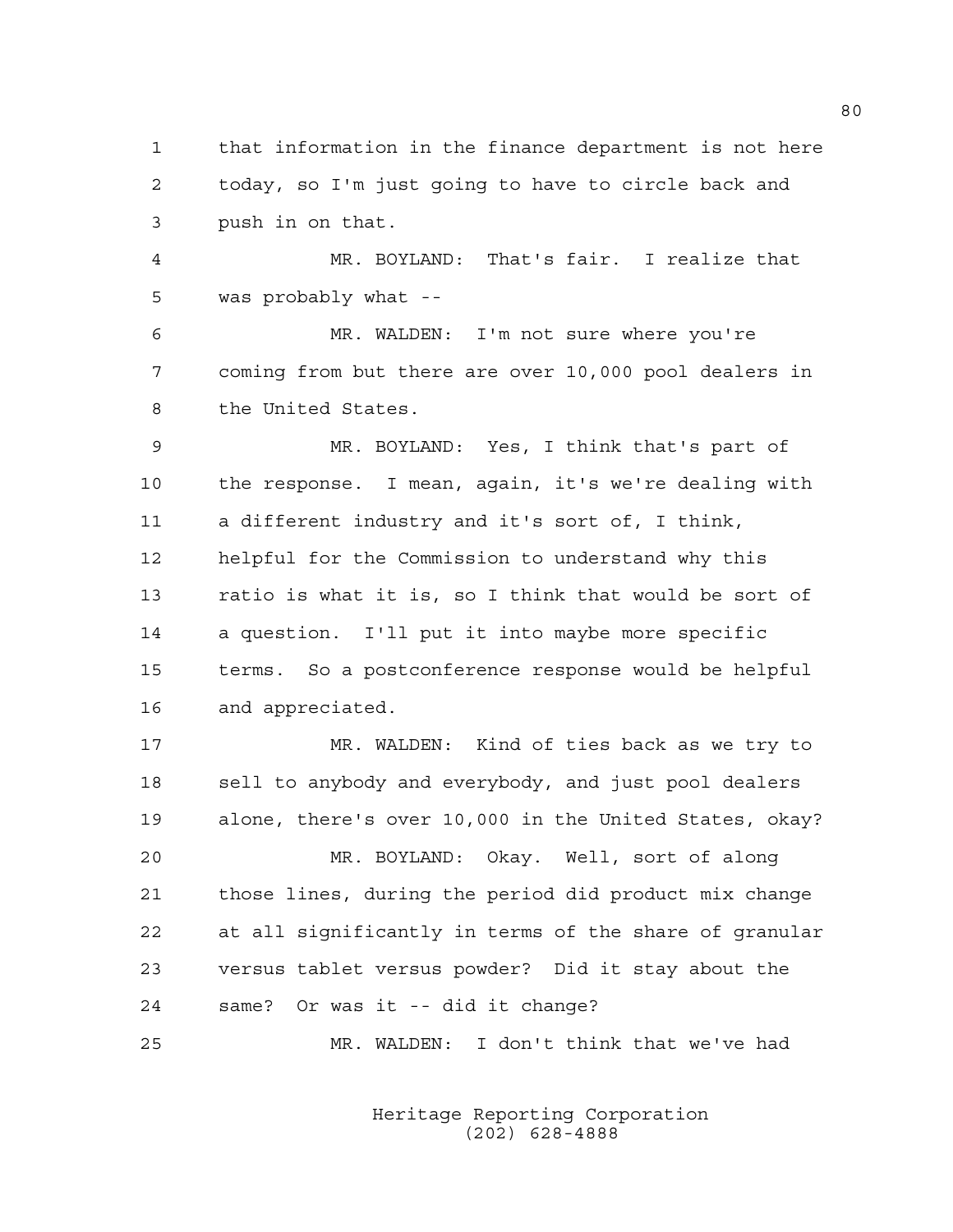1 any change throughout the period.

| 2  | MR. BOYLAND: I guess I'm kind of thinking              |
|----|--------------------------------------------------------|
| 3  | more of a significant change. I mean, I realize        |
| 4  | there's going to be a difference from period to        |
| 5  | period, but I guess something that would be large      |
| 6  | enough to impact the average value that we'd           |
| 7  | calculate.                                             |
| 8  | MS. CLARKE: We can look at the breakdown in            |
| 9  | our postconference brief. We'd have to look at it. I   |
| 10 | don't believe there was a particular shift in product  |
| 11 | mix, but we can double check that.                     |
| 12 | MR. WALDEN: Yes. Nothing comes to my mind.             |
| 13 | MR. MALASHEVICH: This is Bruce Malashevich.            |
| 14 | I can't speak to any changes between tablet and        |
| 15 | granular, et cetera, but I did review data on the      |
| 16 | distribution of U.S. shipments by channel and I didn't |
| 17 | see any significant change relatively. You know,       |
| 18 | percentage going into this channel or that. That's     |
| 19 | tracked in the normal course of business by Arch       |
| 20 | personnel.                                             |
| 21 | MR. BOYLAND: Okay. Thank you. I guess                  |
| 22 | sort of related to that would be customer mix.<br>You  |
| 23 | referred to this, you know, the retail channel, the    |
| 24 | channel that you're getting the premium on the product |
| 25 | versus the repackers and distributors. Within that,    |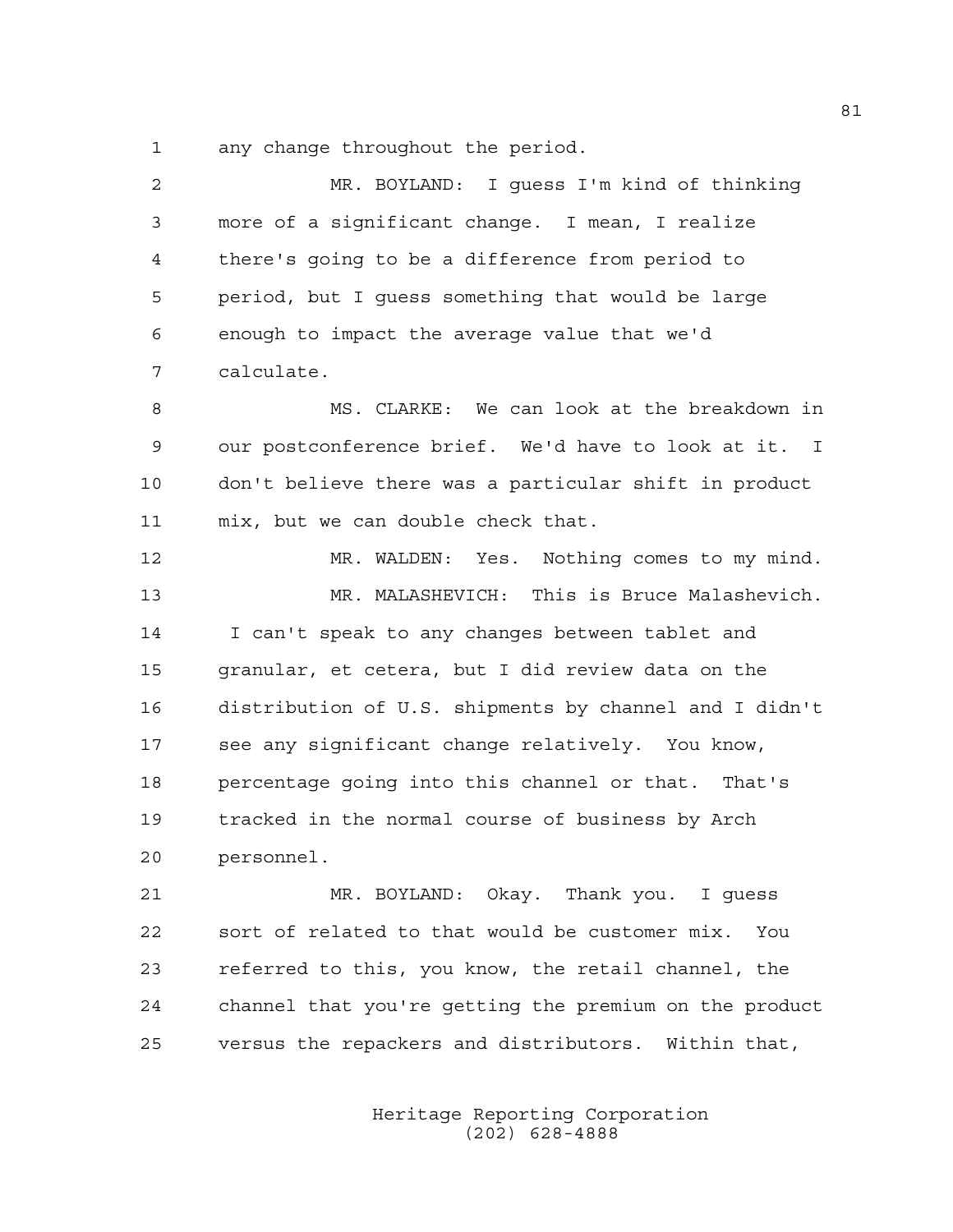1 and I realize we may sort of have asked it, but from 2 your standpoint, was there a shift, a notable shift, 3 during the period? 4 MR. WALDEN: No. 5 MR. BOYLAND: Was about the same. 6 MR. WALDEN: About the same. 7 MR. BOYLAND: Okay. This is sort of getting 8 to a question that Jim had. Raw materials. Is it 9 correct to assume that chlorine is the primary raw 10 material? 11 MR. WALDEN: Yes. Chlorine and energy. 12 MR. BOYLAND: Okay. Energy, being 13 electricity or -- 14 MR. WALDEN: Electricity. 15 MR. BOYLAND: Okay. That was my next 16 question. 17 MR. WALDEN: Simply, chlorine is a way to 18 deliver energy to kill bacteria versus electricity. 19 MR. BOYLAND: In terms of chlorine itself, 20 are you purchasing it specifically as a gas, or a 21 liquid, or both? 22 MR. WALDEN: We purchase it as a gas. We 23 sit on the, we sit adjacent to a chlorine caustic soda 24 producer, Olin, so we're adjacent to it. 25 MR. BOYLAND: So you're on site and they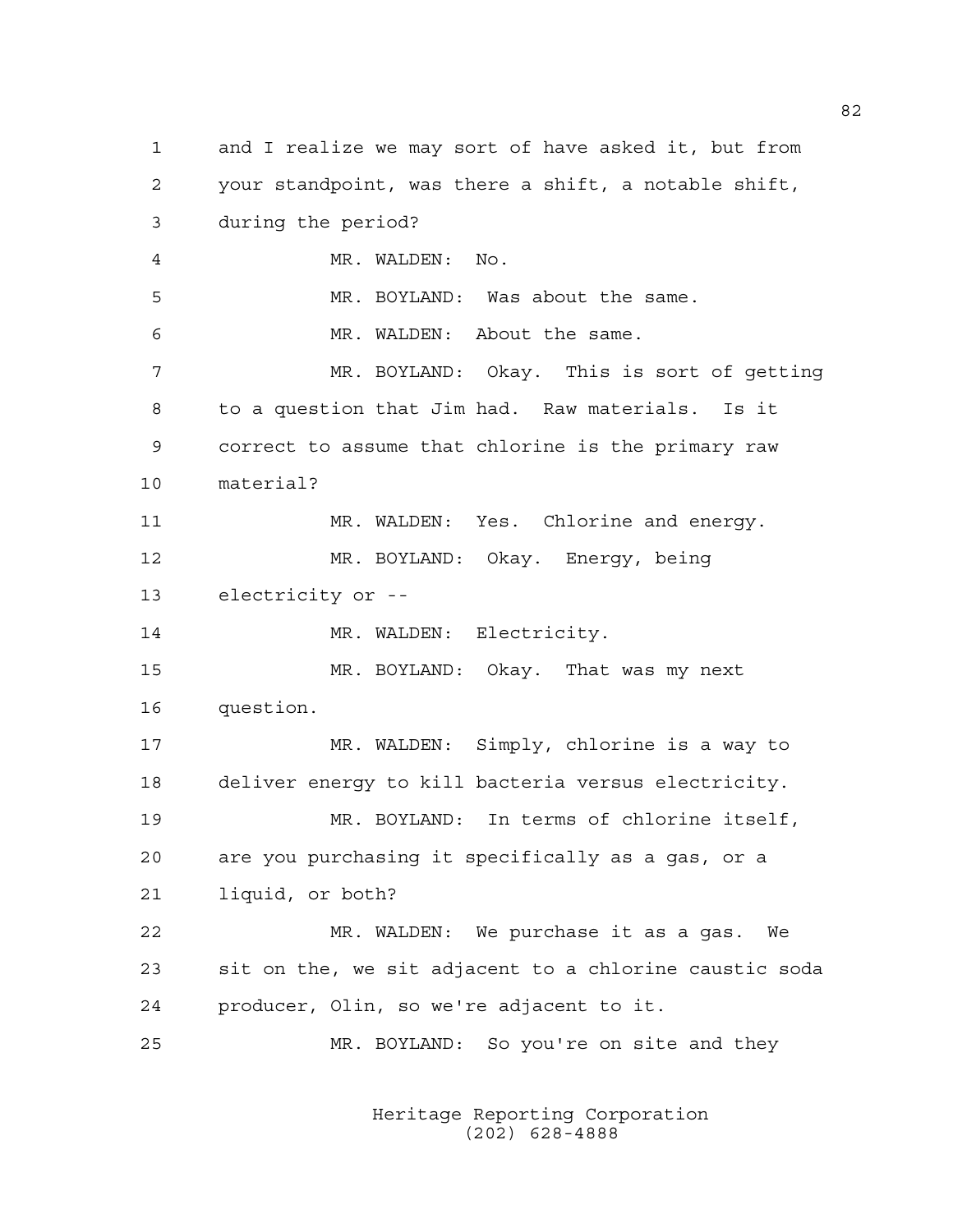1 deliver the gas and you produce the product.

2 MR. WALDEN: Yes. I believe its to be gas. 3 At one time it was liquid. I don't know that we go 4 through the liquification phase anymore or not. They 5 just built a new plant and I'm not as familiar as I 6 was 10 years ago.

7 MR. BOYLAND: Okay. Thank you. I guess as 8 again another question that Jim kind of raised, in 9 terms of raw material, given that chlorine is the main 10 raw material, were there any significant changes 11 during the period in terms of the raw material price 12 that you were paying enough to impact the cost of 13 goods sold significantly?

14 MR. MALASHEVICH: I didn't specifically look 15 at chlorine alone as opposed to the cost of goods sold 16 as a basket, if you will, but that could easily be 17 done.

18 MR. BOYLAND: Yes. I guess where I would 19 draw your attention to, the pattern on an average unit 20 basis, and again assuming that average raw material 21 cost is mainly chlorine, we do see a certain trend 22 that would suggest that there may have been some 23 changes that were significant.

24 So I guess I would ask that you, if there's 25 a specific reason, that would be appreciated to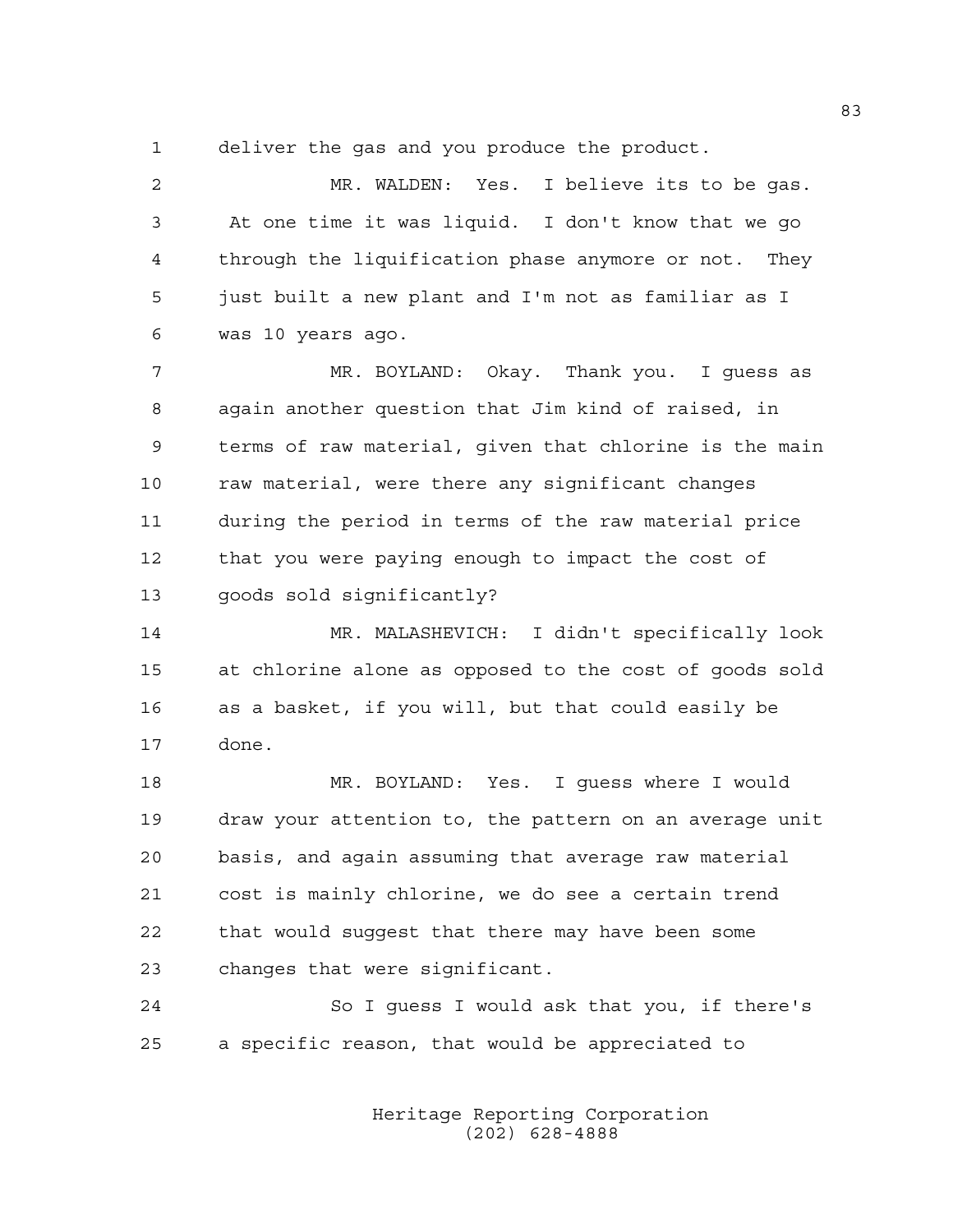1 understand. Yes. Okay. That covered that. Sort of 2 just as a general matter, sales values and raw 3 material cost, do you have a specific pass-through 4 mechanism in terms of there is a change in raw 5 material. 6 MS. CLARKE: I think we'll have to double 7 check that, but I don't believe that they increase 8 customer prices to reflect a sudden increase in raw 9 materials. 10 MR. WALDEN: No. I wish we could afford 11 that, but no.

12 MR. BOYLAND: So historically that's not 13 been the case either?

14 MR. WALDEN: In this -- I'm sorry. I didn't 15 understand the original question. I was searching 16 there. We haven't indexed anything into natural gas, 17 electricity costs, or anything else. This industry 18 has been isolated from that and it hasn't occurred as 19 it has in other industries.

20 MR. BOYLAND: Okay. Fair enough. 21 MS. CLARKE: I understand that if you were 22 to examine their contracts with their customers, 23 there's no such provision for that.

24 MR. BOYLAND: Thank you. I know I'm 25 skipping around here but the 24/7 operation of the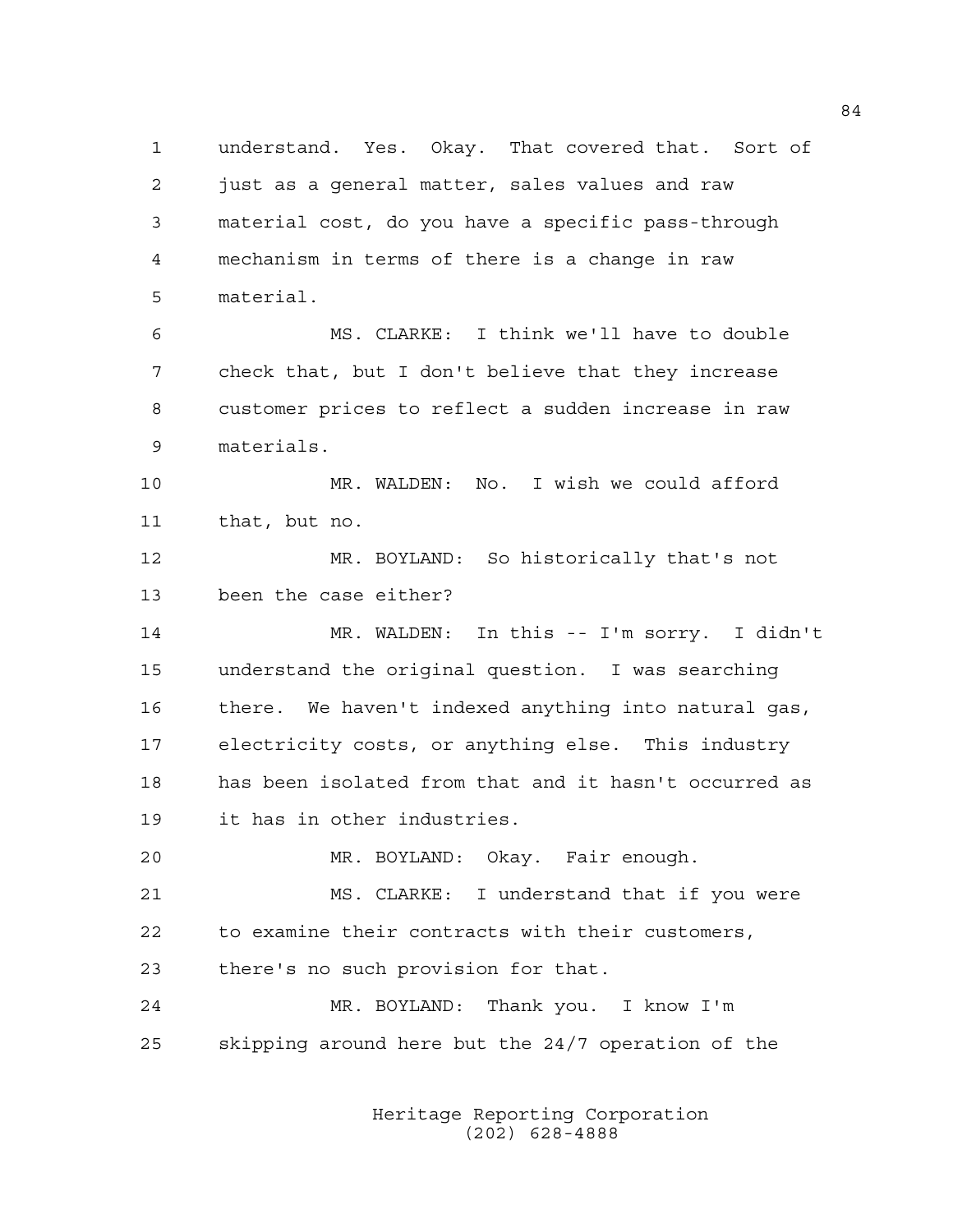1 plant, after the first half does the plant shut down 2 in its entirety or is there like one line left? How 3 does that work?

4 MR. WALDEN: Both ways. There's actually 5 two lines. We can cut back one line. It basically -- 6 depending upon, you know, how long we need for 7 maintenance turnaround, we'll run it up until that 8 time.

9 We'll slow it down as much as we can but 10 this is a very large facility, 300 person-type plant, 11 and when you start turning it back the efficiencies 12 and everything go downhill very quickly.

13 So we try to pick those sweet points, if you 14 will, to run the plant and everything but we have to 15 shut it down in the fall of the year, and depending on 16 how the season and everything is going, you know, it 17 could be down for a couple of months.

18 MR. BOYLAND: The entire plant.

19 MR. WALDEN: Uh-huh.

20 MR. BOYLAND: Okay.

21 MR. WALDEN: We maintain our employees 22 because we need that expertise to safely run the 23 plant.

24 MR. BOYLAND: I guess you've kind of already 25 answered this question but it's just for the record,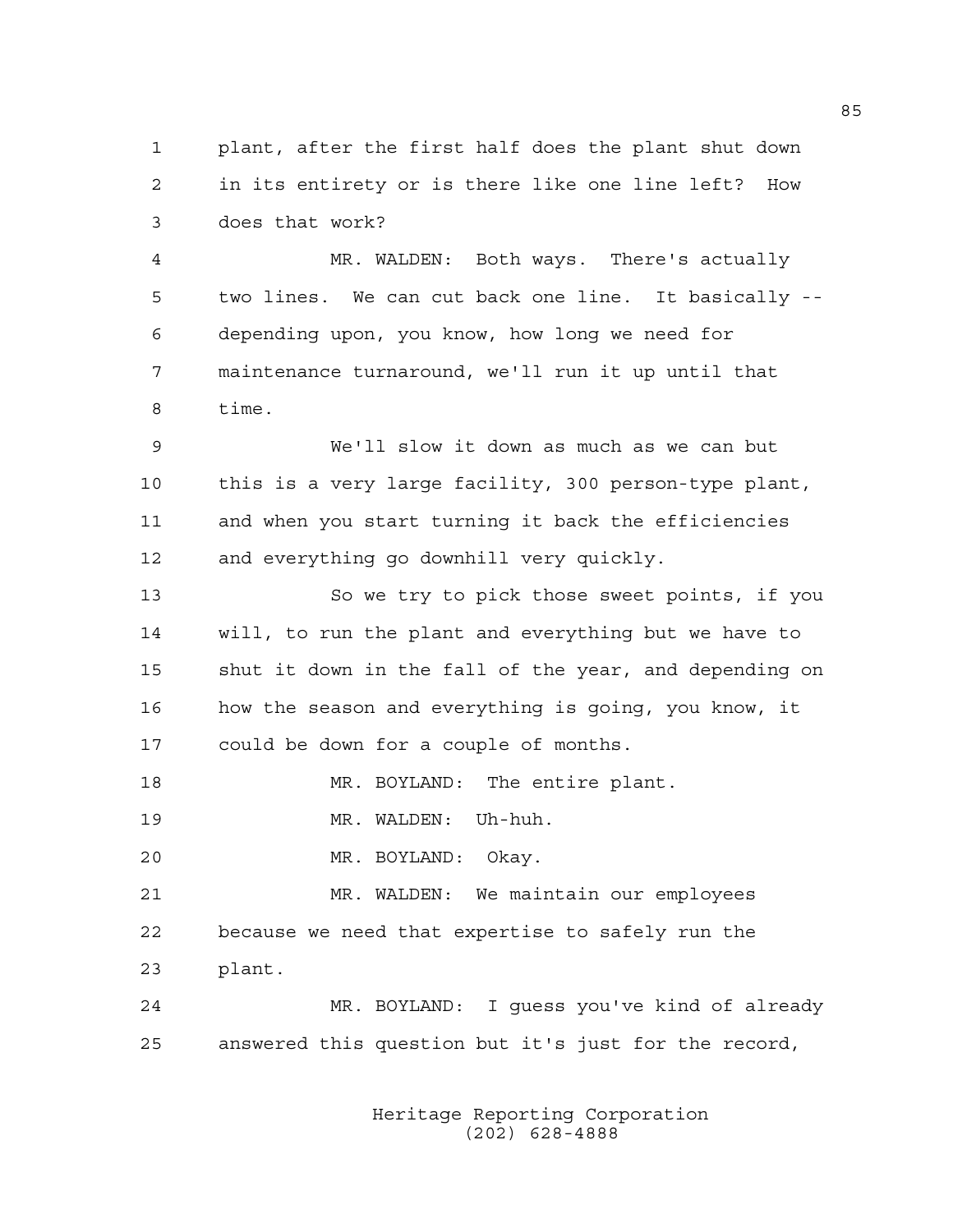1 the whole issue of covering costs fixed costs and how 2 capital-intensive the industry is. Is it fair to say 3 this is a capital-intensive industry?

4 MR. WALDEN: That's the reason there's only 5 two domestic producers with an actual Cal hypo plant 6 in the United States. It's very capital-intensive. 7 Chlorine has a tendency to corrode and your plants 8 have to be continuously rebuilt. You're not going to 9 go in in a cost-effective manner and build a Cal hypo 10 plant. It's very expensive to go build a plant. 11 MR. BOYLAND: Thank you. Again, I'm 12 searching for questions that really aren't BPI -- 13 MR. WALDEN: Understand. 14 MR. BOYLAND: -- because I realize some of 15 these I just, I can't ask. I apologize for 10 or 15 16 follow-up questions and I appreciate your time 17 responding to those. I have no further questions. 18 MS. DEFILIPPO: Thank you, Mr. Boyland. 19 Mr. Robinson? 20 MR. ROBINSON: Thank you. Well, thanks. 21 You guys have given a lot of information already so I 22 don't have too many questions left. I apologize. The 23 questions I do have are more sort of detailing a few 24 things you already said, so I apologize if I get a bit 25 redundant here, but I'll try and make it quick.

> Heritage Reporting Corporation (202) 628-4888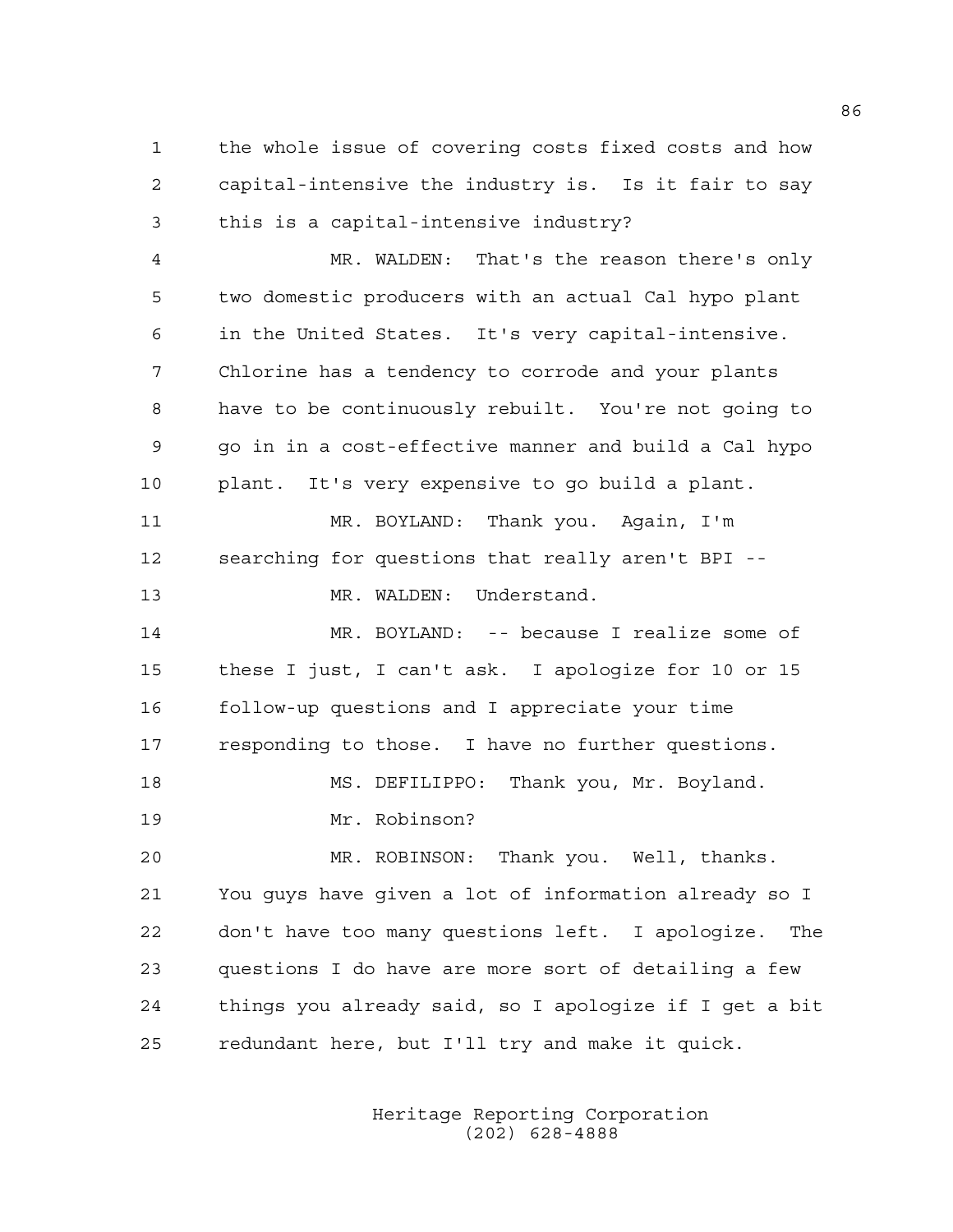1 One is just going back to this comparable 2 products discussion, there's just one area I don't 3 quite understand. What's the consumer decision to 4 choose between Cal hypo and dichlor for shock 5 treatment in a swimming pool? Does that make sense? 6 Seems to me they're very similar.

7 MR. WALDEN: It goes back to that service 8 thing. It comes back to your point of sale. The 9 consumer, quite honestly, doesn't understand the 10 difference between trichlor, dichlor, or Cal hypo, so 11 the consumer, shock is shock.

12 They don't operate the same, they're not the 13 same chlorine content, and they're not nearly as 14 effective and so most of the time the pool owner, much 15 like my sister, is going to drop off their water 16 sample and come back that afternoon and say what do I 17 need?

18 They don't want to be bothered with a lot of 19 the details so they really aren't going -- most, 99 20 percent of the consumers that go into a store, they're 21 going to go in there and they're going to buy it on 22 something else other dichlor or Cal hypo.

23 MS. CLARKE: But this company's consumers 24 are the retailers and they do distinguish.

25 MR. WALDEN: Yes.

 Heritage Reporting Corporation (202) 628-4888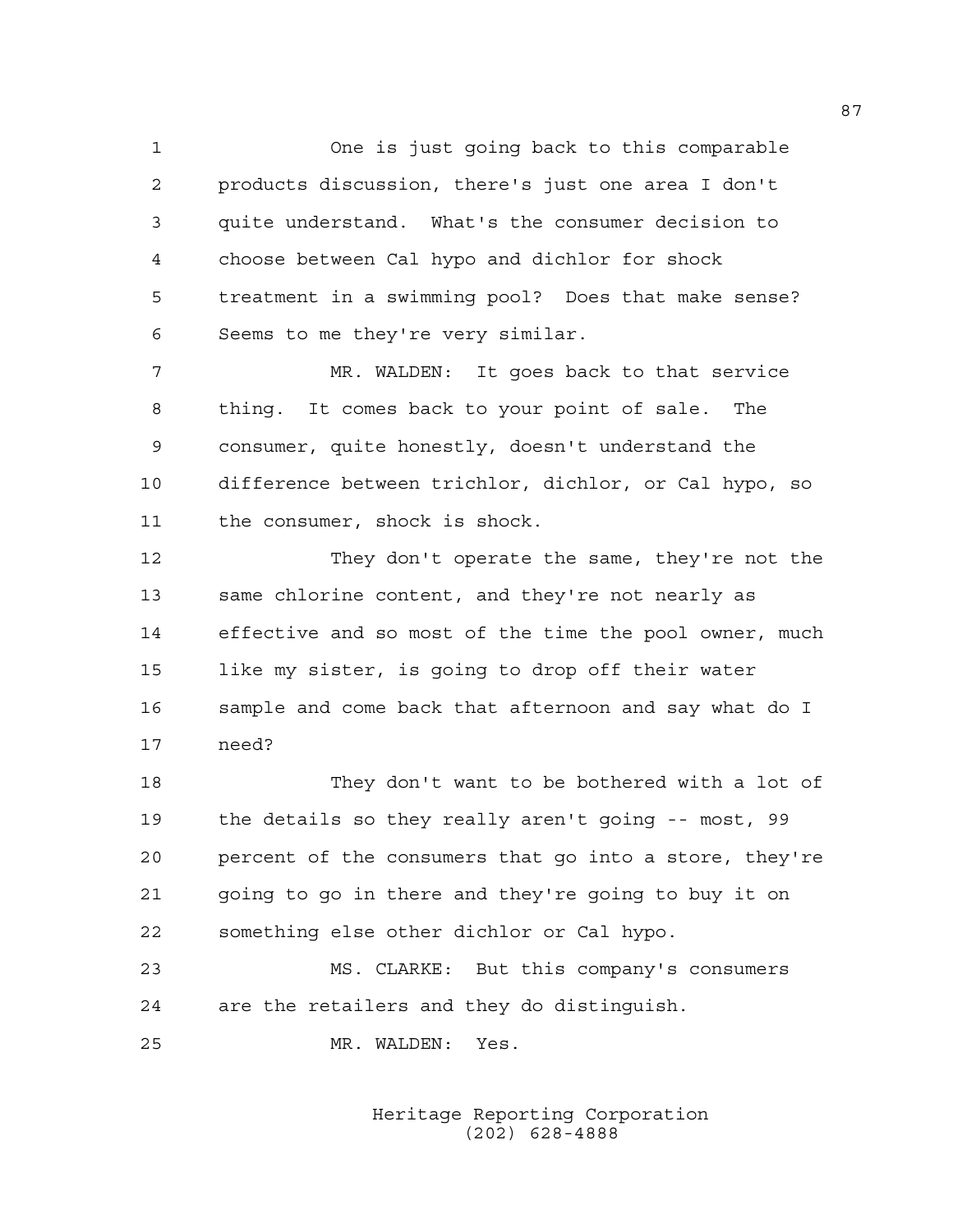1 MR. ROBINSON: Good. Thank you. Going back 2 to, we had some discussion about, in processing both 3 impurities that are not removed from the process and 4 additives that are intentionally blended in 5 afterwards. I just want to make sure I understand 6 that properly.

7 The impact of impurities we were discussing 8 in the context of product from India, in particular. 9 You mentioned how the available chlorine would 10 decrease during shipment. I'm just trying to see if 11 there are other things to look out for. Maybe residue 12 more likely if it --

13 MR. WALDEN: Carbonates or residues, the 14 stuff that plugs up your equipment and leaves the 15 little white specks all over the bottom of the pool, 16 and stuff that's really undesirable. Inerts, if you 17 will.

18 MR. ROBINSON: And in looking at the 19 additives that are blended in we had the example of 20 algicides and the flocculents to decreased humidity. 21 Is it fair to say that these are, the additives, 22 they're not going to affect the, they're going to 23 supplement the action of the chlorine or perhaps 24 affect how it's delivered, but they're not going to 25 interact with the active ingredient chlorine itself.

> Heritage Reporting Corporation (202) 628-4888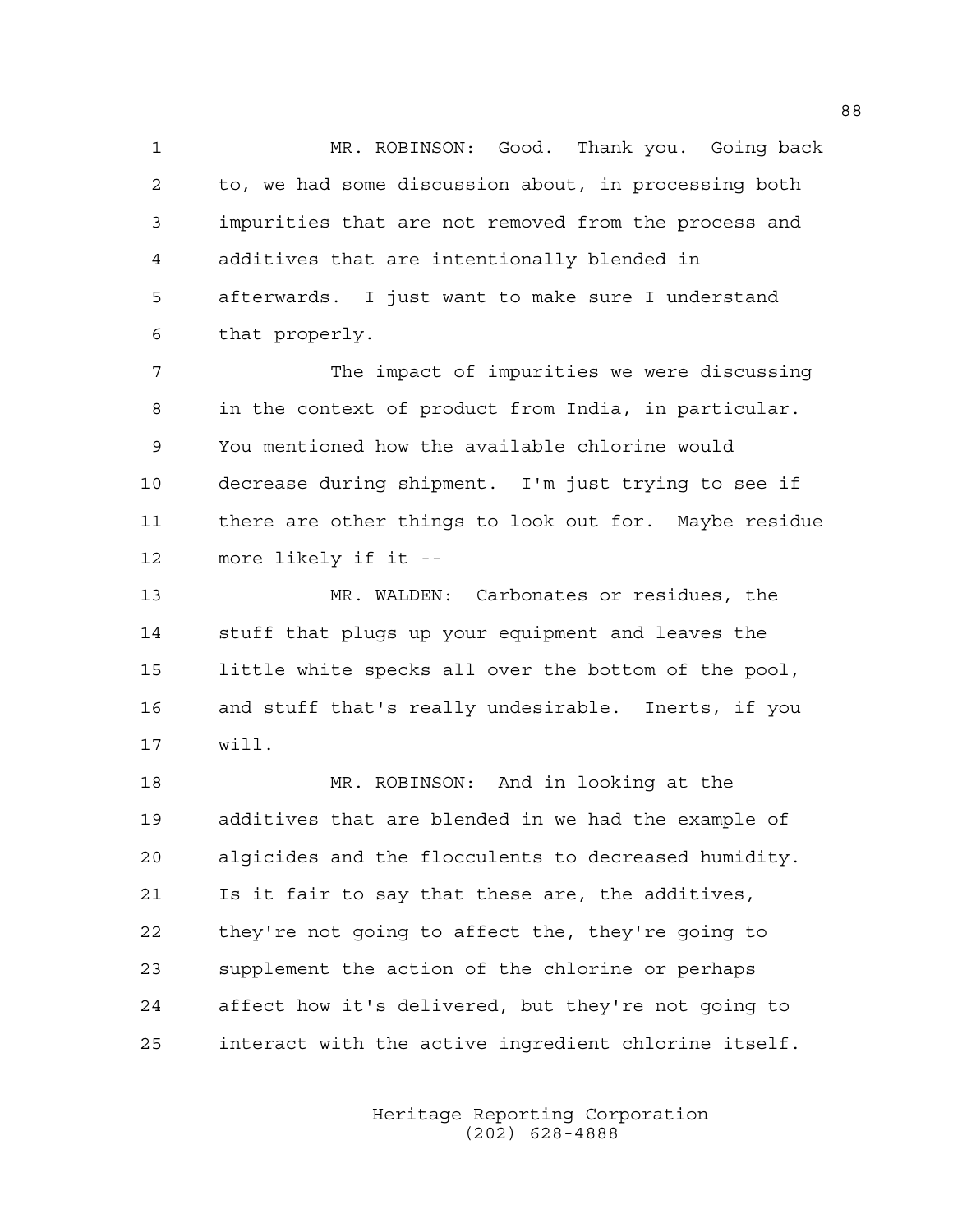1 MR. WALDEN: No. As Peggy said, they're for 2 different functions. Issues that you may or may not 3 have in your pool. Also, a lot of them are blended in 4 there to lower the chlorine content, so you can have a 5 Class 1 oxidizer versus a Class 3 oxidizer. 6 MR. ROBINSON: Sure. Sure. For handling 7 and safety. 8 MR. WALDEN: Yes. 9 MR. ROBINSON: Now I'm going to ask you some 10 questions about the -- and this is more for sort of 11 background in context, trying to understand sort of 12 the global picture. If you don't know yet, that's 13 fine, or, and estimates would be fine as well. So do 14 I have it correct the U.S. is the largest market for 15 Cal hypo? 16 MR. WALDEN: By far, yes. 17 MR. ROBINSON: Yes. So more than 50 percent 18 of the global, you think, or did you have a number? 19 If you don't have a number, that's perfectly fine. 20 I'm just trying to understand. 21 MR. WALDEN: Since I'm under oath I hate to 22 go off the cuff. 23 MR. ROBINSON: Absolutely. No, no. 24 Understood. Understood. Understood. 25 MR. WALDEN: We have some numbers that we

> Heritage Reporting Corporation (202) 628-4888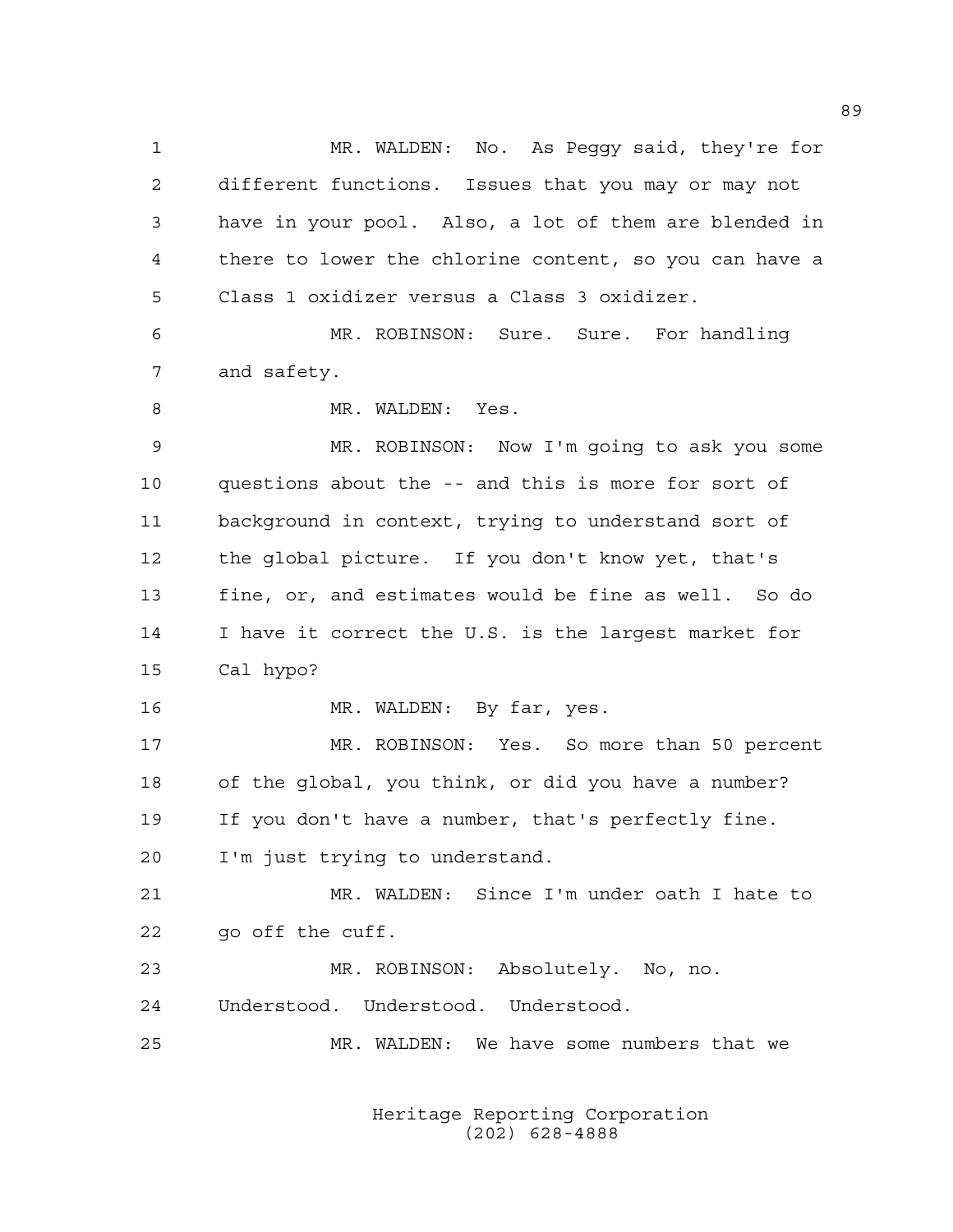1 could supply if --

2 MS. CLARKE: We can look. 3 MR. WALDEN: Yes. 4 MR. ROBINSON: Thank you. Thank you. The 5 same line of questioning. Just what are some other 6 big markets? I assume western European countries. 7 South Africa, you mentioned. 8 MR. WALDEN: Well basically when you look at 9 the -- and the big piece of the market, and I keep 10 going back, and it's not the only piece, but a big 11 piece is the pool and spa market. To have a pool or 12 spa you need a reasonable middle-class economy, you 13 need property rights. So any countries that have 14 those are going to be targeted. 15 Another big area of market size would be

16 Brazil. The European market is quite nice, especially 17 Spain and France, and surprisingly the U.K. So there 18 -- and a growing Russian market, and the Middle East 19 is becoming interesting as well.

20 So as long as you have a good middle-class 21 economy and you have property rights then chances are 22 you can have a -- and property is available to be 23 owned. You're not going to build a pool and not own 24 your property.

25 MR. ROBINSON: Very good. Thank you. Then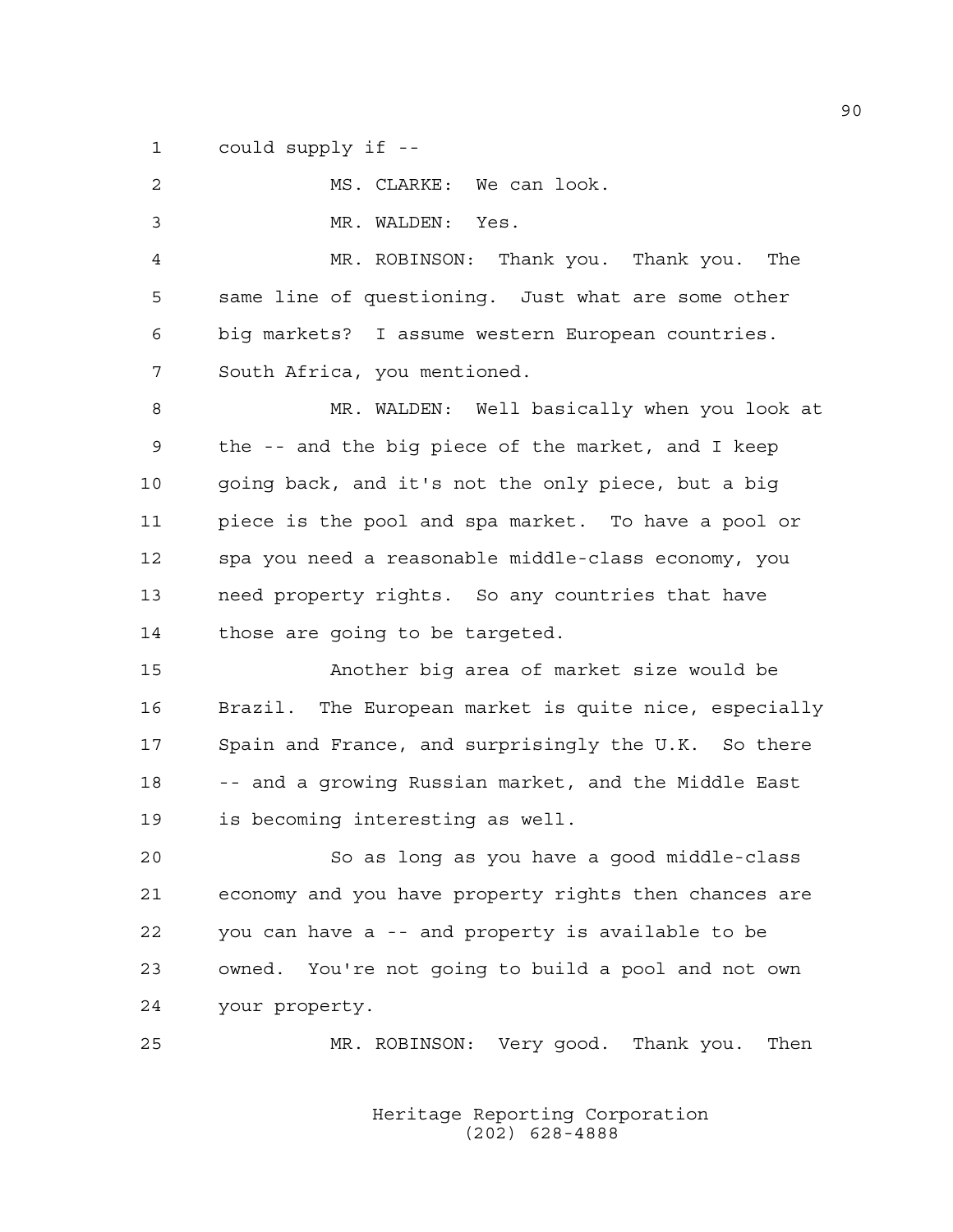1 also just trying to understand who the producers are. 2 From the import data we have China, India, Japan as 3 well I guess --

4 MR. WALDEN: Yes.

5 MR. ROBINSON: -- looking at Lonza's own 6 facilities in Brazil, South Africa. Are there other 7 folks that are putting it into the global market? Not 8 necessarily the United States. Is there Canadian 9 production as a specific example in a question?

10 MR. WALDEN: No Canadian production to my 11 knowledge.

12 MS. CLARKE: What they have encountered 13 around the world is basically China, Japan, and 14 themselves.

15 MR. WALDEN: And India now --

16 MS. CLARKE: And India.

17 MR. ROBINSON: Good. My last question is I 18 guess getting into the weeds a little bit but I just 19 want to understand this. I guess all my questions 20 were in the weeds. The Cal hypo production facility, 21 it's going to be physically separated from, typically, 22 I should say typically physically separated from the 23 chloralkali production facility, or are they often 24 jointly located?

25 MR. WALDEN: Most every time they're going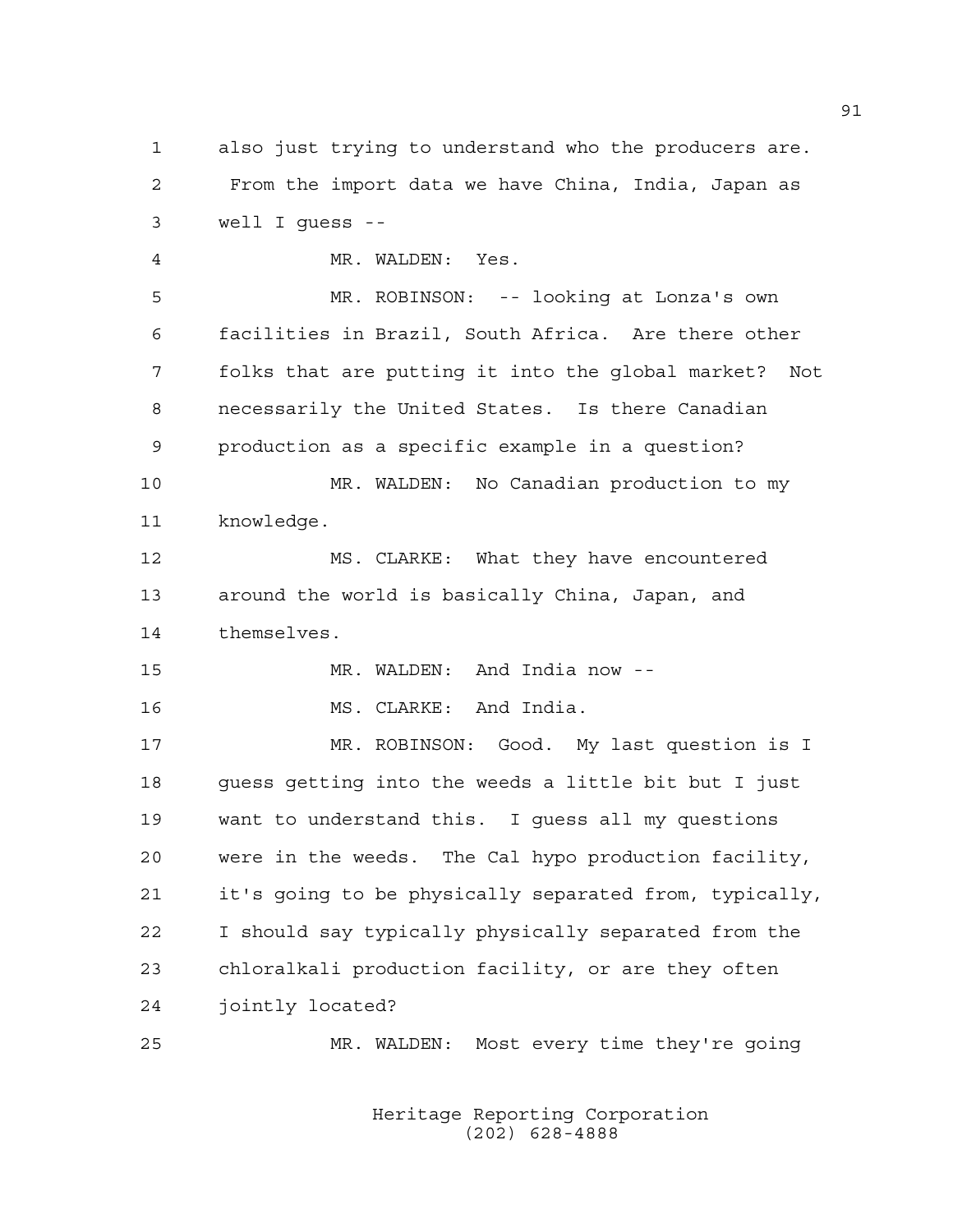1 to be on the tail end of chloralkali because --

2 MS. CLARKE: And some of the producers are 3 integrated chloralkali producers, some are not. I 4 believe Axiall is.

5 MR. WALDEN: Axiall is.

6 MS. CLARKE: Axiall is, but Arch is not an 7 integrated producer.

8 MR. WALDEN: You hit on a very good point. 9 Is the chloralkali industry really going downstream. 10 Chloralkali, many times you'll hear them talk about 11 ECUs, and Mother Nature says that when you take salt 12 out of the ground and you take electricity through 13 electrolysis, however you do it, you will get 1.1 ton 14 of caustic and one ton of chlorine.

15 The chloralkali producers most of the time, 16 the biggest, highest percentage of the time they have 17 the outlet for the caustic soda to manufacture their 18 paper, and bleaching, and everything else that they do 19 with the caustic soda. Their issue is that they need 20 a chlorine sink, okay? They have to have the chlorine 21 sink.

22 Therein lies the reason that a lot of people 23 will be saying we've got to move the chlorine, because 24 you cannot produce another ton of caustic soda until 25 you make chlorine go away, okay?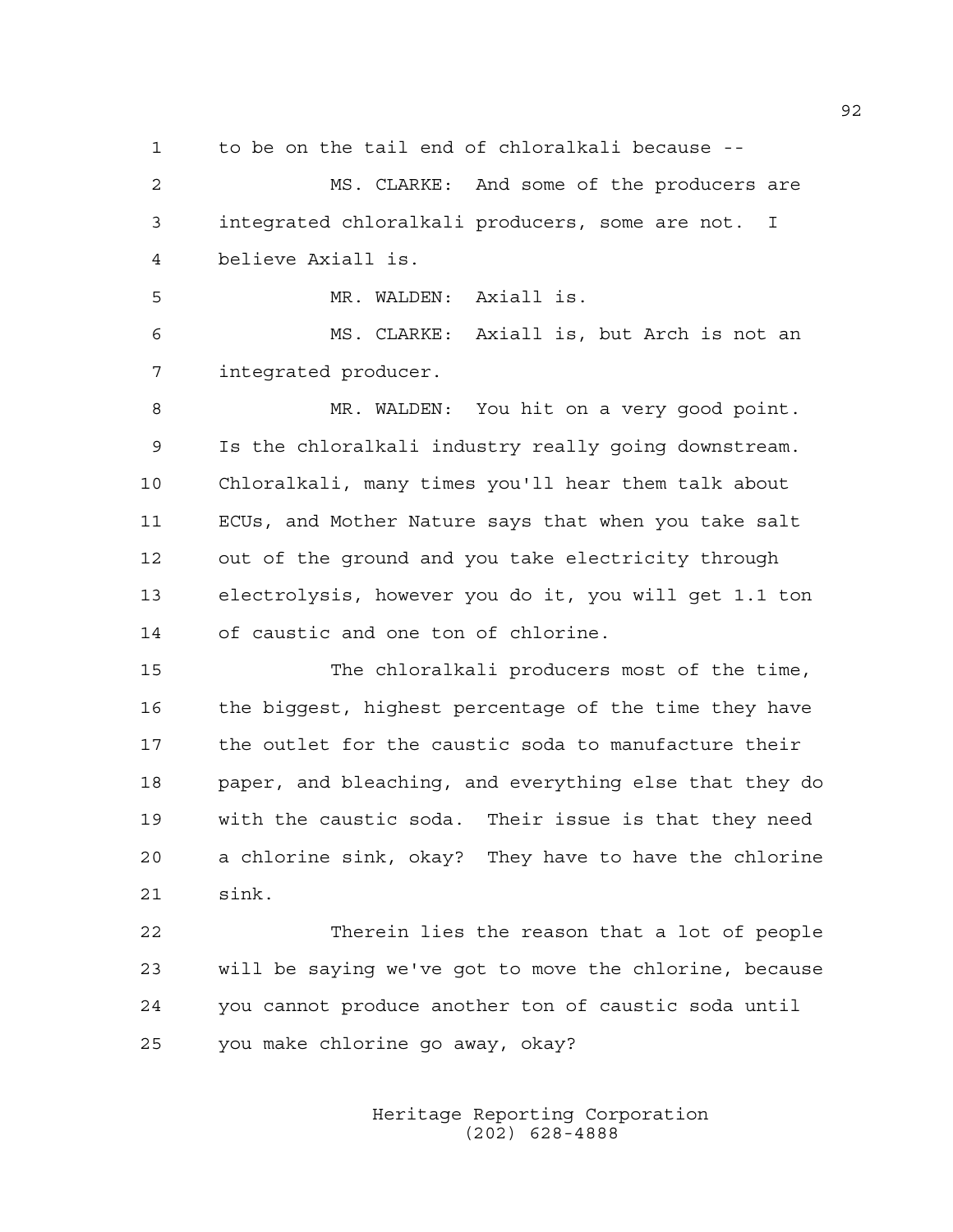1 So that kind of gives you a little insight 2 at why the chloralkali industry is very keen on making 3 these products go downstream into the chlorine, heavy 4 chlorine consumption products. They cannot get the 5 caustic that they need until the chlorine goes away. 6 MR. ROBINSON: Good. Thank you. That's all 7 I have. Thank you very much. 8 MS. DEFILIPPO: Thank you, Mr. Robinson. 9 Ms. Haines, do you have any questions for 10 this panel? 11 MS. HAINES: No. Thank you very much for 12 the helpful testimony. 13 MR. WALDEN: Thank you. 14 MS. HAINES: Thank you. 15 MS. DEFILIPPO: I know. Surprisingly, I've 16 actually crossed out almost I think all of my 17 questions, so staff has covered all the areas I had 18 questions. 19 I guess I do have one final question for Mr. 20 Malashevich on your graph, one of your graphs, in 21 Exhibit 1 where it shows the import trends for Cal 22 hypo from China with the different colors representing 23 different years, and what jumped out at me was April 24 2010. 25 That's sort of in that peak period usually

> Heritage Reporting Corporation (202) 628-4888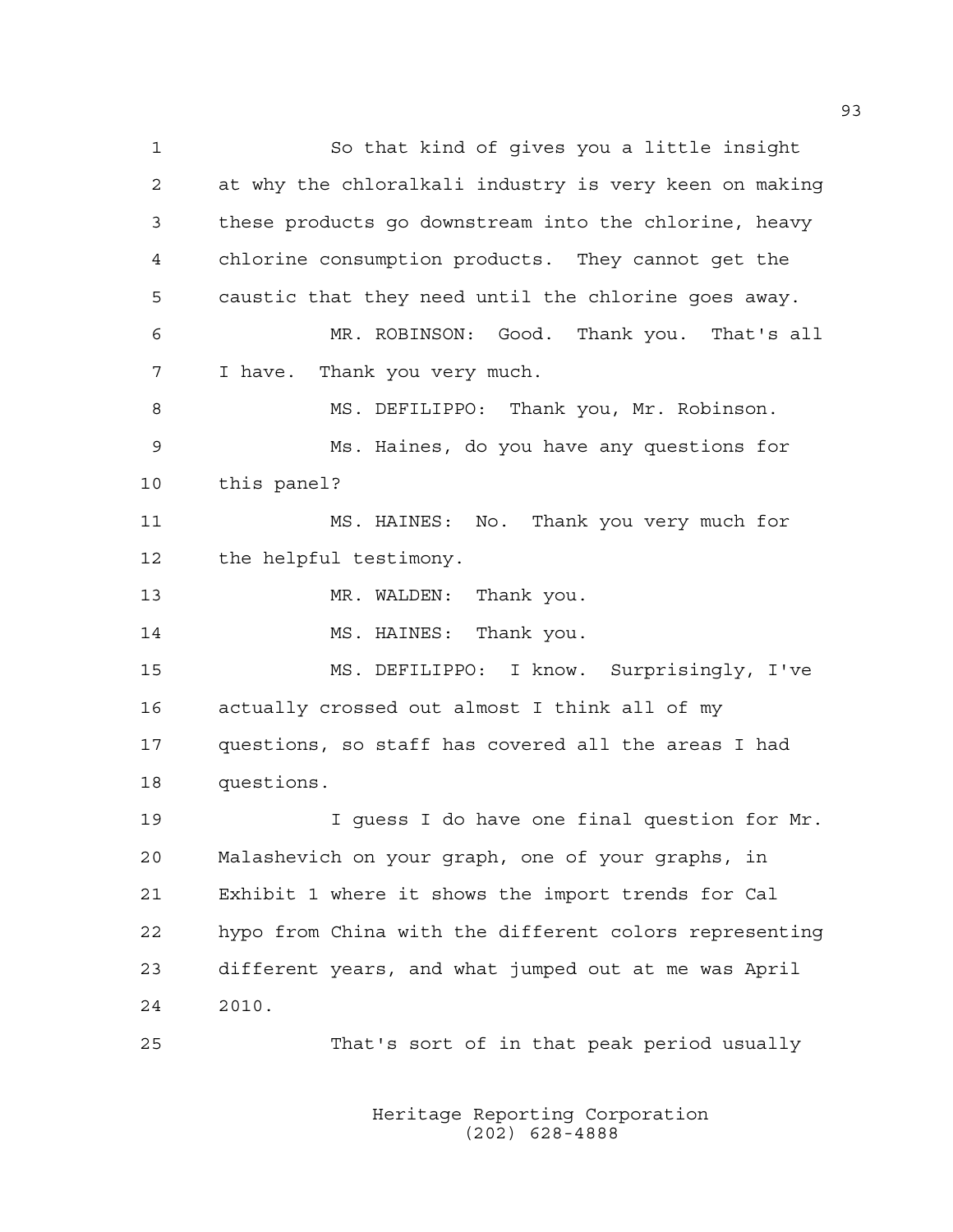1 and it's going down when all the other years were 2 going up. I just didn't know if there was anything in 3 particular that went on that year that would explain 4 that decline while all other years that was sort of 5 the biggest jump.

6 MR. MALASHEVICH: Short answer is I don't 7 know. The objective was to compare as much as the 8 seasonal patterns. I quite frankly didn't look behind 9 them.

10 MS. DEFILIPPO: Yes. No, that's fine. I 11 just didn't know if there was something where there 12 was problems with production or any kind of issue in 13 China that was big enough that we would know about.

14 There was one other comment I think that you 15 made when you were talking about your graphs, and it 16 was, it might have been Graph No. 2, the seasonality 17 of both Chlor Isos and Cal hypo, and I think you had 18 said that the seasonality of Cal hypo was less, more, 19 than Isos.

20 MR. MALASHEVICH: Substantially more. 21 MS. DEFILIPPO: Why? Is there an 22 explanation for -- I mean if they're both sort of 23 working towards the same end use and would probably 24 have similar demand factors is there a reason why the 25 seasonality of one is significantly different than the

> Heritage Reporting Corporation (202) 628-4888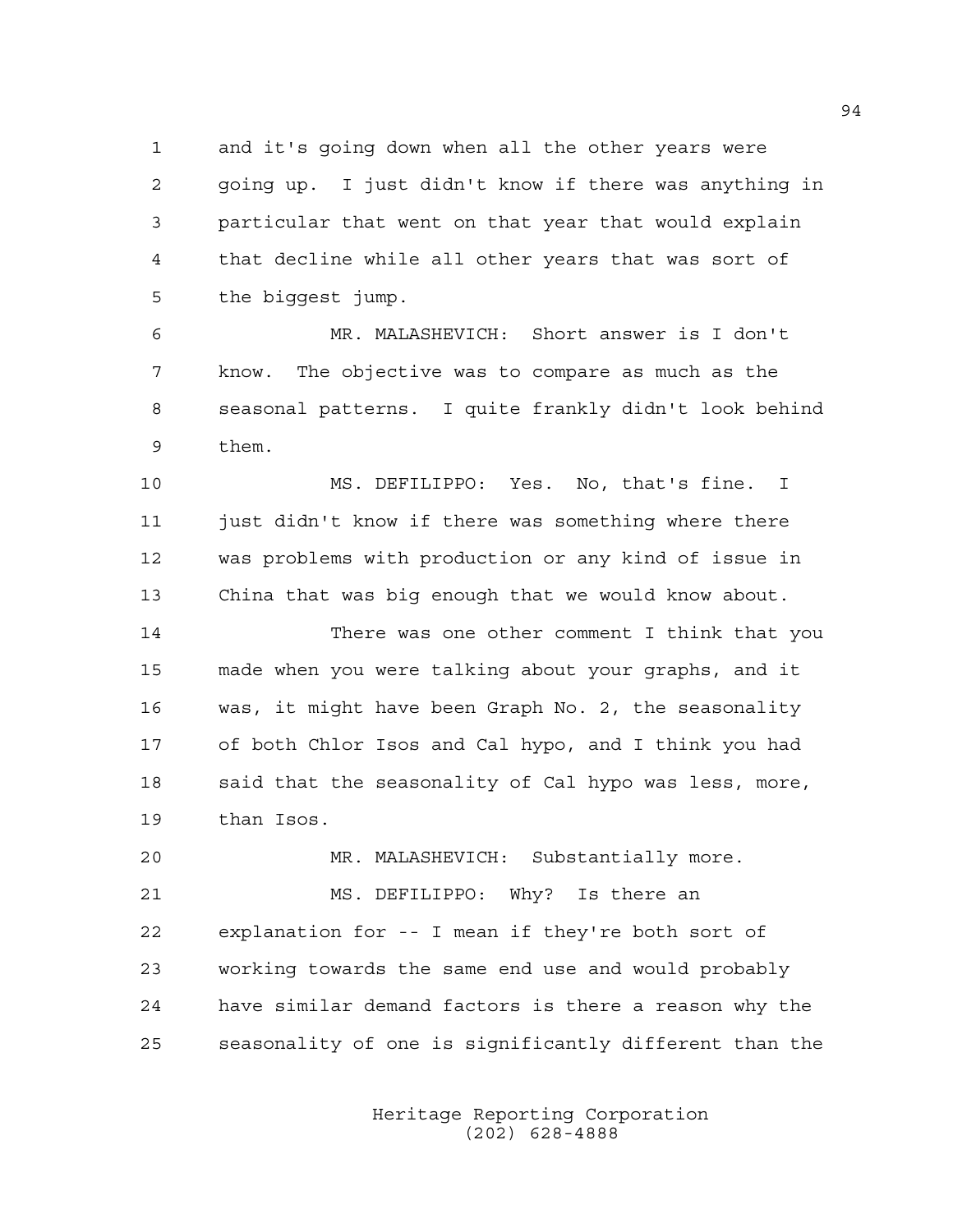1 other?

| MR. MALASHEVICH: Well I was not involved in            |
|--------------------------------------------------------|
| the Chlor Isos case, although my I read the public     |
| opinion and staff report, so I don't know. But the     |
| purpose of the study was to say, okay, apart from      |
| fertilizer and cattle, Commission doesn't see the      |
| highly seasonal manufactured products, and             |
| particularly in the chemical industry.                 |
| So I said well how best to illustrate the              |
| drama of seasonality in Cal hypo? Peggy pointed out    |
| the Chlor Isos case and, you know, the similarities in |
| terms of the applications served, and I said well      |
| let's take a look.                                     |
| If there's a base case where, that the                 |
| industry was considered seasonal, and I gather it was  |
| based upon the report I saw, well, if that was already |
| considered seasonal, what better way to show exactly   |
| how much more seasonal Cal hypo is, which is a very    |
| important condition of competition that we discussed.  |
| But I asked for explaining things, how they            |
| differ in terms of the import statistics. I don't      |
| have an answer.                                        |
| MS. DEFILIPPO: Fair enough. I'm going to               |
| look, and actually I'm looking to my right and Ms. Lo  |
| I think has another question.                          |
|                                                        |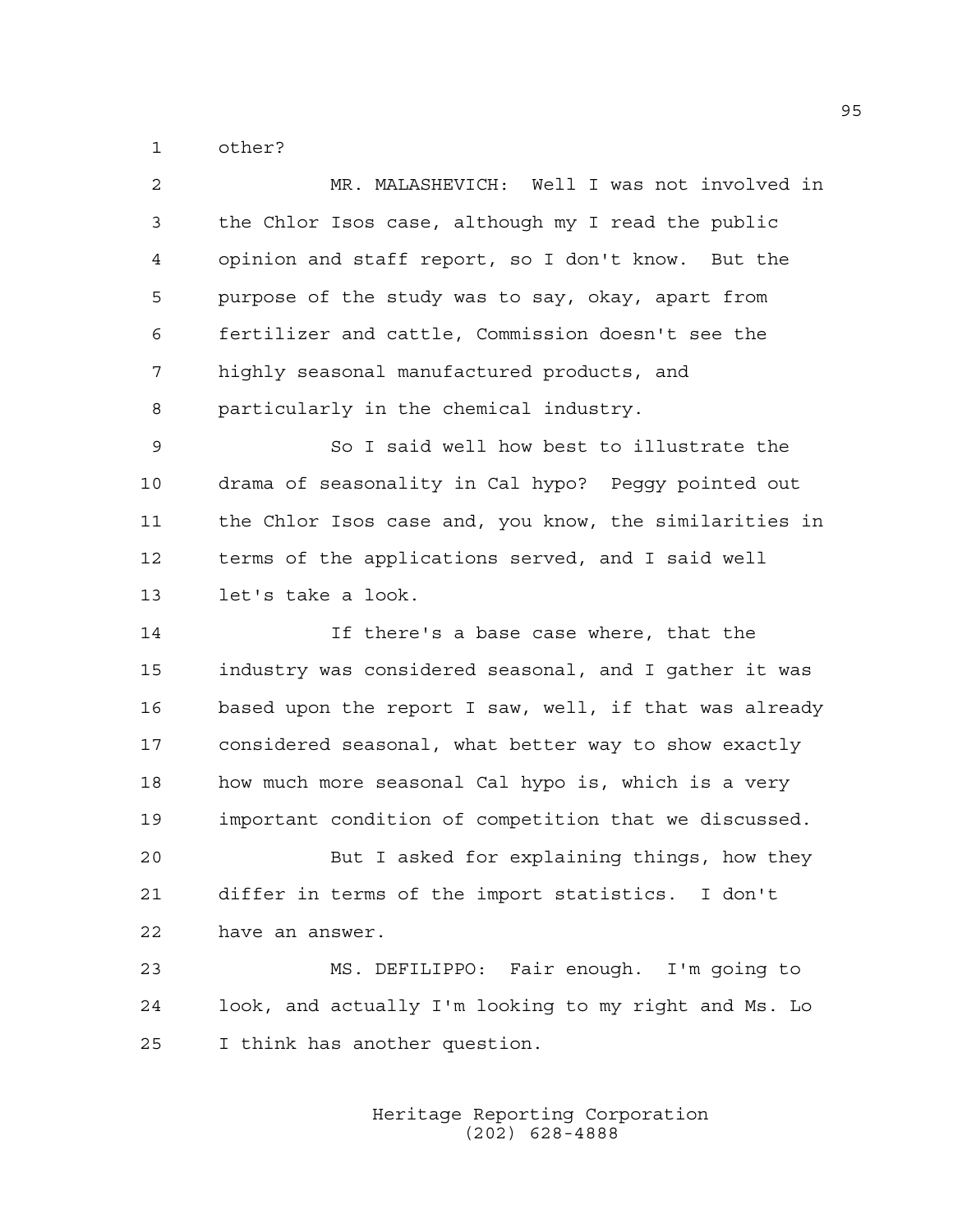1 MS. LO: Sorry. I needed to clarify my 2 questions based on some of the responses. One, it's 3 kind of a overall understanding of Cal hypo versus 4 Isos versus saline and UV. You mentioned UV. That's 5 a new concept for me.

6 So first of all, can a consumer or a pool -- 7 a swimmer, they go into a pool. They cannot tell if 8 the pool is being treated by Cal hypo, or Isos, or 9 saline. Or I guess saline there's difference, from 10 what I understand, but I also understand that saline 11 also includes some chlorination in the pool and UV. 12 Can you tell me, from a swimmer's perspective, if 13 there's any difference in any of these pool 14 treatments.

15 MR. WALDEN: When you mentioned saline, once 16 again, the sanitization process is delivering chlorine 17 to kill the bacteria. Even the saline generates 18 chlorine. You basically have a miniature ECU plant, 19 chloralkali plant, in your backyard. You're burning 20 electricity to generate chlorine to kill it.

21 So in the pool it's the chlorine that kills 22 the bacteria, okay? So there's really no difference 23 between saline, anything else. It's all the, you 24 know, just different ways you get there to deliver the 25 energy to get the chlorine into the pool to kill the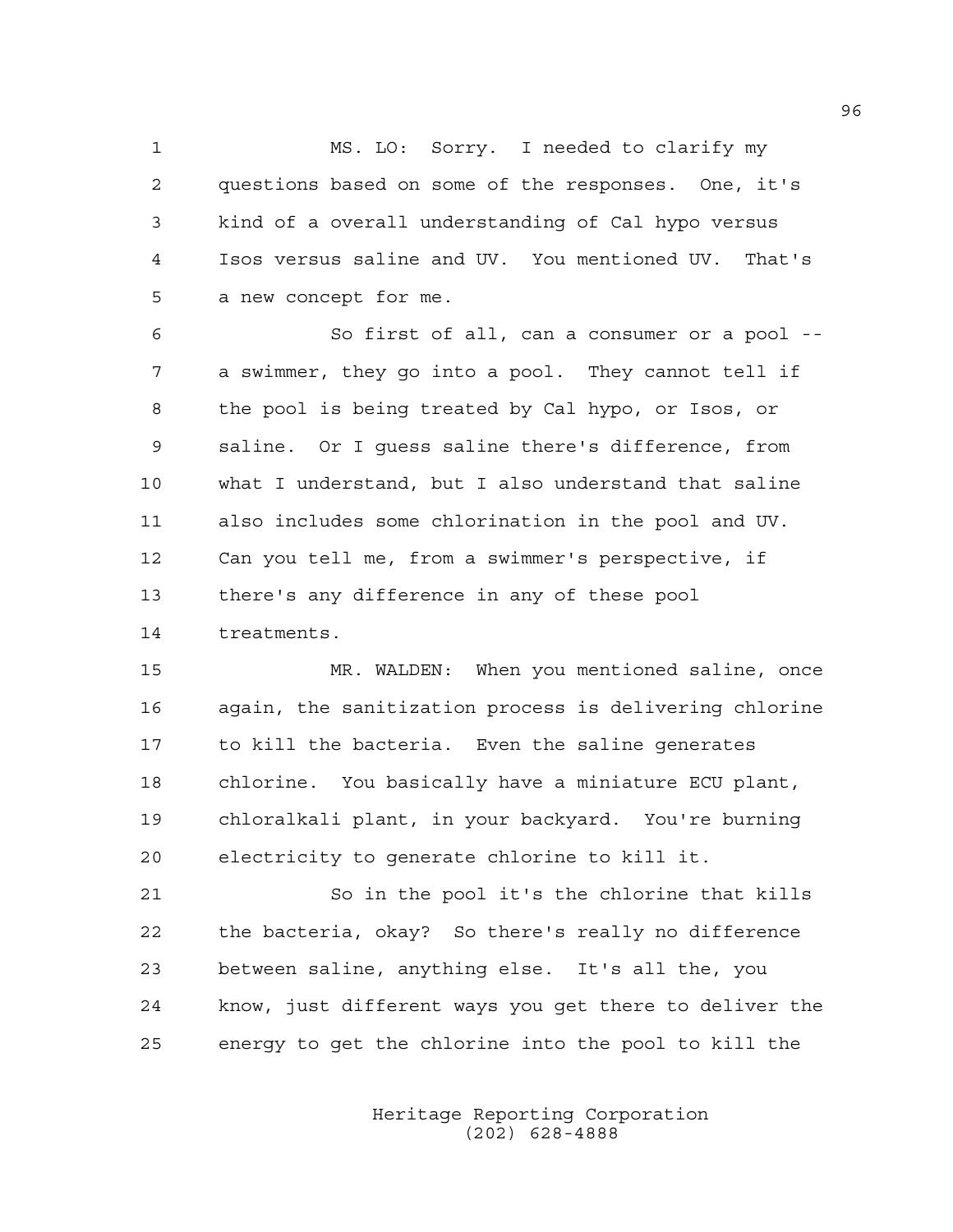1 bacteria.

| $\overline{c}$ | There will be many people that say salt                |
|----------------|--------------------------------------------------------|
| 3              | this, salt that, but it's basically hype more than it  |
| 4              | is anything else. A properly maintained pool, I dare   |
| 5              | say that if I had three or four of the pools out there |
| 6              | and I put a professional swimmer in each and every one |
| 7              | of them, they'd have a hard time telling which one is  |
| 8              | which.                                                 |
| 9              | MS. LO: And UV, does it use also use                   |
| 10             | some $--$                                              |
| 11             | MR. WALDEN: UV is not a chlorine delivery.             |
| 12             | Basically ultraviolet rays will kill the bacteria,     |
| 13             | but you still have to maintain a chlorine residual     |
| 14             | because it's an instantaneous kill and it will come    |
| 15             | right back in a few seconds. So it's a novelty, it's   |
| 16             | the new technology, but at the end of the day you're   |
| 17             | still going to need the chlorine around to maintain    |
| 18             | your sanitization. Just a fact.                        |
| 19             | MS. LO: So all pools have chlorine of --               |
| 20             | MR. WALDEN: If you have a bacteria-free                |
| 21             | pool it will have chlorine in it.                      |
| 22             | MS. LO: Following that, there was some                 |
| 23             | discussion about Isos causing a chlorine lock which    |
| 24             | then you cannot deliver -- is that, am I accurate in   |
| 25             | understanding that? Then you can't delivery the        |
|                |                                                        |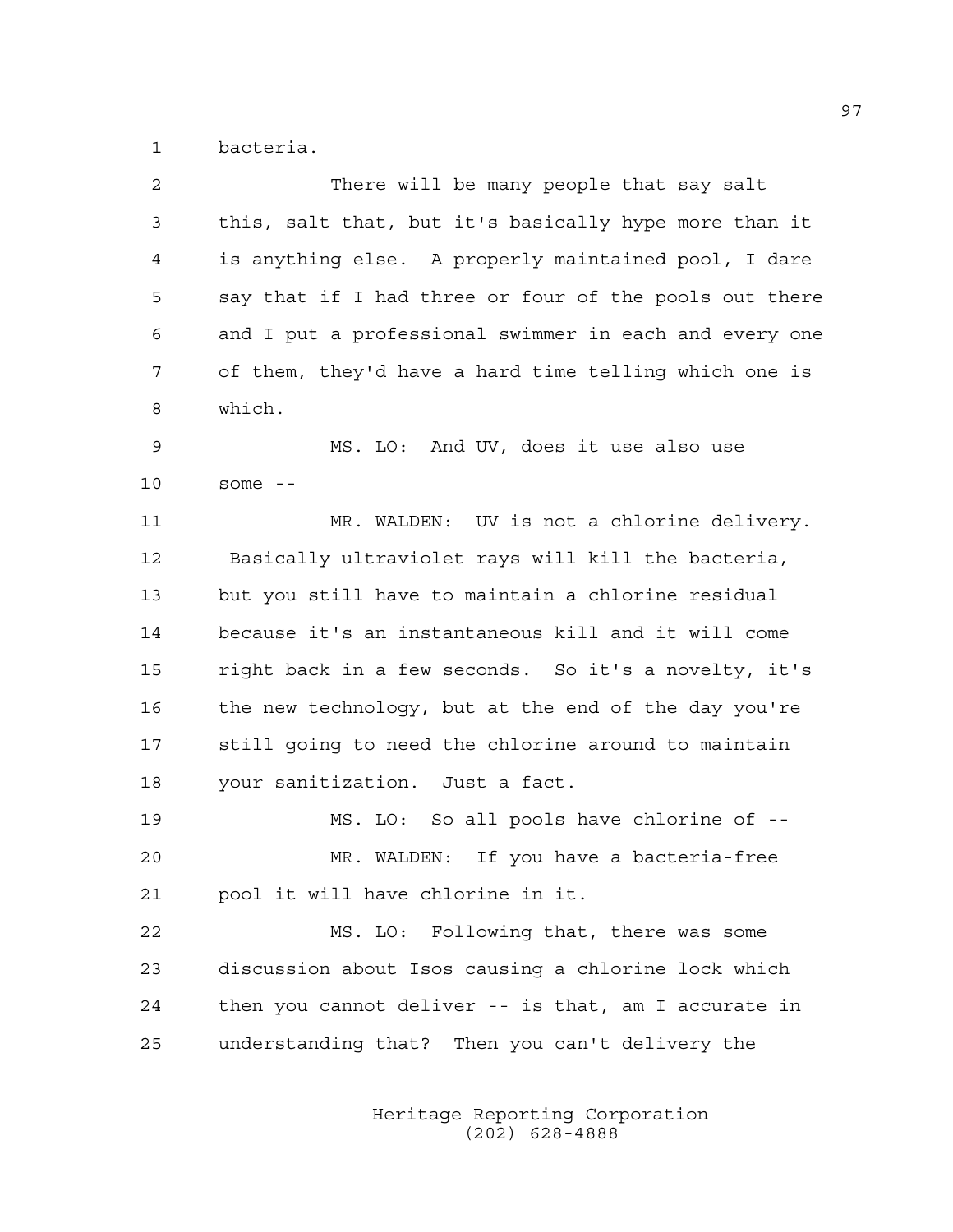1 necessary chlorine to clean the pool. Is that 2 accurate?

3 MR. WALDEN: That's a technical discussion 4 that I'd be more than happy to bring in both sides, 5 but make it a long story short, the Chlor Isos, one of 6 the raw materials that's used in that that's not used 7 in Cal hypo is cyanuric acid.

8 Cyanuric acid will build up in your pool. 9 The CDC is doing quite a few studies right now that 10 says the higher the cyanuric acid builds up, the less 11 effective your chlorine becomes in killing certain 12 types of bacteria or molds and everything else.

13 So that's what I talk about chlorine lock. 14 Essentially you're putting chlorine in there but 15 because the cyanuric acid, it ties up with the 16 cyanuric acid and is not available to kill the 17 bacteria.

18 MS. LO: So mid-season say a pool owner 19 tests their water at Ace Hardware and they're using 20 Isos and then they say there's not enough agents to 21 whatever, the chlorine lock occurs and they can't 22 clean their pool. Can they switch to Cal hypo mid-23 season?

24 MR. WALDEN: The only way that you can 25 eliminate cyanuric acid build up -- and there's a big

> Heritage Reporting Corporation (202) 628-4888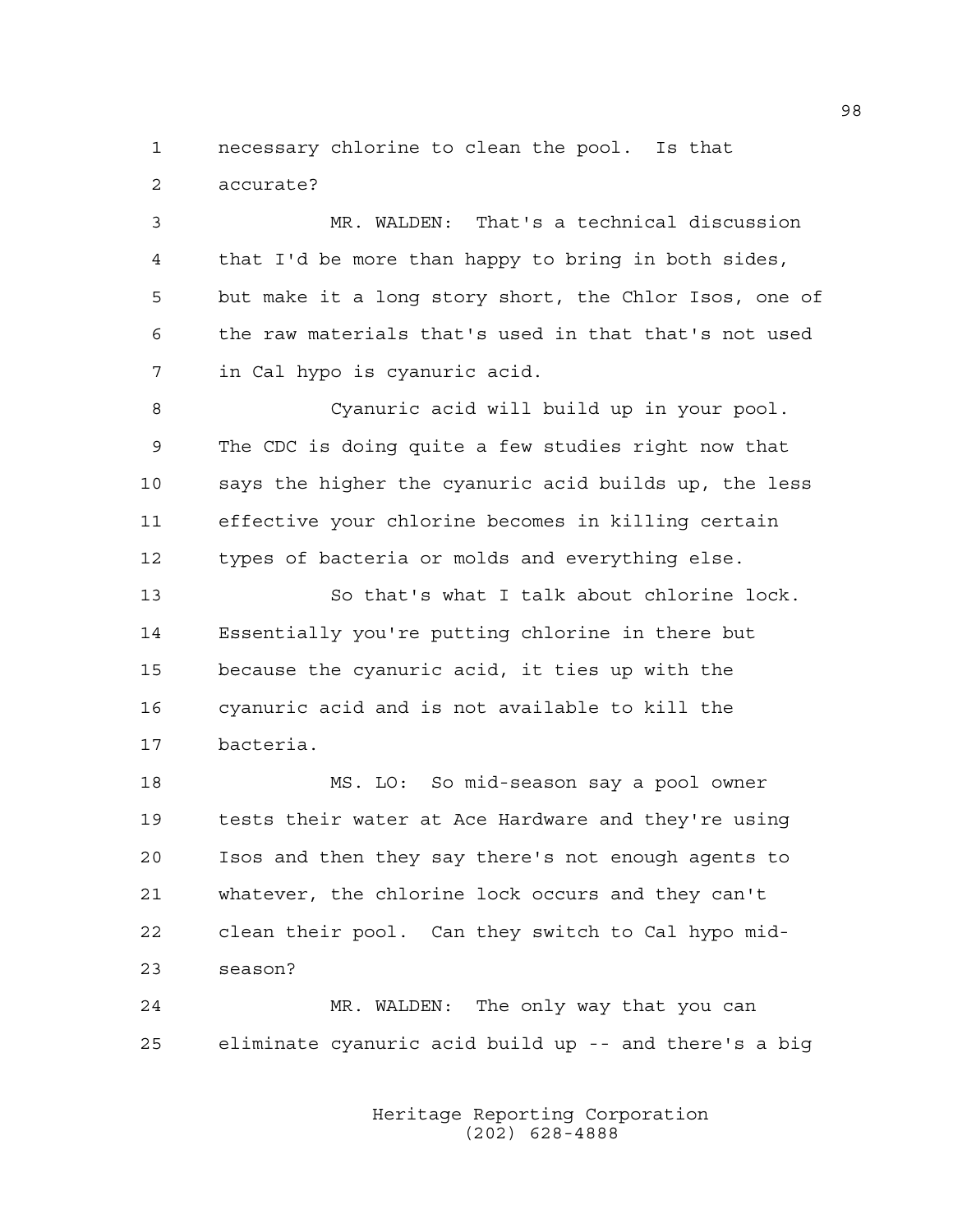1 debate on what parts per million it is. We will tell 2 you that anything over 100 parts per million will give 3 you issues with that. Our competitor on the other 4 side that services the Chlor Isos will tell you it's 5 up to 500 parts per million.

6 There's a lot of -- but the only way to 7 eliminate cyanuric acid from the pool is to drain the 8 pool of the water. That's the only -- there's no 9 other. We're working with some ways to try to do 10 that, but right now the only effective way is to drain 11 the pool.

12 MS. LO: I'm just trying to understand 13 whether this Cal hypo is the preferred product over 14 Isos because of certain limitations.

15 MR. WALDEN: You know, most of the consumers 16 really don't understand the Chlor Isos versus the Cal 17 hypo so when you walk in to your dealer you're 18 dependent upon that dealer and their knowledge; and 19 hence forth SG&A, the reason we train the dealers, and 20 these are the technical reasons and here's everything 21 else. So there's a lot of marketing in sales that 22 goes in there, you know?

23 If you're a pool cleaner that's just 24 cleaning somebody's pool and everything, basically 25 what you want to do for that homeowner is to give them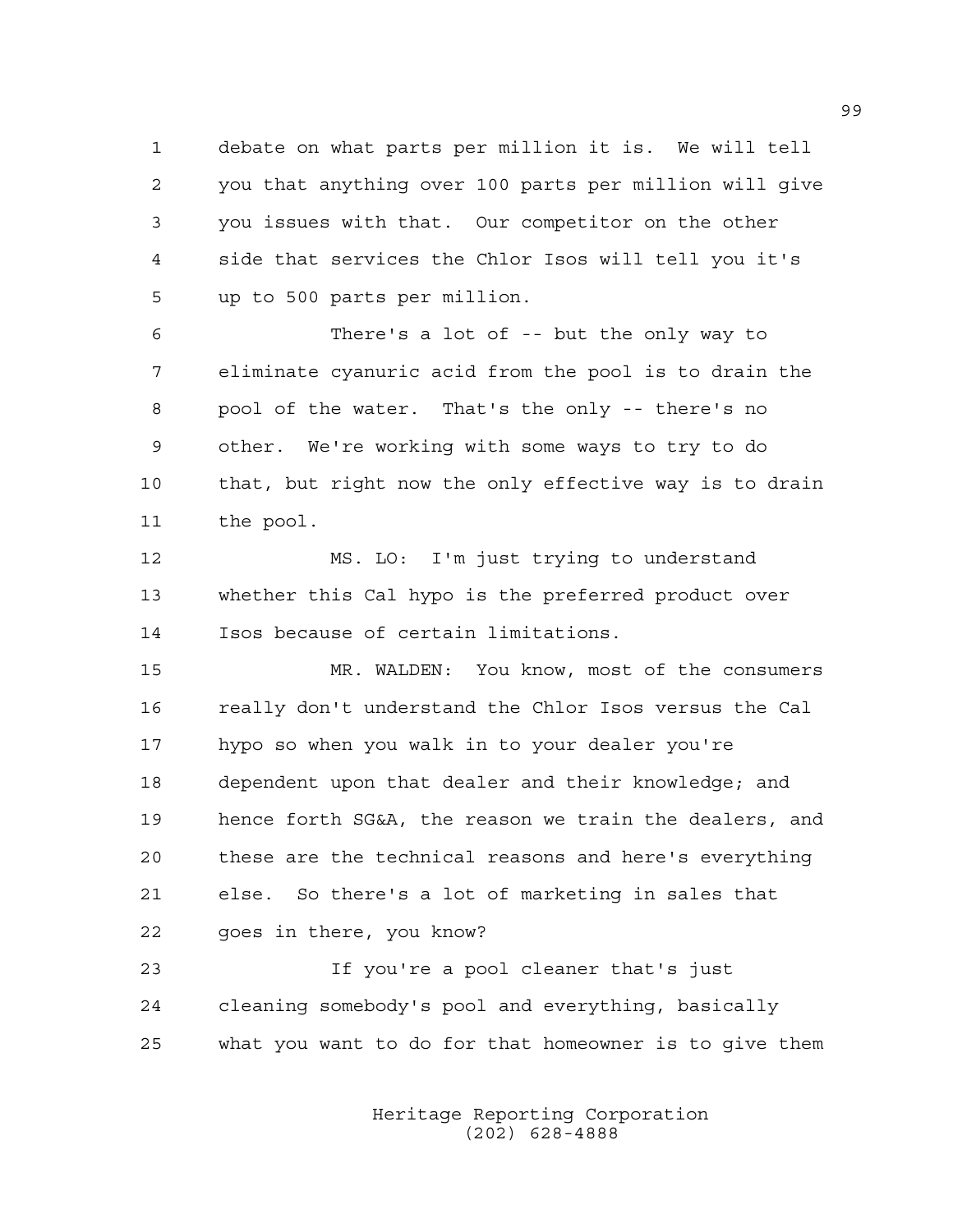1 a clean looking pool at the lowest cost you can, 2 right, so they're going to be using, a lot of pool 3 cleaners will use liquid bleach.

4 The homeowner, as long as the water looks 5 clean, you know, they're okay, but I'll be more than 6 happy to show you what happens, you know, with clean-7 looking water versus disinfected water. They'll look 8 the same but they won't be the same.

9 MS. CLARKE: If I can just clarify one 10 thing, which is, I think this is part of what you're 11 asking, Ms. Lo -- this is Peggy Clarke -- if you're 12 using Chlor Isos, the trichlor, normally in your pool 13 and you're not in a chlor lock situation but you need 14 to shock treat your pool you could use Cal hypo in it 15 as long as your dispenser of your Cal hypo does not 16 come in contact with your dispenser of your Chlor 17 Isos.

18 Once they're in the water, they're separated 19 enough, you're okay.

20 MR. WALDEN: They're diluted enough.

21 MS. CLARKE: Diluted. Yes.

22 MR. WALDEN: It would be interesting to show 23 you the films of what happens when you take a tablet 24 of Chlor Isos and a granular pile of Cal hypo and then 25 you put them together. You have a very rapid fire.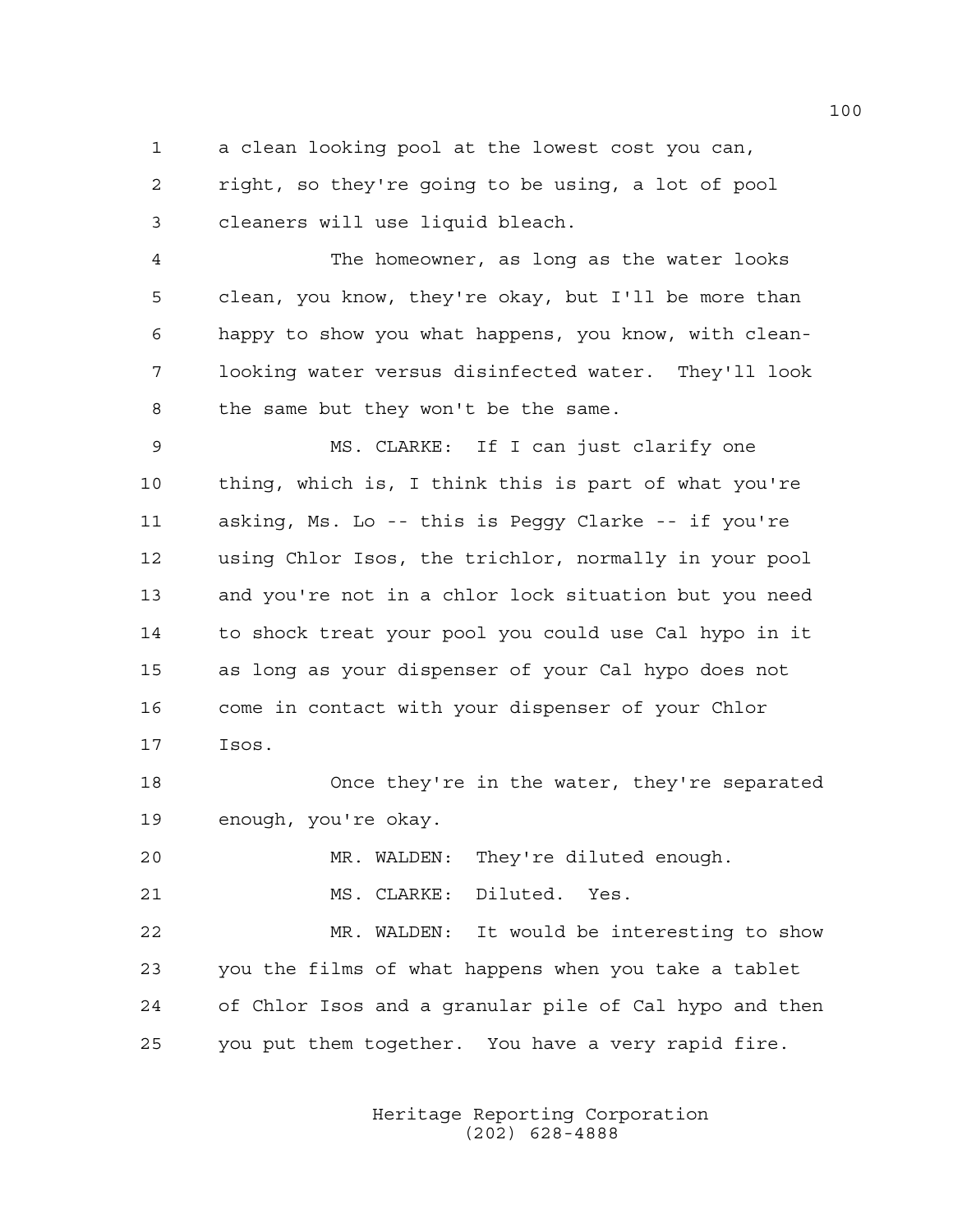1 You can take trichlor or the Chlor Isos and 2 have it in your filter and let the water be 3 circulating over it -- remember, it's a very slow 4 dissolving material -- then you can take a bag of Cal 5 hypo shock or a spoon of Cal hypo and you can throw it 6 in the pool, and so they're diluted by the water to 7 where they're nonreactive when they come in contact. 8 But at full produced product base, you put 9 them together and there's an explosion, a rapid fire 10 and a large explosion, and people have been hurt by 11 it. 12 MS. LO: Peggy got to my exact understanding 13 whether both chemicals can be in the pool. Thanks. 14 Thank you very much. 15 MS. DEFILIPPO: Mr. Henderson, you had an 16 additional question. 17 MR. HENDERSON Yes. Thank you. I had a 18 question about something in the petition. It was 19 right after the discussion of the nonsubject imports 20 that we addressed previously. There's a statement in 21 the petition this case is about China versus the 22 United States, leaving aside the melodrama of that, 23 but then it says as well as China's impact on 24 Petitioner's other facilities in Brazil and South 25 Africa.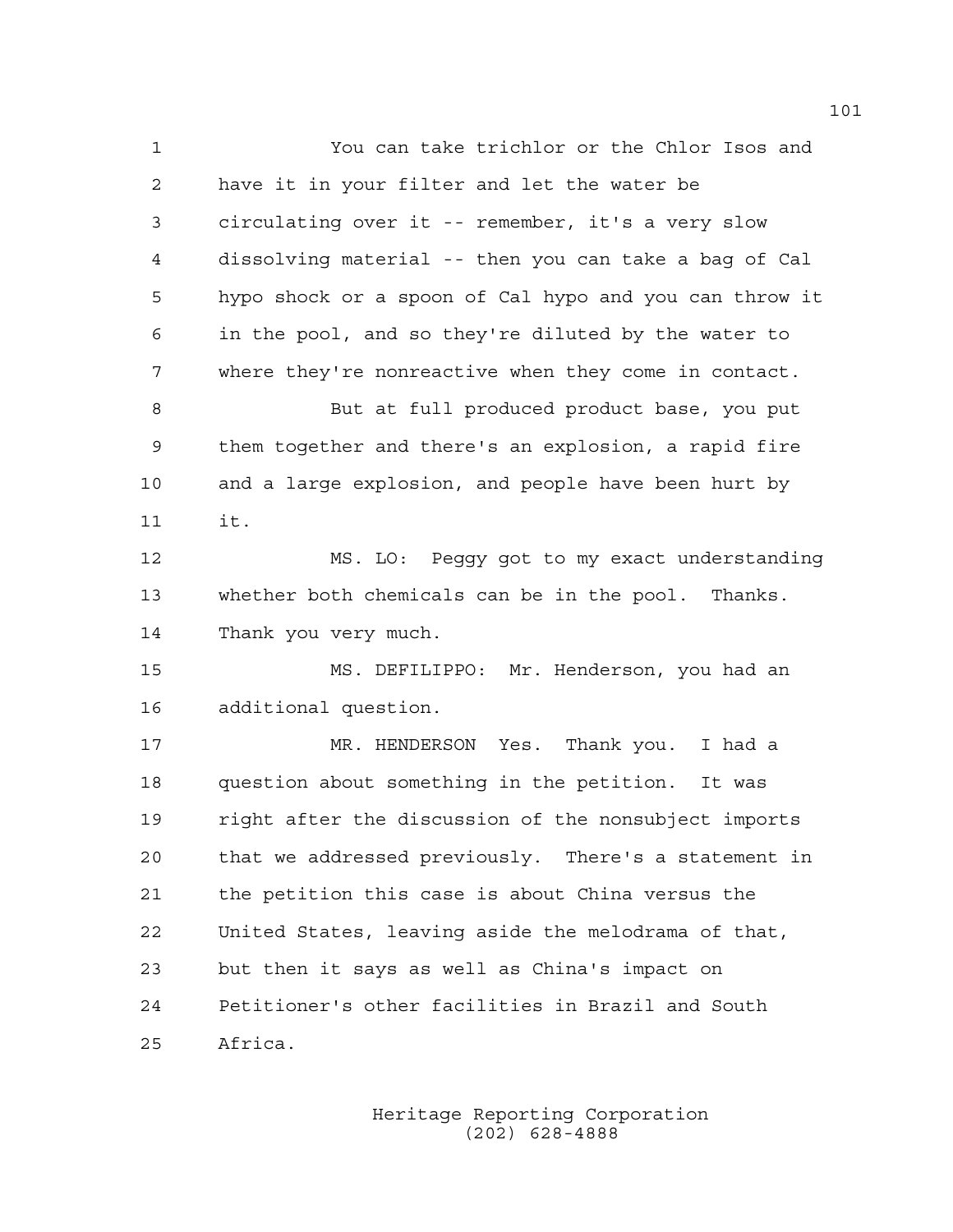1 So first, I wasn't quite sure what the 2 relevance of China or of the Petitioner's facilities 3 in Brazil and South Africa was, and I'd be happy to 4 hear an explanation, but second of all, just a general 5 question.

6 We've had some discussion of other markets 7 in those facilities and I assume that the facilities 8 in Brazil and South Africa are generally serving local 9 regional markets. Are they shipping product to the 10 United States? Anyway, some clarification about the 11 relevance and better understanding of what those 12 facilities' role is.

13 MS. CLARKE: Yes. The statement was more 14 intended to point out that they are facing this fight 15 globally. What they face in the U.S. is what they 16 face in Brazil and what they face in China, with 17 Chinese product coming in and pushing them the same as 18 it is happening here. It's the same producers 19 worldwide and produce, and effecting the same company.

20 MR. MALASHEVICH: I would only add to that, 21 going back to the subsidy issue, at each of the three 22 locations the freight subsidy that's been the subject 23 of considerable discussion this morning affects all of 24 them.

25 MR. WALDEN: I'm not going to say we've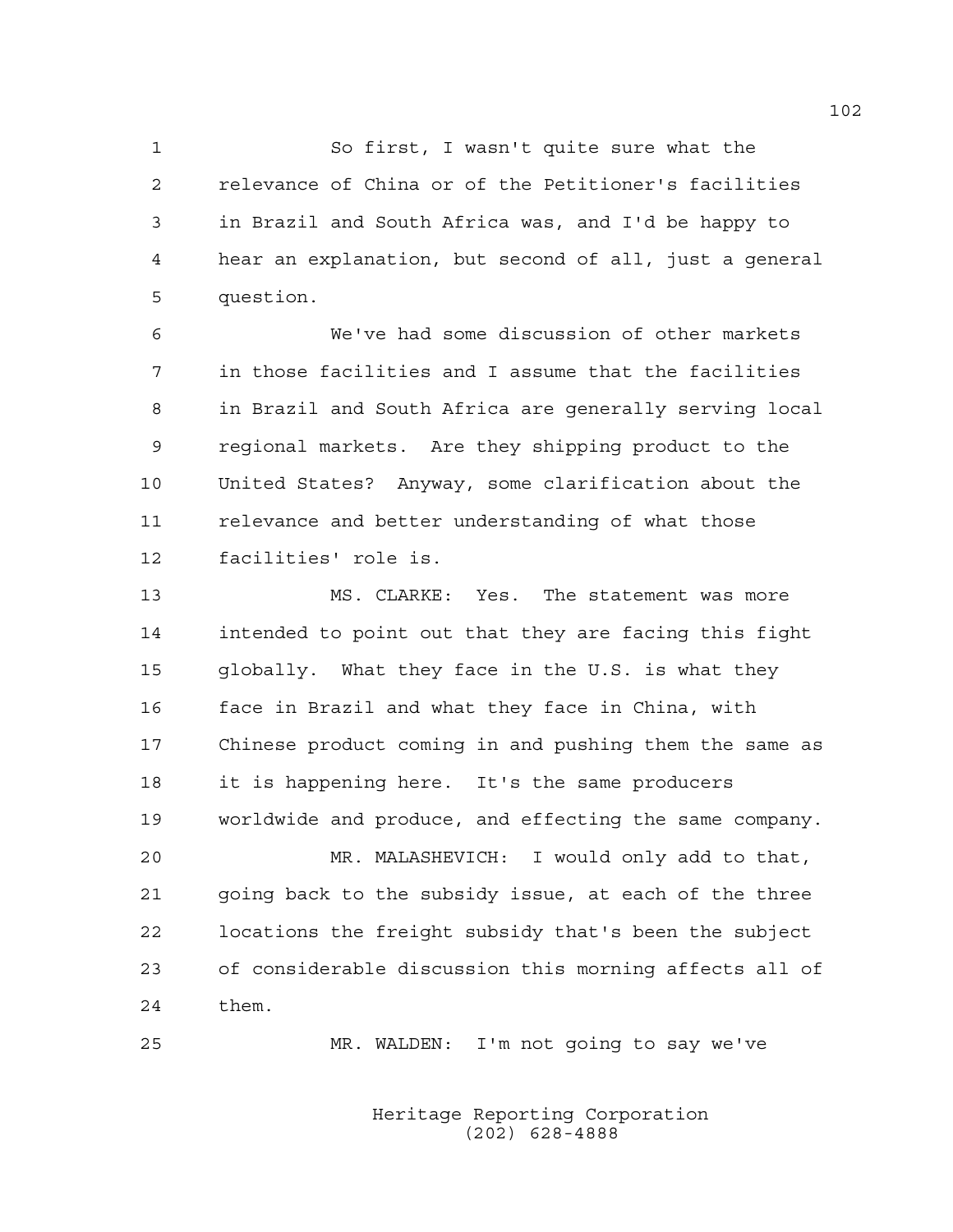1 never shipped any product from South Africa to the 2 U.S. or Brazil to U.S., but it's a rare occasion when 3 we do and it's because we have had issues and can't 4 get it any other way. It's just not a cost-effective 5 way for us to ship from those parts.

6 While we do ship from the United States and 7 export to Europe and everyplace else, it's basically, 8 it's a locally-produced product to avoid the shipping 9 hazards and costs associated with it.

10 MR. HENDERSON Thank you. And just as a 11 follow-up, I didn't see anything in the petition about 12 this but in terms of the threat analysis are 13 Petitioners aware of any outstanding trade remedy 14 orders or proceedings against imports of Cal hypo from 15 China in any market in the world? Let me know.

16 MS. CLARKE: At the moment my understanding 17 is there are none at this point in time.

18 MR. HENDERSON Thank you.

19 MS. DEFILIPPO: Any other questions from 20 anyone up and down the table?

21 (No response.)

22 MS. DEFILIPPO: With that, I again thank you 23 very much for being patient with all of our questions 24 and providing a lot of very useful information. I 25 definitely learned a lot about pools and chlorine. As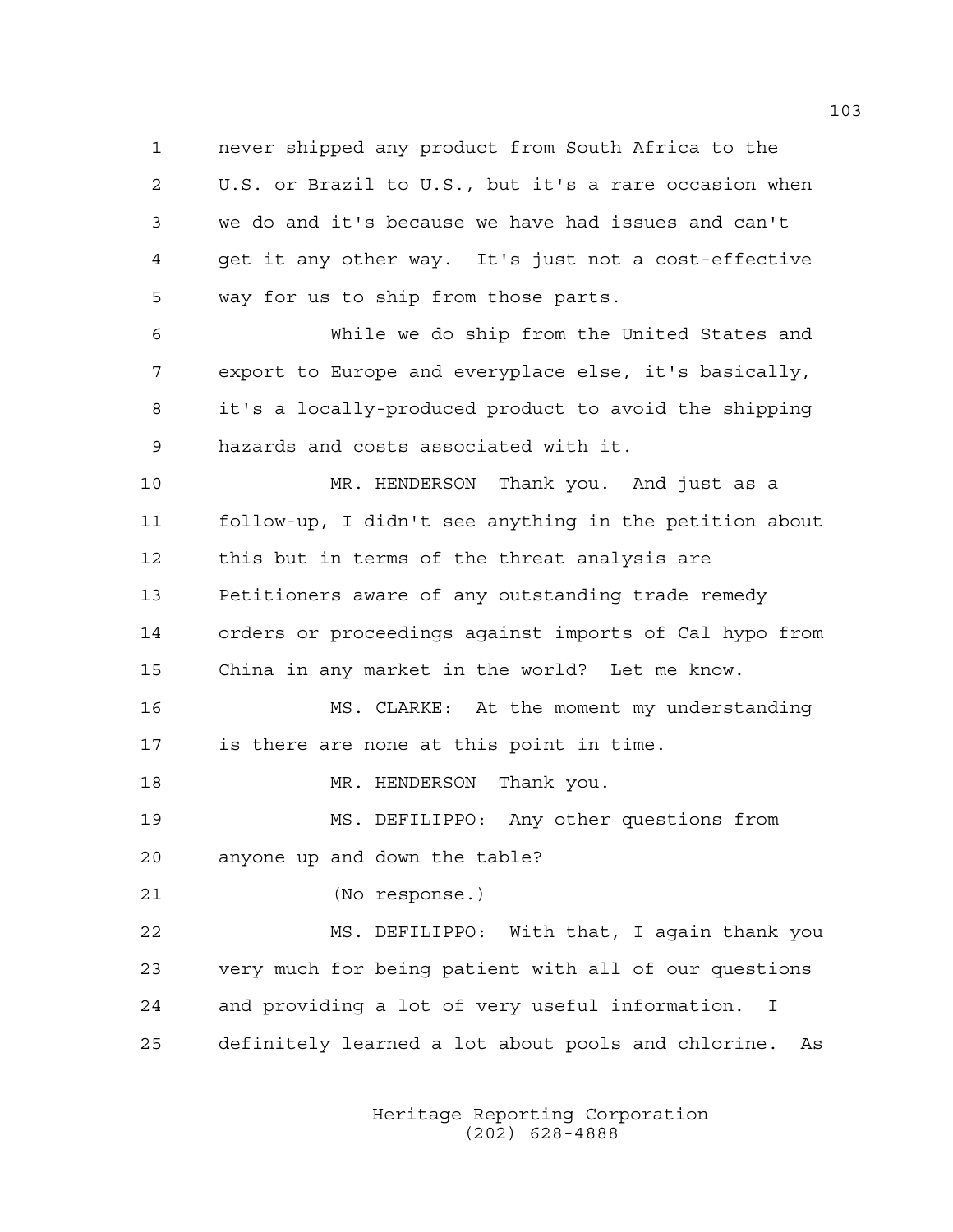1 a former swimmer, I appreciated that. So thank you 2 again, Mr. Walden, for taking the time to be here to 3 talk with us, and Ms. Clarke and Mr. Malashevich. 4 We will take just a short break to stretch 5 our legs and come back in about 10 minutes to start 6 with the Respondents. Thank you. 7 ALL: Thank you. 8 (Whereupon, a short recess was taken.) 9 MS. DEFILIPPO: If I could have everyone 10 take a seat where we'll get started with, well I guess 11 the bell just tolled so this afternoon's activities. 12 Welcome to the panel, and please begin when you're 13 ready. 14 MS. CHEN: Thank you. This is Irene Chen, 15 back here with the Chen Law Group. We're here with 16 our industry witness William Ferrell, my colleague 17 Mark Lehnardt, and our economist, Eric Warga. In 18 addition to my remarks, we'll be hearing from Mr. 19 Ferrell, and Mr. Lehnardt and Mr. Warga are here to 20 answer any questions the panel may have. 21 I'd first like to begin with a discussion a 22 number of key conditions of competition in this 23 industry. I wanted to point out, you know, with all 24 due respect to Petitioner, this case is not about Arch 25 only.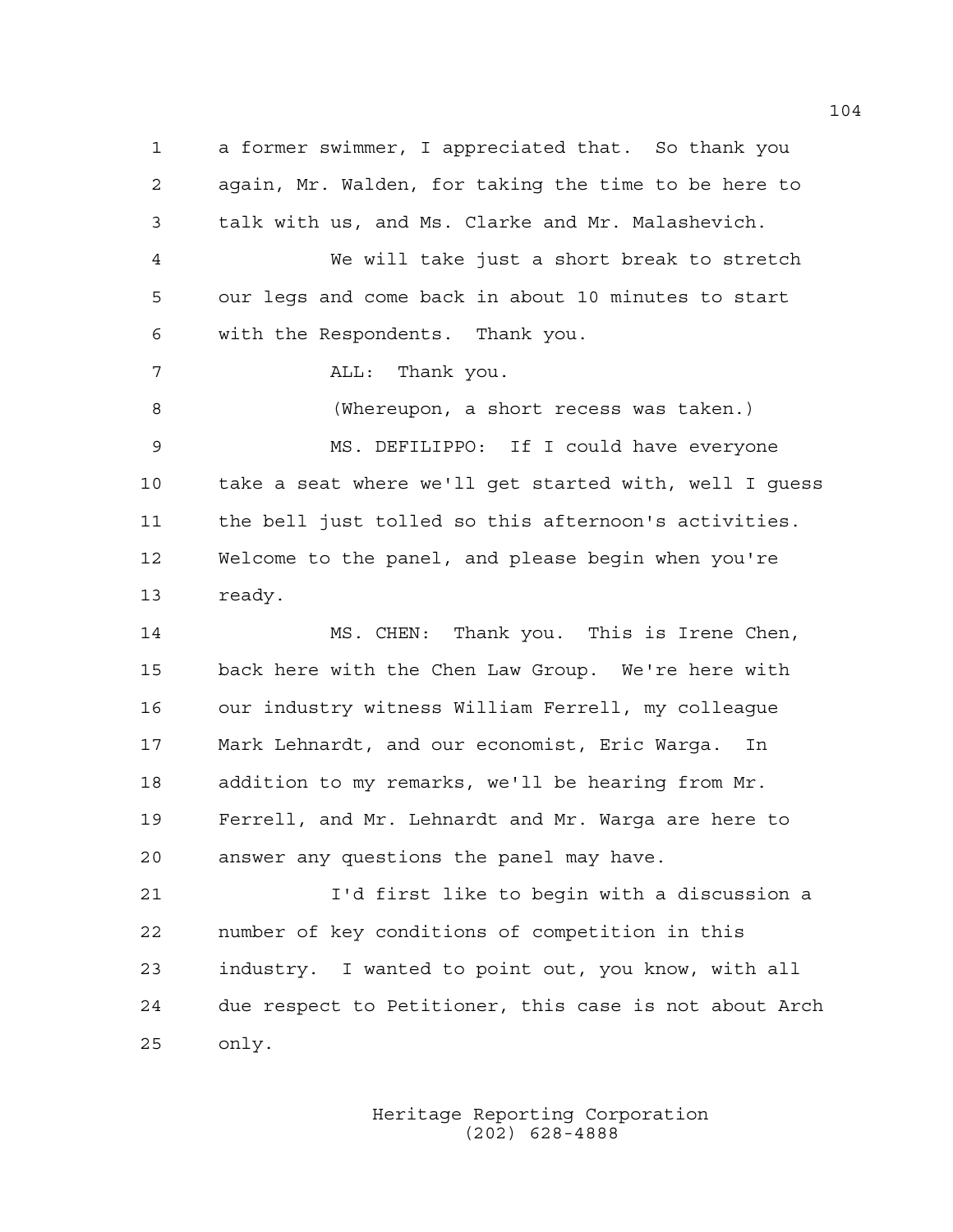1 There's another significant, at least one 2 other and maybe more, significant domestic producers 3 in this segment and that's Axiall, who's notably 4 absent today. So while Arch's experience is relevant, 5 it's far from complete.

6 I wanted to start with the applications that 7 Cal hypo has. You know, pool applications are one of 8 them but Cal hypo is also used in wastewater 9 treatment, potable water treatment, agricultural 10 water, and other sanitation applications. These other 11 applications, which have higher margins, are dominated 12 by the domestic industry.

13 Cal hypo is also produced at many different 14 levels of available chlorine. Because Cal hypo is a 15 combustible and reactive material, these products must 16 be registered with the Environmental Protection 17 Agency, the EPA, before being sold into the U.S. 18 market.

19 Domestic producers already have registered 20 their Cal hypo products with the EPA and they can 21 produce and sell Cal hypo with different levels of 22 available chlorine. In contrast, Chinese-produced Cal 23 hypo's imported almost exclusively at the 65 and 70, 24 67 percent -- excuse me -- levels of available 25 chlorine.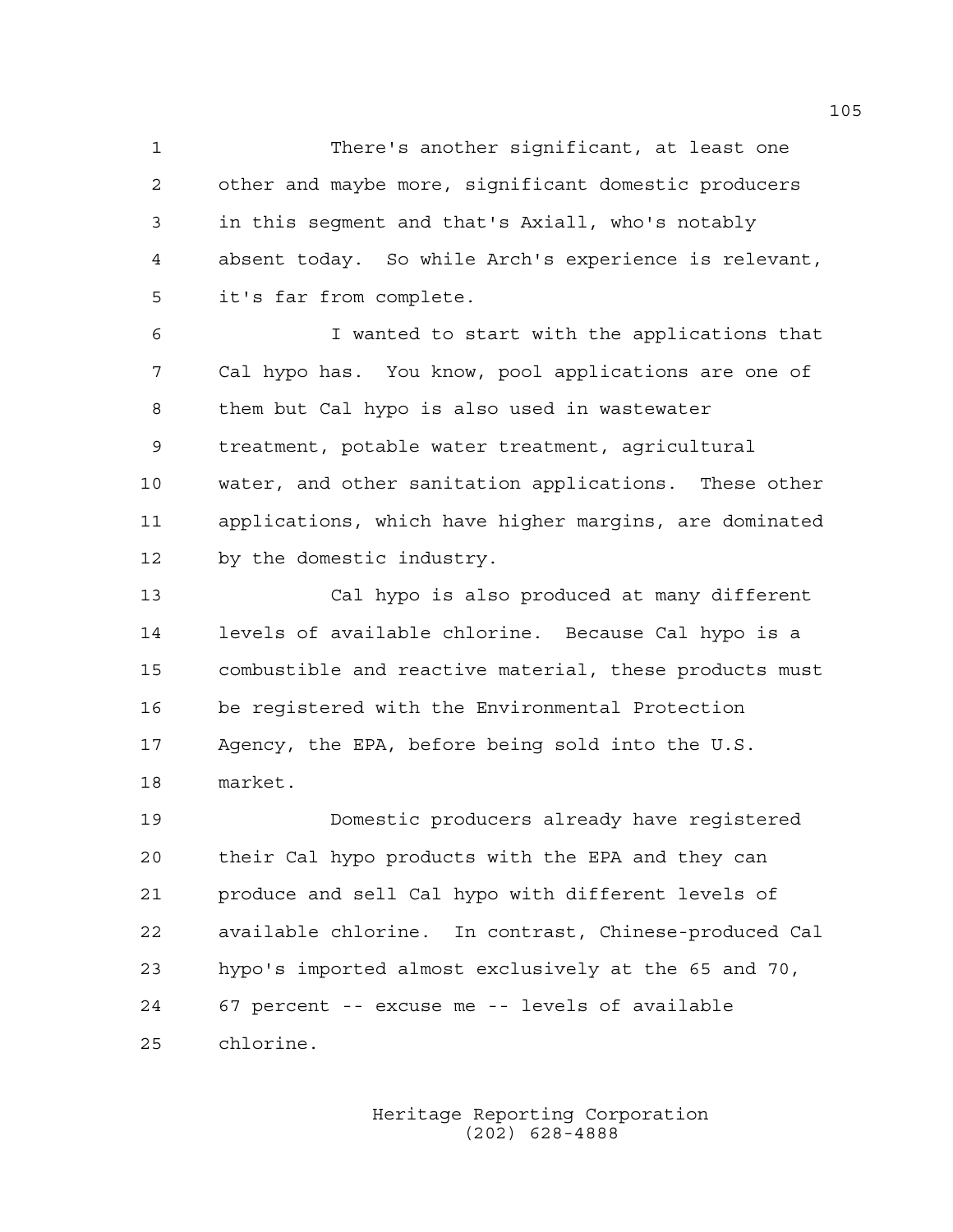1 For the pool application segment overall, 2 the lowest level of available chlorine is 47 percent 3 and levels of available chlorine increase to 78 4 percent, so domestic producers can sell their products 5 at more levels of available chlorine than U.S. 6 importers.

7 Although Chinese imports of Cal hypo are 8 almost exclusively at the 65 and 67 percent levels of 9 available chlorine, domestic producers such as Arch 10 and PPG have almost zero competition at 70 percent and 11 zero Chinese competition at 73 and 78 percent 12 available chlorine levels, all three of which are 13 higher margin products.

14 On the lower end of the chlorine spectrum, 15 domestic producers Arch and PPG dominate residential 16 consumer products because of their relationships with 17 retailers and the strength of their brand names.

18 Applicable fire regulations and storage 19 requirements cause stores, like Walmart, not to carry 20 high chlorine available Cal hypo. Instead, they carry 21 47 percent and 56 percent Cal hypo. As a result, 22 Walmart and other big box stores, like Leslie's Pool 23 Supplies, source exclusively from domestic producers. 24 Importers of Chinese product are not in these market 25 segments.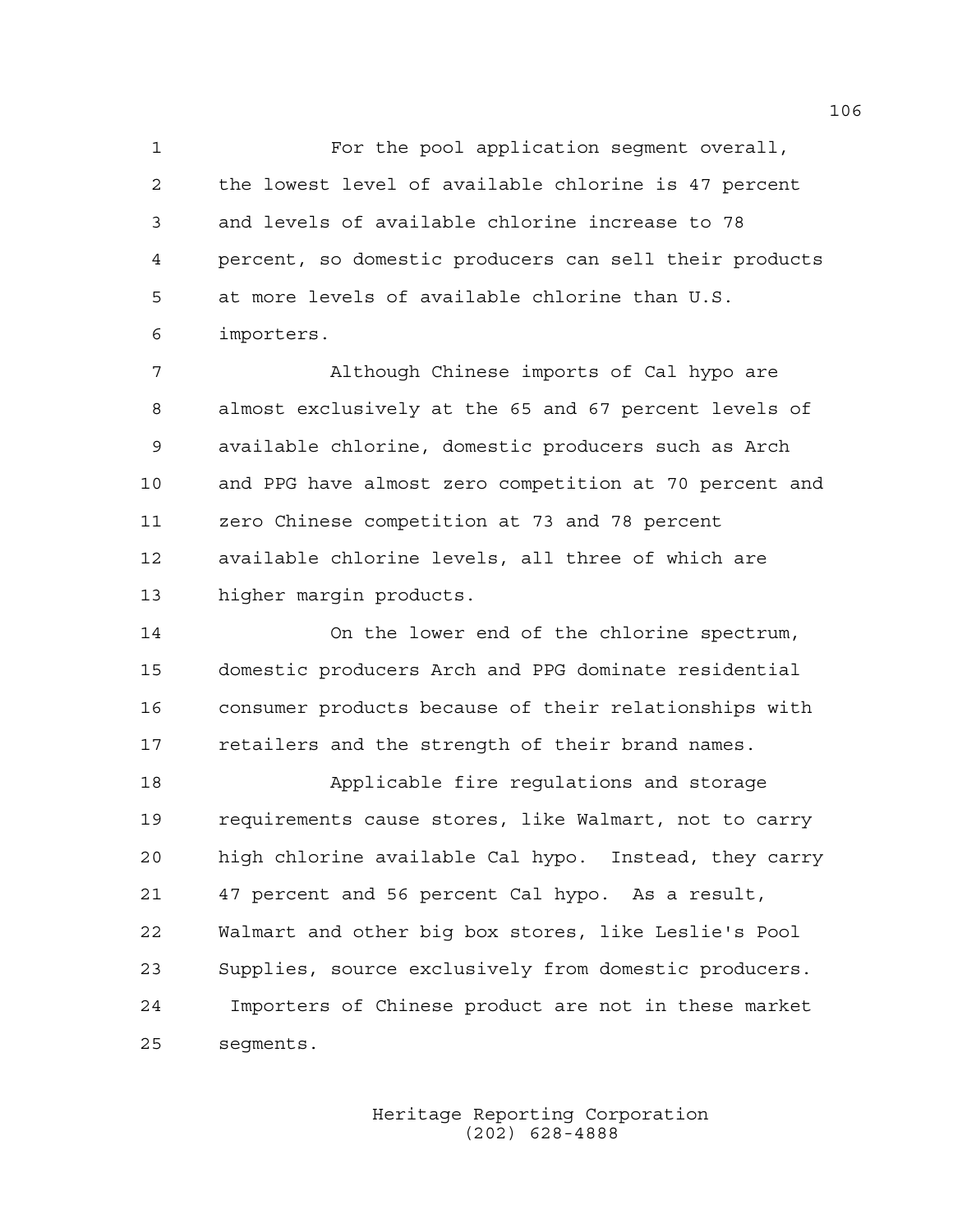1 Importers are able to sell to the smaller 2 customers that domestic producers don't give much 3 attention to, if any, such as the small pool stores, 4 the mom and pops, and some pool maintenance companies, 5 like, you know, the pool guy that comes out to service 6 a residential homeowner's pool. While Arch and PPG do 7 not sell to these small businesses, some repackers do. 8 The domestic industry also enjoys other 9 advantages over import sources. They have branded 10 products that are preferred and they have domestic 11 only specifications of their products that are 12 required by certain U.S. customers. 13 Finally, because of its dominant market 14 position, the domestic industry has the ability to 15 offer generous rebates and incentives to their 16 customers in the way of cash rebates, advertising 17 dollars, and even reward leisure trips. 18 As you will hear from our industry witness 19 today, the purchase volume of individual U.S. 20 importers is not large enough to call the attention of 21 domestic producers. The domestic industry is not 22 interested in selling wholesale Cal hypo product to 23 smaller customers. 24 Small volume buyers, like F2 Industries, 25 have been quoted retail or even higher prices by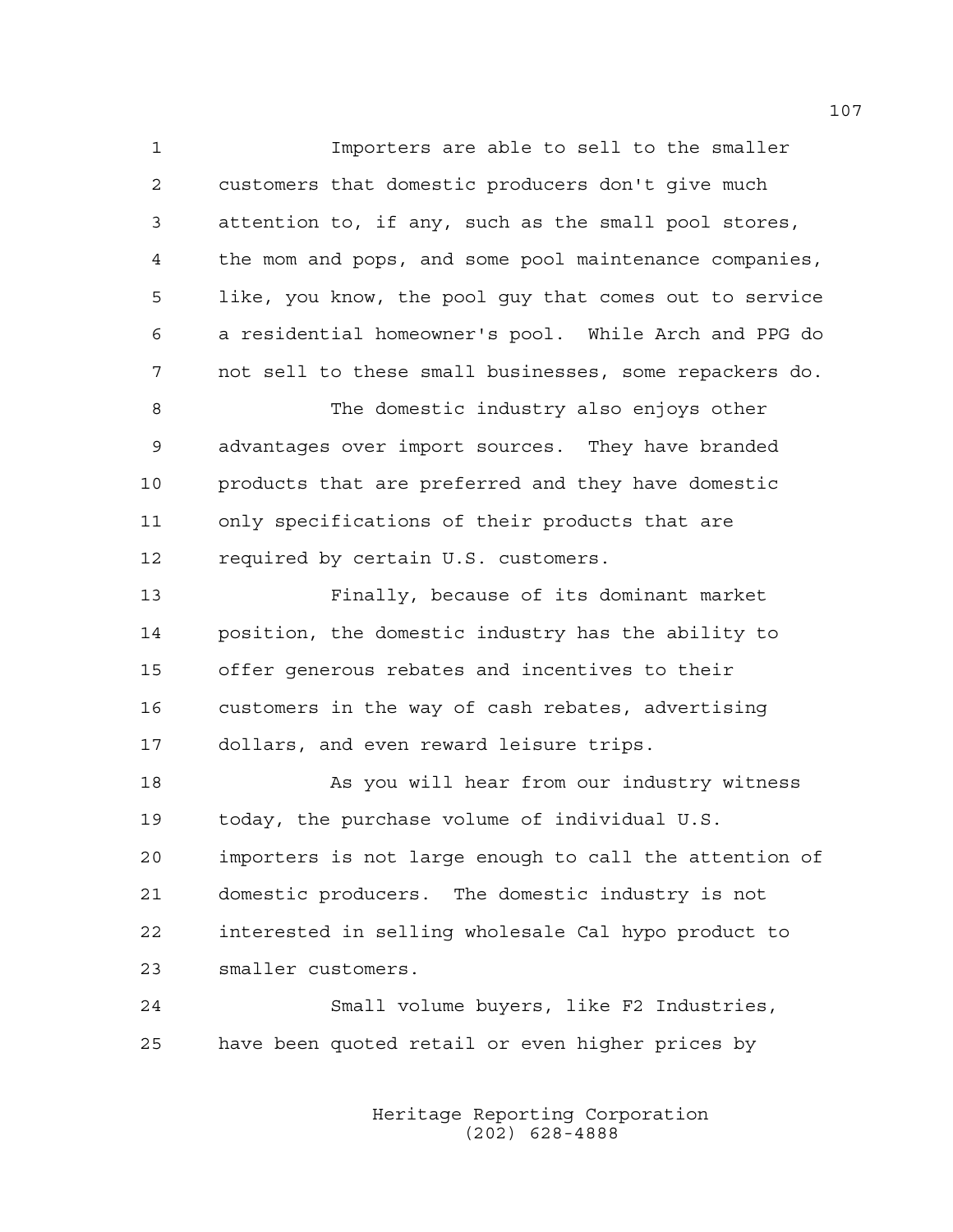1 domestic producers. Because domestic producers refuse 2 to sell them Cal hypo at the same wholesale prices as 3 the larger customers, F2 Industries is forced to turn 4 to Chinese sources.

5 Now, before I turn the mic over to our 6 industry witness I wanted to address some of the legal 7 issues in this case. With regard to defining members 8 of the domestic industry, just a note that the 9 Commission generally analyzes the overall nature of a 10 firm's production-related activities in the United 11 States.

12 As Petitioner noted in its petition, a 13 substantial share of total U.S. and imported shipments 14 is sold to so-called repackers, or private label 15 marketers, that buy the product in bulk, repackage it 16 and possibly reformulate it, and resell it into other 17 market channels.

18 Petitioners also mention in the petition 19 that some of the repackers may engage in tolling 20 contracts with domestic producers. The Commission's 21 practice generally is to include tollers in domestic 22 industry, as well as repackers or reformulaters, if 23 those tollers engage in the same processing activities 24 in which say non-toll producers engage. Excuse me. 25 The Commission's practice generally is to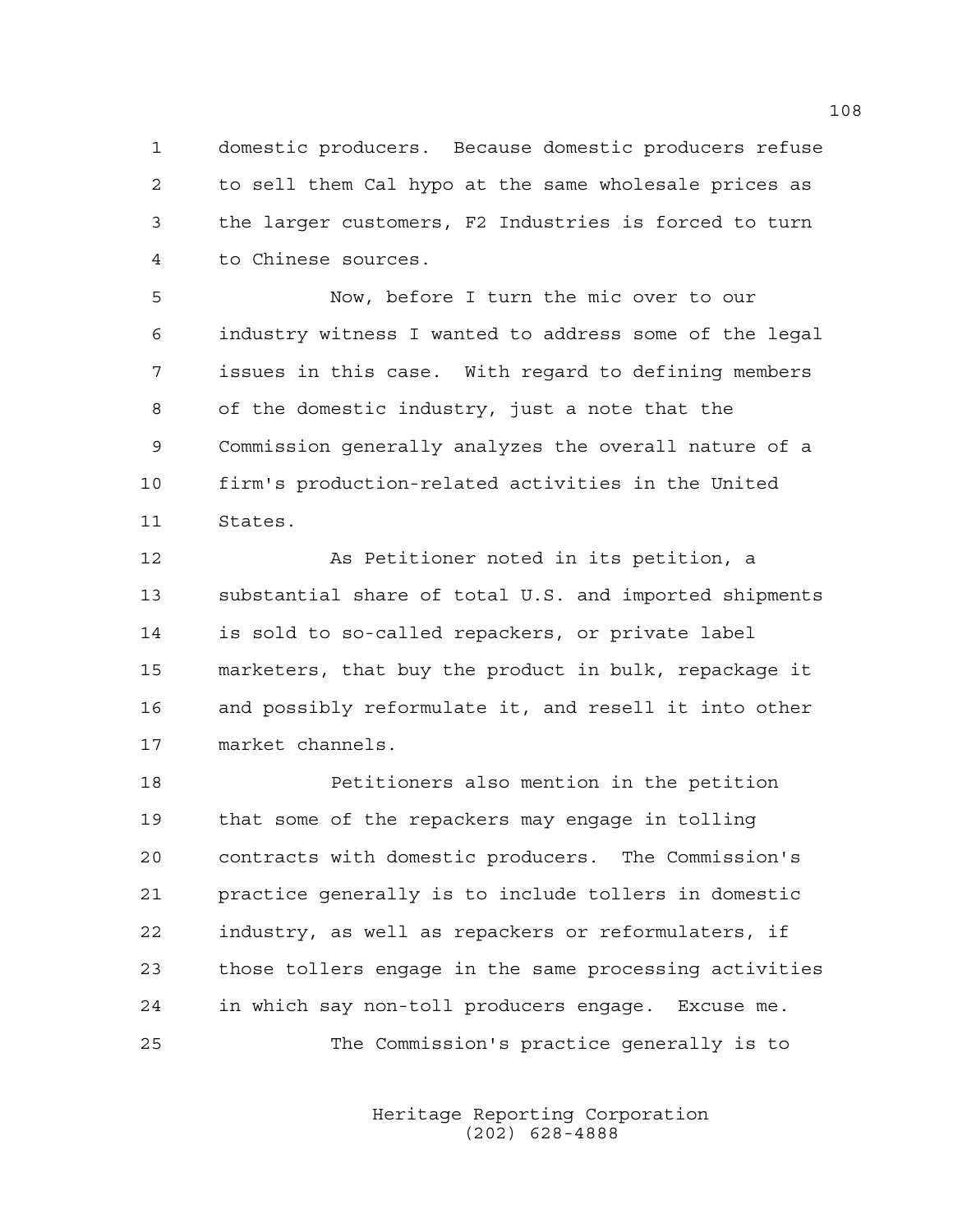1 include tollers in the domestic industry because 2 tollers engage in the same processing activities in 3 which non-toll producers engage: Actual production of 4 the domestic like product. The Commission's practice 5 is also to include repackers and reformulaters if they 6 add a certain percentage of value to the product.

7 We urge the Commission to look more closely 8 at this issue. Specifically, whether repackers and 9 tollers should be included in the domestic industry 10 due to their production activities. We can elaborate 11 further on this issue in our postconference brief.

12 With regard to price effects, price effects 13 for the entire scope of products are minimal because 14 of the U.S. industry's total or near complete monopoly 15 in available chlorine levels other than 65 and 67 16 percent, as well as the U.S. industry's domination in 17 65 and 67 percent chlorine products. This may explain 18 why Petitioner has requested pricing data at 65 to 68 19 percent chlorine content.

20 Petitioner has asked that the pricing data 21 be collected in two distinct groups, one for repackers 22 and one for independent pool suppliers, but this 23 request ignores other higher margin applications. 24 We also wanted to note that it is the

25 Commission's longstanding practice to gather pricing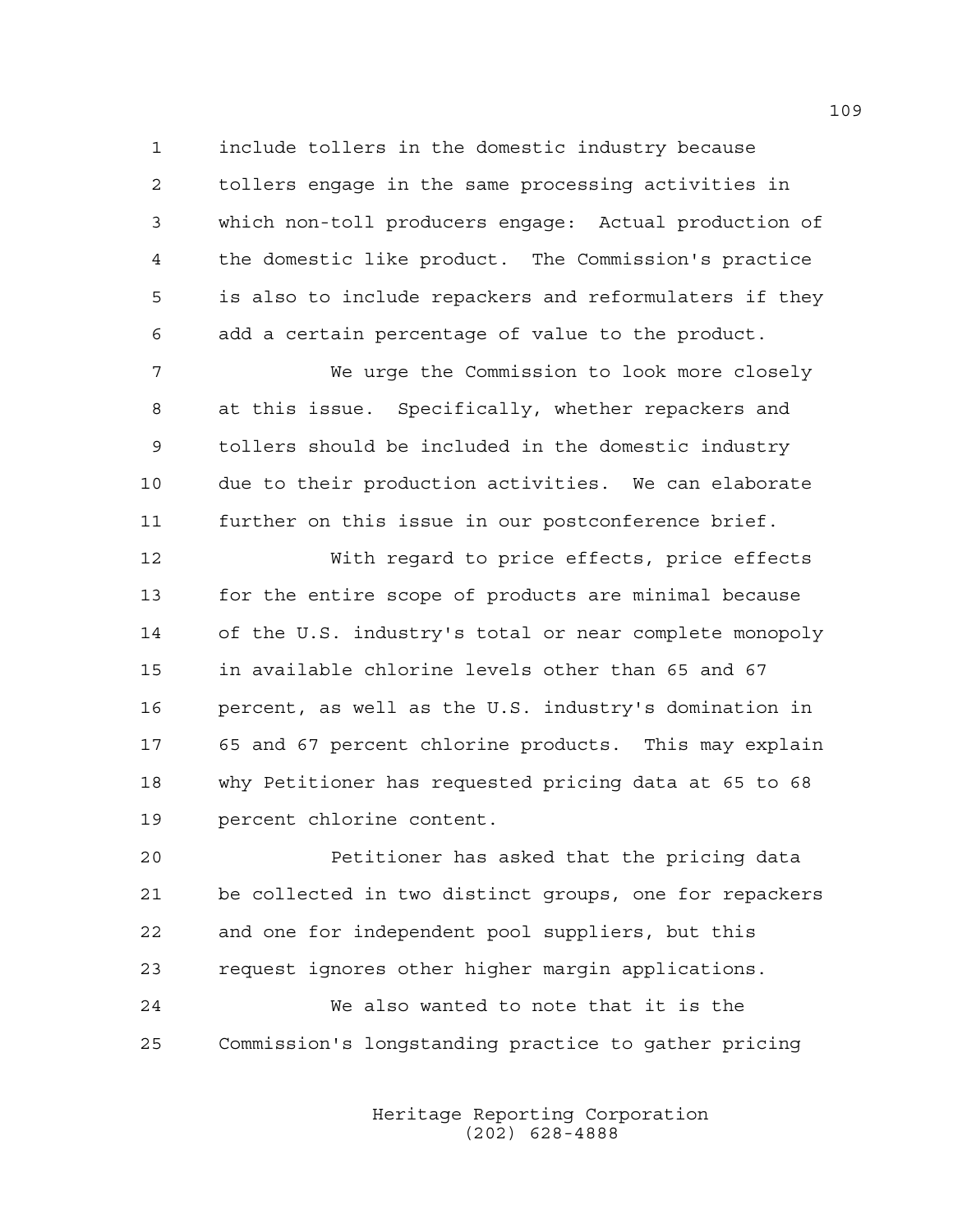1 data at the level of the first arm's-length 2 transaction occurring in the United States.

3 This approach is calculated to derive 4 information relevant to the purchasing decisions of 5 the purchasers in the U.S. market unaffected by 6 corporate relationships or other extraneous factors 7 that could affect price.

8 In light of this, the Commission should 9 reject Petitioner's request to collect pricing data 10 from two channels of distribution: The repacker, 11 private label market, and sales to dealers that serve 12 the private residential or commercial swimming pool 13 channels.

14 The Commission instead should collect 15 pricing data at the first arm's-length price in the 16 United States, regardless of to whom that sale is 17 made. As Petitioners acknowledge, Cal hypo is a 18 classic commodity that is sold on the basis of price. 19 We also urge the Commission to take into

20 account the price rebates and other cash incentives 21 offered by domestic producers. These other incentives 22 reduce the ultimate sale price to the customers and 23 should be considered in any underselling and pricing 24 analysis.

25 We also wanted to note one issue for threat.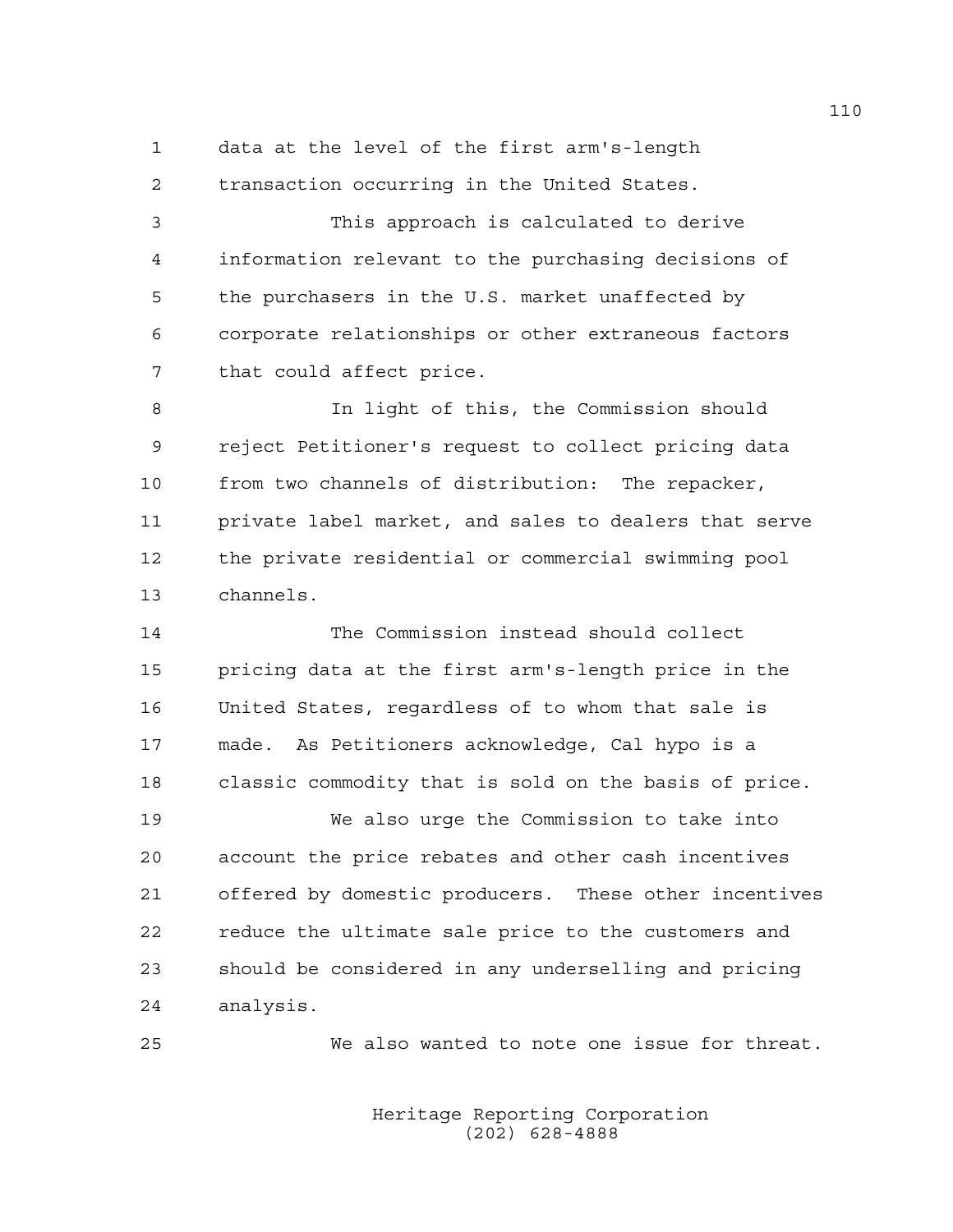1 As we discussed previously, the domestic industry 2 dominates the U.S. market and there is no substantial 3 volume of subject imports during the POI.

4 Further, looking into the imminent future, 5 there are significant constraints on Chinese exports, 6 including shipping costs that essentially reduce 7 Chinese exports to a single producer, as well as the 8 dearth of EPA-registered products by Chinese 9 producers. These severely limit future volume.

10 With regard to the shipping costs, Sinopec 11 subsidiary -- Sinopec, being the Chinese producer -- 12 is essentially, according to our information, the sole 13 Chinese producer that's able to ship Cal hypo to the 14 United States due to, because of these high shipping 15 costs and refrigeration requirements.

16 Essentially, our understanding is Sinopec 17 has an agreement with COSCO essentially getting a full 18 indemnification of any damages that may occur from 19 shipping in a manner other than refrigeration. This 20 essentially limits exports to Sinopec's subsidiary. 21 That arrangement.

22 Also, export products are limited. There's 23 no subject merchandise at the 78 percent, 73 percent, 24 56 percent, 40 percent levels of available chlorine, 25 and almost no subject merchandise at the 70 percent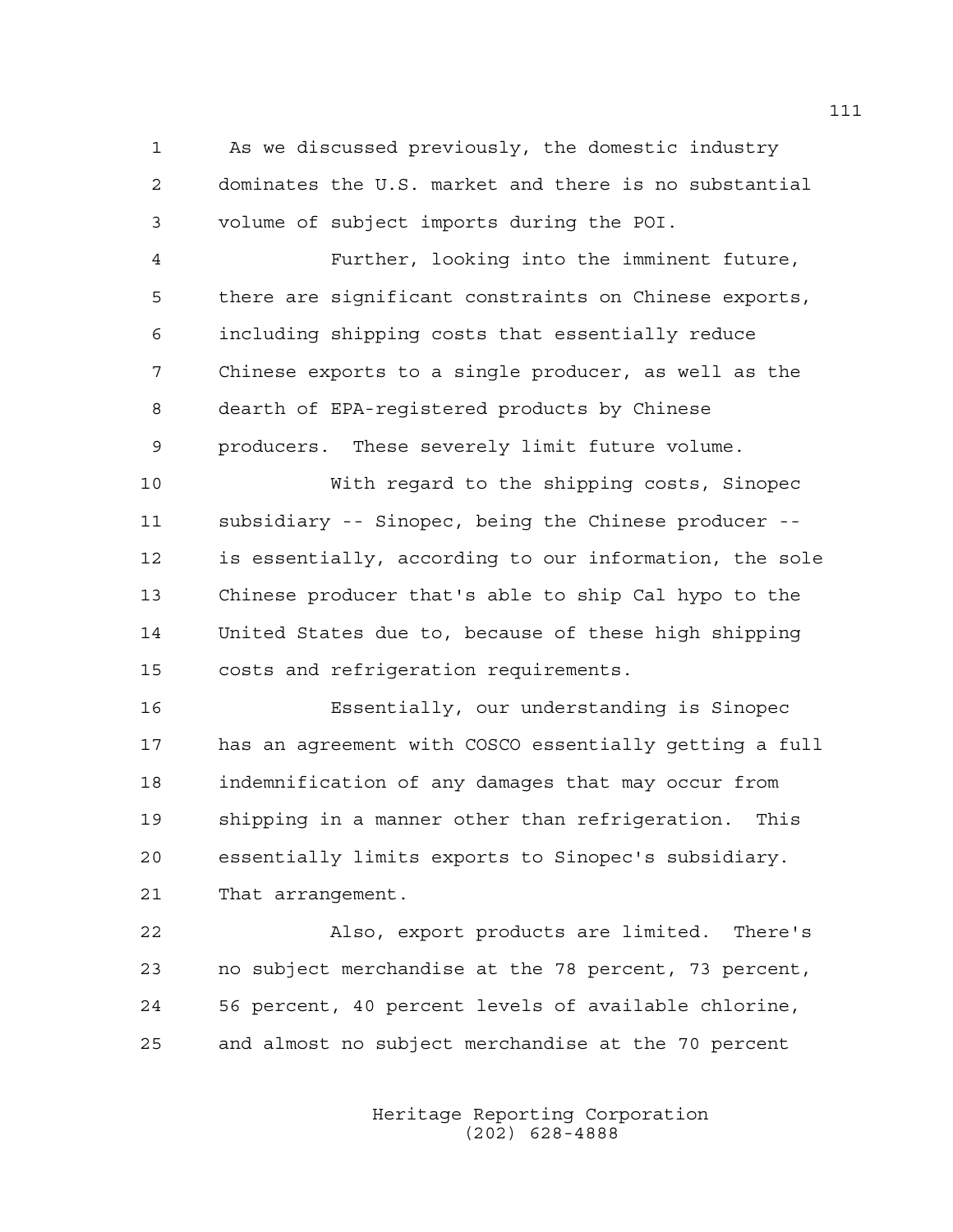1 level of available chlorine. This greatly reduces 2 capacity, capacity utilization, and likely volume 3 increases to the United States. Because of these 4 limitations, future likely adverse volume effects are 5 minimal.

6 We urge the Commission to take these issues 7 into consideration in this preliminary phase. Thank 8 you. That's all I have in my remarks right now. Be 9 happy to turn it over to Mr. Ferrell.

10 MR. FERRELL: Good afternoon, members of the 11 Commission staff. I'm going to make a statement, but 12 before I begin, I have got some back issues. So if I 13 stand up for a moment, forgive me. I'm getting ready 14 to have some surgery here in a couple of weeks, and it 15 gets kind of tight sometimes when I sit for a period 16 of time. But forgive me for that.

17 But be that as it may, my name is William 18 Ferrell. Most people call me Reb. And I am one of 19 the owners of F2 Industries located outside of 20 Nashville in Smyrna, Tennessee. We are in the 21 business of supplying chemicals to the potable water 22 treatment industry. Most of what we supply are 23 permanganate chemistry, sodium and potassium, 24 phosphate chemistries for corrosion control and 25 sequestering, powder-activated carbon, and cal hypo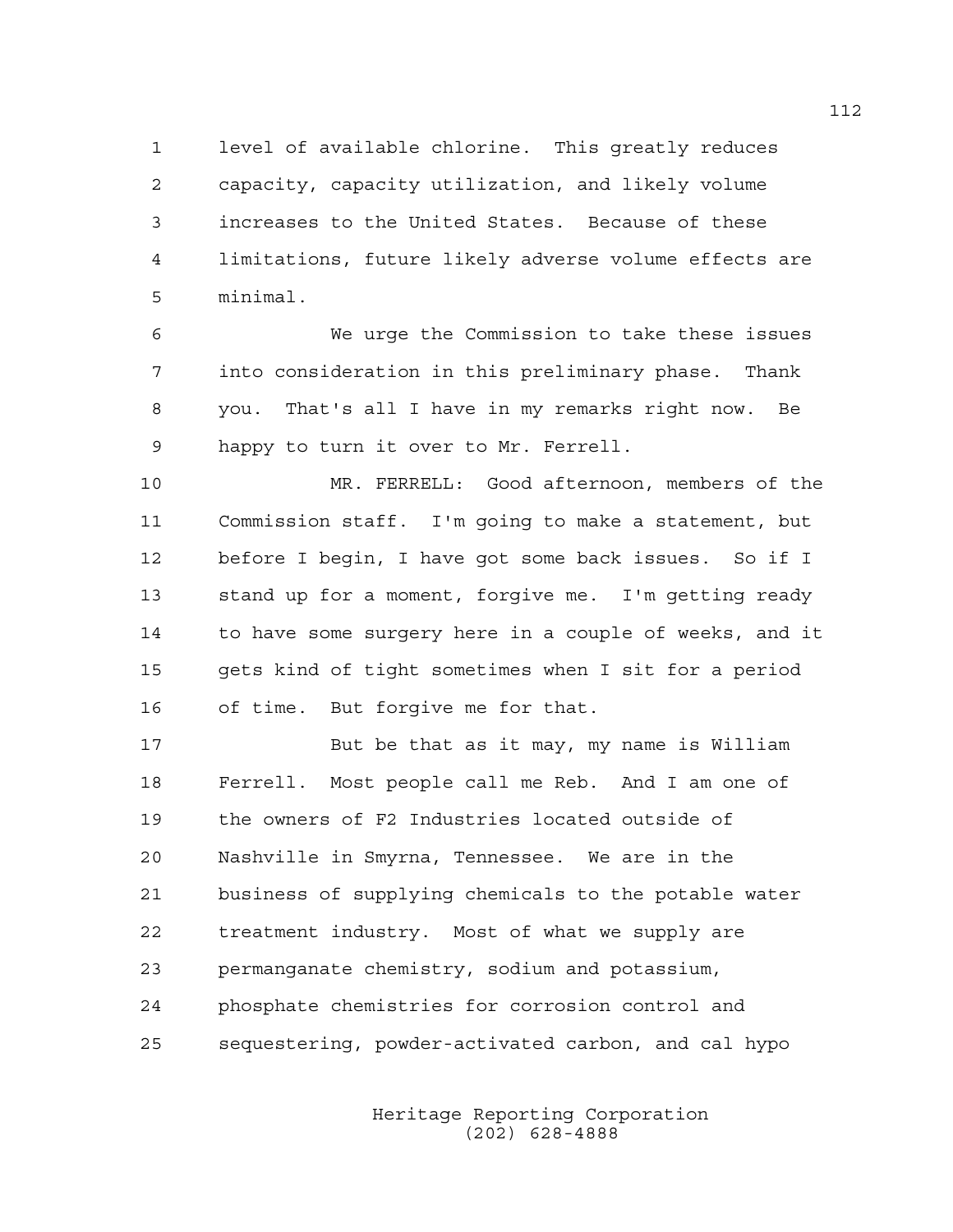1 products to the municipalities and to some of the 2 small pool service companies. We also sell some of 3 our chemistries into soil remediation industry, 4 environmental remediation.

5 Cal hypo is a product that is used in some 6 of the municipalities as a roadway to -- smaller 7 municipalities that is a roadway to get disinfection, 8 i.e., chlorine into the system, requiring to have to 9 leave the plants at minimum of two parts per million 10 of chlorine.

11 We bring in only about a million pounds a 12 year of cal hypo. All of our product does come from 13 China, and we represent just a very small corner, 14 small niche, in the domestic cal hypo market.

15 I wanted to address for a moment the 16 differences between the granular from my point of view 17 and the tableted product. The two biggest -- and this 18 is differences between really more about the domestic 19 manufacturing and the offshore imported product from 20 China. The two biggest differences with regards to 21 the product are the color and solubility of the 22 product, or the rate at which it dissolves in the 23 water.

24 The color of the Chinese product is 25 generally not as bright as the domestic product, and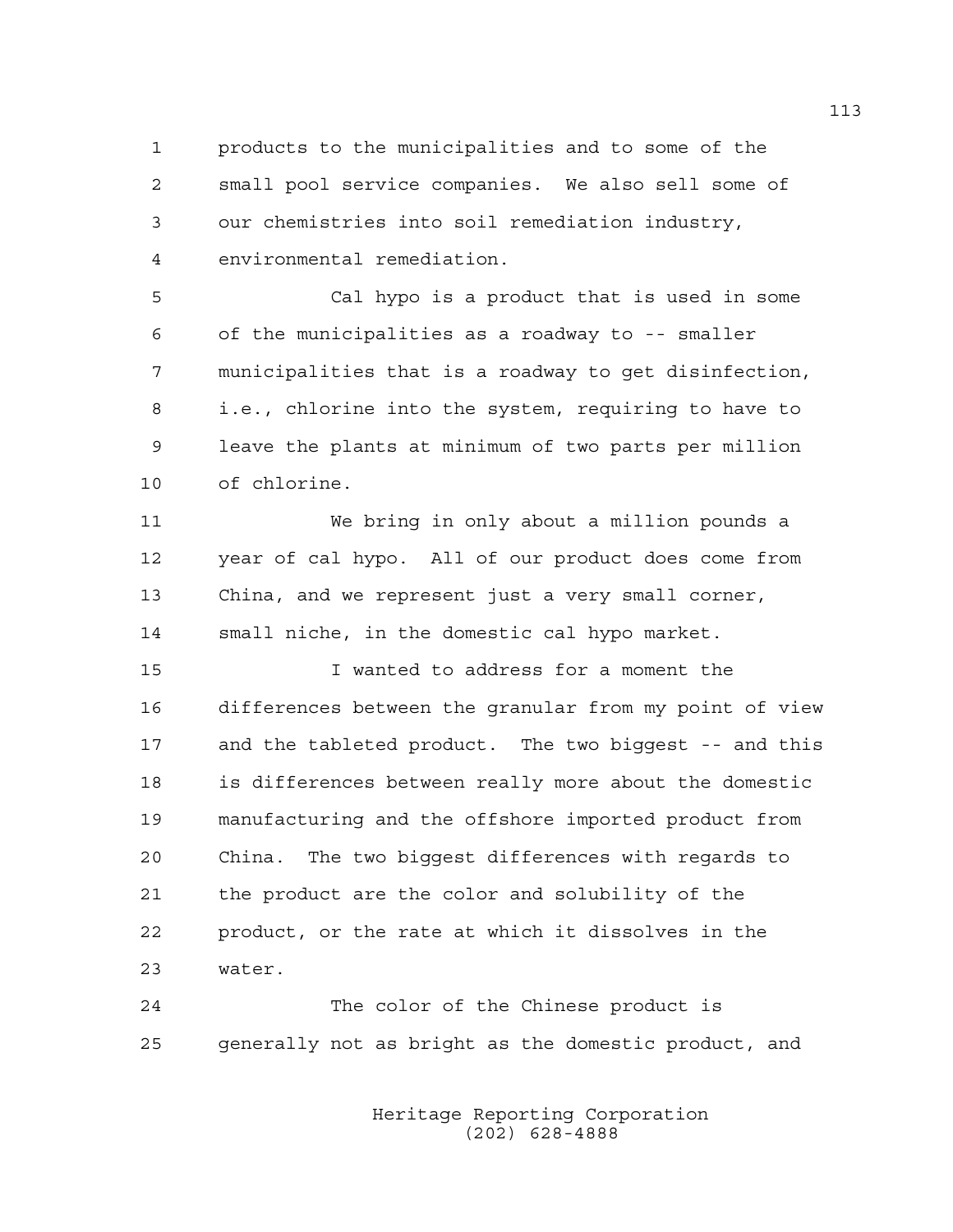1 it is a slower-dissolving product. And this is not 2 important to everybody, but it is important to a lot 3 of people who have grown accustomed to a particular 4 dissolving rate, if you will. And if they go into a 5 pool store, and they buy a Chinese product, and they 6 put in their pool, and it's not dissolving quite as 7 fast as the domestic product, you know, it creates a 8 concern, even though it may be, or it is, just as 9 viable. It just takes a little longer to get into 10 solution.

11 As I said, these are different -- little 12 nuances that are different between the two products. 13 Tablets, my understanding that the erosion rate 14 differences between the two products -- and the 15 erosion is just what it is. When you're using a 16 tableted product, you are basically pushing water 17 through a trough, holding tablets and dissolving those 18 tablets. And those tablets are eroding, if you will, 19 to get the chlorine residual into the water at 20 different rates. And those rates are dependent upon 21 the water temperature as well as the surface hardness 22 of the tablet itself, the rate at which it was made in 23 the first place, the compaction. And the tablets are 24 fed into feeders that control the amount of chlorine 25 added to the water.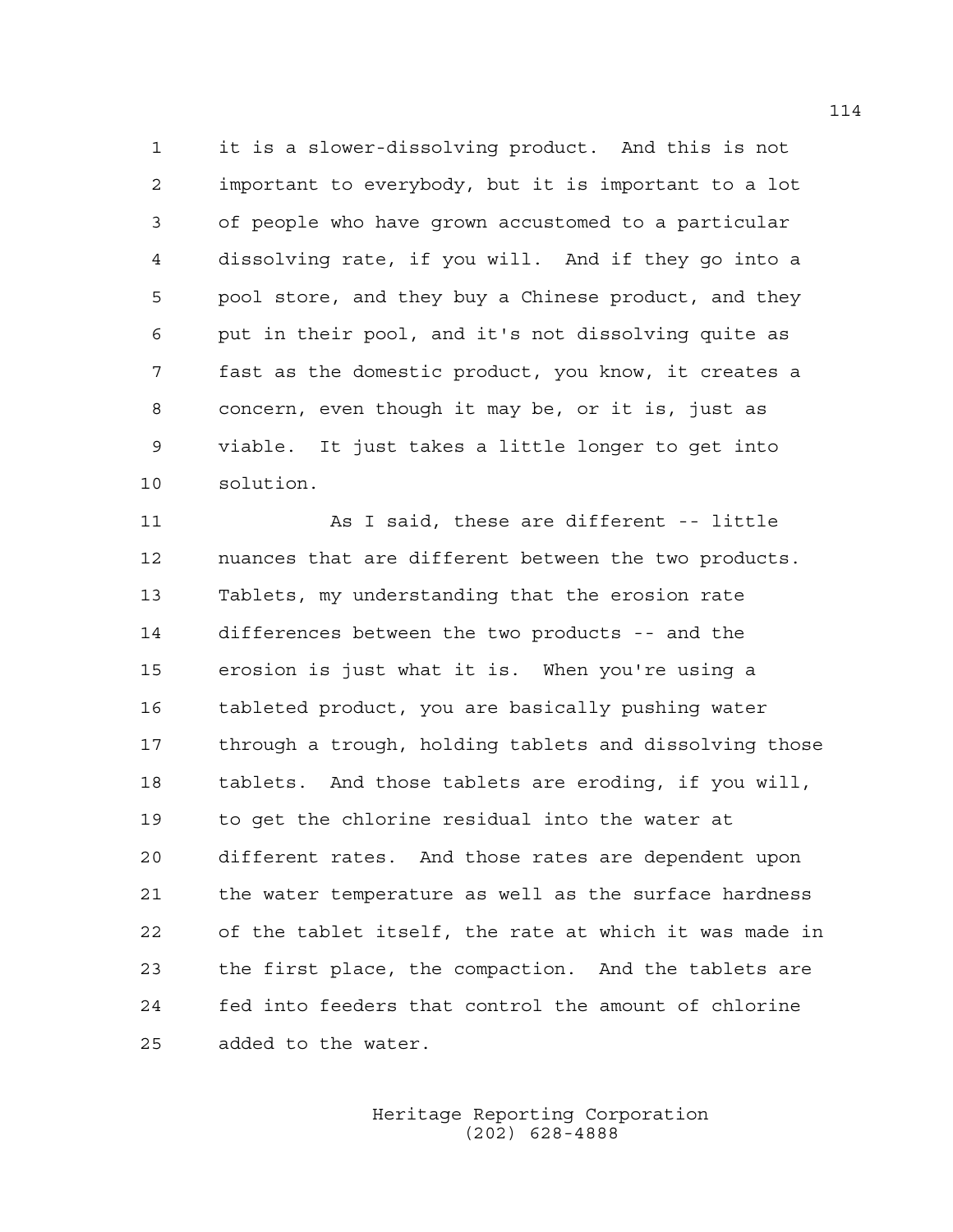1 I think that I've already explained those 2 two things. Municipalities generally use tablets for 3 potable water, smaller municipalities. Domestic 4 producers have developed their own proprietary feed 5 equipment for the tablets for potable water. These 6 feeders allow for a continuous level of chlorine to be 7 added to the water.

8 If off-spec tablets -- and by off-spec, 9 we're defining that as a tablet that may not be 10 approved by the equipment manufacturer, which is in 11 most cases going to be the domestic producer of cal 12 hypo. When you are -- I'm going to go off a little 13 bit on a tangent. When you are feeding a chemical 14 into a product, or into water that is being processed 15 and treated for drinking water, you have certain 16 certifications that you have to -- that your chemicals 17 have to meet.

18 The two agencies are NSF and UL, 19 Underwriters Labs. And that's for the chemical, 20 standard 60, and then you have a standard 61 21 certification, which is for the equipment that comes 22 in contact with the water.

23 So the domestic producers who are in the 24 equipment business as well have got their 25 certifications for their equipment defined as -- well,

> Heritage Reporting Corporation (202) 628-4888

115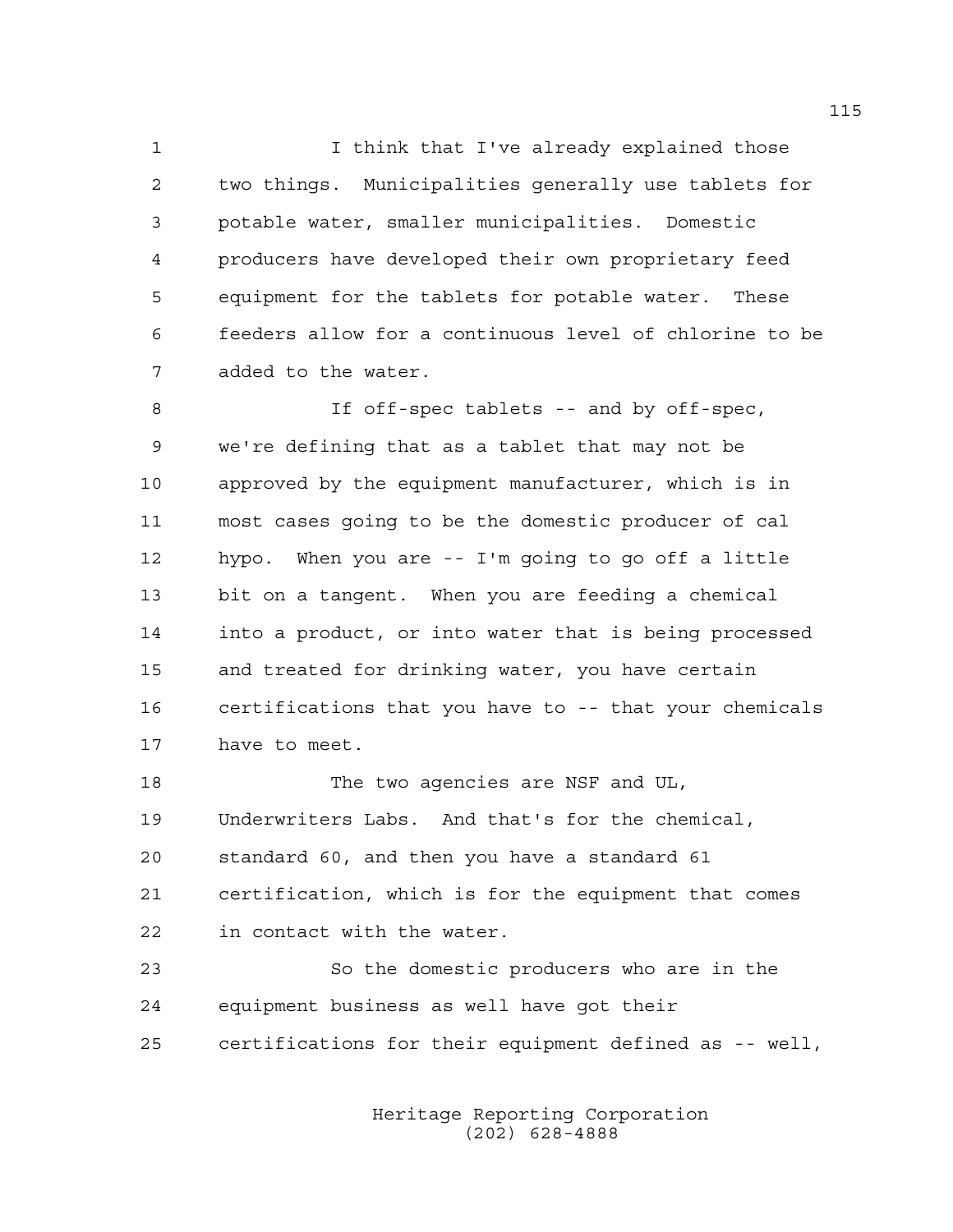1 let's back up. Any competitive product to their own 2 product basically cannot be used in that feed 3 equipment because the certification agency says any 4 tablet that's used in this equipment must be approved 5 by the domestic producer, basically, okay?

6 So, I mean, that portion of the market, 7 which is a part of the market, is really shut out from 8 offshore suppliers or Chinese -- suppliers of Chinese 9 cal hypo. As far as municipalities are concerned -- 10 and I'm speaking more to municipalities because that's 11 a large part of what we do, okay? We are in the cal 12 hypo business, and being in the cal hypo business, you 13 can't help but be in the pool industry to some degree 14 because that is the larger part of the consumption of 15 the product.

16 But, you know, municipalities designate who 17 they're going to buy from by submitting bids to the 18 various chemical suppliers. When those bids are 19 submitted, they have -- each product that they want to 20 get a bid on has got a product specification. Most of 21 the product specifications on the potable water side 22 have as part of their specification that it must be 23 domestically produced or it must be this product. 24 In Axiall's place, it must be Accu-Tab,

25 their product name. Arch -- I can't recall what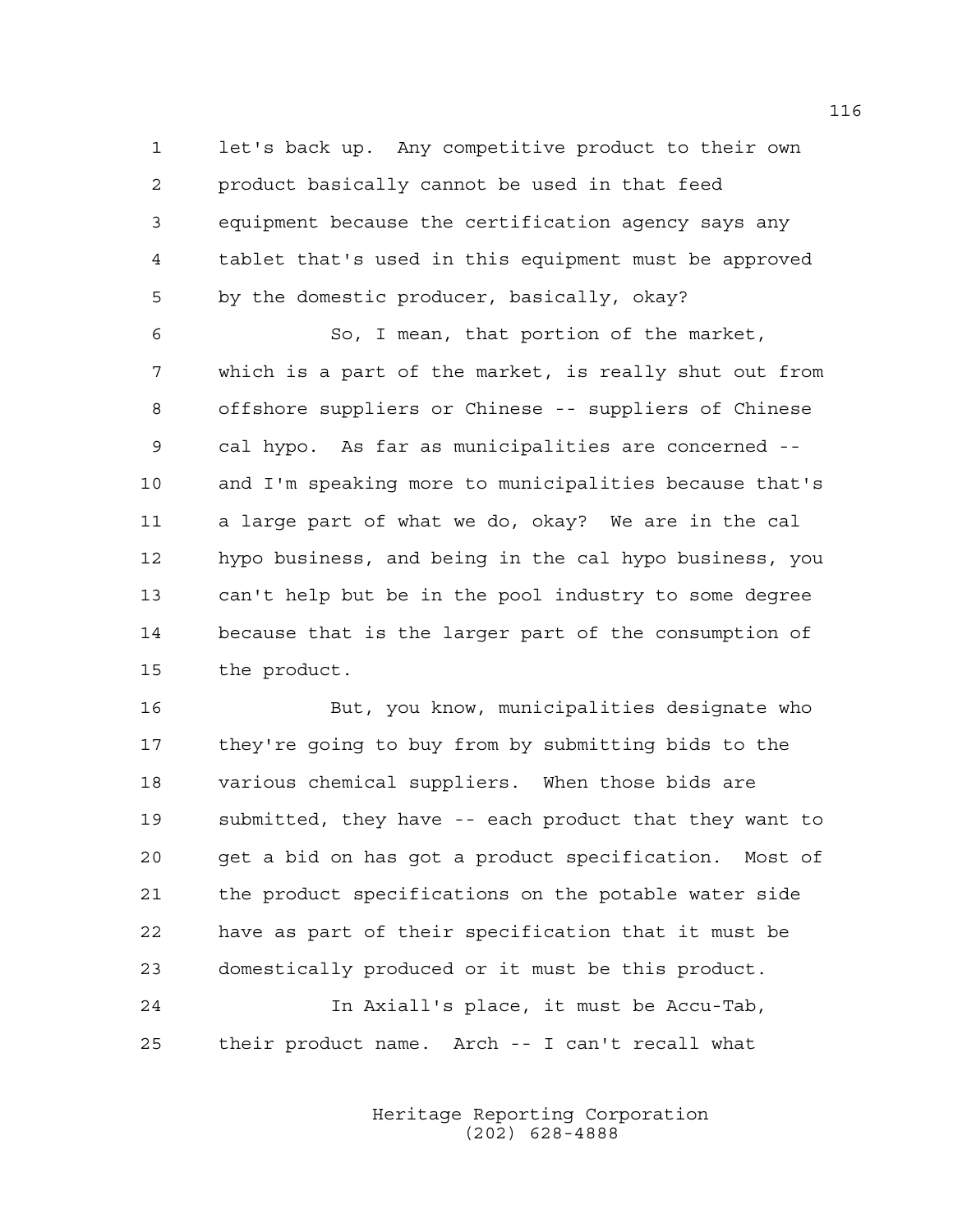1 Arch's product is called, but these are specifically 2 specked in the product specification. And when that 3 happens, that is shutting everybody else out, okay?

4 So, you know, we can go through the process 5 if someone is willing to talk to us to get our product 6 approved and so forth. We are a small company. We 7 don't have the time, and I honestly don't have the 8 inclination to do all of those things. We have a very 9 set marketplace that we participate in, and our 10 business, yes, it's growing, but it's not growing in 11 the cal hypo area. It's growing in other arenas that 12 we're involved in, where we do spend more time.

13 So that kind of -- the point is that you 14 have -- you don't have opportunities in all the places 15 that the domestic producers have the opportunities 16 because they have been here for a long time. People 17 are accustomed to their product. The HTH brand is a 18 brand. I mean, HTH, the brand name, is kind of like 19 Kleenex is to tissue. It's kind of like Fed Ex is to 20 overnight. I'm going to Fed Ex something.

21 And so when someone talks about HT, I'm 22 putting HTH in my pool, they're not necessarily 23 talking about they're putting the Arch brand product 24 in their pool. They're putting calcium hypochlorite 25 in their pool, but they refer to it as HTH because

> Heritage Reporting Corporation (202) 628-4888

117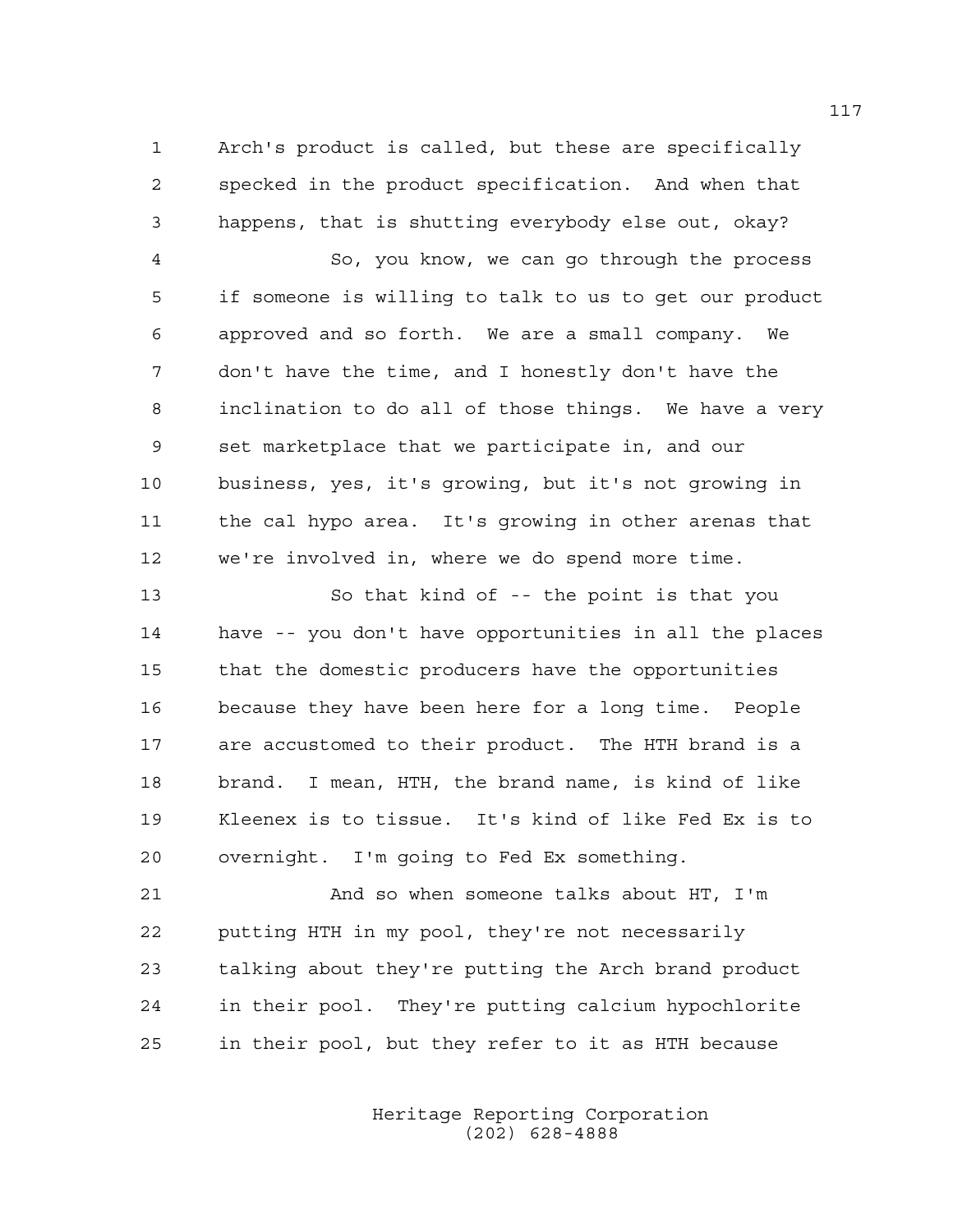1 that's the brand identification, which I would love to 2 have a product that I have that ID on.

3 Our market and customers are completely 4 different from the domestic -- not -- I shouldn't say 5 completely, but they are different. I mean, we are a 6 small corner of the market, and as I said, we are 7 never, ever going to compete with the larger chunk 8 customers, box stores, as Ms. Chen referred to, 9 because of the demands that are placed there.

10 The domestic manufacturers are set up to do 11 those things. That's what they do. We're in the 12 business of buying something for this number and 13 selling it for this number, and that's it. And we 14 don't have -- you know, the Chinese import sources are 15 not going to be reaching to that market, which is a 16 large block of the market because of the requirements 17 that are placed on the company that they do business 18 with, with large inventory requirements, take-backs at 19 the end of the season. If they haven't sold all the 20 product, a lot of them will require you to take the 21 inventory back.

22 That's just not who we are and what we do, 23 and we don't get involved in advertising coop dollars 24 and rebate dollars and all that sort of thing. So 25 there is a limited market to what the importers of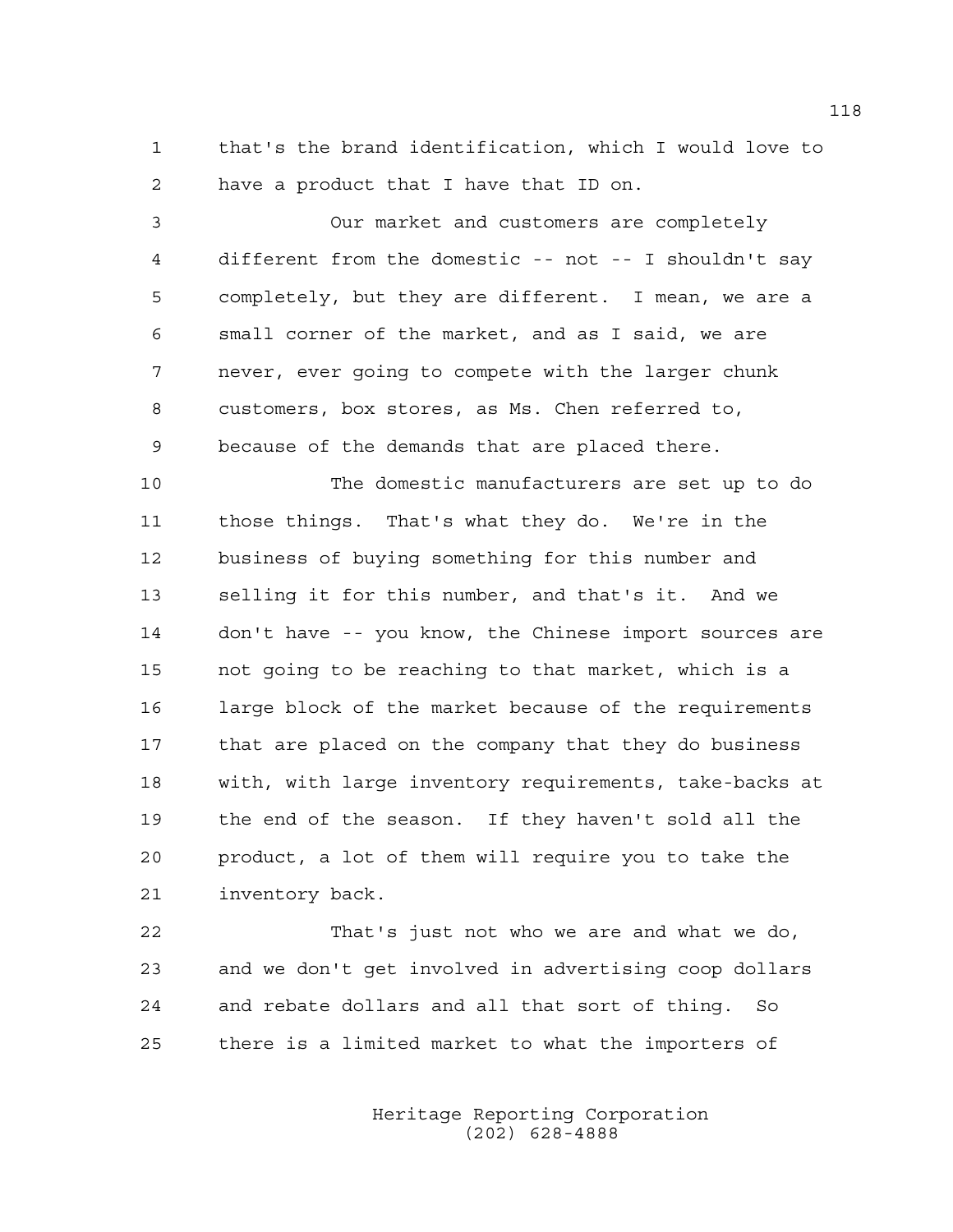1 Chinese product are going to be involved with. So, 2 you know, the domestic producers also have -- they're 3 selling to all the large commodity chemical 4 distributors such as Univar, Brenntag, Harcros, and 5 even the smaller regional distributors like Industrial 6 Chemical in Birmingham, or Coyne Chemical in 7 Pennsylvania.

8 And that's not to say that these 9 distributors don't buy some offshore product. But the 10 distributors by far and large are being supplied by 11 the domestic producers. And that is -- that gets back 12 to the idea that, you know, a lot of the domestic 13 product in most cases are specked in to certain places 14 where these commodity distributors participate in the 15 marketplace.

16 So the domestic producers are really 17 involved, all the way from point A from point D as far 18 as the levels of selling. They're involved in host -- 19 they probably aren't involved too much in the retail 20 end, which nobody is, except for the wholesalers, the 21 chemical distributors, the wholesalers, the dealers.

22 So some of this is probably kind of a 23 repeat, but in my words, I would love to be able to do 24 business with a domestic producer. I can't because I 25 can't be competitive in what I do because they will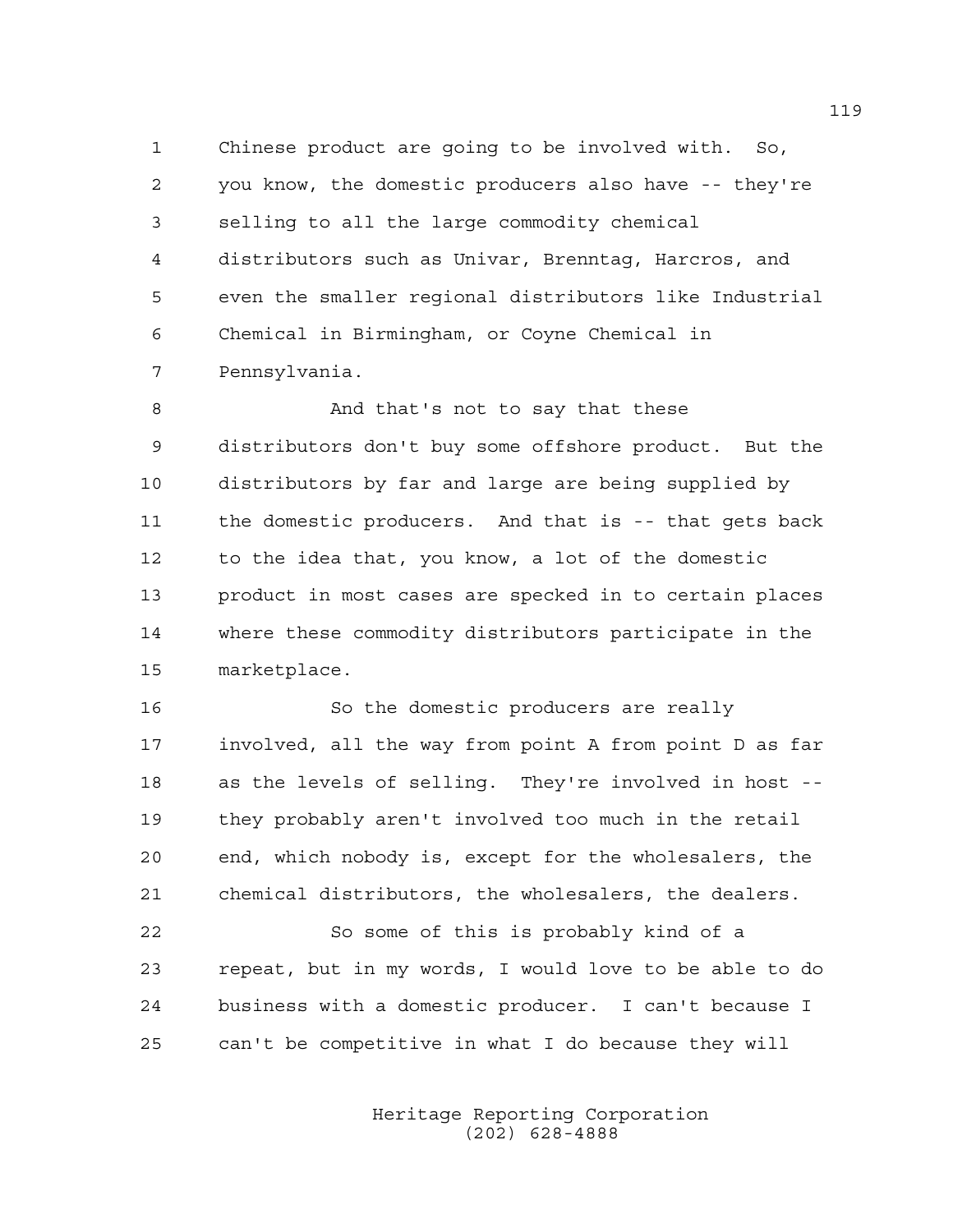1 tell me that I need to go talk to Univar or I need to 2 go talk to Brenntag, where they're going to have an 3 upcharge on the product, and I'll have to pay that, 4 and then I will not be able to be competitive with my 5 customer base because they're competing against me 6 already.

7 The people I would be buying from will be 8 competing against me, and in some cases the producer 9 will be competing against me as well. So I have to 10 get as close -- I have to get as close to the 11 production cost as I can. And when you have one or 12 two or three people in between the plant and the 13 consumer, the wholesaler, it makes it impossible. And 14 Cal hypo is an important part of our business. It's 15 not the largest part, but it's an important part. It 16 augments our product line to be able to supply 17 additional products to the same industry.

18 So the Chinese product is never going to 19 participate in these big box stores. They just are 20 not -- they just want because of the demands, as I 21 said. They are involved in a segment of the domestic 22 market, 65 to 68, 67-68 percent. And, you know, as 23 already been stated, there is chlorine content all 24 over the place that we are not participating in. 25 You know, the point of this petition is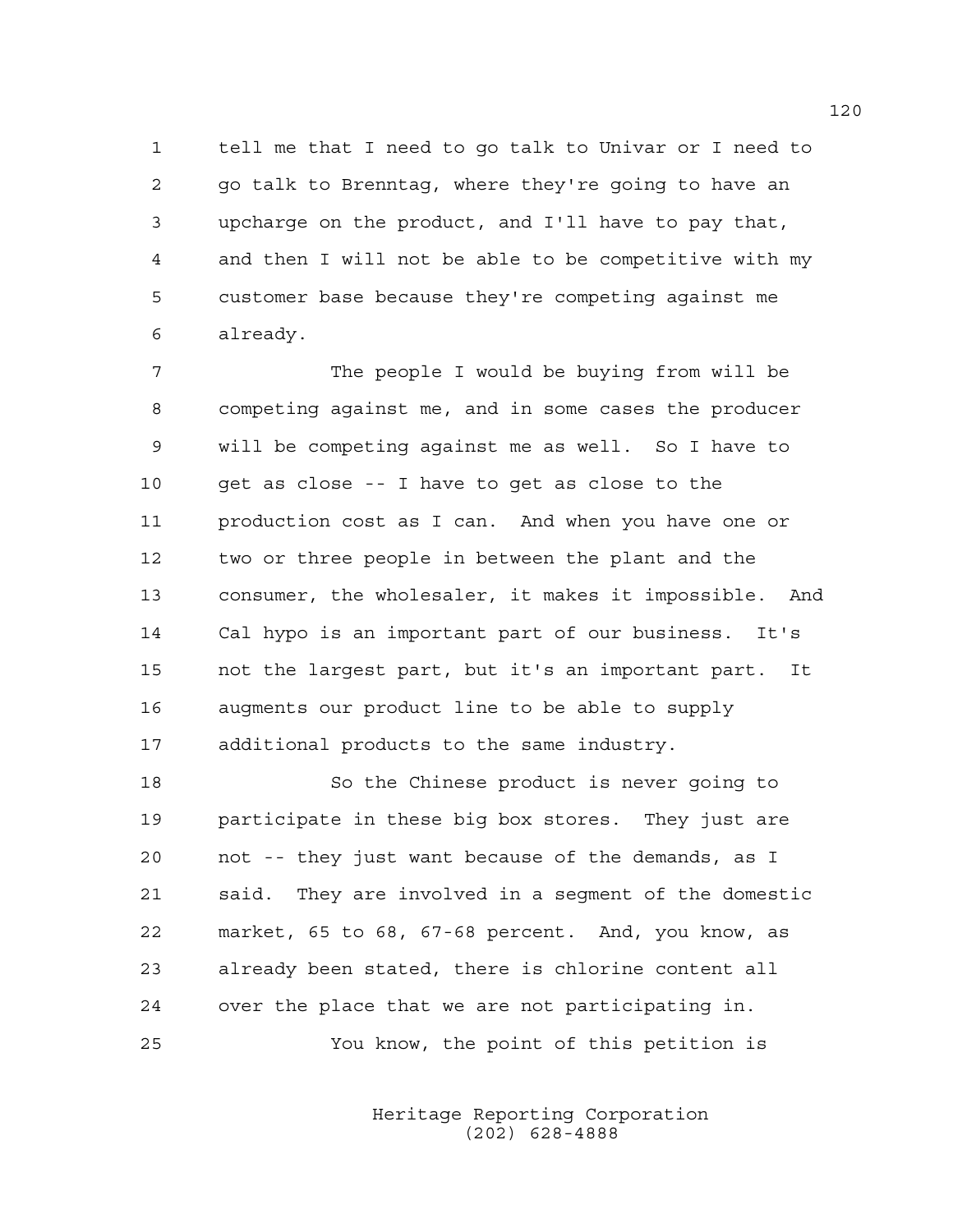1 injury, from what I understand. I mean, I just found 2 out about this thing the 18th of December, right 3 before the holidays, and short response time. Let's 4 put it that way. And I just feel like based upon the 5 numbers that I know, the numbers that I've seen, which 6 are their numbers, that the amount of chlorine that is 7 coming into this country from China currently, and I 8 guess in the future as well, is minuscule. And I do 9 not in my own mind -- and I am -- listen, I am a 10 capitalist from the very get-go, and I do not see how 11 in my own mind there can be injury when the domestic 12 producers dominate this market.

13 We are a small corner of this market. We 14 are a small, family-owned business, and this is what 15 we're trying to -- we're just trying to cover our 16 little corner of the market. We're not out to become 17 Lonza. It goes without saying.

18 I'll be happy to answer your questions. 19 Thank you.

20 MS. CHEN: Yes. We're available for 21 questions now. Thank you.

22 MS. DeFILIPPO: Great. Thank you very much, 23 and thank you, Mr. Ferrell, for being here today. 24 It's always nice to have both sides represented and 25 have information as much as we can at this phase. As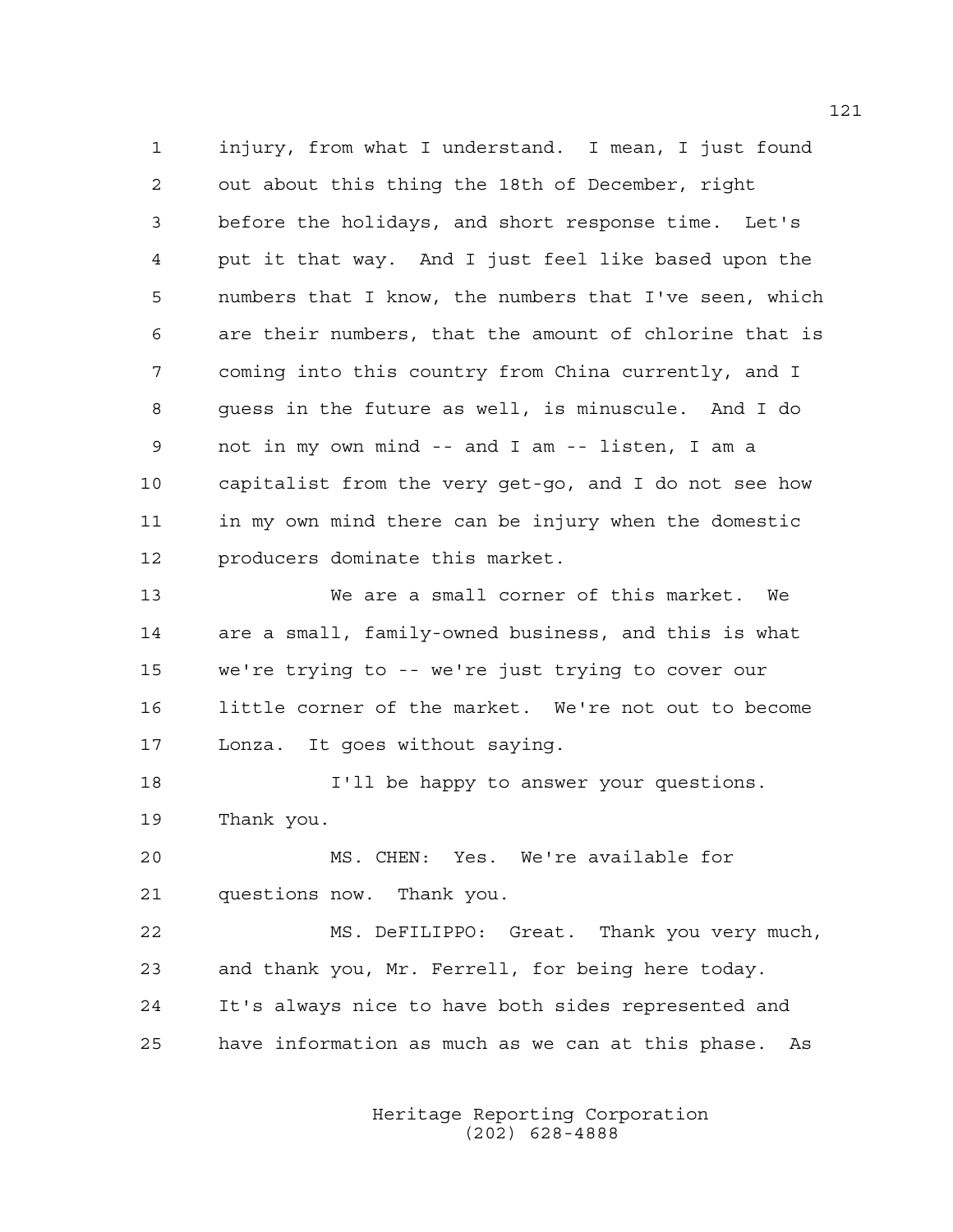1 you know, prelims are very quick, and so we appreciate 2 you taking the time from your business to be here with 3 us today.

4 Ms. Lo, questions?

5 MS. LO: Yes. I wanted to thank you again 6 for the quick turnaround in the questionnaires. We 7 understand the schedule was very brutal on everyone. 8 At least everyone was equally brutalized.

9 I had a couple of questions. The first one 10 maybe Ms. Chen can respond to about the domestic 11 industry. You mentioned repackers and tollers. So 12 the tollers for the Commission, their shipments are 13 accounted for by their tollee, the Arch and the 14 Axiall. For repackers and also tableters, are you 15 counting -- using the terminology repackers to include 16 tableters as well?

17 MS. CHEN: Yes. Any firm that actually 18 repackages or reformulates or tablets the product. 19 Fortunately, yeah, we just came into the case, and so 20 we're also learning a little bit about the industry as 21 well. But at this preliminary stage, we'd ask the 22 Commission to take a look and see what their 23 production activities are, and if they're sufficient 24 under the Commission standard, to consider including 25 them in the industry.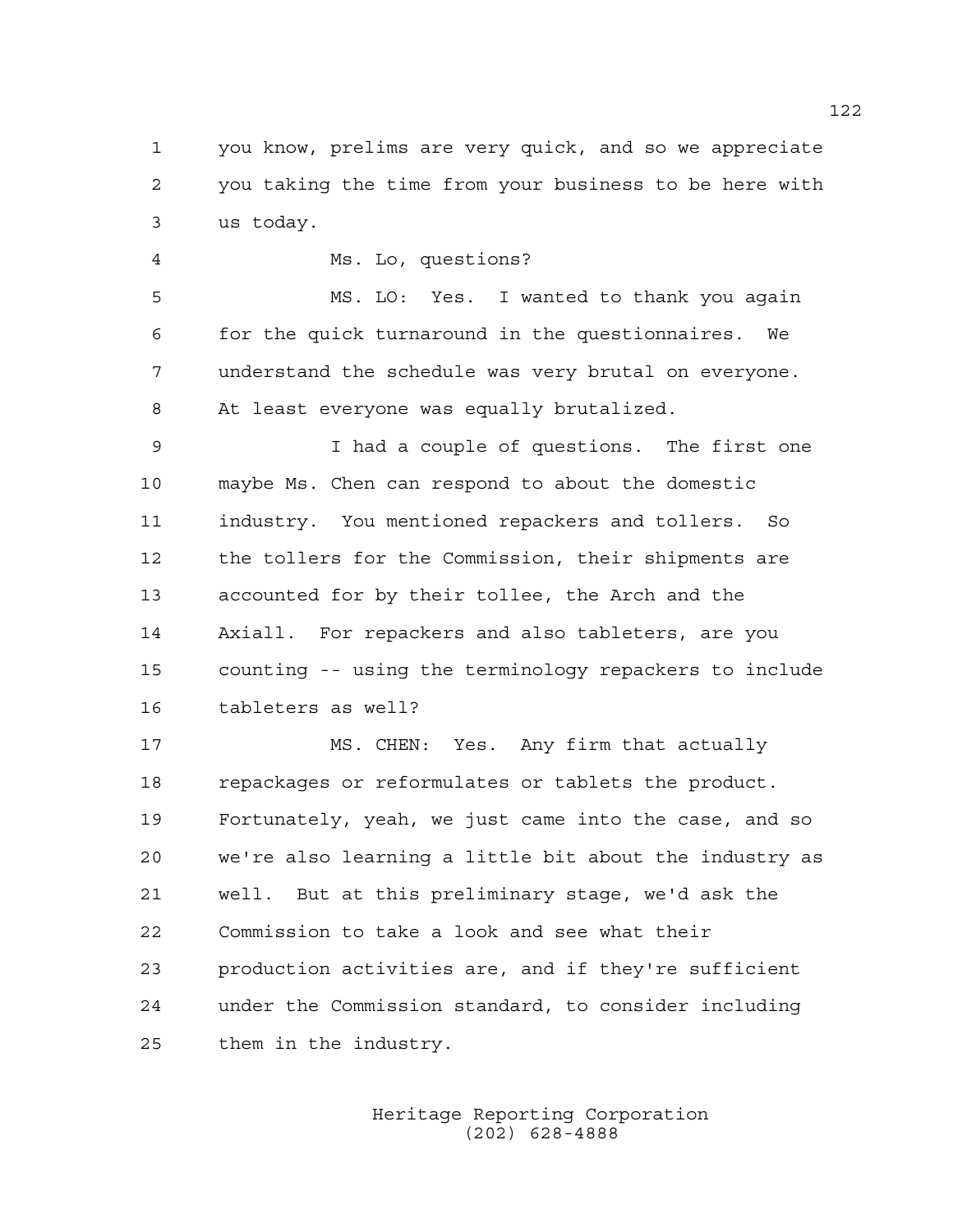1 MS. LO: So you probably -- does F2 make 2 tablets or repackages? 3 MR. FERRELL: No. 4 MS. LO: Thank you. So we're not too sure 5 what the value added would be for these folks. 6 MS. CHEN: No. And we just received the APO 7 release, so we're looking through those as well. But 8 our understanding is that there were not 9 questionnaires sent to repackers. So -- but we would 10 urge the Commission to try to get that information. 11 Unfortunately, we don't have that information. 12 MS. LO: Thank you. It's somewhat difficult

13 for us to get the information as well. So anything 14 you know about repackers or tableters from your 15 business dealings, that would be helpful if you could 16 include that.

17 MR. FERRELL: As I understand it, the 18 repackers are not part of this process. Is that true 19 or not?

20 MS. LO: Not -- the repackers in the prelim 21 phase -- we have tableters. Well, in the related 22 case, chlorinated isos, there was some history to the 23 case. There is a cal hypo case from the 1980s, but 24 back then the data collected was very -- it's a little 25 bit different than we do it now.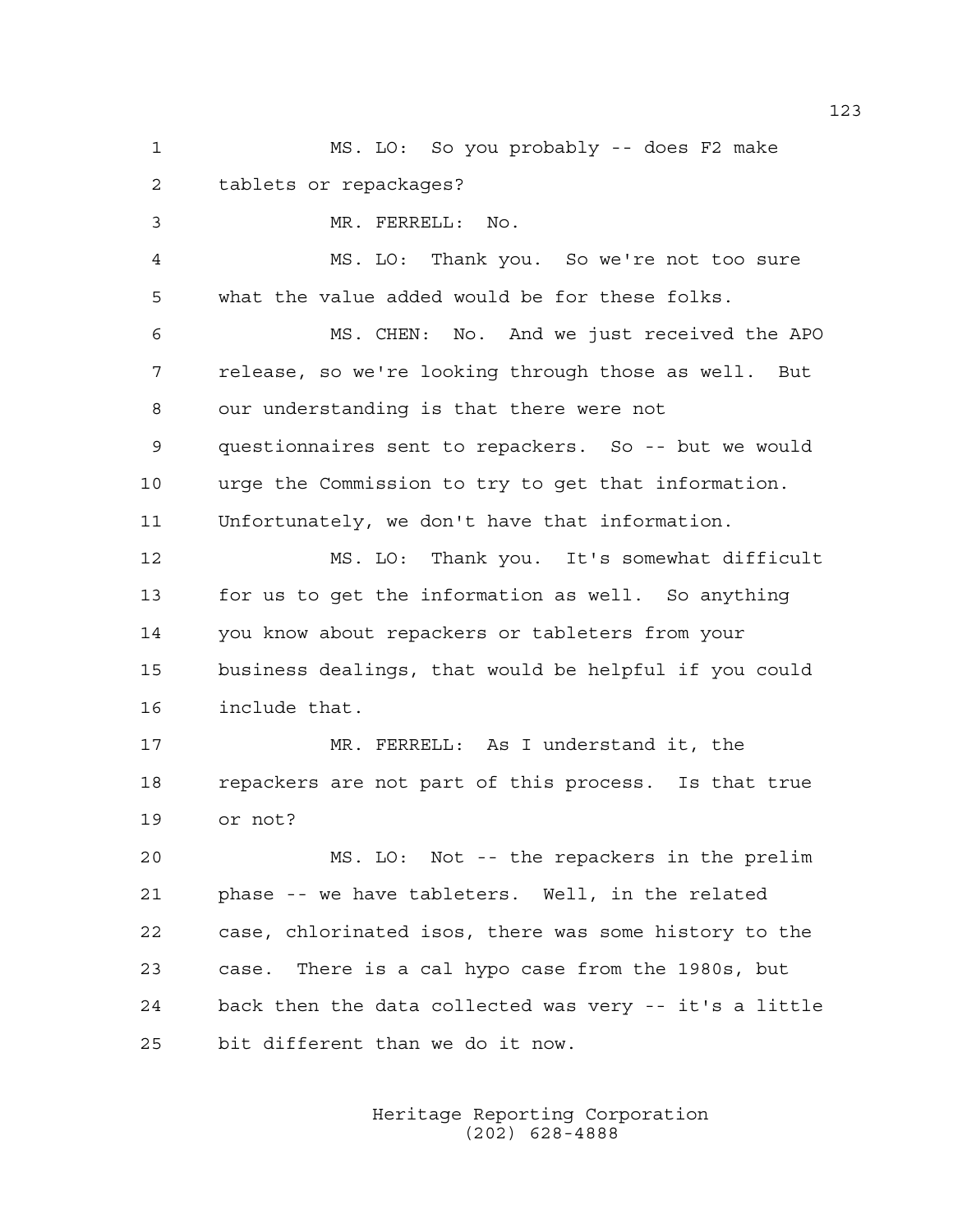1 So if tableters or repackers were to be 2 included as part of the domestic industry, we would 3 look at that in the final investigation. Particularly 4 because you have attorneys that are helping you with 5 the legal aspects of what the Commission examines, 6 then we can't -- but at this point we have not 7 collected data on tableting. That is something that 8 we can look at later with -- maybe you can brief about 9 it.

10 MS. CHEN: We'll try our best to, yeah, get 11 any helpful information or relevant information in the 12 post-conference brief, if we can.

13 MS. LO: Thanks. And, yeah, part of -- so, 14 Mr. Ferrell, I wanted to see if you could answer this. 15 And I understand the Chinese companies are not 16 represented here. But can you respond to some of the 17 allegations about shipping fraud, such as mislabeling 18 of class three material, and also about the 19 arrangements, the SOE Costco may have with Chinese 20 exporters?

21 I understand Ms. Chen mentioned that only 22 one company has an insurance arrangement with Costco, 23 but that doesn't mean other companies don't have 24 discounts or subsidies provided by the larger shipper 25 out of China. So first of all, the fraud allegations,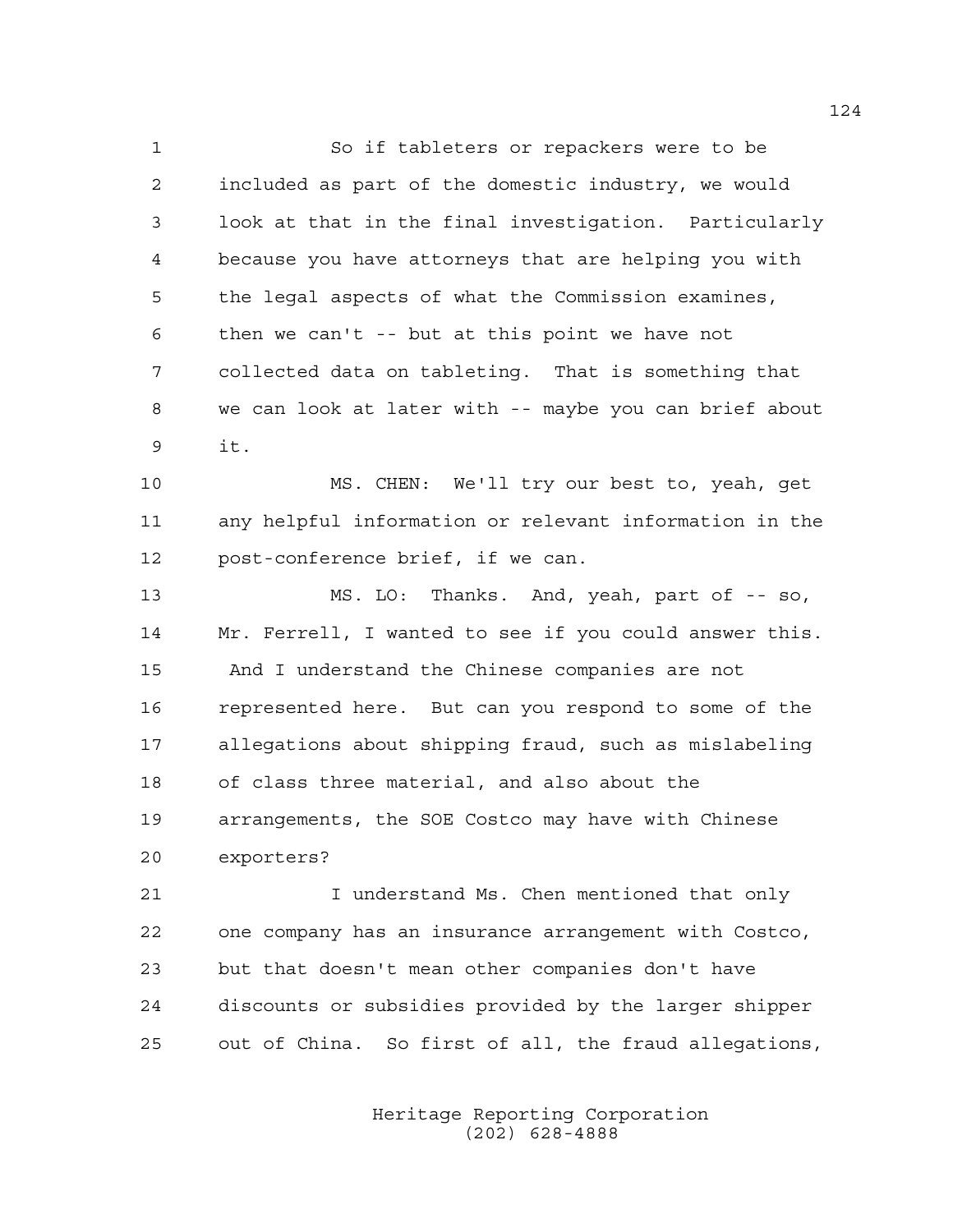1 and any kind of shipping subsidies you may be aware of 2 that your suppliers in China may be giving to you 3 indirectly, anything you have on that.

4 MR. FERRELL: Well, I'm going to let Mark 5 handle the part of the question regarding Costco and 6 the subsidies there in the freight arena. But as far 7 as those fraudulent claims, you know, it exists. It 8 does exist. But it doesn't -- I mean, it exists, and 9 this is just stories that I know. I have never been 10 involved personally with anything like that. I have 11 been offered an opportunity for someone to tell me, 12 especially on the isos chlors, yeah, where the duty 13 did go up, and I said, you know -- but, you know, F2 14 Industries does not play that way, okay?

15 But it does exist because if a duty is too 16 high, and these are guys are anxious, I mean, it 17 happens. It just happens. But it's minimal. I think 18 it's certainly mostly the exception and certainly not 19 close to the rule. And the people that I know and the 20 people that I have dealt with over the years are 21 people that just don't do that.

22 The people that are represented here today 23 do not do those types of things. It's the smaller 24 guys that don't have any market share, basically, that 25 are rummaging around and really don't understand what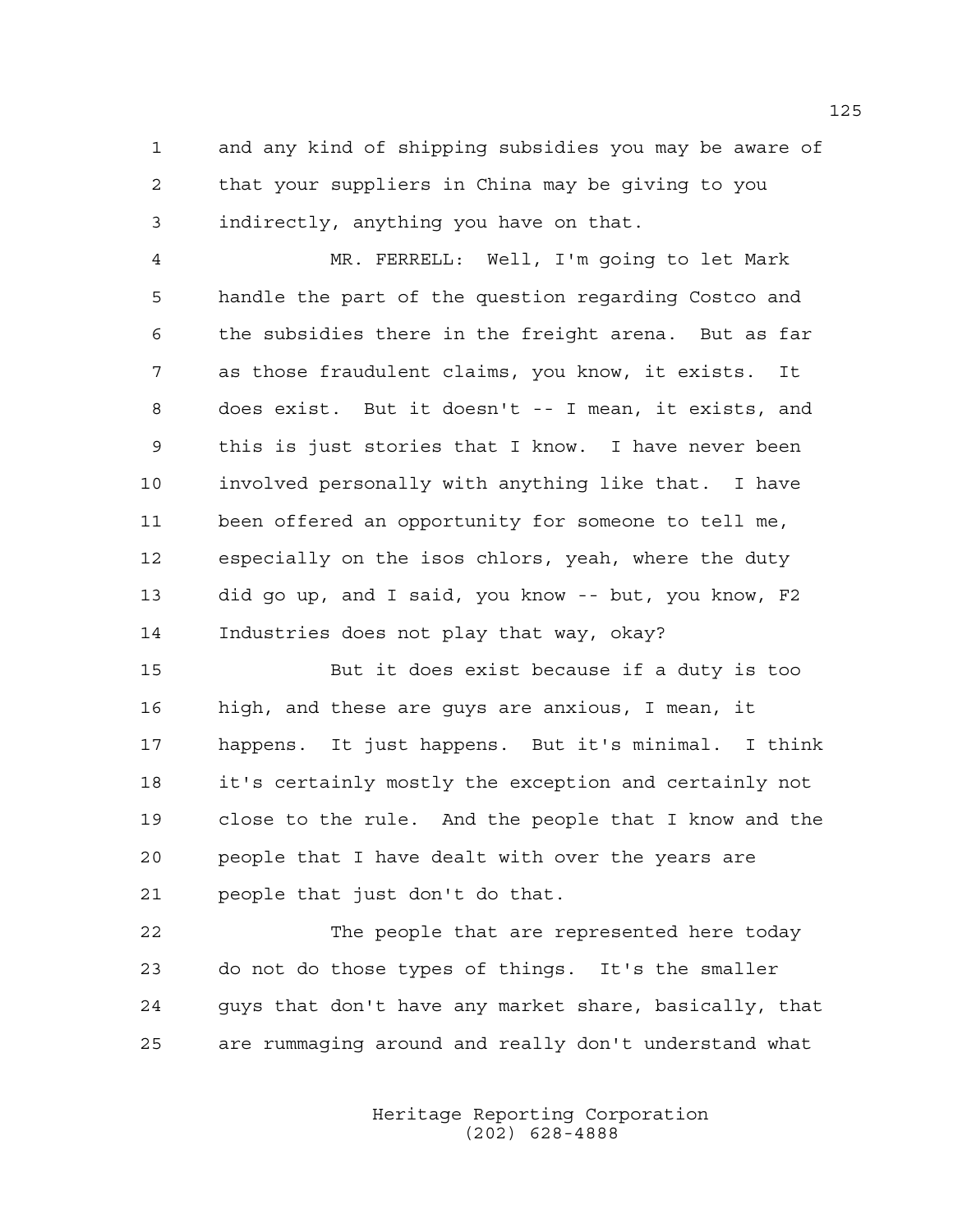1 they're doing either, which is no excuse, but it is 2 very much minimal.

3 MR. LEHNARDT: Mark Lehnardt for F2 4 Industries. In the short time that we've had to 5 prepare, I've done a lot of talking with importers in 6 the industry. And we've been working on collecting 7 some affidavits from people who couldn't come here 8 today. And so what I'm going to share about shipping 9 is what I understand from conversations I've had based 10 on the personal experience of importers, or of some 11 importers.

12 And Mr. Ferrell referred to the Costco 13 shipping arrangement as a subsidy. I just want to say 14 he didn't use it in the technical term that we use it. 15 What I understand is that Sinopec, which is a very 16 large company, has a unique arrangement with Costco 17 shipping for two reasons. First is the sort of market 18 solution to lowering shipping costs, which is 19 providing a full indemnification for any injury or 20 loss that occurs in shipping.

21 The other -- and I don't understand the 22 technical aspects of the second part, but the way that 23 their cal hypo is produced is less reactive, and so 24 there is a decreased risk. And so it's different from 25 other cal hypo when it comes to shipping. And because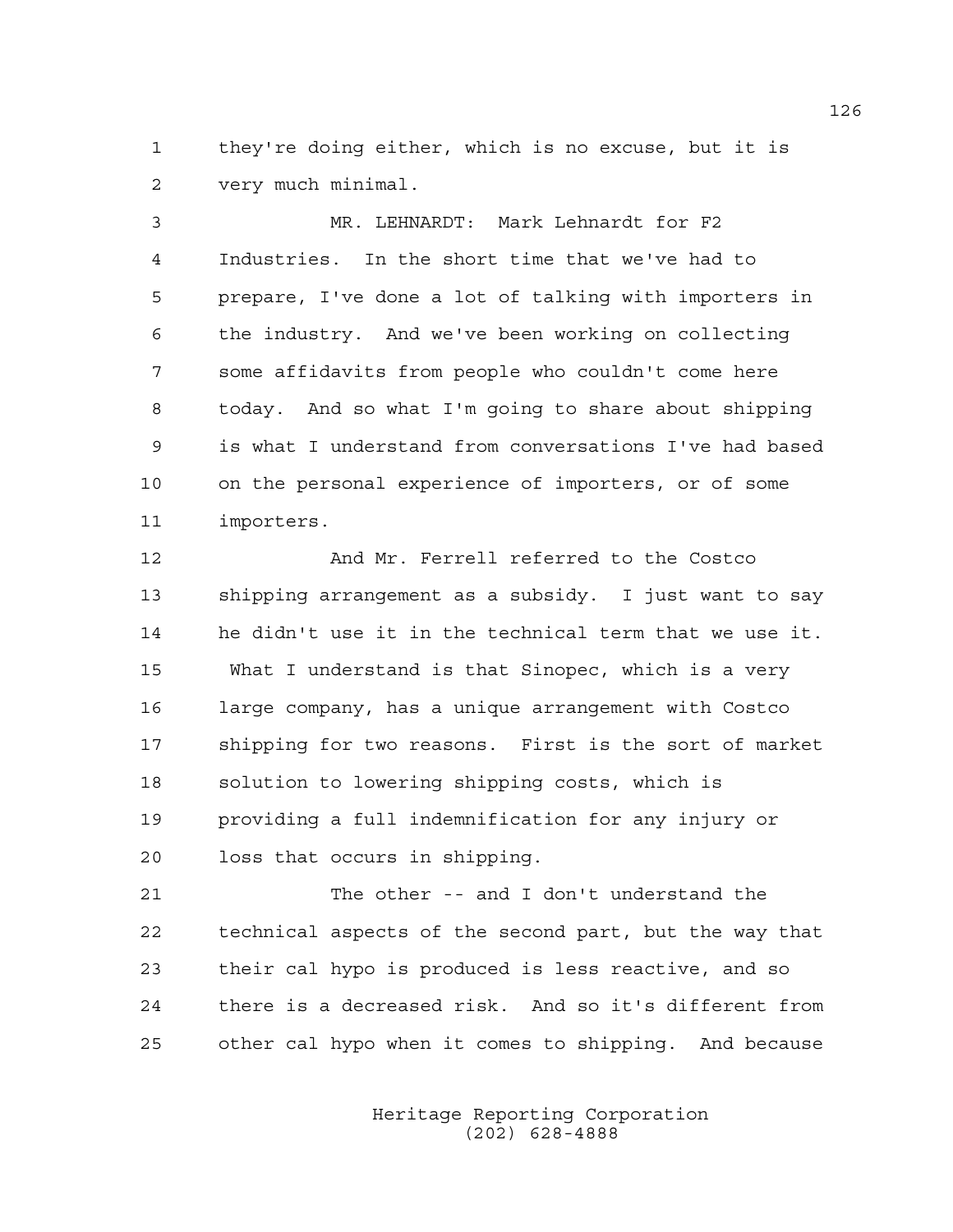1 of those two things, they are able to decrease the 2 shipping costs of their own products.

3 In terms of other companies and other 4 producers in China, they just don't have the same 5 financial strength as Sinopec to obtain that same 6 arrangement.

7 Now, there is one side effect to this 8 formulation that they have, and that is that from what 9 I understand, the cal hypo dissolves slower. So while 10 it may be an aid for shipping costs, it may be a 11 negative in terms of the marketing.

12 MS. LO: Okay. We'll find out as much as we 13 can. Anything you can give us will be really helpful. 14 Like you, this is a prelim, so we're trying to get a 15 quick snapshot of what is going on, and Mr. Ferrell's 16 participation is greatly appreciated.

17 MR. FERRELL: And I will say that even 18 though Costco will take the product in a conventional 19 container, not a refrigerated container, like anybody 20 who ships calcium hypochlorite generally are going to 21 put it in a refrigerated container to control the 22 temperature because it is such a highly reactive, 23 combustible product.

24 But there are very strict limitations on the 25 amount of product that you can put inside the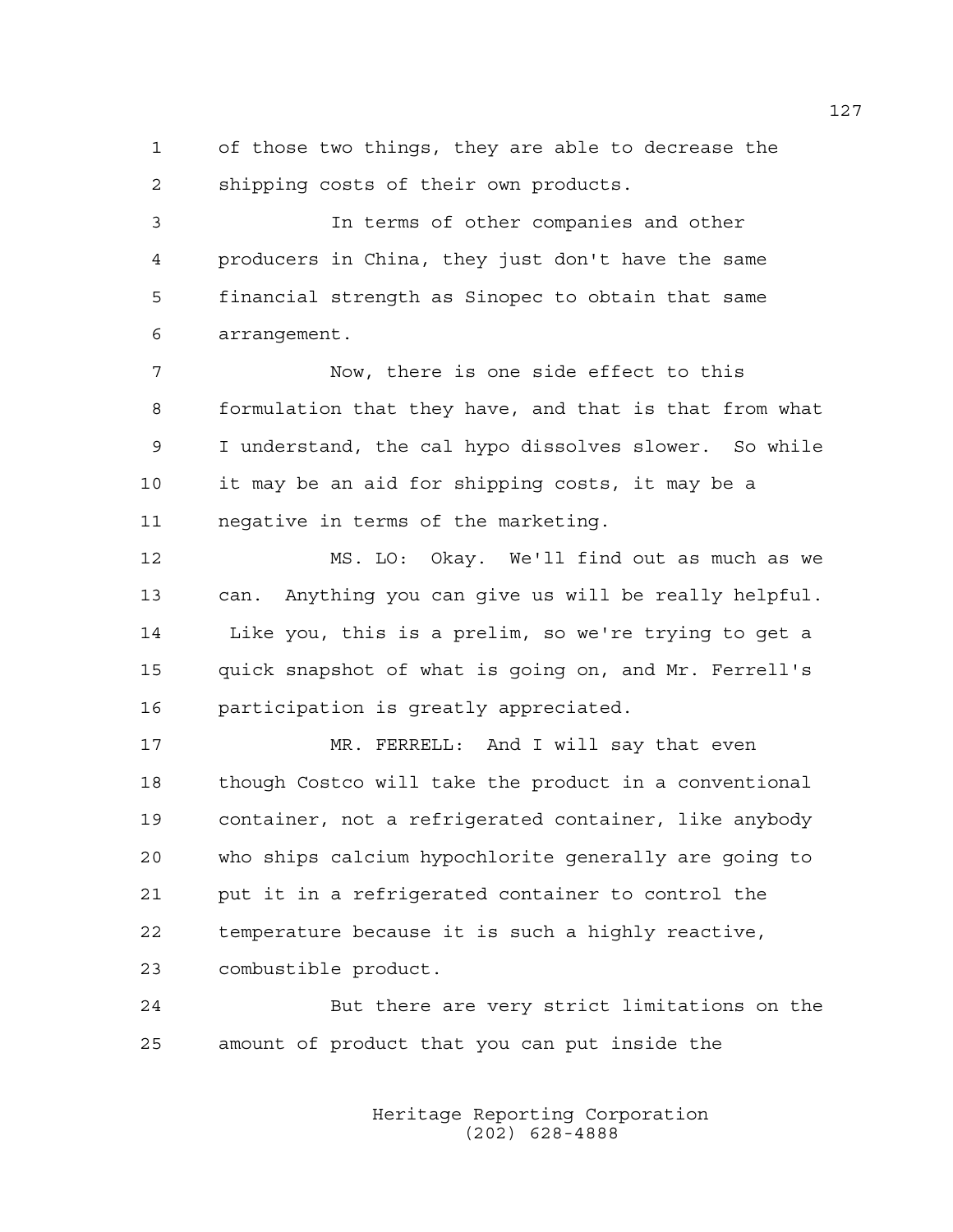1 container the ship because of that nature of the 2 product. So in that arena, the cost, because you're 3 not able to fill a container up to its maximum 4 capability, your freight cost actually is higher than 5 what may have been represented. 6 MS. LO: Thank you. Is F2 Industries 7 bringing in tablets of cal hypo from China? 8 MR. FERRELL: A little, not very much, to 9 the tune of I think in the past -- in 2012, I think we 10 brought in maybe 20- or 30,000 pounds. 11 MS. LO: So percentage of your imports, very 12 small? 13 MR. FERRELL: Oh, tiny. Tiny, tiny. 14 MS. LO: Okay. And do you know if other 15 importers, your competitors, are bringing in -- 16 MR. FERRELL: I'm not familiar with anybody 17 else that actually is bringing in tablets. 18 MS. LO: So as far as you know, you're the 19 only guy. 20 MR. FERRELL: From China. 21 MS. LO: Right, from China. 22 MR. FERRELL: Right. I'm not familiar with 23 them. 24 MS. LO: Thank you. That's helpful. I'm 25 trying to get to understand more of what is going on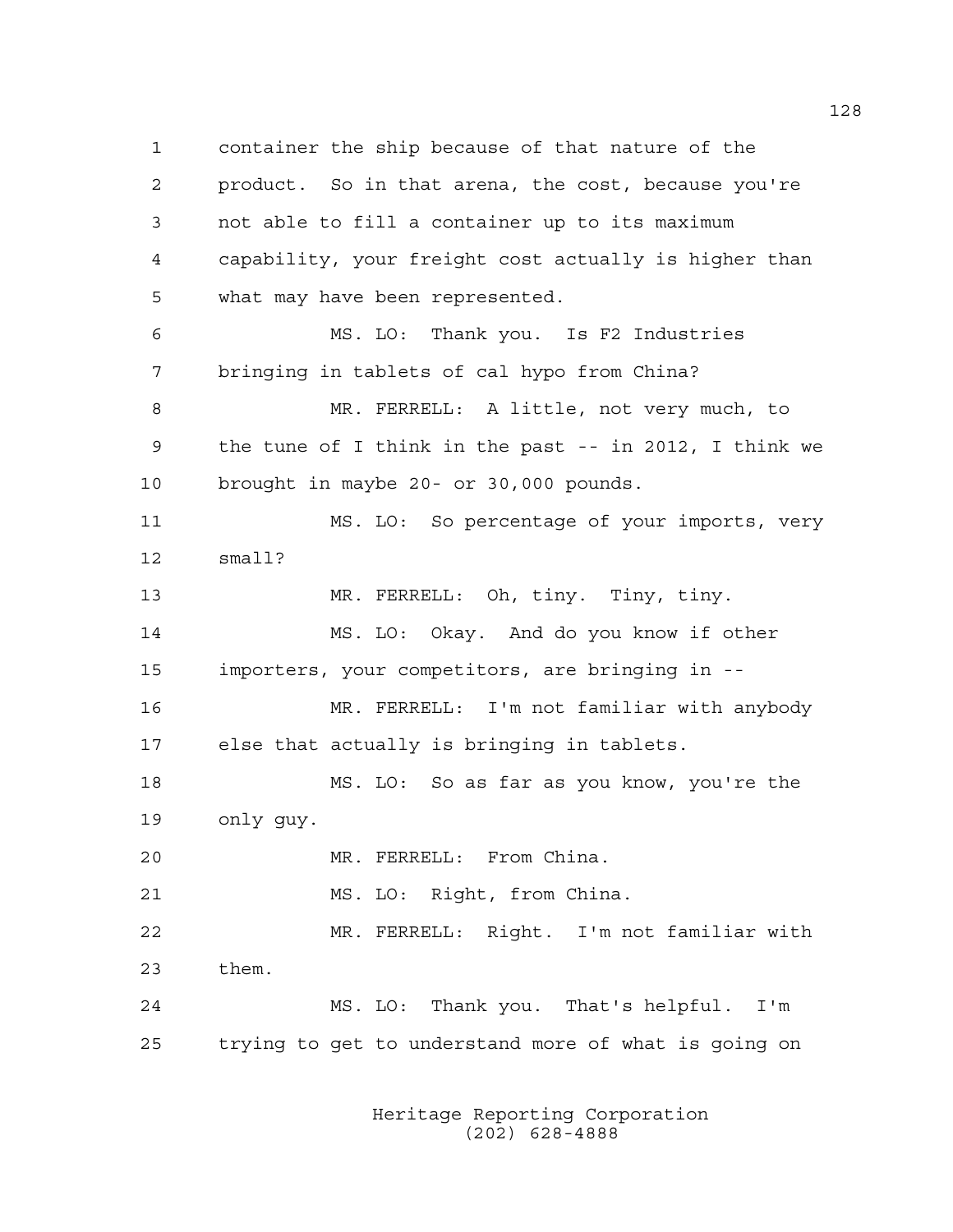1 with the repackers and tablets and imported product 2 versus domestic product. So anything you have on that 3 would be helpful in a post-conference brief, from the 4 other imports you've spoken to as well.

5 MR. LEHNARDT: Let me add something really 6 quickly, and that is while I've spoken to I'd say more 7 than -- or importers of more than half of the volume 8 from China, some are willing to put their thoughts 9 into an affidavit, and others are not. And so, you 10 know, we have at least two or three that we're working 11 on, and I hope that we can get all of them in.

12 MS. LO: Another question I have is just 13 about the overall market. There are a lot of 14 discussions about domestic-only or Buy America 15 provisions in municipal acquisitions of cal hypo, I 16 guess, for drinking water or for other municipal-17 related uses of cal hypo.

18 But in terms of the market that's I guess 19 the competitive aspect for the Chinese product in the 20 pool sanitation business, what -- so out of 1,000 21 pounds of cal hypo, how much of that is going into the 22 competitive aspect, the ones that -- the pool product, 23 I guess the pool sanitation business versus the 24 drinking water or other uses?

25 MR. FERRELL: Well, I mean, the pool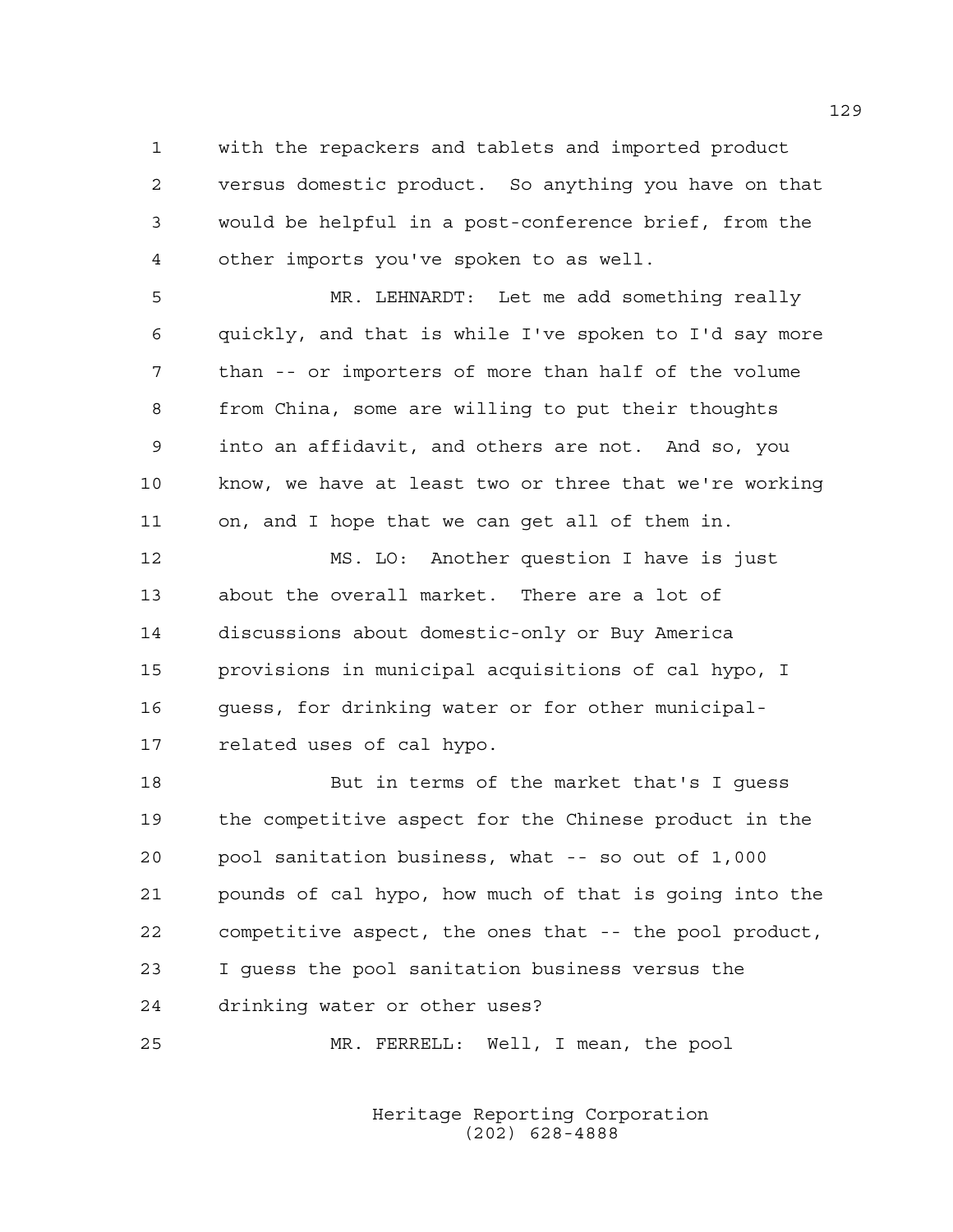1 industry is the largest consumer of the chemical in 2 the country. So by definition, most of what we do is 3 going into the pool industry. We are in the municipal 4 drinking water business, and that's how we originally 5 got into the product, just as another product line to 6 offer our marketplace. But the fact that it's sitting 7 in the warehouse and we're supplying it, I mean, you 8 just -- the tendency is to seek market opportunity, 9 and that market opportunity is mostly in the pool 10 arena with the smaller wholesalers that in a lot of 11 cases do not want to do business with the domestic 12 producers, just because of experiences they may have 13 had. And I'm not here to browbeat anything or anybody 14 because that's not how I work, but, you know, you 15 can't be all things to all people, and that goes for 16 F2 Industries. That goes for Arch. That goes for 17 everybody.

18 So there is segment of the market that you 19 can do business with. As a small business, you're 20 going to be a lot more tentative and take care of your 21 people, and they know that. And I've developed a 22 couple of relationships that way, and that's where we 23 are.

24 MS. LO: Thank you. So that's helpful. 25 Although again, I just want to make sure I understand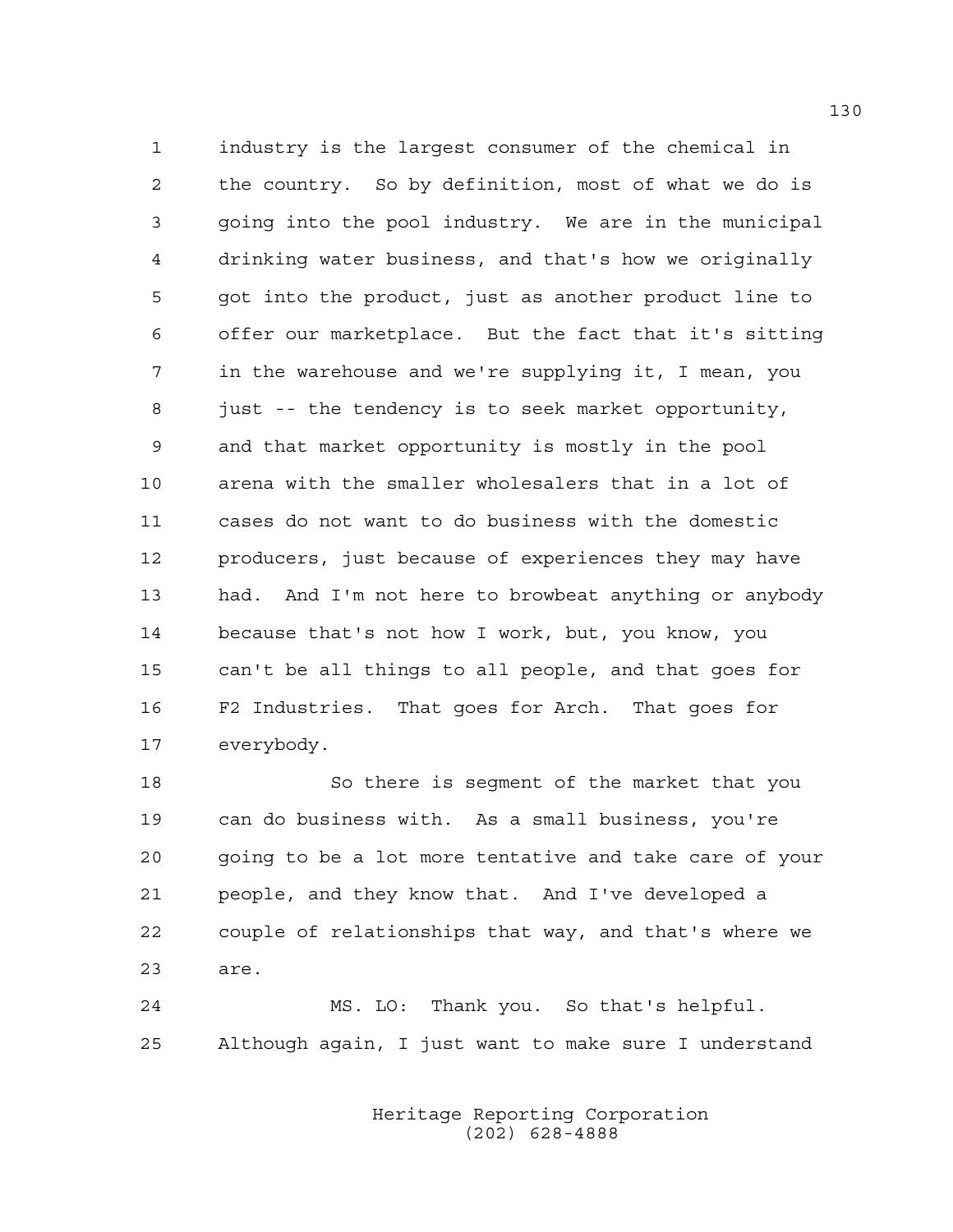1 that the non-pool applications for cal hypo, it's 2 fairly small.

3 MR. FERRELL: Yeah. F2 Industries, the 4 municipal business we have is probably, I don't know, 5 15 percent, 15 to 20 percent maybe. 6 MS. LO: Okay. That's helpful. That's what 7 I was trying to get.

8 MR. FERRELL: I mean, I have no secrets 9 here, okay?

10 MS. LO: No, no. It doesn't have to be -- 11 anything you know about your competitors or general 12 aspects of the market is super helpful at this phase 13 of the investigation.

14 In terms of the EPA registration that was 15 discussed earlier, do you know if the Chinese products 16 coming in have those registration --

17 MR. FERRELL: In that chlorine content 18 designation that we talked about, the 65-67 percent, 19 you know, I've been told that they have a 70 percent 20 registration. I'm not familiar with it. We bring in 21 65 percent. That's what we do. That's it.

22 MS. LO: So there is no EPA requirements for 23 under 70, right?

24 MR. FERRELL: Oh, yeah, yeah, yeah. There 25 is EPA -- you have to be EPA-registered because of the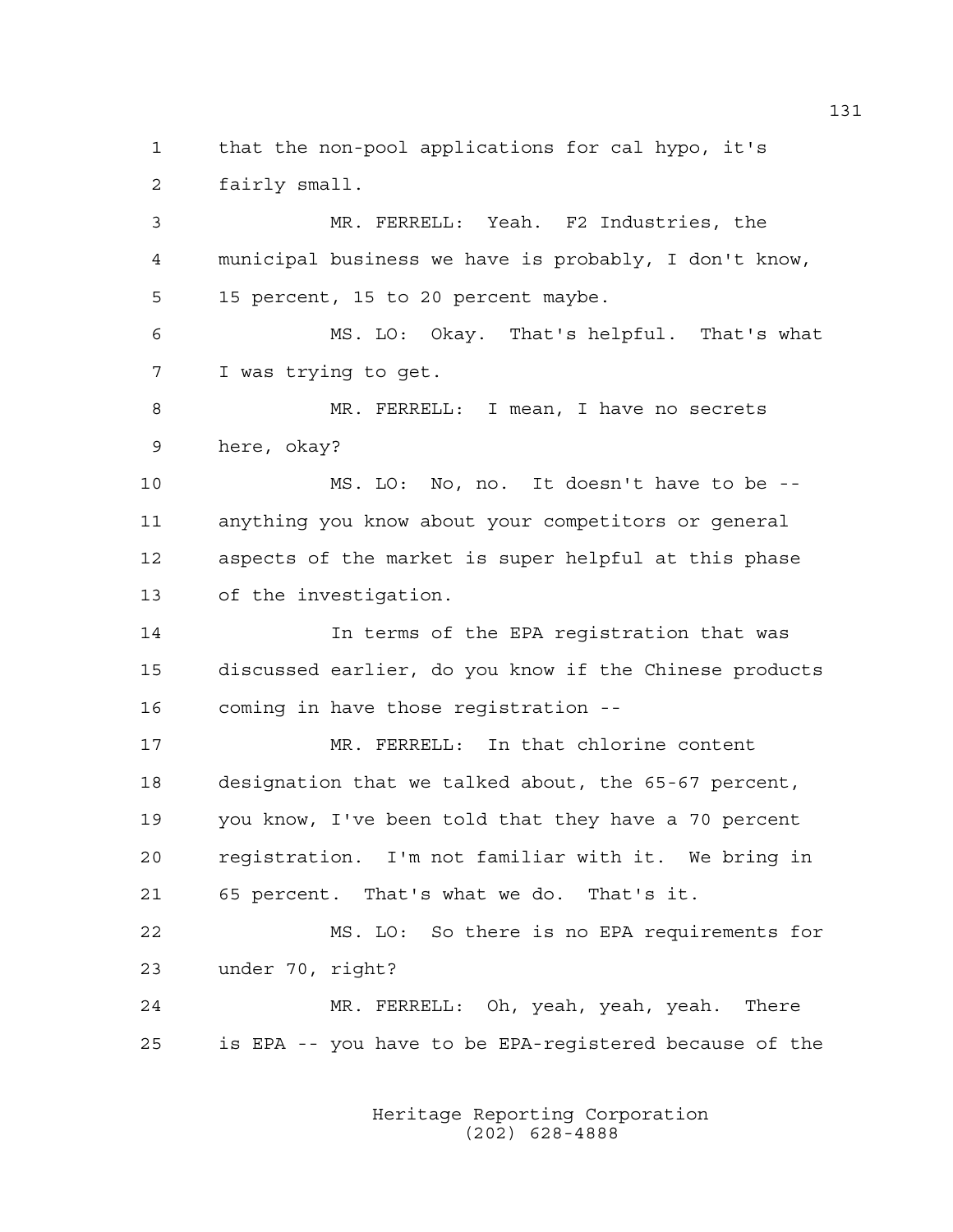1 nature of the chemical, you know, class three across 2 the board, a FIFRA requirement, yes. But, see, the 3 Chinese do not participate in that market with the 4 lower chlorine content. They are not registered in 5 that, the 47, 45, whatever it is. They're not 6 registered for that content. They're registered at 65 7 percent. The manufacturer is registered at 65 8 percent. That's all I know.

9 I know that there is somebody else that has 10 a registration for 67 percent, but I don't know who it 11 is.

12 MR. LEHNARDT: And one -- or a couple of 13 facts about the EPA registration. It's my 14 understanding, and we'll submit some documentation 15 from the EPA web site -- a couple of things. One is 16 that for registering cal hypo at the different degrees 17 of available chlorine, the EPA has said that it has 18 done enough research at certain bands of available 19 chlorine. So the registration process is easier. And 20 one of those bands is this 65 to 67. It's a little 21 bit more than that.

22 But if you get outside of that, then 23 registration is a more lengthy process. And the 24 Chinese product, there is only to my knowledge one 25 company that has registered, as Mr. Ferrell mentioned,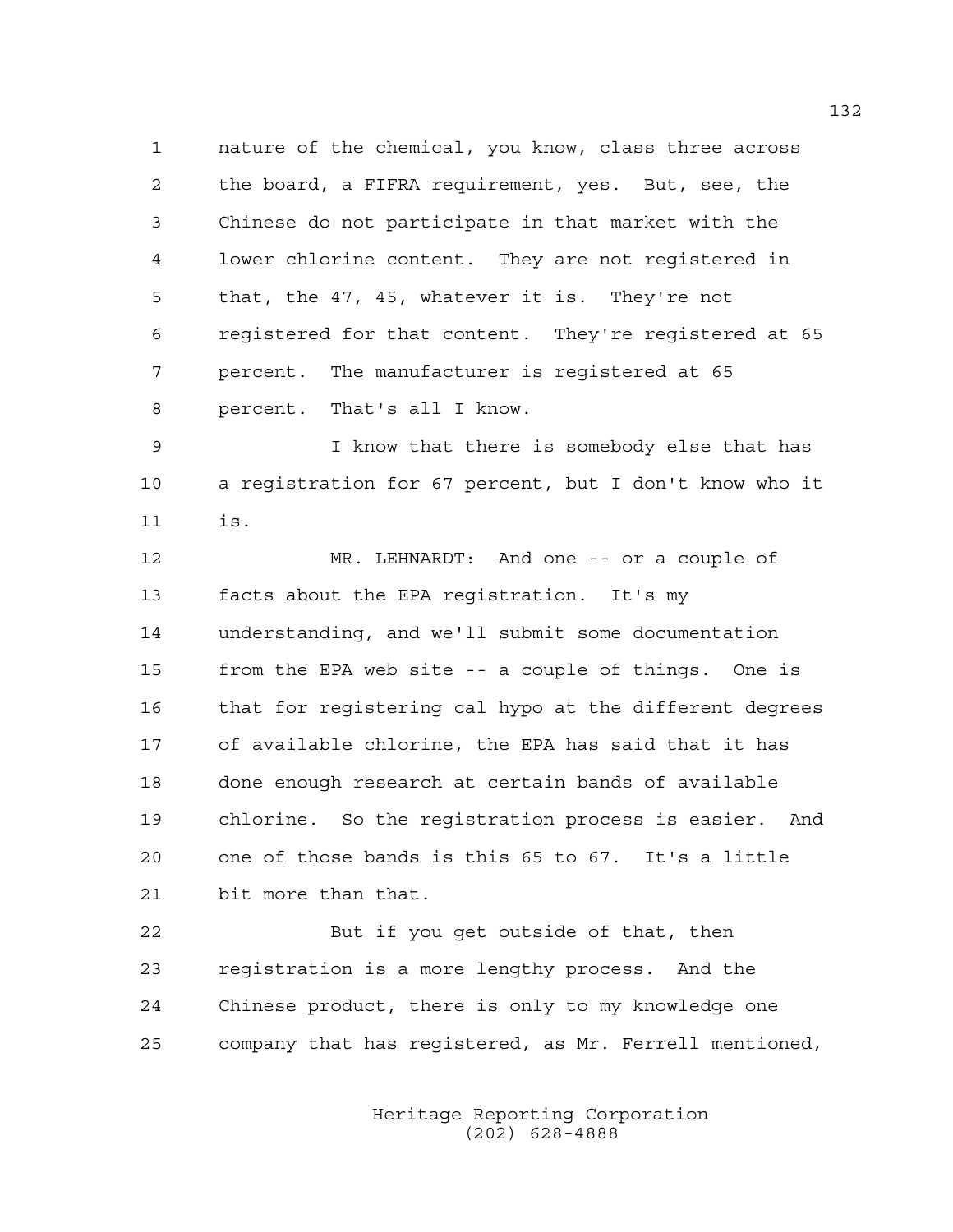1 and that was initially back in 2002-2003. And so 2 companies that are either exporting that product or 3 importing that product can do a sub-registration under 4 that initial registration. And so you'll see, for 5 example, F2 has a registration, but it's a sub-6 registration under the initial registration back in 7 2002-2003.

8 MS. LO: And, thank you. That's really 9 helpful for us. And on an unrelated note, 10 historically outside of the POI, which is any time 11 prior to 2010. You don't have to answer if it's BPI, 12 or you can answer in a post-conference brief.

13 Can you let us understand when the Chinese 14 entered the cal hypo market for F2 or for just in 15 general the industry?

16 MR. FERRELL: F2 got into the business in 17 2009, and we were not importing the product ourselves 18 at that time. We were buying from another Chinese 19 importer who no longer imports, but, you know, I don't 20 know the answer to the question when the Chinese 21 entered the U.S. market.

22 MR. LEHNARDT: I think part of the answer, 23 though, is that it must have been after the initial 24 registration in 2002-2003, although there may have 25 been a prior registration that was deactivated that I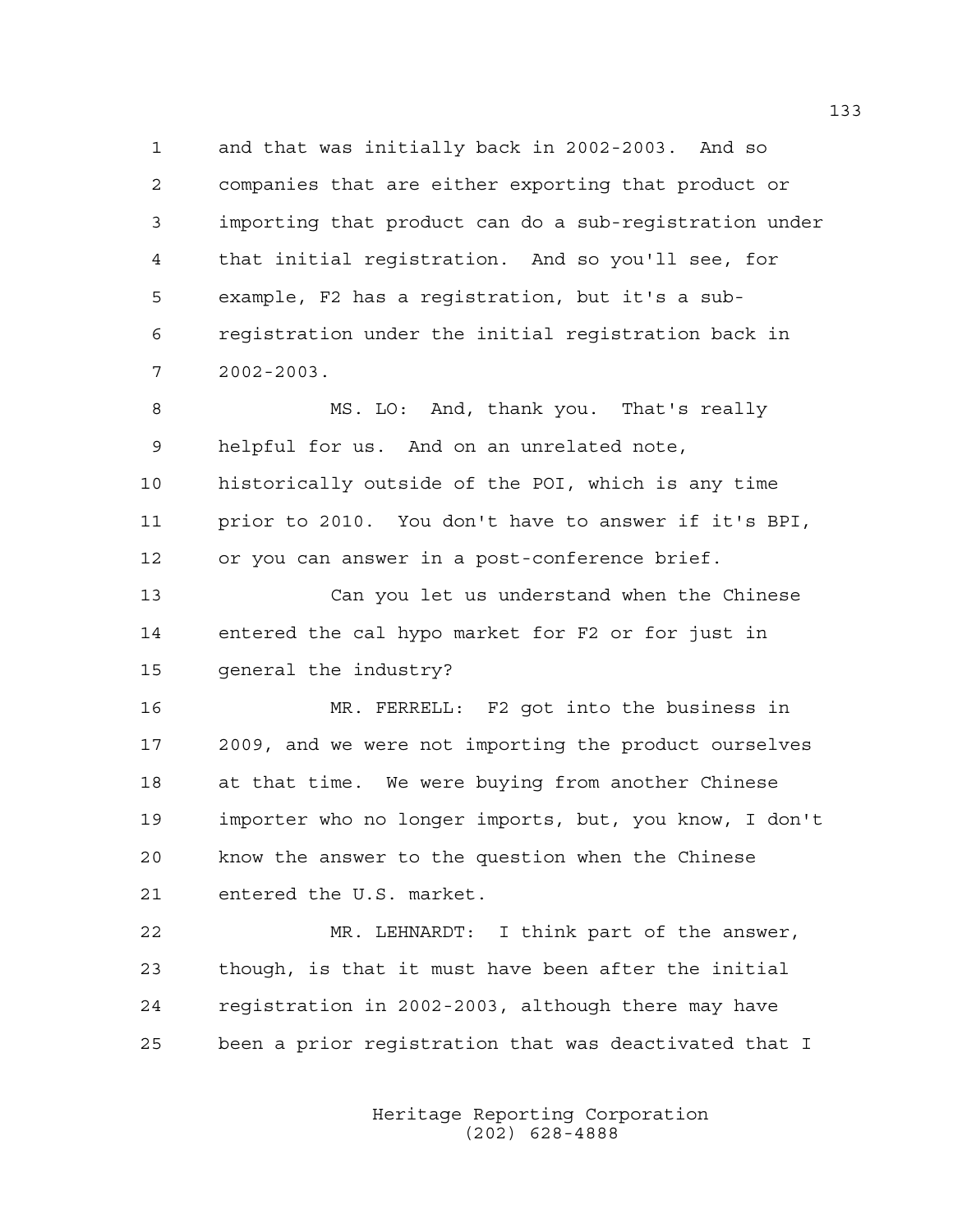1 haven't seen.

| 2  | MS. LO: And to your understanding, do                  |
|----|--------------------------------------------------------|
| 3  | distributors buy from -- or do you buy from domestics  |
| 4  | as well as imported products, if you need to meet your |
| 5  | customer demands?                                      |
| 6  | MR. FERRELL: I try to minimize that, but it            |
| 7  | has come to pass where I've had to do that. But when   |
| 8  | I do that, I have to buy actually from a customer of   |
| 9  | mine who buys product, you know, Chinese product from  |
| 10 | us, who is connected into the domestic industry as     |
| 11 | well. And I pay an arm and a leq, and I lose money     |
| 12 | every time I do that. But I take care of a customer.   |
| 13 | MS. LO: Thank you. That's helpful. So in               |
| 14 | the end, the end users, the consumers of this product, |
| 15 | may be getting a cal hypo product that's part          |
| 16 | domestic, part imported product, kind of a -- or is    |
| 17 | $it$ --                                                |
| 18 | MR. FERRELL: Well, there is part of the                |
| 19 | market that will use both, either one.                 |
| 20 | MS. LO: Mixed in the same container?                   |
| 21 | MR. FERRELL: Oh, no, no.                               |
| 22 | MS. LO: Okay.                                          |
| 23 | MR. FERRELL: I'm not aware of that. I'm                |
| 24 | not aware of that.                                     |
| 25 | MS. LO: And you guys mentioned that the                |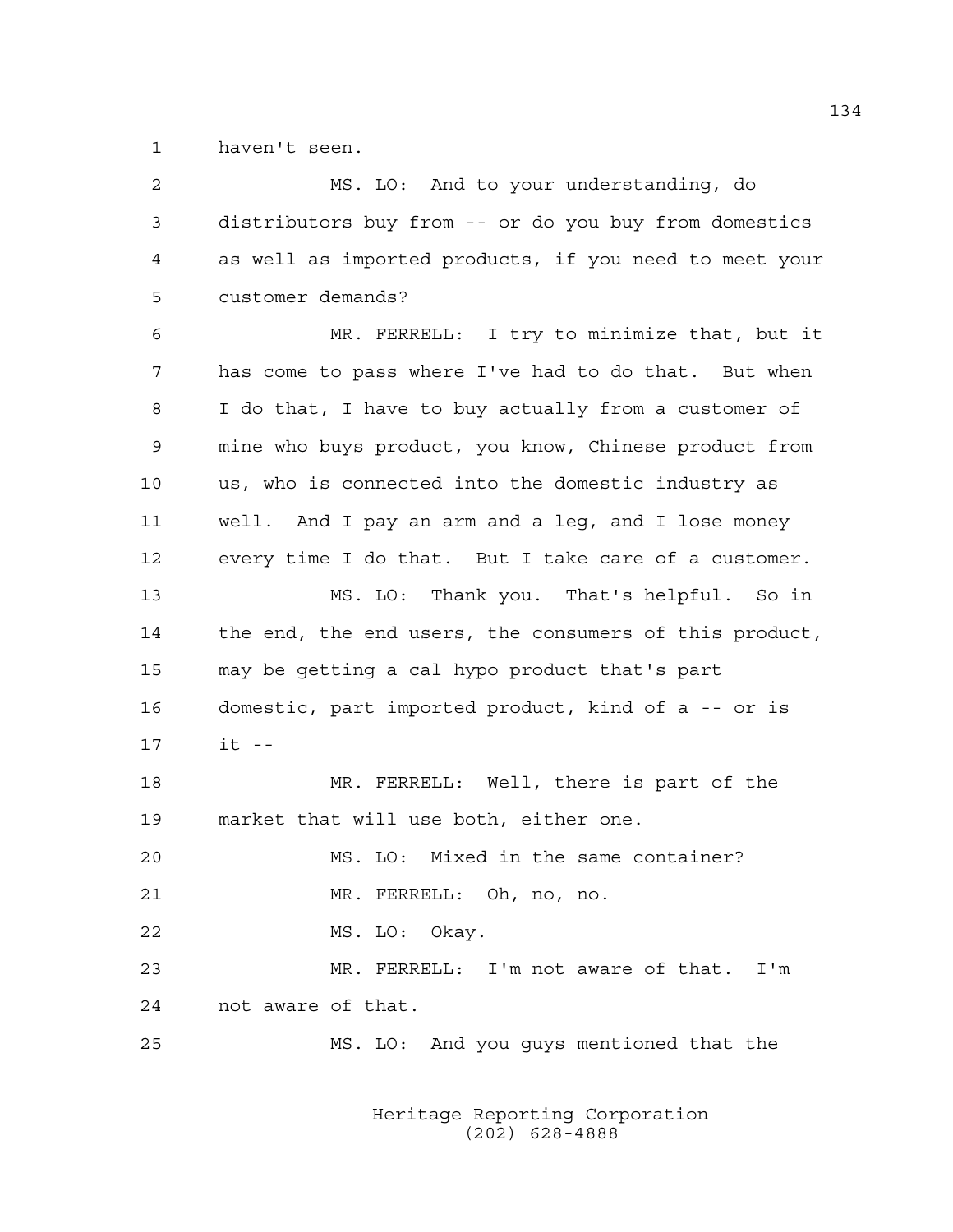1 Chinese products looks visibly different than the 2 domestic product?

3 MR. FERRELL: Well, the Chinese product is a 4 little grayer than the domestically manufactured. The 5 domestic product has got a -- it's a brighter, more 6 white color, which, you know, some people care about, 7 some people don't. But the tint of the product is a 8 little grayer.

9 MS. LO: Okay, thanks. That's helpful. So 10 you can't really mix them, basically.

11 MR. FERRELL: Well, I've just not ever heard 12 of anybody mixing different productions of cal hypo, 13 two different producers. I mean, I've heard of that 14 in other products, but I've never heard of cal hypo 15 being mixed. I mean, repackers could do it, I guess, 16 but I'm not familiar with that.

17 MS. LO: Yeah. That's what I was trying to 18 understand, if you knew anything about repackers, 19 whether they can --

20 MR. FERRELL: I don't know that they mix 21 offshore in domestic product or not. I've never heard 22 of such a thing, but that's not to say it couldn't 23 happen, I guess.

24 MS. LO: Thanks. Yeah, we're all trying to 25 understand what all is happening.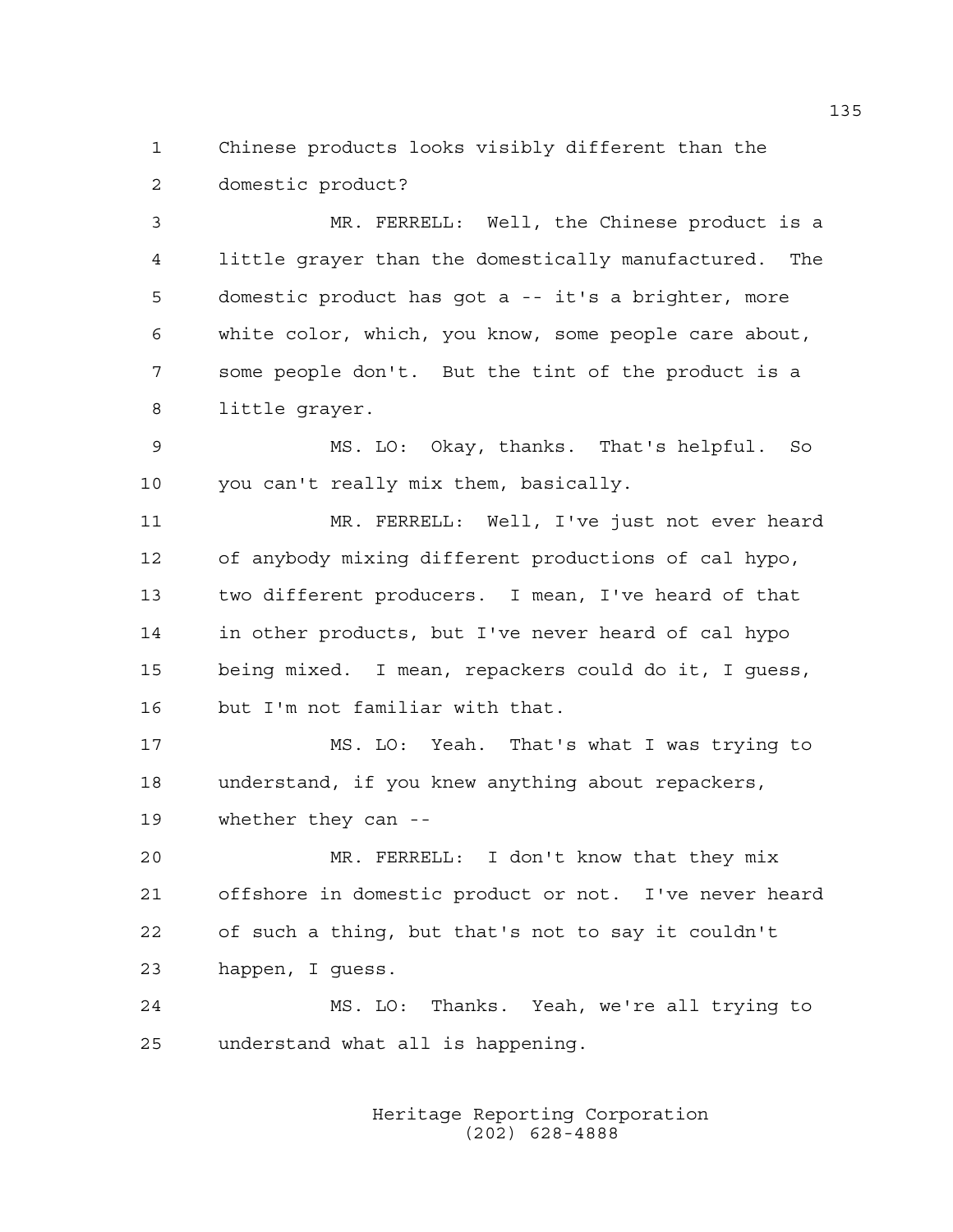1 MR. FERRELL: I mean, as long as they keep 2 it 49 percent, they can still claim it as domestic 3 product.

4 MS. LO: Okay. Thank you. Unfortunately, 5 we don't have any repackers here.

6 MS. CHEN: Irene Chen here. I just also 7 wanted to mention some customers apparently care about 8 the solubility rate of the product, which, you know, 9 apparently may drive them to prefer, you know, maybe 10 domestic over imported product.

11 MS. LO: Thank you. That's helpful. So 12 that's all I have for now. Thank you very much. 13 MS. DeFILIPPO: Thank you, Ms. Lo. 14 Mr. Henderson, questions for this panel? 15 MR. HENDERSON: Hello. And I would like to 16 thank our panel for coming here on this -- 17 particularly those traveling under these conditions. 18 First of all, on the domestic like-product 19 issue, I wanted to find out whether Respondent agrees 20 or disagrees with the Petitioner's proposed domestic 21 like-product definition.

22 MS. CHEN: We'd like to reserve that 23 argument for the post-conference. We were just 24 brought into the case. We haven't had a chance to 25 review everything in the APO release in detail. So at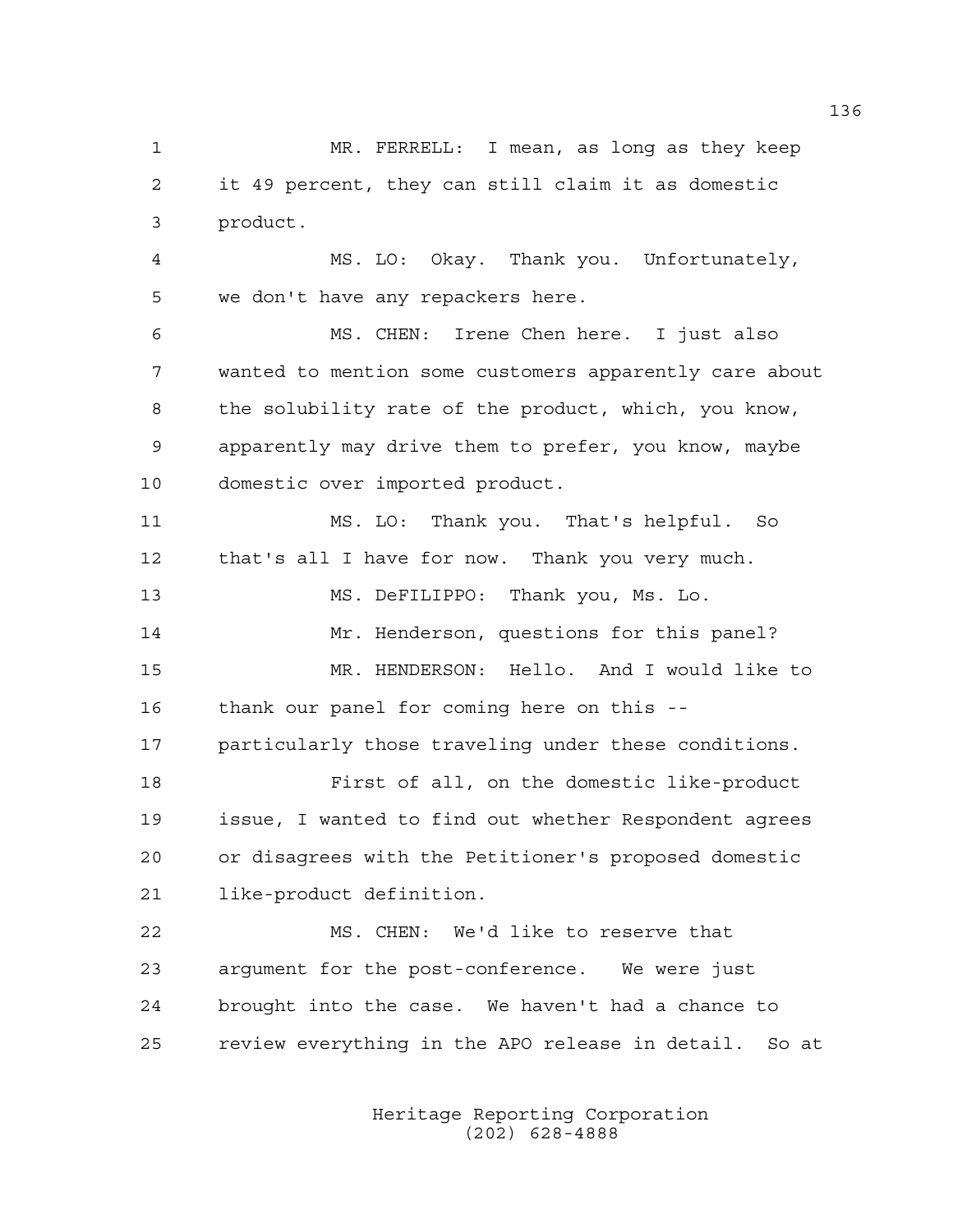1 this point, we're not going to take a position. But 2 we'll certainly elaborate on it in our post-3 conference. Thank you.

4 MR. HENDERSON: Thank you. And the 5 testimony of Mr. Ferrell about the differences between 6 the Chinese product in terms of the tint and perhaps 7 in terms of the solubility rate, do -- again, this may 8 be something you'll be addressing in the post-9 conference brief, but is there any argument that that 10 has anything to do with the domestic like-product 11 issue?

12 MS. CHEN: Well, again I think our issue is 13 we're trying to understand what is covered by the 14 scope. Obviously, there are some products with 15 certain chlorine content. If it's certain percentage 16 differences, you know, maybe those are products that 17 may not be more than one like product. But at this 18 point we don't have a clear understanding of all of 19 the chemicals -- all of the products that are covered.

20 So I think that's where we're looking for 21 purposes of our -- you know, figuring out what our 22 position is on that.

23 MR. HENDERSON: Thank you. And I take it 24 from your opening statement, Ms. Chen, that Respondent 25 agrees that calcium hypochlorite is a commodity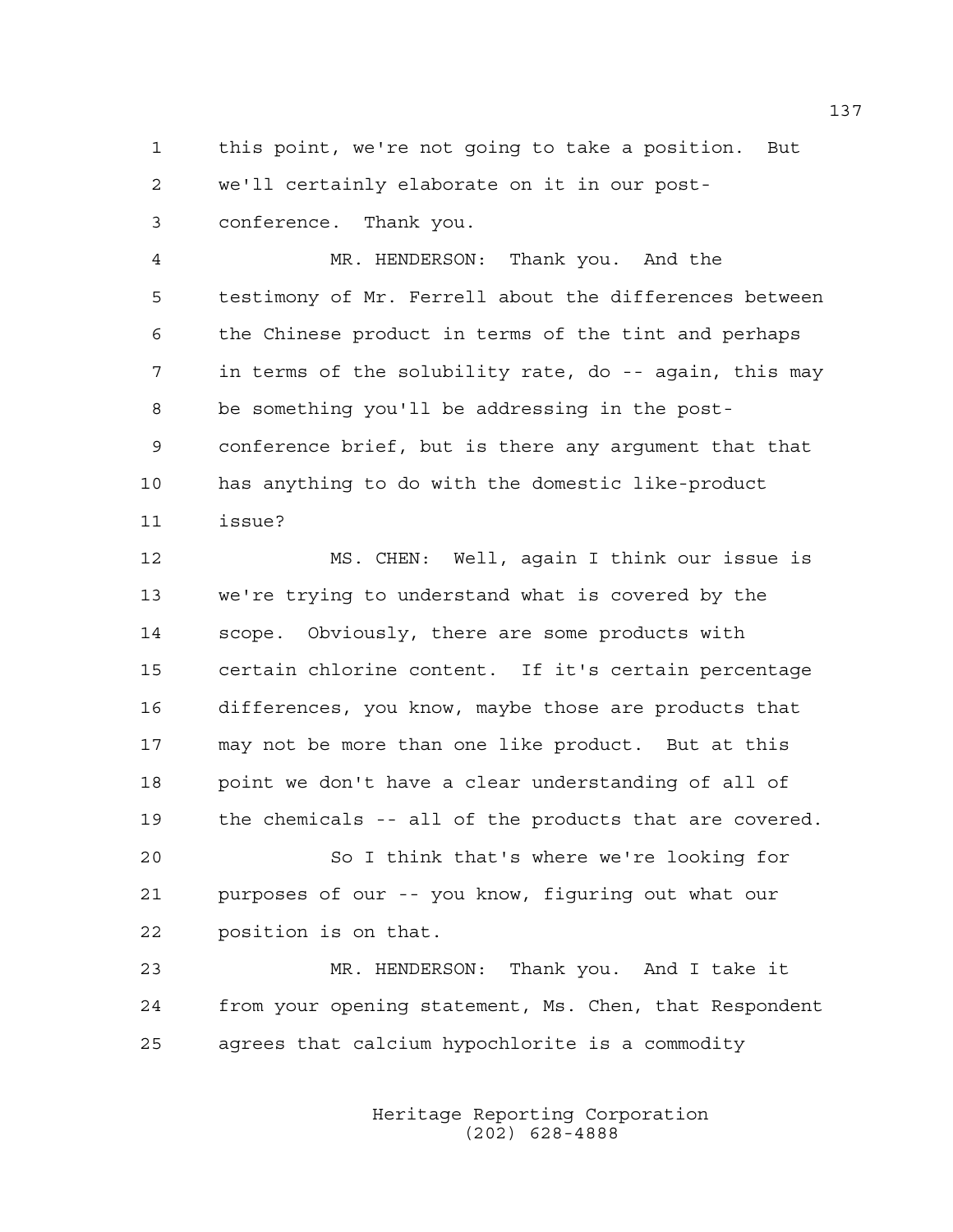1 product and not just something that subject imports 2 are commoditizing it. Or do you have any position on 3 that?

4 MS. CHEN: Well, we would disagree that 5 subject imports are coming in and commoditizing. 6 While it is a commodity product in that it is what it 7 is, we think that the domestic industry has carved out 8 large sections of the market as far as their branding, 9 their customer base, including to big box stores like 10 Walmart and Leslie's Pools, which apparently is over 11 800 -- has over 800 retail outlets.

12 So from that point of view, we'd say that, 13 you know, the domestic industry has the lion's share's 14 of the market.

15 MR. HENDERSON: Thank you. And I don't want 16 to preclude what my more-informed colleagues will be 17 asking about these issues, but whenever -- you know, 18 one side talks about -- let's say the domestic 19 industry has cornered a particular share of the 20 market. You know, we want to know, I mean, not just 21 what the overall market share is, but are there market 22 segments in which, you know, the subject imports are 23 unable to compete and, I mean, apart from explaining 24 the reasons why, et cetera, but also getting 25 information about the size of those segments and, you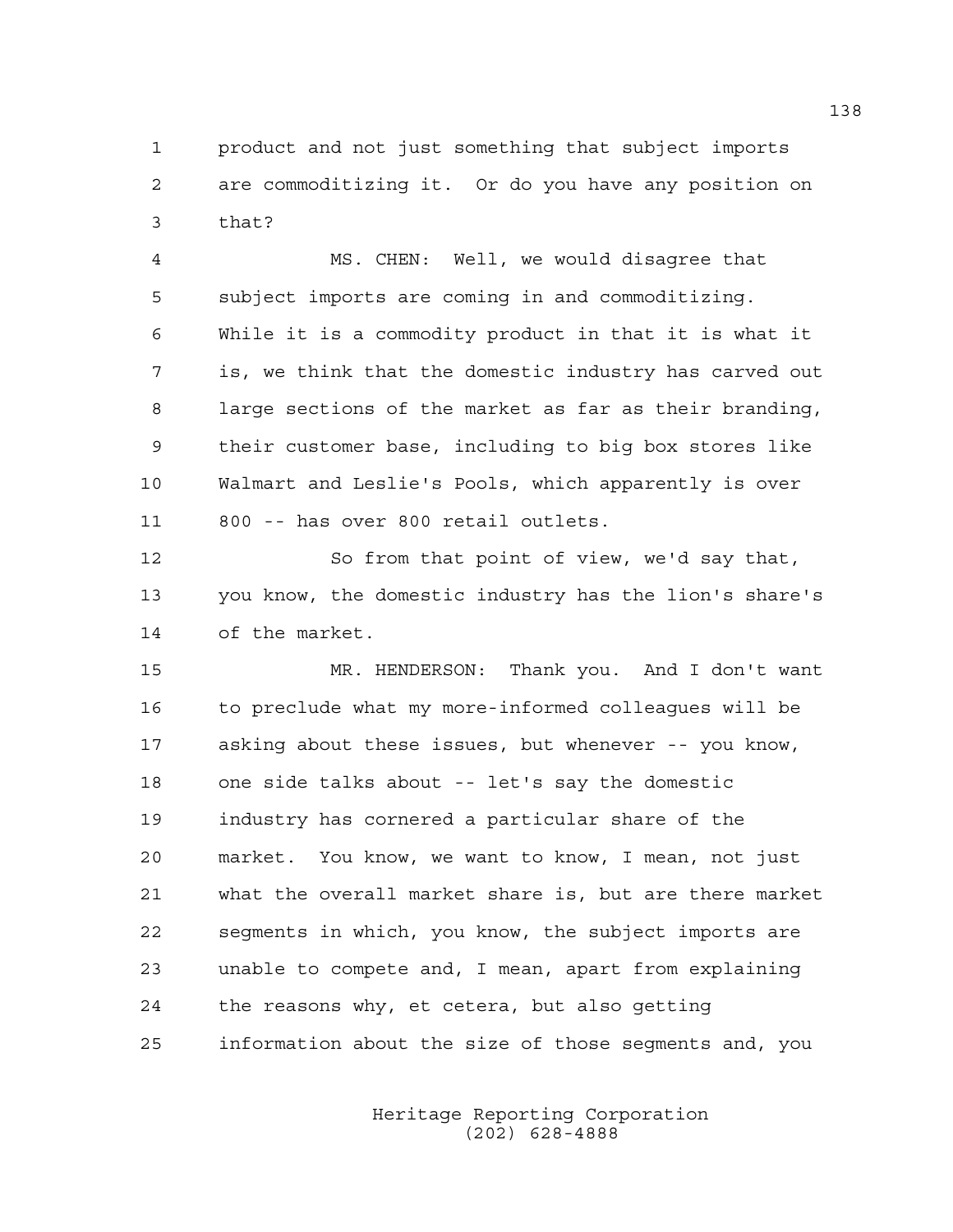1 know, much more information than just an assertion 2 that, you know, they can't compete in certain 3 segments.

4 MR. LEHNARDT: You know, one thing -- this 5 is Mark Lehnardt. One thing to add is that, you know, 6 in terms of the inability to compete on various 7 segments on chlorine available, you know, that's tied 8 directly to the EPA registration, the ability to bring 9 things into the market.

10 And in terms of the size of the market in 11 those other areas, we don't know that. That's 12 something that the domestic industry is I think best 13 equipped to answer.

14 MR. FERRELL: I want to say one thing, that 15 the cal hypo market -- and I by no means am an expert 16 in calcium hypochlorite, okay? But from what I see 17 and what I determine from what I see, the cal hypo 18 market, it's a big-volume business. It is a big-chunk 19 business, where you have segments of the business that 20 are large volumes that we've spoken to with regards 21 to, you know, the larger retailers and that sort of 22 thing.

23 And these are segments of the business that 24 the Chinese imports will never, ever participate in 25 because of the reasons that I stated earlier with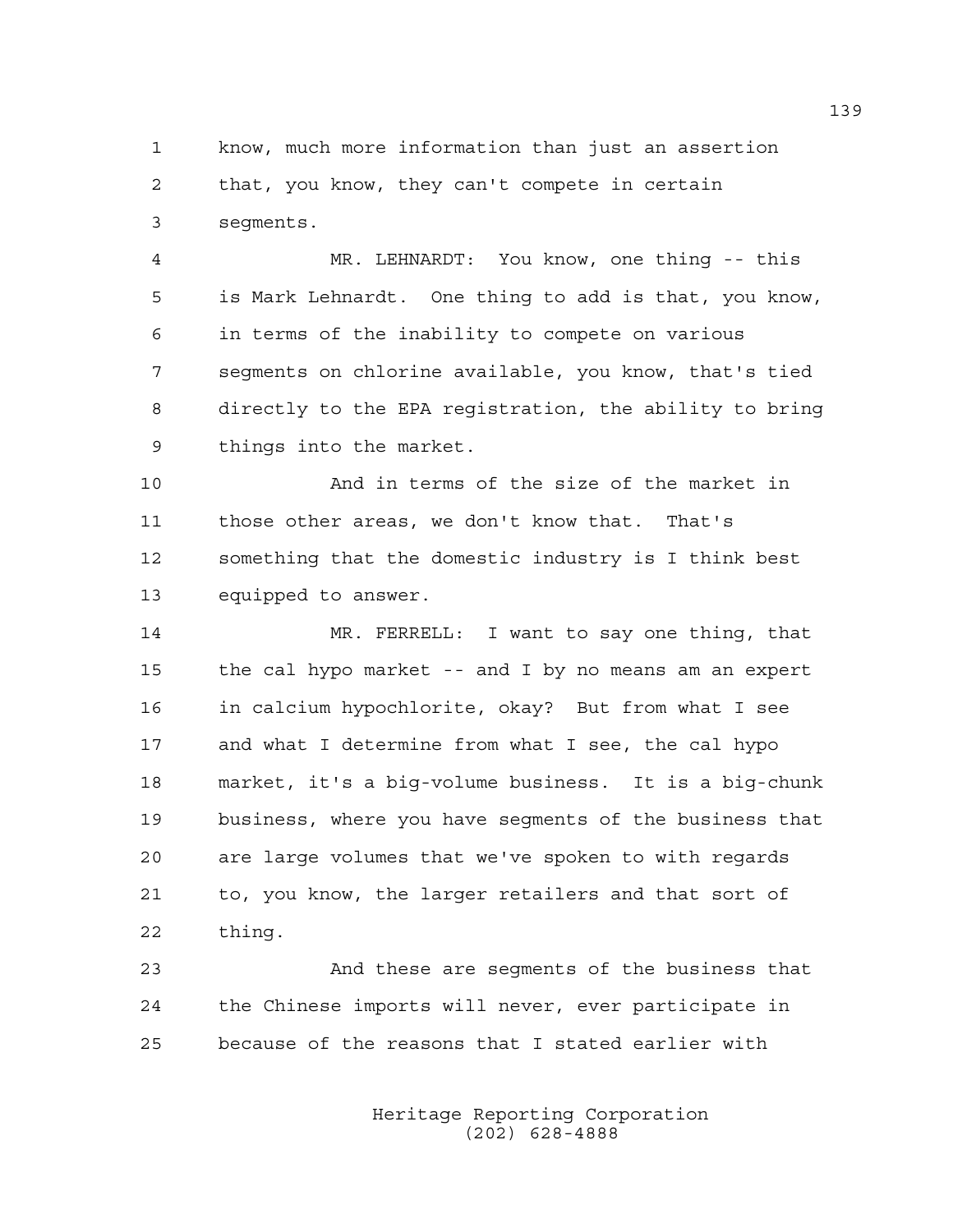1 regards to, you know, price demands, terms, inventory 2 requirements, take-back requirements. They just 3 won't. They will never participate in that because 4 that's not how they're geared. That's now how they 5 think.

6 They have a sales price. You buy the 7 product, you bring it in, and then you sell the 8 product. That's it. Anything you do after you bring 9 it in, if you want to get involved in that, that's 10 fine. But they're not going to give you any support 11 in order to go after that market. It's just not going 12 to happen.

13 MR. LEHNARDT: And, you know, one thought to 14 add is -- I believe Ms. Chen mentioned this -- is that 15 because of the storage requirements for the hazardous, 16 you know, levels of 65 and 67, which is what the 17 Chinese bring in, big box retailers just don't -- they 18 don't store it, or at least most of them won't. So 19 they have the lower calcium available products, and 20 that's -- so the Chinese, besides not being their 21 business model, they just -- they can't bring that 22 product into the U.S. right now.

23 MR. FERRELL: And the lower chlorine content 24 is a way for them to get around the new fire code 25 rules that have come into play with regards to the 65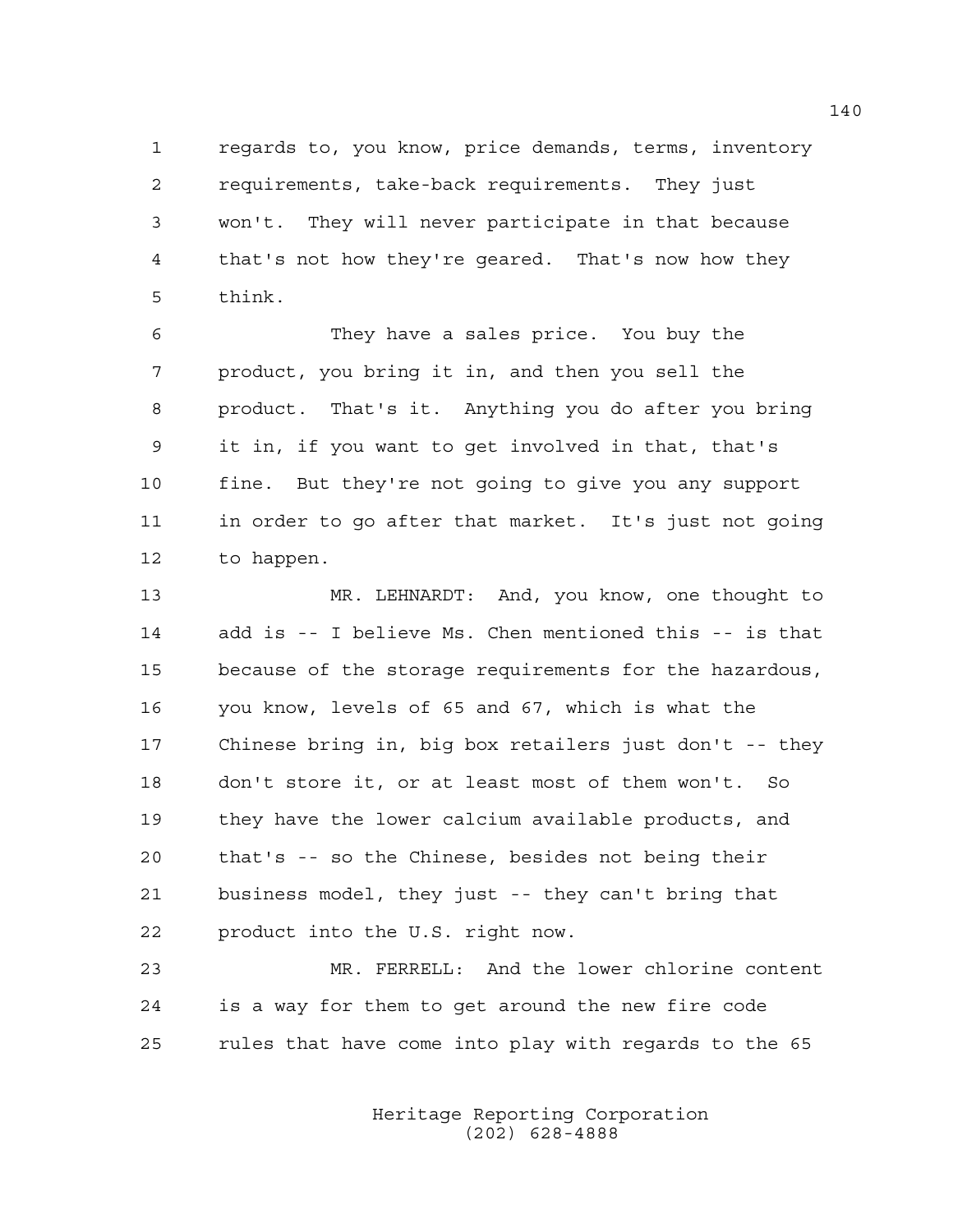1 and above percent cal hypo. I mean, they're much more 2 stringent as far as inventory amounts and the 3 condition of the storage facility and that sort of 4 thing.

5 MR. HENDERSON: Thank you. And again, 6 trying to understand the size of whatever market 7 segments in which the Chinese subject imports are 8 unable to compete, apart from whether it's big box or 9 whomever -- I mean, but obviously since it's been 10 discussed in terms of the chlorine content, whether 11 it's the, you know, much lower than 65 or 68 or 12 whether it's the, you know, higher, in the 70s, I 13 mean, we'd obviously be interested in whatever 14 information there might be in terms of shares of the 15 domestic market for these, you know, particular 16 different degrees of chlorine content. Thank you.

17 And with respect to the domestic industry 18 definition issue, which we've already discussed, and I 19 don't want to duplicate what Ms. Lo was addressing, 20 but as you heard from this morning, we have requested 21 the Petitioners to address this, and we're certainly 22 hoping for a very robust response on all of those 23 factors that the Commission looks at.

24 Now, as Ms. Lo asked, we would like whatever 25 factual information and legal argument that Respondent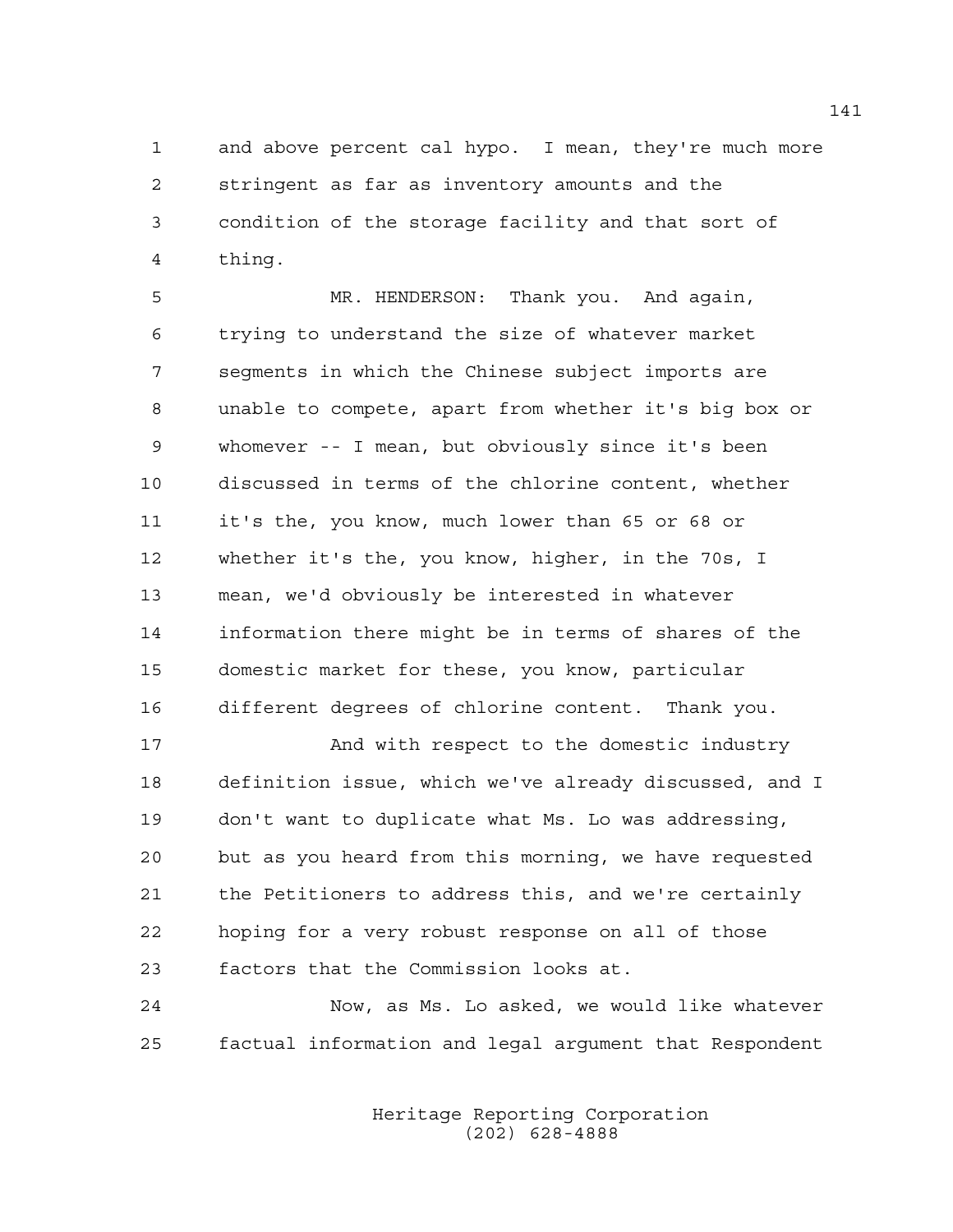1 can provide. But, I mean, we've already got, even 2 though much of this is BPI bracketed, but we've got 3 the information in the petition and in I think a 4 couple of affidavits that were submitted with the 5 petition, so I would encourage Respondent to review 6 what is already there in writing carefully. And you 7 can react to that as well as provide whatever, you 8 know, factual information that would be helpful to the 9 Commission in addressing this question.

10 MS. CHEN: Yes. We'll certainly do that for 11 our post-conference.

12 MR. HENDERSON: Good. Thank you. And I've 13 sort of already did this as part of the morning 14 session. I would encourage Respondent also to look at 15 that 1985 Commission opinion and report on calcium 16 hypochlorite from Japan. I think it's like a five-17 page Commission opinion.

18 FEMALE VOICE: Back in the day.

19 MR. HENDERSON: Yeah. But -- yeah. So, 20 anyway, but that's something that you can address in 21 the post-conference brief.

22 MS. CHEN: Certainly.

23 MR. HENDERSON: And are Respondents aware of 24 any foreign trade remedy orders or proceedings 25 involving calcium hypochlorite from China?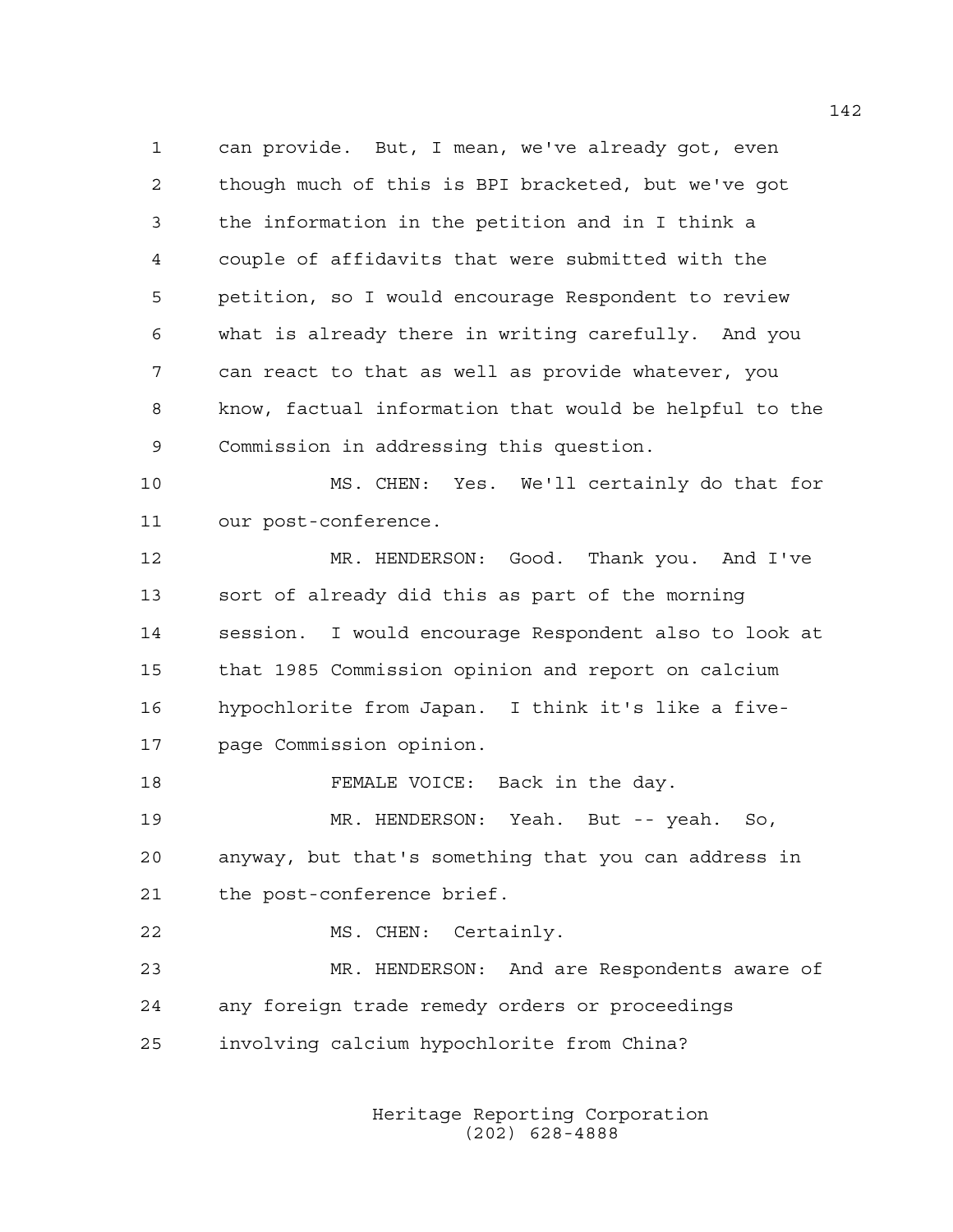1 MS. CHEN: No, we are not.

2 MR. HENDERSON: I guess that's all I have 3 for now. Thank you.

4 MS. DeFILIPPO: Thank you, Mr. Henderson. 5 I'll now turn to Mr. Fetzer for questions.

6 MR. FETZER: Thank you. And I appreciate 7 you traveling here today, on this very cold day, and 8 answering our questions. And I guess there is a lot 9 of talk in the testimony -- from your testimony about 10 where the Chinese product isn't or can't compete with 11 the U.S. product. And I'd like to flip that around 12 and ask, are there Chinese products that the U.S. 13 product can't compete with, or they don't produce in 14 the U.S. market? Is there anything that you -- go 15 ahead, Mr. Ferrell.

16 MR. FERRELL: Not that I'm aware of. I 17 mean, the domestic producers control 90 to 95 percent 18 of the marketplace, so we're just, you know -- as an 19 importer, we're just creating a little niche in the 20 marketplace for ourselves. It's not -- we are not 21 trying to reinvent the wheel. We're just trying to 22 give the market an opportunity to have another wheel 23 to look at.

24 MR. FETZER: Okay.

25 MR. FERRELL: On a very limited basis.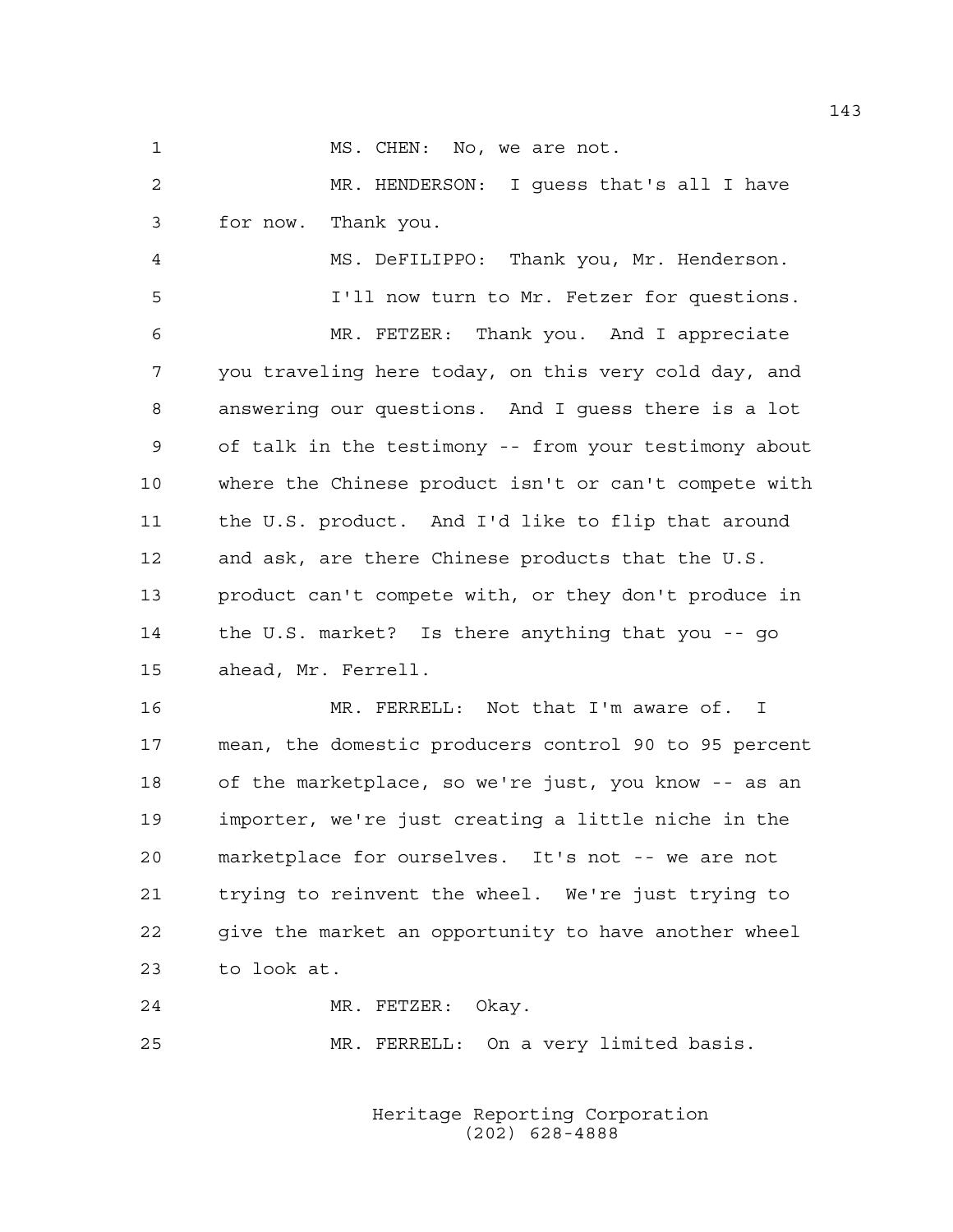1 MR. FETZER: Are there any market segments 2 that you serve that the domestic industry doesn't 3 serve, or you feel they don't serve? Because you were 4 talking about niche market segments.

5 MR. FERRELL: When I use the term niche, I'm 6 talking about a segment of the market that doesn't 7 want to do business with them because of prior 8 experiences they may have had. They want to do 9 business with F2 Industries, with Reb Ferrell. It's 10 not a question of whether the domestic people can 11 supply them or not, because they very well could. But 12 they choose not to want to do business with them, and, 13 you know, for whatever the reason is.

14 MR. FETZER: And you don't -- I mean, to the 15 extent you can elaborate, even in post-conference, on 16 any -- I mean, are they -- I mean, they must have 17 personal reasons, but are they business reasons or are 18 they --

19 MR. FERRELL: Yeah.

20 MR. FETZER: -- services that you provide 21 that they won't, or that's --

22 MR. FERRELL: No. It's more about 23 experiences they've had with the domestic producers 24 that were negative experiences in their eyes and, you 25 know, they have a bad taste in their mouth, if you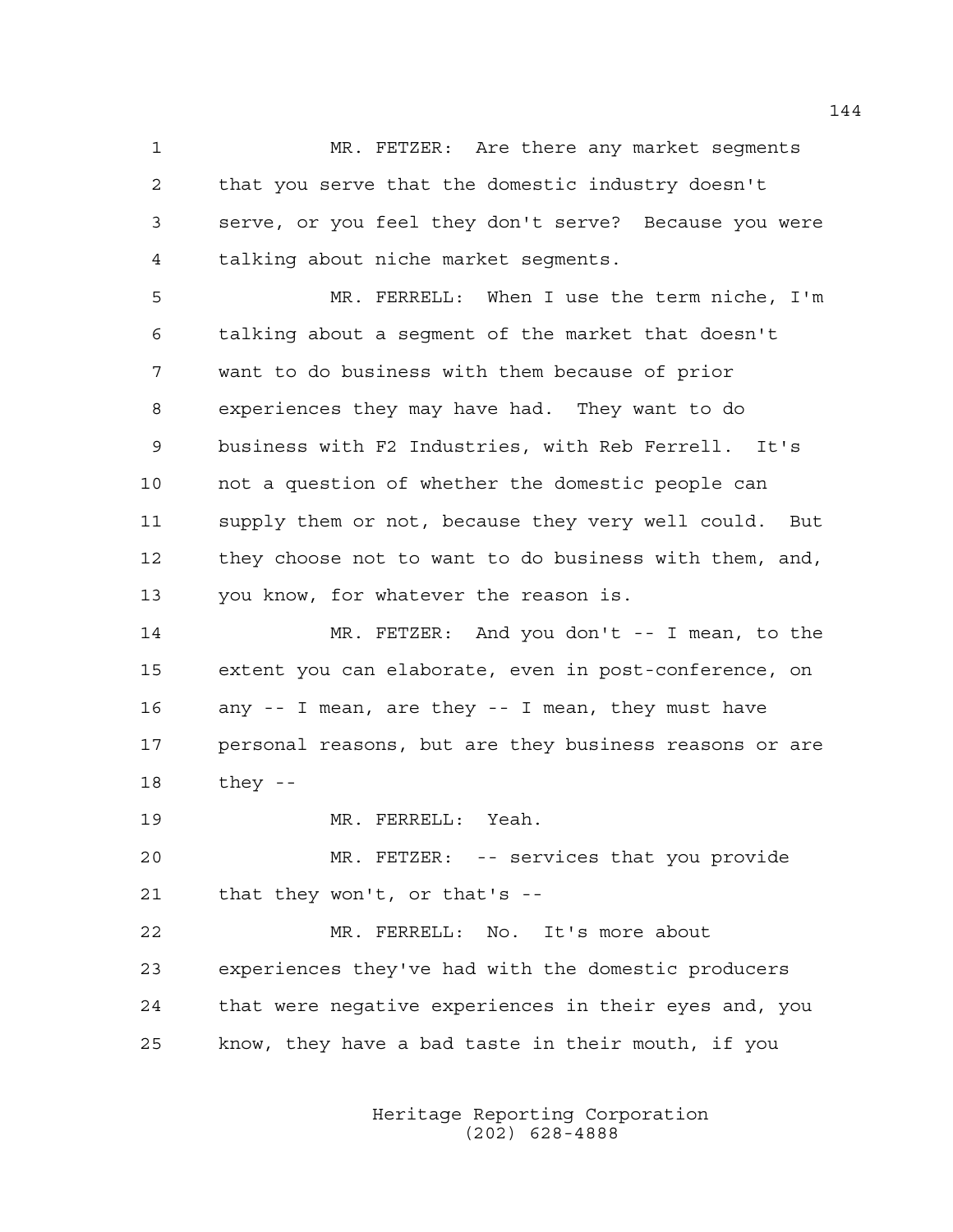1 will. And like I said, I'm not here to try to 2 browbeat anybody. I just -- you asked the question, 3 and that's kind of the answer, or the answer.

4 MR. FETZER: Okay. You've heard in the 5 first panel the description about the services, like 6 the hotline and all, for that product. In your sales, 7 do you provide similar types of services, or is it a 8 different -- you know, it's different --

9 MR. FERRELL: You know, as I said, we're a 10 small business. We don't have a hotline. People have 11 my cell phone number. The people that the -- you 12 know, the pool, the small pool wholesalers, the two 13 that we do business with, they have their own. So 14 they are taking care of that need in the marketplace 15 themselves as opposed to F2 Industries doing it.

16 Now, I have on occasion have consumers give 17 me a ring because my phone number is on the label. 18 So, you know, I do get those calls, and I either try 19 to take care of it myself or I refer them to where 20 they bought the product.

21 MR. FETZER: Okay. I appreciate that. 22 Thanks.

23 There was talk about take-backs. Could you 24 go into more -- I think, Mr. Ferrell, you talked about 25 the take-backs. Go into more detail. Any importances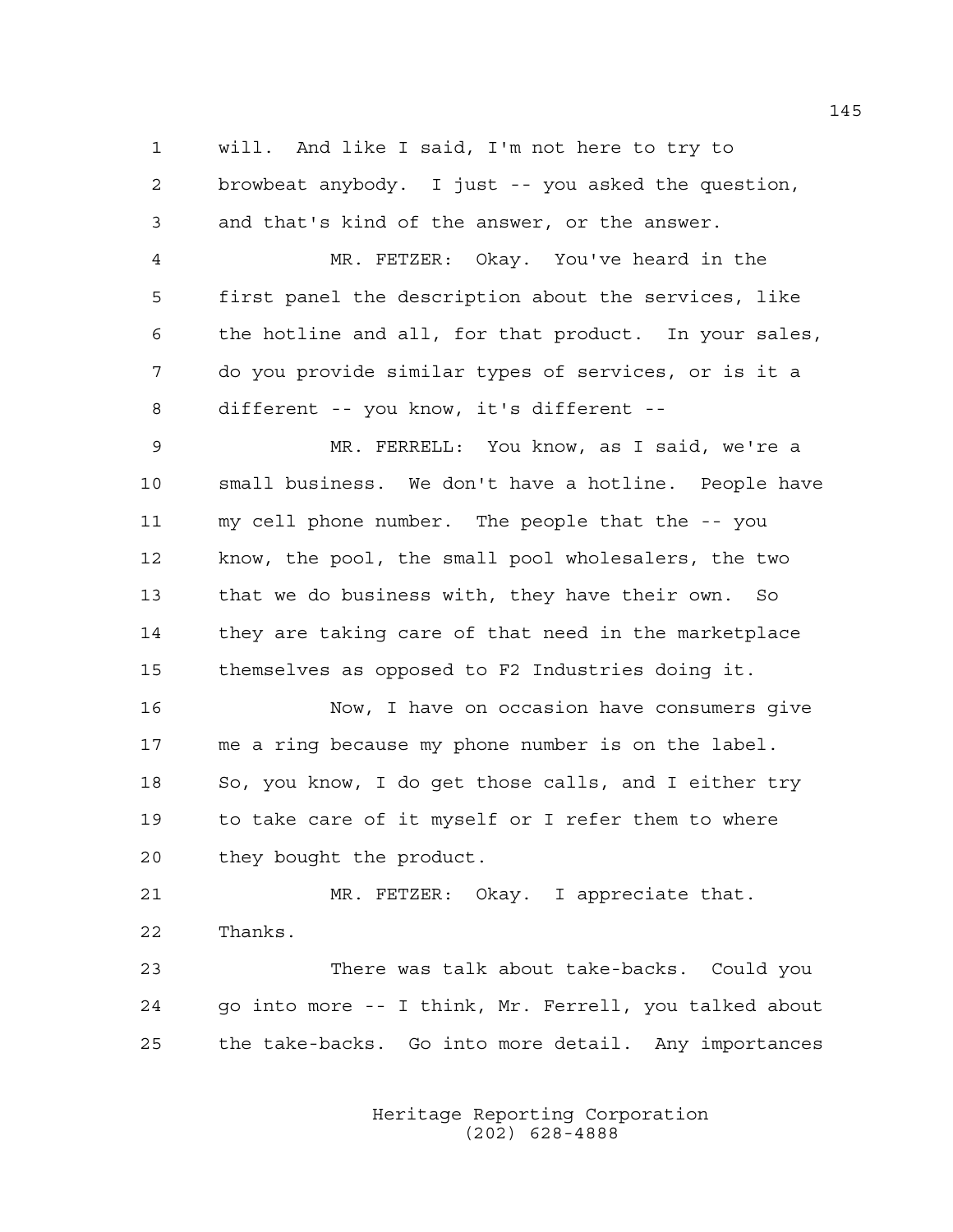1 or difference -- I'm trying to remember, was it that 2 take-backs were something the domestic industry does 3 and you don't, or --

4 MR. FERRELL: Well, take-backs are -- and 5 it's not across the board. But most of the big box 6 stores, the Lowes, the Walmarts, and those types, part 7 of the agreement that they have with not just chemical 8 suppliers, but any suppliers, is if they have access 9 inventory that's left over at the end of a season, 10 most of them will require their supplier to take back 11 that inventory off of their hands so they don't have 12 to carry it. That's what that is.

13 We don't do that. That's one of the reasons 14 that the Chinese product will never be in any of those 15 places, because they don't do that.

16 MR. FETZER: So you, basically when you 17 sell, you just -- they take it, and --

18 MR. FERRELL: They -- well, I mean, of 19 course we stand behind our product. So if there is a 20 quality issue, of course, we're going to see -- dig in 21 and see what is going on. And, you know, if the 22 product doesn't meet the specification that it was 23 intended to meet, yes, we'll replace it.

24 MR. FETZER: But you're not taking back just 25 unused inventory like that, right.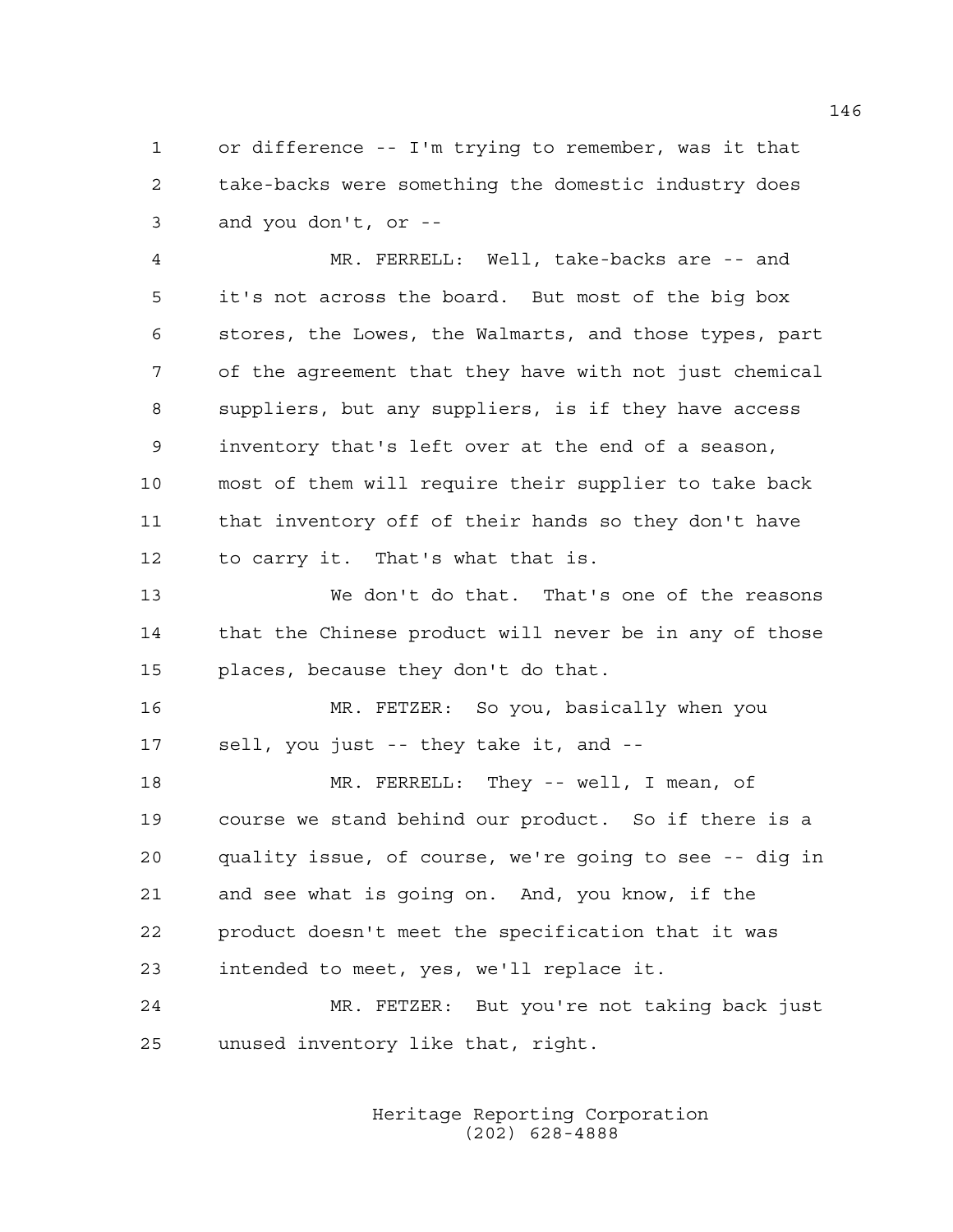1 MR. FERRELL: No, no, no, no.

2 MR. FETZER: That's what I meant. 3 MR. FERRELL: NO, sir. I wouldn't be in 4 business if I did that. 5 MR. LEHNARDT: One note I think about stores 6 like Walmart is Walmart doesn't really buy much from

7 anybody. They gave retailers -- or they give 8 producers a place to sell their goods, and then 90 9 days after it's sold, Walmart will forward the money 10 to the supplier. So the take-back is, you know, 11 you've got some product on our shelves, and nobody is 12 buying it, so you can come and take it back.

13 MR. FETZER: Okay, thanks. You were talking 14 about your experience about whether you could -- the 15 way I remember it -- and, please, if I 16 mischaracterized it, I'm sorry, please correct me. 17 But you said when you contacted for the possibilities 18 of purchasing from domestic suppliers that they sent 19 you I guess to a different distributor or something. 20 So my sense was that it wasn't that they denied you, 21 but that they made you go to a distributor that would 22 push into a situation that you didn't want. Could 23 you just describe that? Was that a matter of price, 24 or was it a matter of procedures, that it was a 25 situation that you didn't want to do?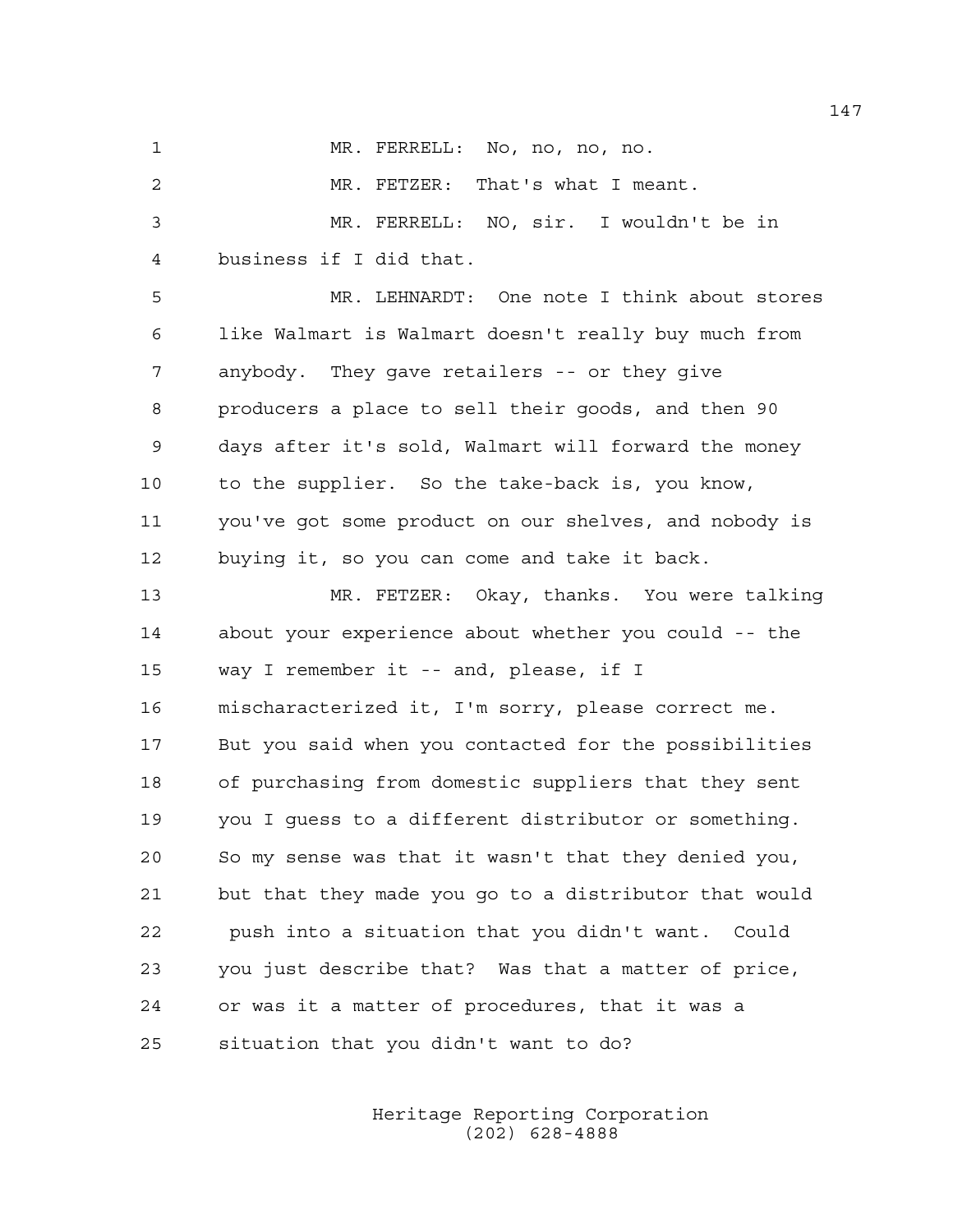1 MR. FERRELL: The domestic producers do not 2 want to deal directly with F2 Industries because -- 3 and it may be because of agreements they have in place 4 with the large national commodity distributors, you 5 know, for whatever reason, okay? So we will get 6 kicked to the distributor, and will pay a premium to 7 purchase the product from the distributor, and by 8 doing so it doesn't allow us to be competitive to the 9 marketplace that we participate in. It's simple 10 economics. 11 MR. FETZER: Okay. But they would -- they 12 didn't -- they refused to deal directly with you, and 13 they directed you towards -- 14 MR. FERRELL: Right, yeah. 15 MR. FETZER: -- towards these distributors. 16 MR. FERRELL: And that's -- yeah, yes. 17 MR. FETZER: Okay. Do you have a sense of 18 how demand in the market has been for the last couple 19 of years since 2010? Has it increased, decreased, 20 fluctuated? Anything we could look at that would be 21 an indicator of that? I mean, I asked this morning -- 22 MR. FERRELL: No. I mean, the demand for 23 calcium hypochlorite in the marketplace is really 24 dictated by two things, in my opinion. And I don't do 25 -- I don't keep up with growth in the market and all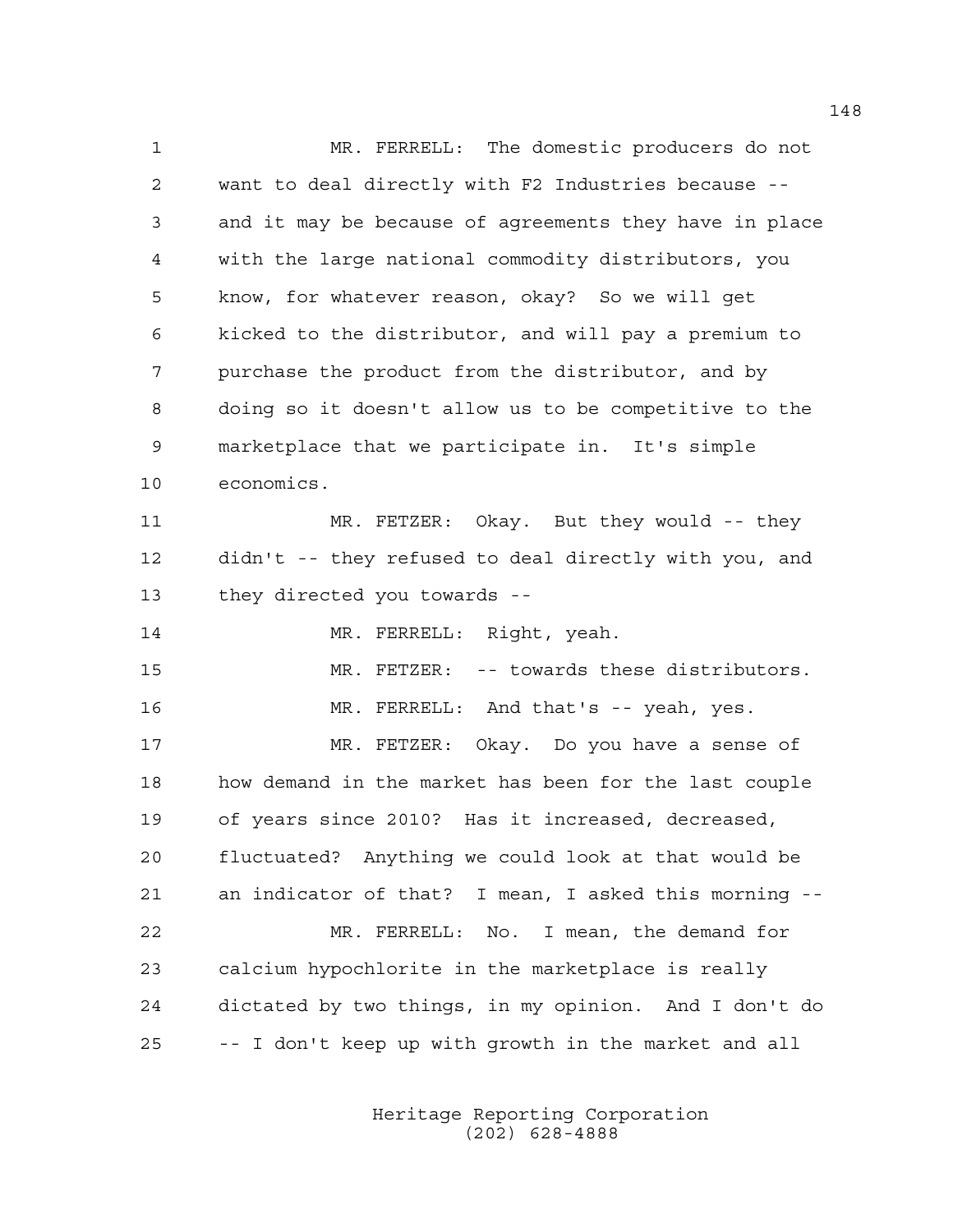1 that sort of thing because we're not in that. That's 2 not what we do.

3 But as I see -- and in talking with people 4 and so forth, the growth -- or the demand in the 5 market is going to be dictated by construction, more 6 pools, and also there is a segment of the market 7 creating a little bit of a growth area, I believe, 8 whereby the ISOS, which are very popular still, but 9 were more popular at one point -- people are 10 discontinuing the use, or some people, the use of that 11 chemistry and moving back to cal hypo because, I mean, 12 cal hypo at one time was the chemical. And the 13 stabilized chlorine came in, the ISOS came in, and 14 became dominant in that market.

15 But because of the reasons that have been 16 explained earlier with regards to the chlorine and how 17 it behaves and so forth, there are a lot of people 18 that are moving back away from that and going to -- 19 not necessarily to cal hypo, but to another treatment, 20 as in salt or UV, but also calcium hypochlorite.

```
21 MR. FETZER: Okay.
```
22 MR. LEHNARDT: There is another aspect of 23 the market that Mr. Walden referred to earlier, and 24 that is weather. If it's a colder year, then there is 25 less of a market. There is less demand. If it's hot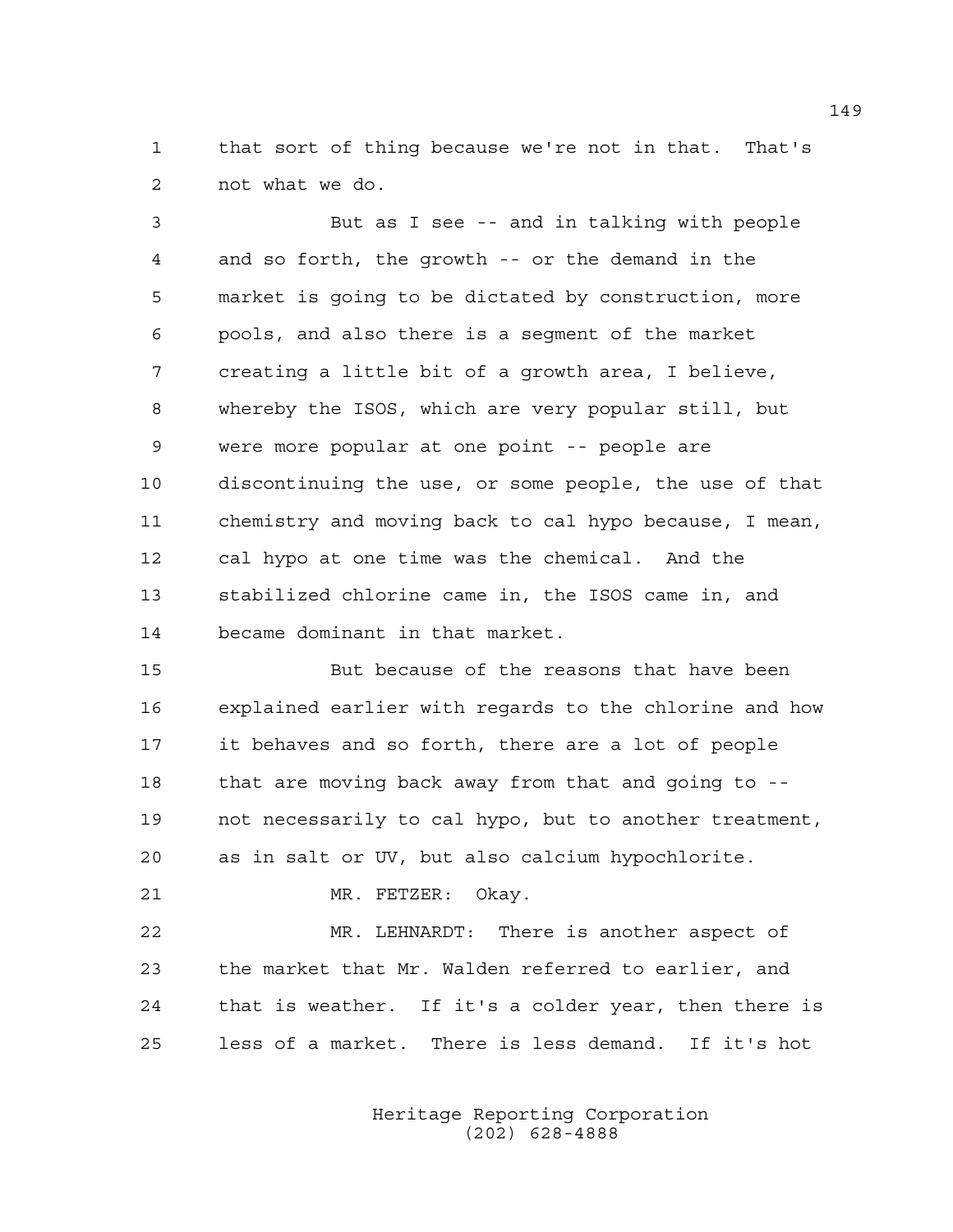1 and sunny, the heat makes algae grown, and sun feeds 2 algae, and sun also breaks down the chemical in the 3 water, so there is more.

4 So in recent years, from what I understand, 5 and we're doing some research in that, there have been 6 cooler -- there has been a cooler year recently, so 7 demand was lower that year.

8 You know, one other thing with temperature, 9 is once -- from what I understand, once a temperature 10 is below 65, besides not being very appealing, you 11 know, to take a swim in the pool, you no longer need 12 the same amount of cal hypo, if any.

13 MR. FERRELL: To reiterate, the sun and the 14 heat definitely will deteriorate chlorine quicker than 15 anything, and that's what caused, I think, the iso 16 chemistry to become popular when it did because the 17 chlorine residual has more staying power in the water 18 than just straight cal hypo. But the you reach a 19 point of diminishing return where it becomes a 20 negative, as Rich had spoke about.

21 MR. FETZER: And, Ms. Chen, you made some 22 comments on the price data. I'd like to talk about -- 23 I think you said it should be rejected. So maybe we 24 can go through that. I think your first -- one 25 objection was that the price data needs to be the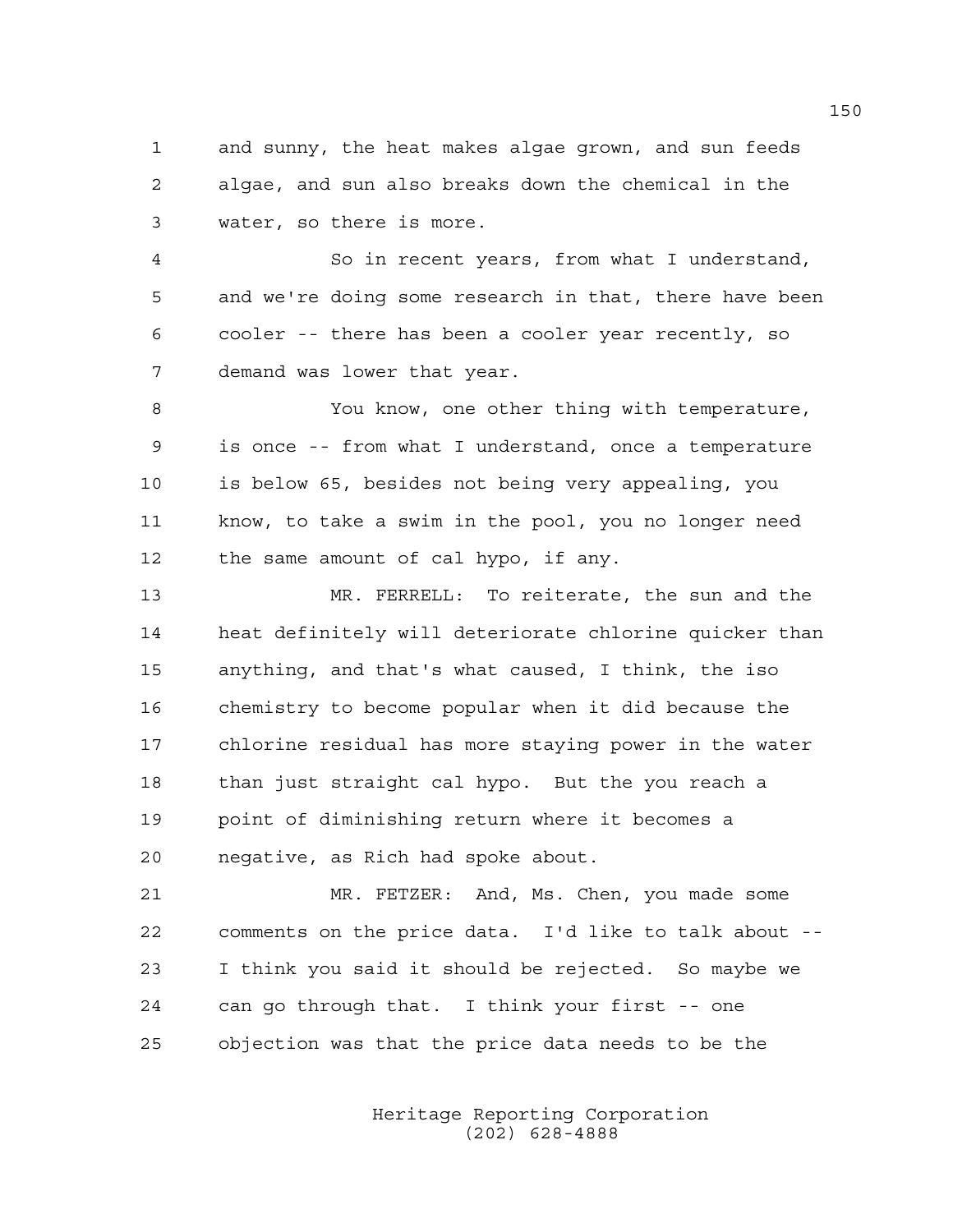1 first arm's length sale. And I believe my 2 understanding is that what we asked for.

3 So do you -- I mean, are you basing that on 4 looking at questionnaire responses or we asked the 5 question? Do you feel we didn't get a first arm's 6 length transaction?

7 MS. CHEN: Well, yes. And I apologize. We 8 just got the APO release last night. I didn't have a 9 chance to go through everything. But I was basing 10 that on Petitioner's request that the data be 11 collected in that manner. So if the Commission has 12 done where it's the first arm's length transaction, we 13 feel that is more accurate than collecting pricing 14 data, you know, in different segments.

15 MR. FETZER: Well, I think the way they 16 requested it was for -- I mean, it was from two 17 different segments, but it was, you know, from 18 domestic producers' shipments or from imports 19 directly. I mean, we weren't asking for distributor 20 sales to, you know, pool dealers or something like 21 that. It was direct sales. I mean, I believe that's 22 what we asked for. We'll check and make sure we got 23 that. That's another question.

24 But my understanding is the way it was 25 worded, it was requested in the petition, which was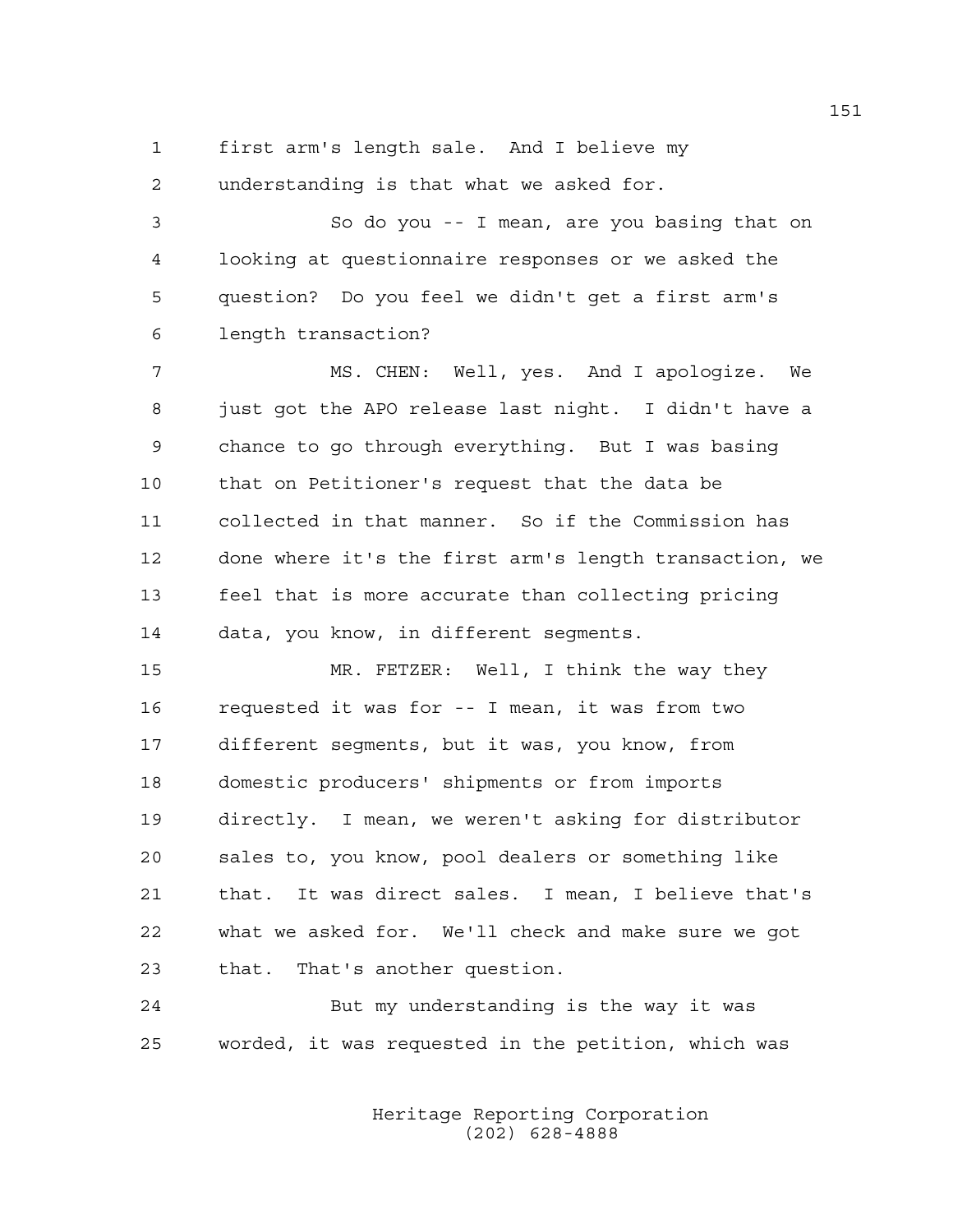1 similar to what we asked in the questionnaire, that's 2 what we asked for now. Again, we have to make sure we 3 received the right answers. 4 But, I mean, I don't know of another way 5 they would report it unless they were double counting 6 sales somehow. 7 MS. CHEN: Well, I think our main issue is 8 that the pricing data not be broken out among 9 segments, that it be presented as, you know, the 10 pricing products, that it be a pure comparison between 11 domestic and import prices, and not broken out by 12 segments. 13 MR. FETZER: SO you want to combine the 14 segments. 15 MS. CHEN: Yes. 16 MR. FETZER: Okay. All right. I see what 17 you're saying. 18 MS. CHEN: And I apologize for the 19 misunderstanding. 20 MR. FETZER: I mean, typically the reason 21 we'd ask for the different segments is because we 22 would think in different channels the prices would be 23 different and not comparable. But you're saying you 24 feel in those two segments the prices would be 25 comparable?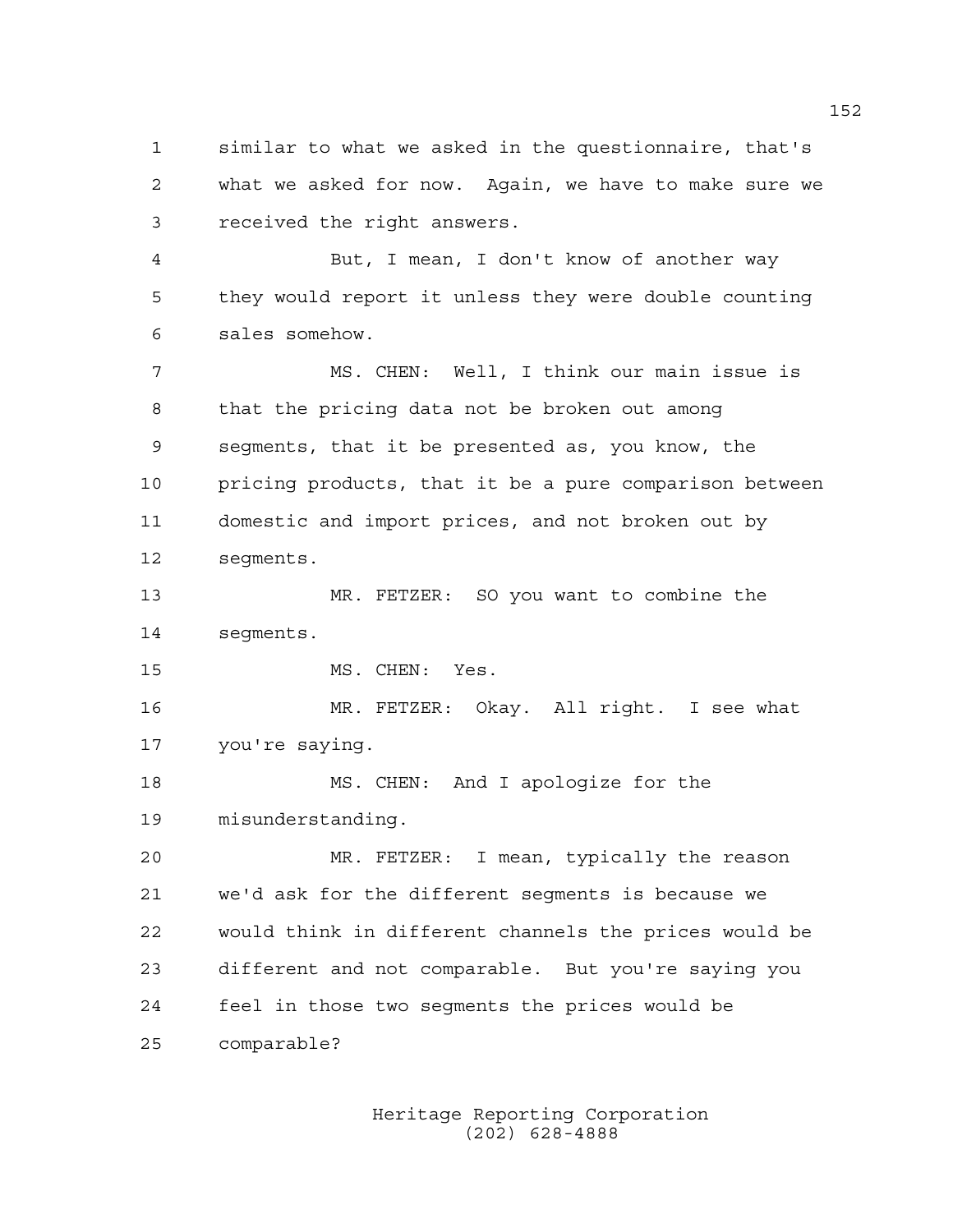1 MS. CHEN: Well, even given what Petitioners 2 characterize the product to be, it's a commodity 3 product. It's something that can be really sold 4 interchangeably between segments, according to the 5 petition. So we feel that it's -- the comparison 6 should really be just based on price and not broken 7 out by segment because we think that might -- 8 especially because subject imports are not sold into 9 all of these different segments. You know, you 10 probably just want -- if you want to just do a pure 11 price comparison, it makes more sense just to have it, 12 you know, presented as domestic price versus subject 13 import price, and not in this segment and this 14 segment, because you're not -- maybe not likely to get 15 all of the coverage that you need to get any proper 16 comparison in the different segments. And I hope I'm 17 making sense with that.

18 MR. FETZER: So you're afraid the coverage 19 is going to be too small or -- I mean, typically what 20 we try to do is find good comparisons, even if the 21 coverage suffers because we want it apples to apples 22 rather than apples to oranges. And so the problem is 23 if the prices in the channels are different, then 24 that's a problem.

25 Now, we can always combine the data, too, if

 Heritage Reporting Corporation (202) 628-4888

153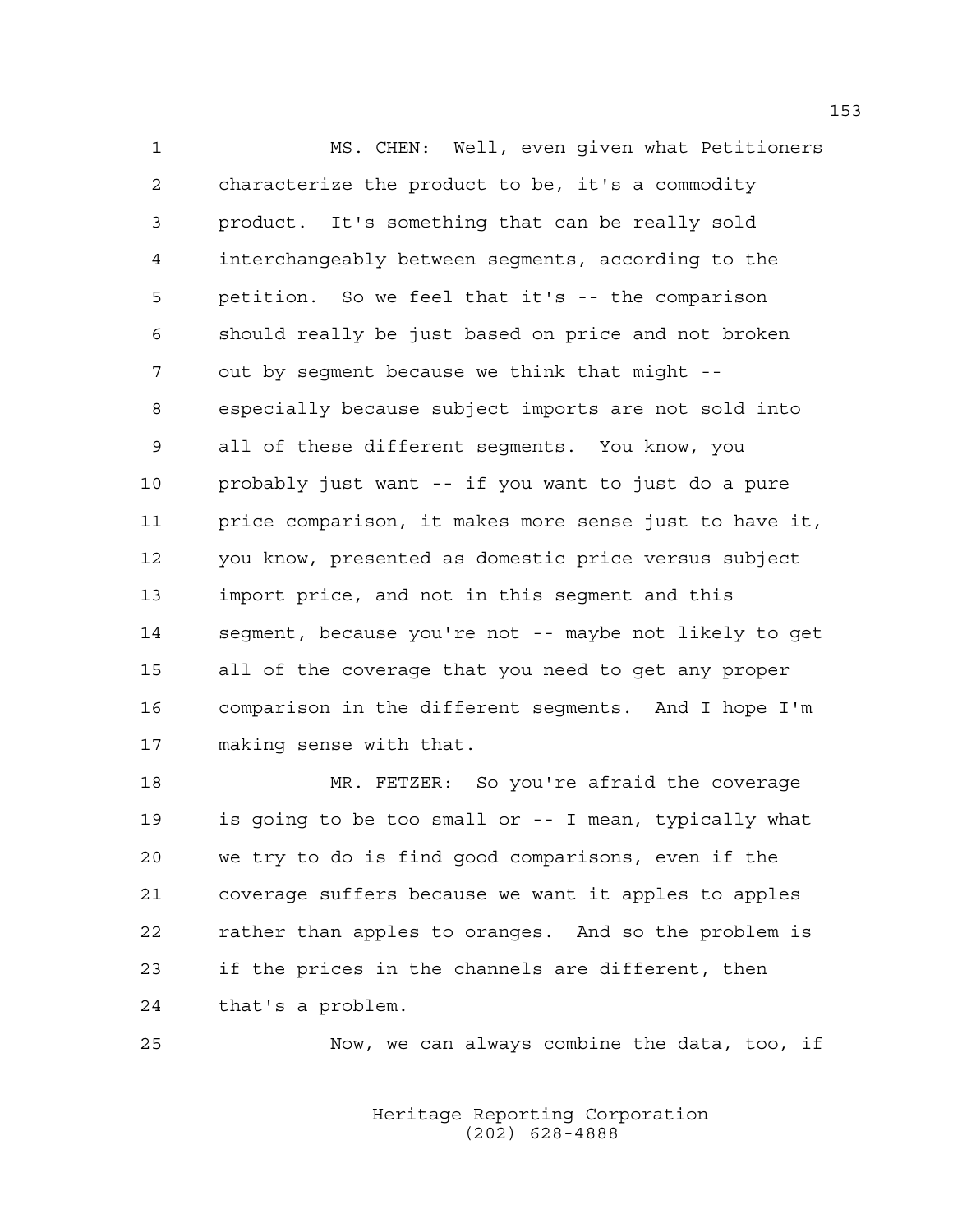1 it's appropriate. But -- and you can do that in your 2 brief, too, if you want to. You can present the data 3 that way. You know, that's your option. But -- and 4 we'll take a look at it and see what we have. But the 5 idea is that at least we had a -- this way it can be 6 broken out, because sometimes there are -- you know, 7 there could be different prices selling to different 8 channels of distribution.

9 MS. CHEN: Well, I think because -- again, 10 because the subject imports are sold in limited 11 channels in the United States, that, you know, say if 12 you were not to get a full complement of data for one 13 segment, it may distort some of the comparisons. And 14 because again this is a commodity product, it makes 15 the most sense in our view to just do the total 16 comparison between subject imports and domestic.

17 Of course, you know, we can elaborate 18 further in the post-conference as we get more reviews, 19 as we review the APO release a bit more. But this was 20 our initial reaction, yes.

21 MR. FETZER: Okay. And you also I think 22 questioned the price data definition, I think the 65 23 to 67 percent. And do you feel -- I mean, are there 24 other areas where we get more comparisons between 25 Chinese imports and domestic production, or could you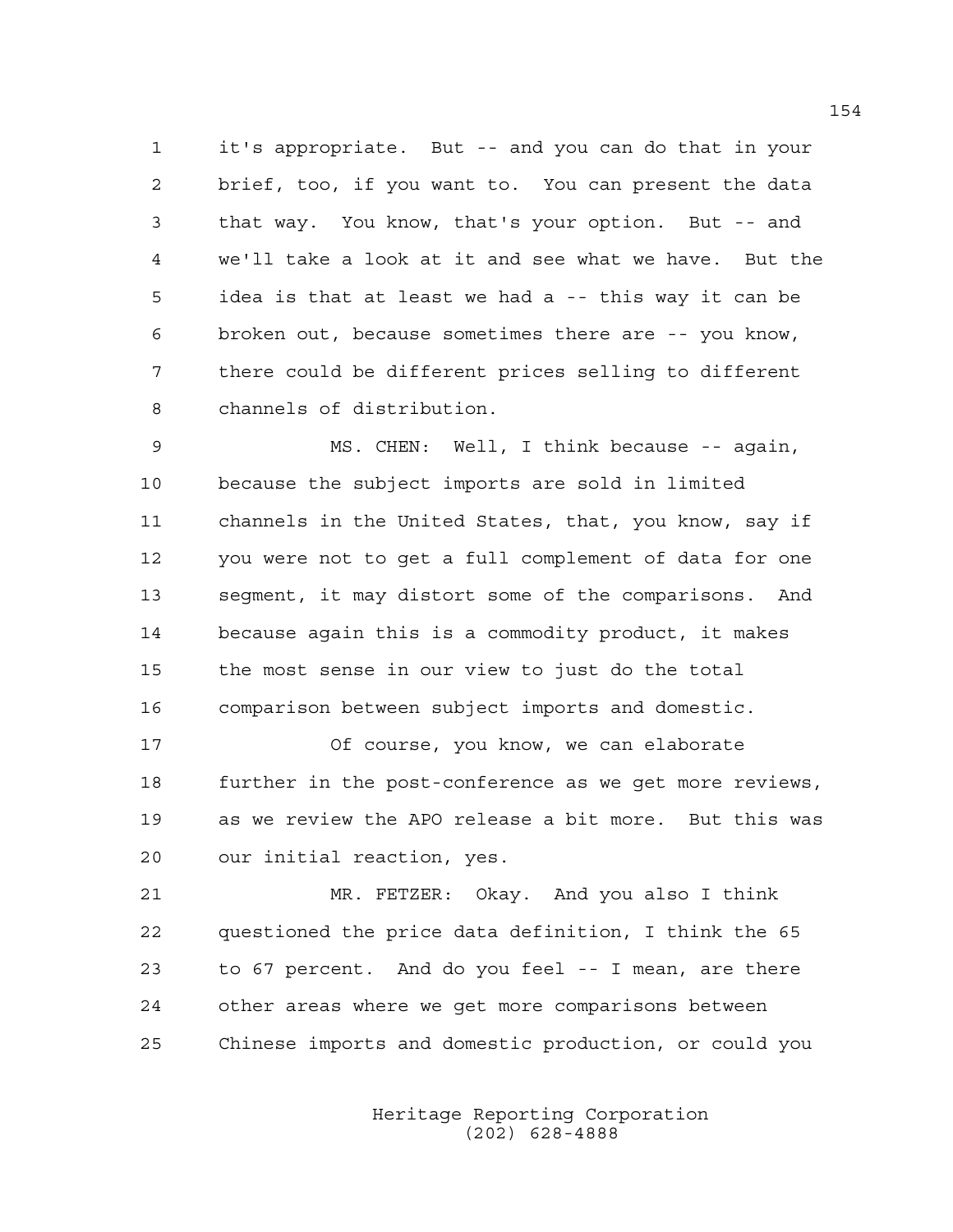1 elaborate on your objection?

| 2               | MS. CHEN: Well, I think it's -- because                |
|-----------------|--------------------------------------------------------|
| 3               | subject imports are just sold in the 65 to 67 percent, |
| 4               | if the domestic product is being sold at other         |
| 5               | percentages, we think that it should be reflected in   |
| 6               | the pricing analysis overall. We think that the data   |
| 7               | should be collected on those other percentages. And    |
| 8               | if subject imports are not being sold in those         |
| 9               | channels, that's -- or sold at those percentages, that |
| 10 <sub>o</sub> | the domestic prices should still be presented in the   |
| 11              | staff report for the Commission, essentially to show   |
| 12 <sub>1</sub> | that really there isn't competition from Chinese       |
| 13              | sources at those other percentages, and therefore no   |
| 14              | underselling, no adverse price effects.                |

15 MR. LEHNARDT: And there is also -- this is 16 Mark Lehnardt. There is one other aspect, and that is 17 there is some substitutability between different 18 chlorine available levels. And so bringing in more 19 pricing from additional levels can be helpful as well. 20 And we'll elaborate that further in our post-21 conference.

22 MR. FETZER: Okay. I'd appreciate that. 23 Rebates. So you heard the response -- I mean the 24 response in the first panel that they, you know, 25 followed our instructions and took out the rebates.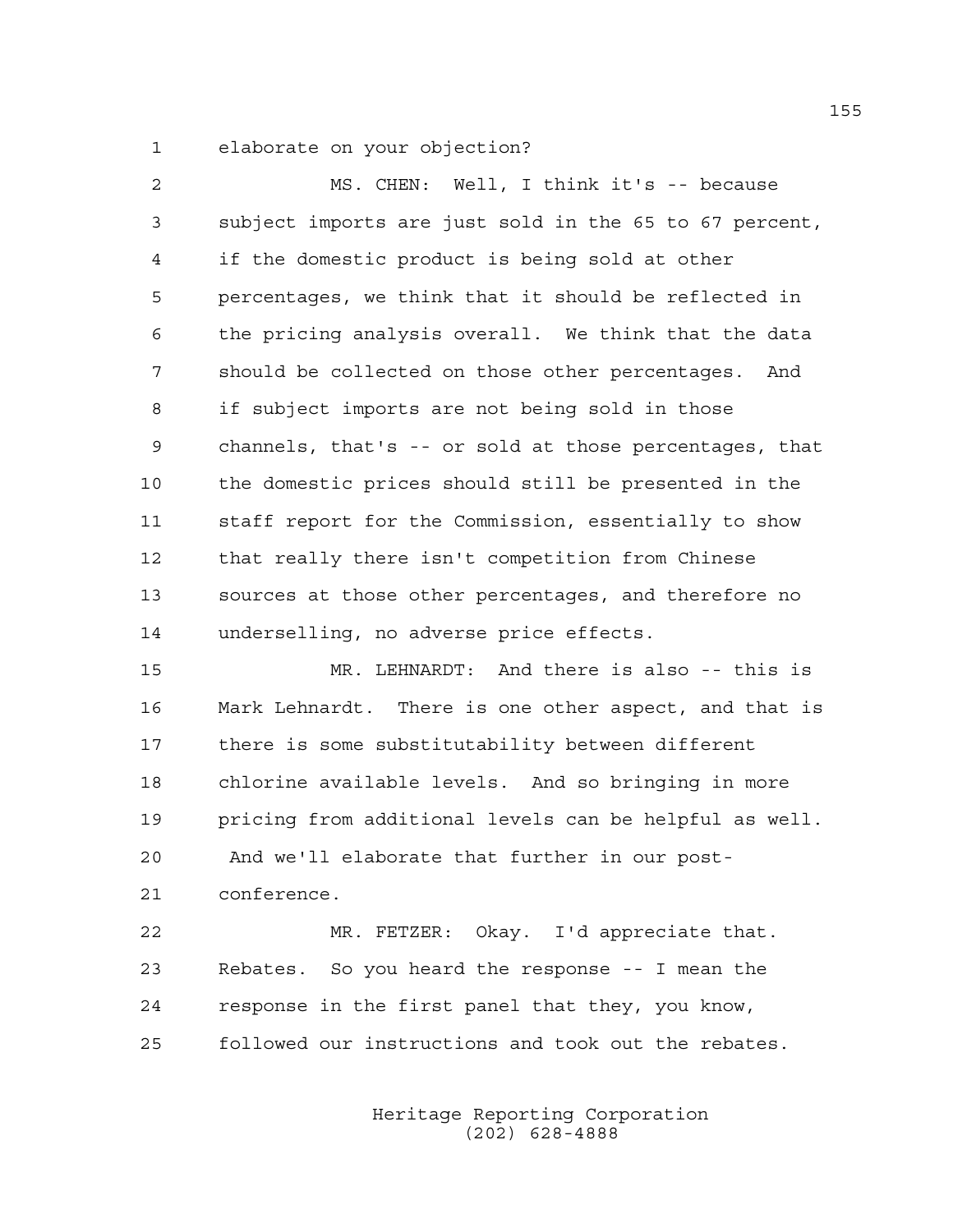1 And I don't know. I mean, you just got the APO 2 release. I don't know if you've looked at the data. 3 But do you still have concerns that they haven't 4 reflected everything? And you made mention of 5 something like leisure trips or, you know -- do you 6 think there are other rebates that we don't ask them 7 to take out or that they may not have taken out that 8 would be there? And to the extent you have 9 information on those, could you give us some examples 10 or give us more information on them?

11 MR. LEHNARDT: This is Mark Lehnardt. We're 12 working with someone on an affidavit about that. And 13 I want to emphasize, however, that when Mr.

14 Malashevich and Ms. Clarke said they provided answers 15 consistent with the instructions, we do not question 16 their credibility at all.

17 We don't know whether the instructions were 18 as comprehensive as they could have been, and so there 19 may have been some things that were left out because 20 they were not covered by the instructions. And we'll 21 submit more if we can get this affidavit in our post-22 conference brief.

23 MR. FETZER: Do you have any examples, 24 though, that -- like I think you made mention of a 25 leisure trip of something?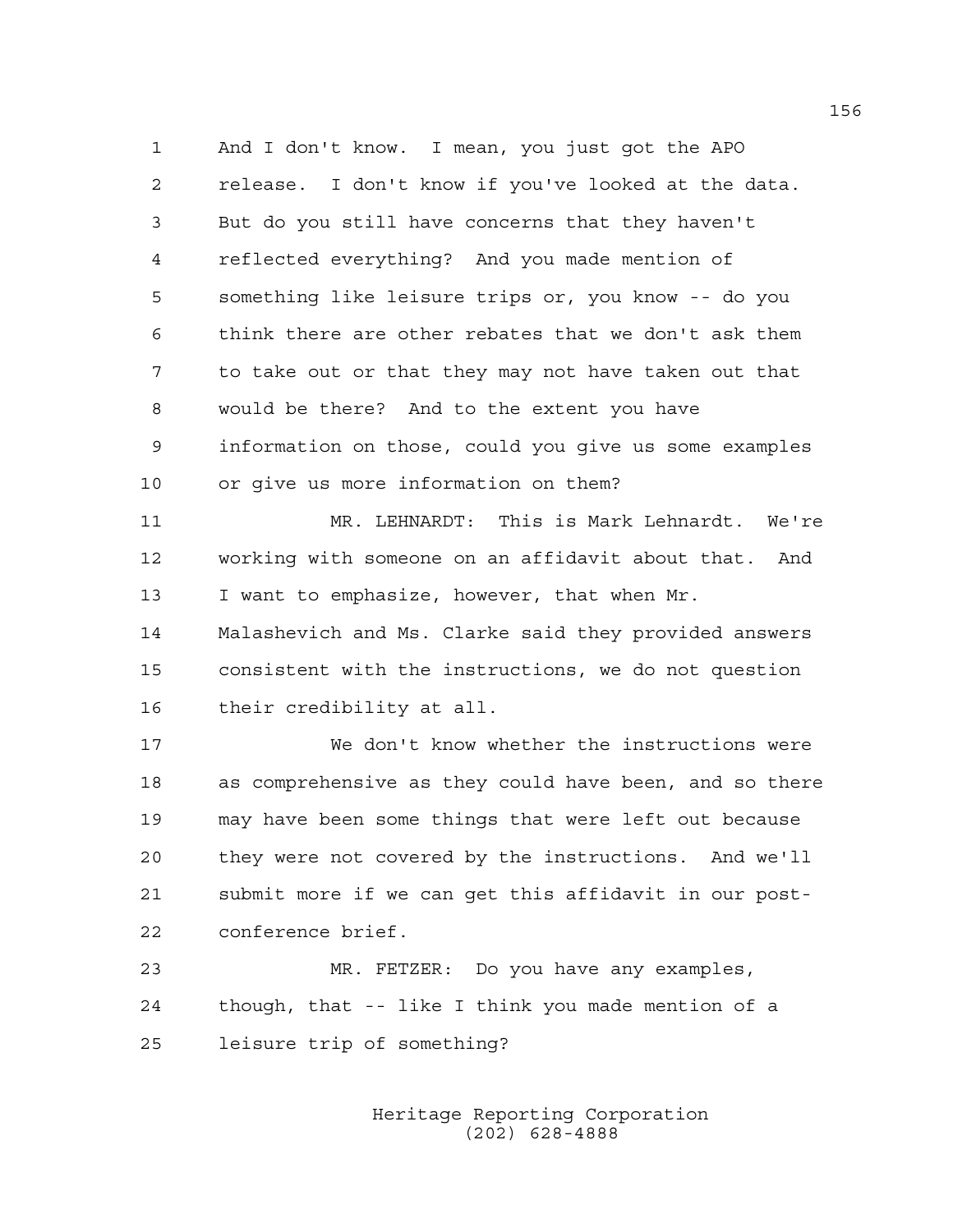1 MR. LEHNARDT: Some leisure trips, some 2 incentives with other products or other, you know, 3 free products, some advertising dollars, and other 4 types of things where it's not a price rebate, but 5 there are incentives that -- where, you know, in the 6 words of someone that I spoke with, you know, when he 7 speaks with the domestic industry, he says, I don't 8 want rebates, I don't want trips, I don't want 9 anything else. I just want a price when you strip all 10 of that away. 11 MR. FETZER: Okay. Well, if you can give us 12 that information, as you can get, we'd appreciate it. 13 MS. CHEN: Irene Chen here. I think also 14 what might make sense is as a condition of competition 15 as well, that not just the pricing data reflecting, 16 you know, those -- or netting out those rebates, that 17 it's something that can maybe be elaborated as a 18 narrative in the staff report to explain that this is 19 part of how the domestic producers do business, is 20 that they routinely offer these rebates and other 21 incentives to their customers. 22 MR. FETZER: Okay. Thank you. That's very

23 helpful.

24 Mr. Ferrell, you said something about having 25 different customers. I think we already covered that,

> Heritage Reporting Corporation (202) 628-4888

157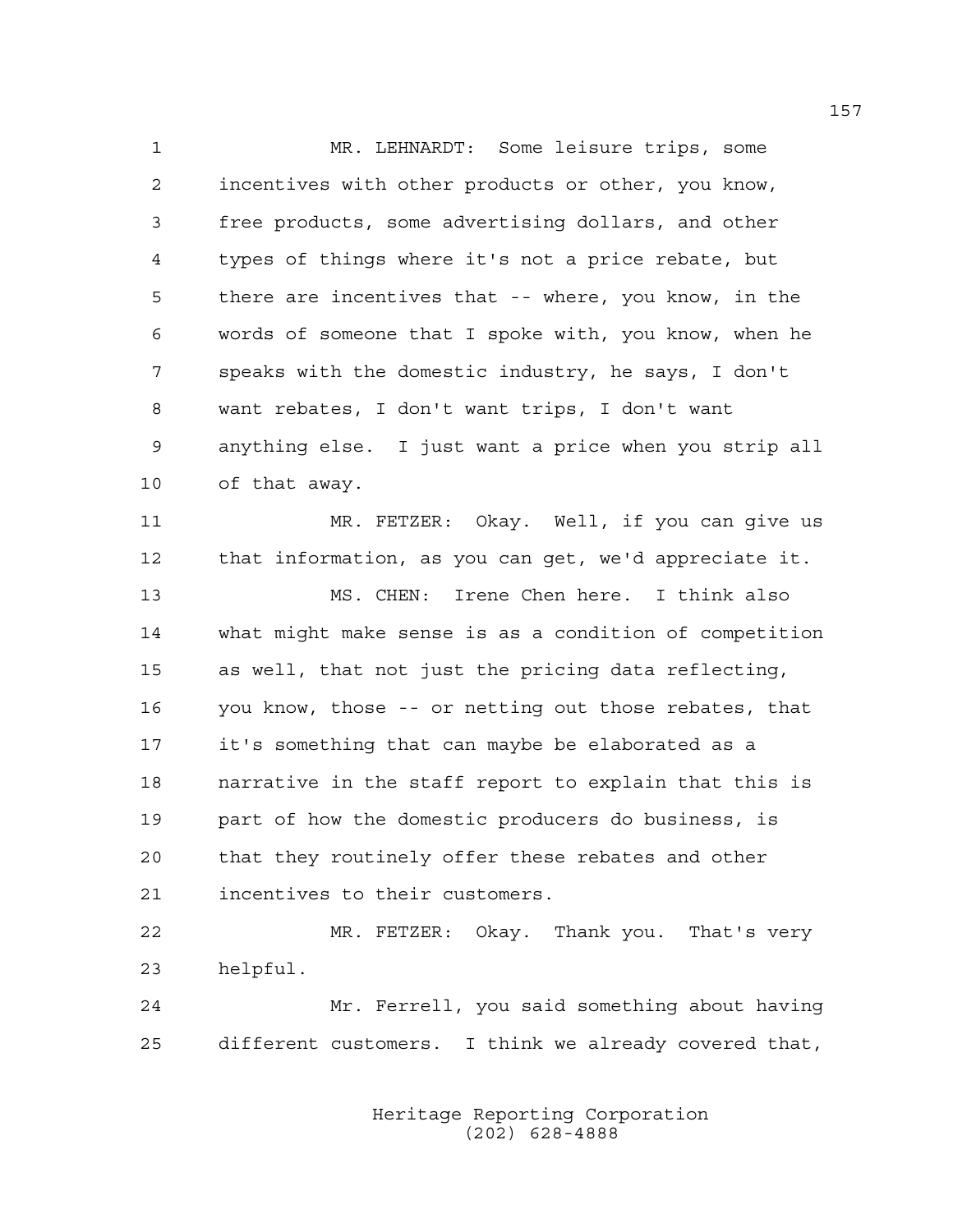1 actually, not totally -- but they're -- okay. I guess 2 just to follow up on that, the different customers. 3 Is there some overlap in the customers you have with 4 the domestic industry, or do you basically just serve 5 folks -- customers who don't purchase from the 6 domestic industry at all? And if you want to answer 7 confidentially, you can do that. Or you can give more 8 general. You don't have to give me examples, 9 certainly.

10 MR. FERRELL: Any customer that F2 11 Industries sells to could be a customer of the 12 domestics, okay? As I said earlier, these are people 13 who have chosen -- they probably could do business 14 with the domestics, I'm certain. But these are people 15 who have chosen or decided they didn't want to because 16 of prior experience. I mean, it's pretty -- I mean, 17 that's a simple answer, but it's a factual answer. I 18 mean, there are companies in this economy of ours that 19 choose to do business with certain other companies, 20 and are happy with the sourcing and so forth, and 21 that's what they do.

22 MR. LEHNARDT: And Mr. Ferrell may be able 23 to add a little bit more on this next topic, and that 24 is that if a customer is buying some Chinese cal hypo 25 from Mr. Ferrell, from F2 Industries, if they are also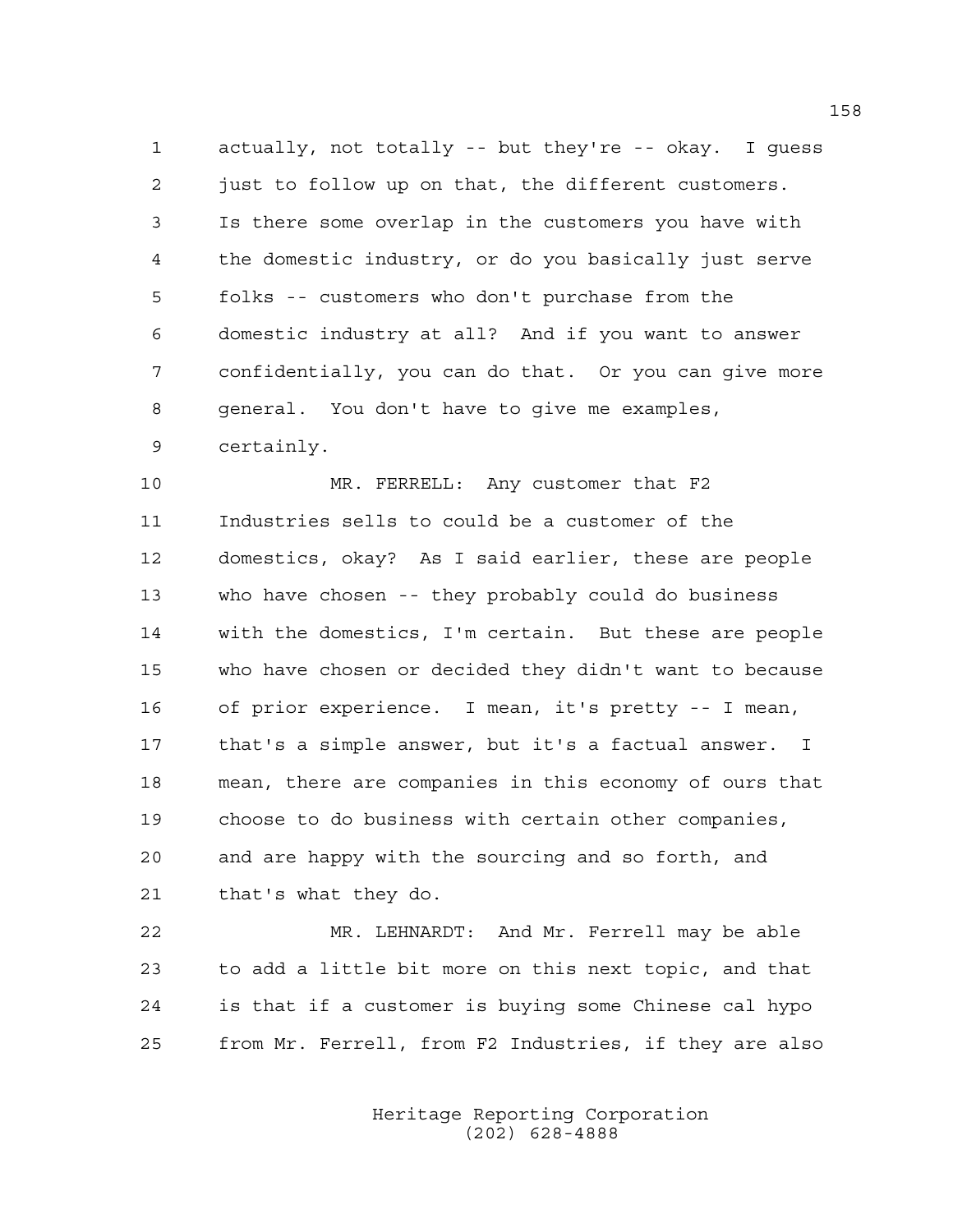1 servicing segments of the market that require, you 2 know, the spec U.S.-produced cal hypo, then they can't 3 get that from F2 Industries. They need to get it from 4 somebody else.

5 MR. FETZER: And this spec, you talked about 6 the domestic industry -- the specifications that the 7 domestic industry only can provide, is that in 8 reference, I think, to the example of the -- there is 9 a machine that the requirement is that it has to be 10 domestically produced? Does it say that, or does it 11 just give requirements that the Chinese can't meet, I 12 guess?

13 MR. FERRELL: Well, the Chinese can't meet 14 it because part of the certification for that 15 equipment to be used in potable water treatment is 16 that the manufacturer of the feeder has to approve the 17 chemical product that's used in the feeder. By 18 definition, the feeder is coming from the manufacturer 19 of the chemical. They're not going to approve F2 20 Industries' tablet to go into their own feeder when 21 they sell the tablet themselves as well.

22 MR. FETZER: Okay. Solubility rates. So 23 that was mentioned as a possible difference. Do you 24 have any sense of how crucial that would be in terms 25 of -- would that just -- would that be something that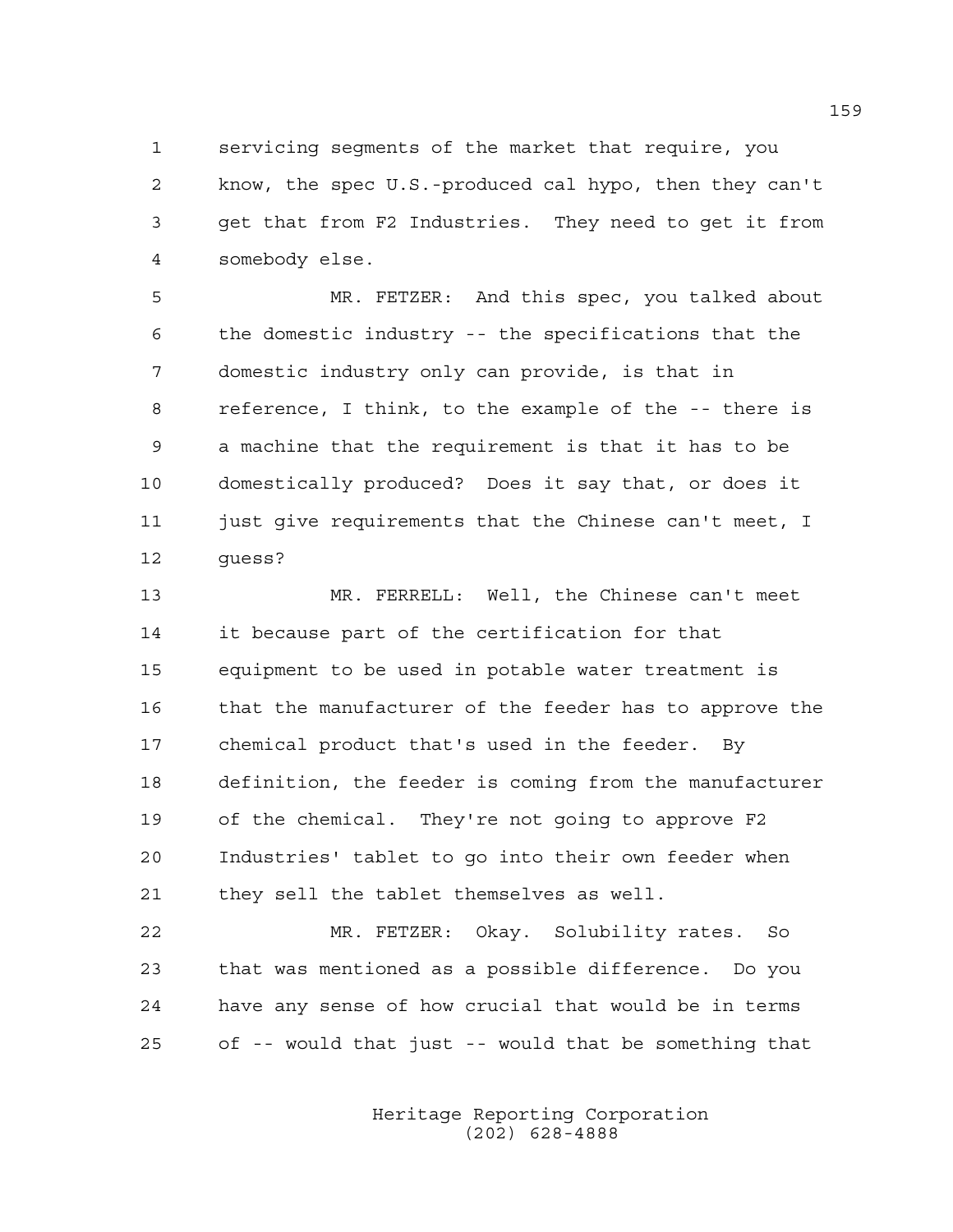1 could be -- is that a production specification where 2 you give the solubility rate, and it would affect the 3 price, or is it basically if it doesn't have a -- meet 4 a certain threshold, maybe a purchaser wouldn't buy a 5 particular solubility rate, or would purchase another 6 -- how important is that?

7 MR. FERRELL: Yeah. There is a portion of 8 the market to where people are accustomed to a -- and 9 this goes more to the consumer than it does anything 10 else. The people get accustomed to a particular 11 solubility rate when they go into their ABC pool store 12 and buy their chemical, and they go home and they dump 13 it in the pool, and they see it dissipate and go into 14 solution, and everything is good.

15 If they buy another brand, and it doesn't 16 dissolve as quickly, it's not that it is an issue. It 17 could be an issue because they're so used -- they 18 think something is wrong with the chemical if it's not 19 doing the same thing. So in that regard, yeah, it can 20 affect, it can affect. But --

21 MR. FETZER: So it's a question of speed. 22 It just dissolves faster? 23 MR. FERRELL: Yeah.

24 MR. FETZER: Is that basically --

25 MR. FERRELL: Right. I mean, you're still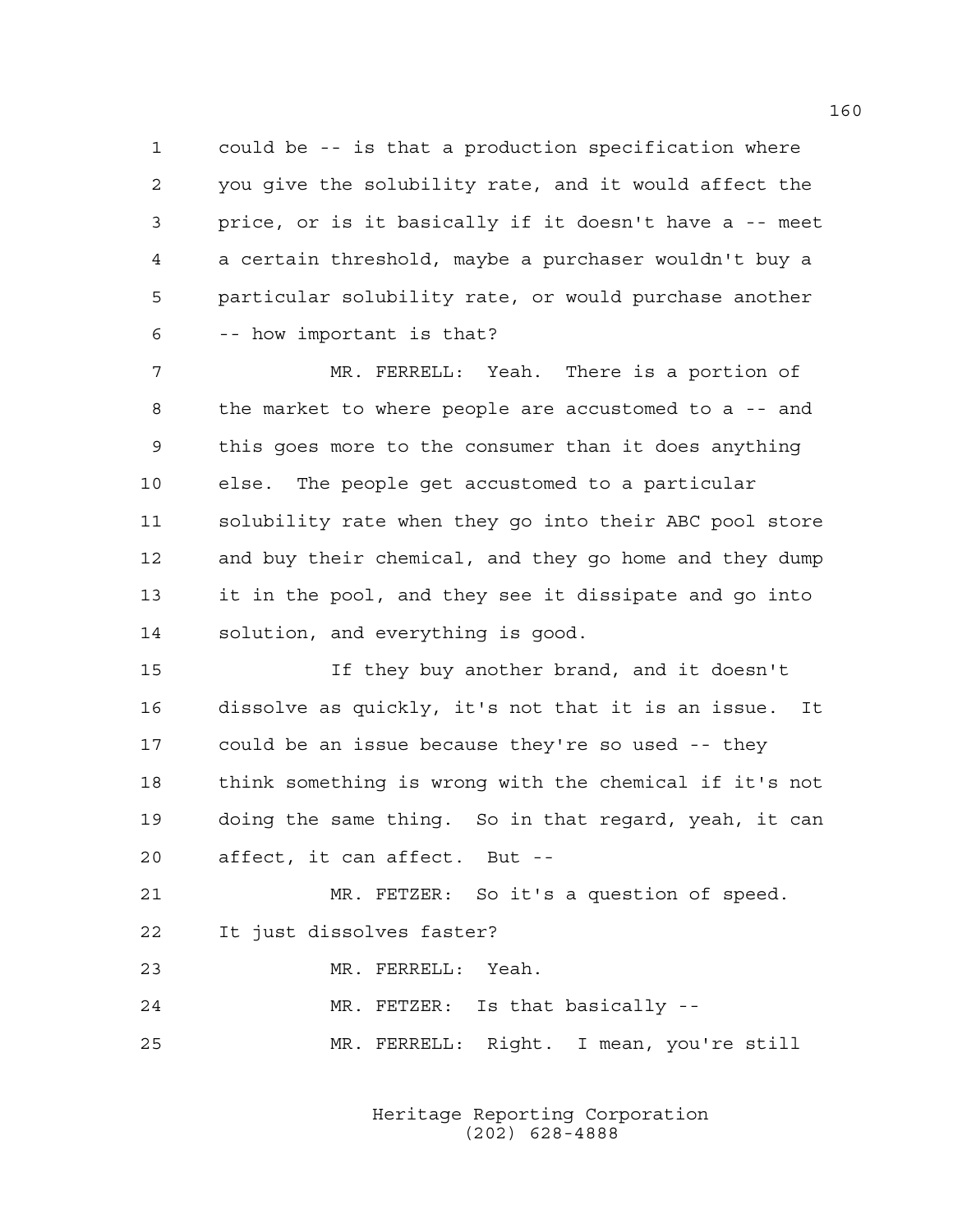1 getting the same amount of chlorine content in the 2 water eventually.

3 MR. FETZER: Yeah. 4 MR. FERRELL: But it just doesn't happen as 5 quickly with one product over another. 6 MR. FETZER: And does the Chinese product 7 have a solubility rate or a lower one, or does it vary 8 between different -- or you just saying it varies 9 between different sources, or is there -- we 10 characterize it one way or the other. It tends to be 11 higher or lower. 12 MR. FERRELL: In general, domestic product 13 is going to have a faster solubility rate than the 14 Chinese product. 15 MR. FETZER: Okay. 16 MR. FERRELL: But there are other -- I mean, 17 water conditions dictate solubility rate as well, 18 okay? So, I mean, if you put them both -- if you put 19 both product into the same water -- 20 MR. FETZER: Right. 21 MR. FERRELL: -- at the same time, most of 22 the time the domestic product will dissolve quicker 23 than the Chinese product. 24 MR. FETZER: Okay. That's helpful. Thanks. 25 MR. FERRELL: Yeah.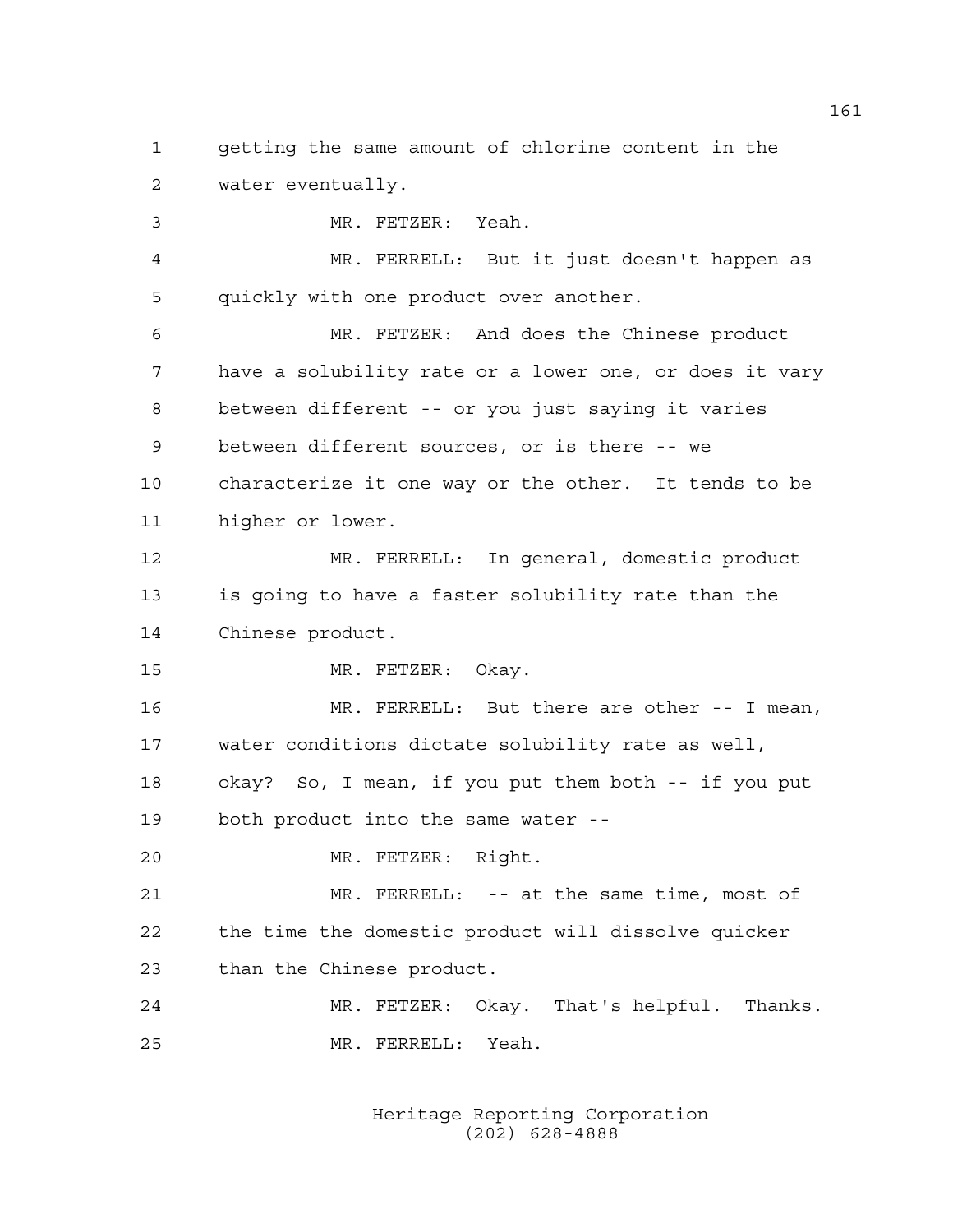1 MR. FETZER: And in terms of the tint, the 2 grey/white tint, does that matter much? I mean, is 3 that just more of a cosmetic thing that consumers 4 might --

5 MR. FERRELL: It is cosmetic, but in the 6 chemical industry, it's amazed by presentation and 7 cosmetics, even though chemically there is no 8 differential. But in the chemical industry, cosmetics 9 is a big deal sometimes.

10 MR. FETZER: Do you have a sense on either 11 the tint or the solubility that there be a price 12 premium, and that people would pay for, you know, 13 having something that dissolves faster or is lighter? 14 I guess might be better than gray. I don't know, 15 depending on if you're Darth Vader, or the good side 16 of the force, bad side, whatever.

17 But is there any sense there is a price 18 premium there, or is it maybe just -- is it more of a 19 decision that's made further upstream in terms of, 20 gee, we're just going to go with this white product, 21 pay a little bit more, and so it will seem like a -- 22 you know?

23 MR. FERRELL: You know, that's going to be a 24 company decision, who is buying the domestic stuff 25 that may have a quicker solubility rate and be a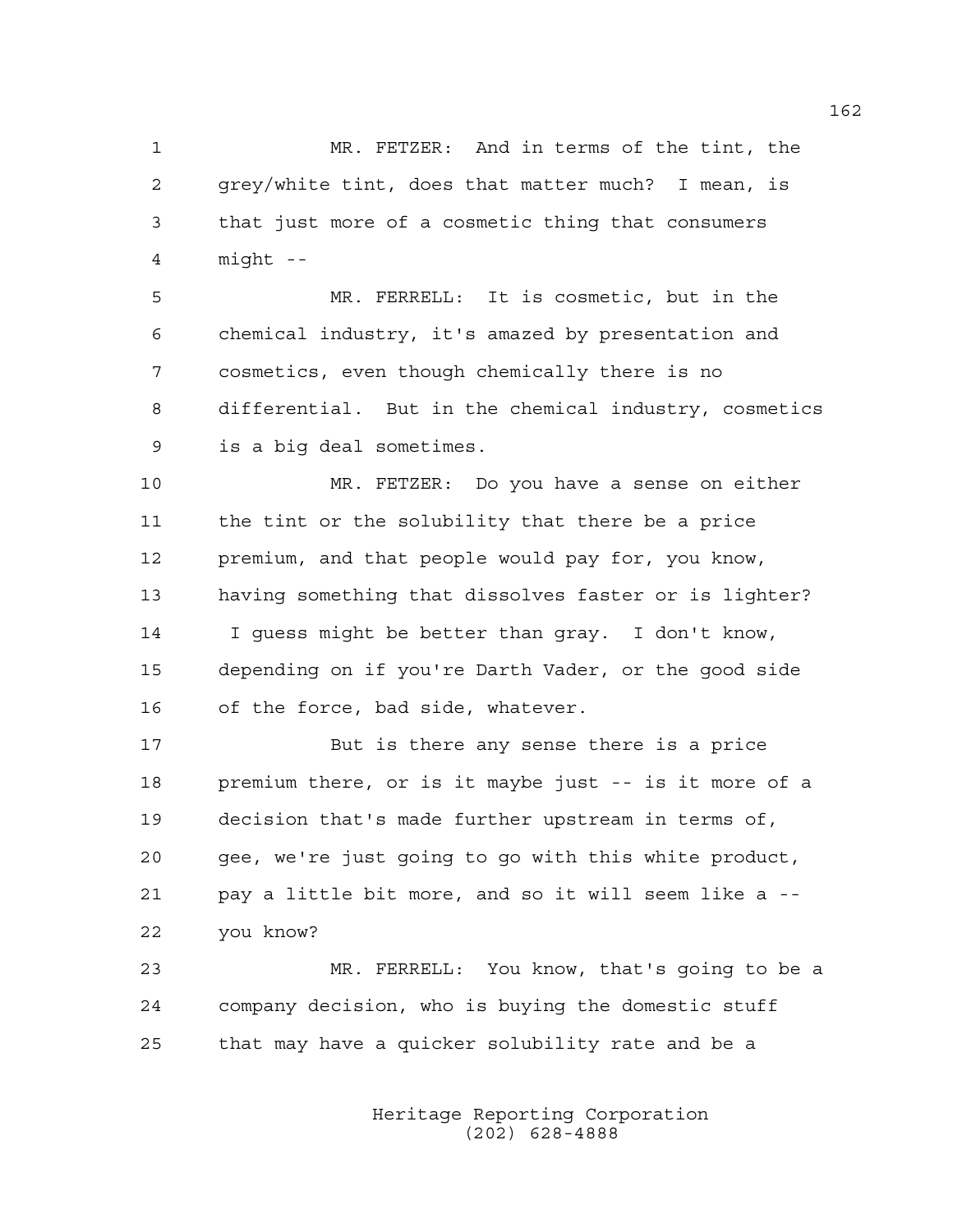1 little bit whiter as opposed to the imported product. 2 You know, there is going to be a premium that they do 3 pay for that. So they just have to decide what they 4 want to do, and they have to decide what their 5 marketplace will accept.

6 MR. FETZER: Okay. I have no more questions 7 at this time. Thanks. I really appreciate it. I 8 don't know anything about this. I never had a 9 swimming pool, so this has been an education for me. 10 MR. FERRELL: I have a swimming pool, and

11 have been around pools all my life, and I still have a 12 difficult time with this.

13 MR. FETZER: Thanks.

14 MS. DeFILIPPO: Thank you, Mr. Fetzer.

15 Mr. Boyland?

16 MR. BOYLAND: Good afternoon. Thank you for 17 your testimony. I have just one general question, 18 kind of switching gears back to the tableting and 19 repacking issue. I guess one question would be does 20 F2 repack? I mean, would you consider yourself a 21 repacker?

22 MR. FERRELL: No. We bring -- everything we 23 bring in is packaged and sold as it is.

24 MR. BOYLAND: As is.

25 MR. FERRELL: Right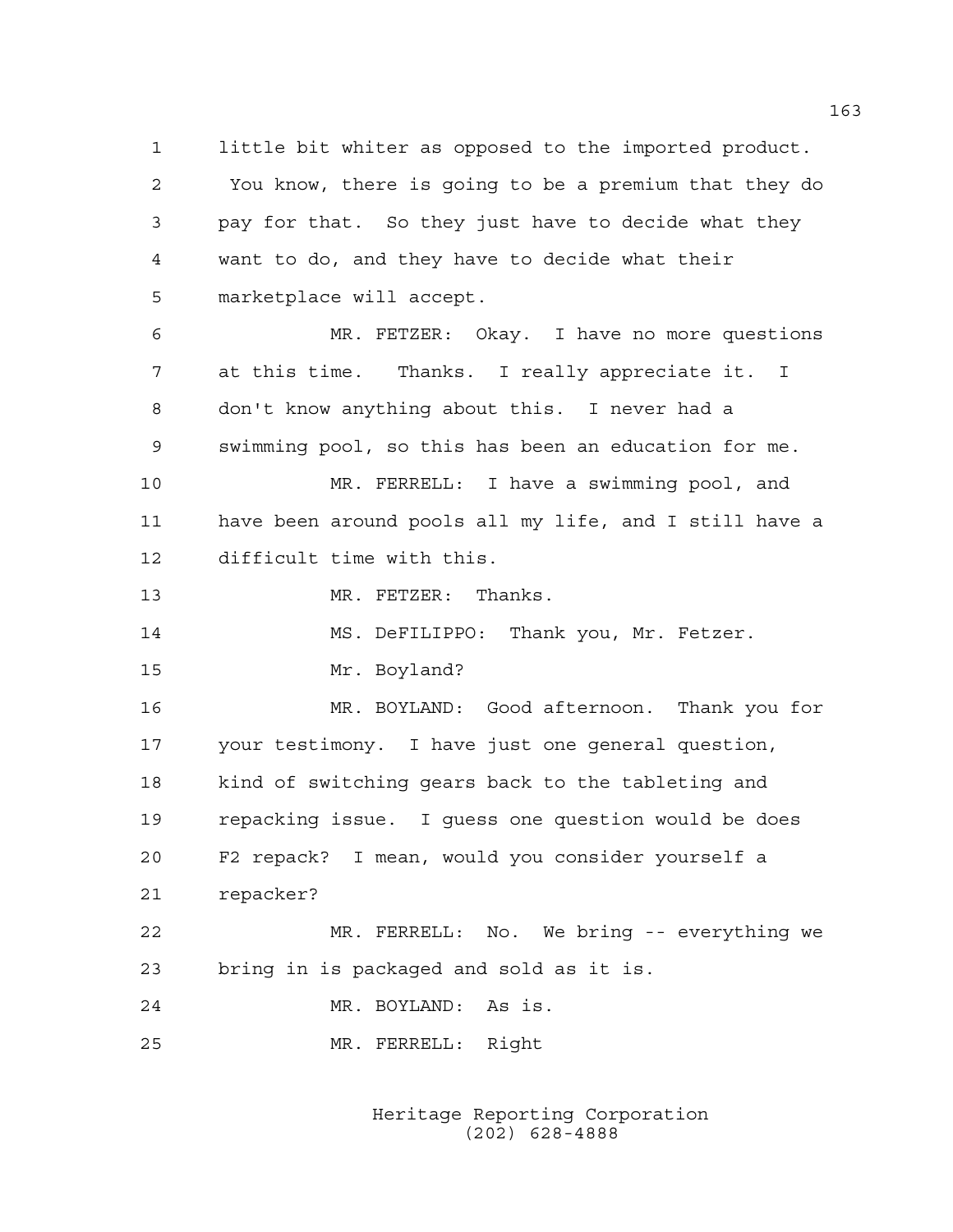1 MR. BOYLAND: Okay. All right. Thank you. 2 I have no further questions.

|                | MS. DeFILIPPO: Thank you, Mr. Boyland. |  |  |
|----------------|----------------------------------------|--|--|
| $\overline{4}$ | Mr. Robinson?                          |  |  |

5 MR. ROBINSON: Thank you very much. It's 6 been a very informative session. I just want to drill 7 down on a couple of points that we've already 8 discussed before. One is this discussion about 9 domestic producers of cal hypo making the feeder 10 equipment for drinking water. What I'm not clear on 11 is let's say company A has made the feeder and they're 12 going to say you need to use company A's product for 13 this to work properly or you need to U.S. quality 14 product. I guess that's the differentiation.

15 MR. FERRELL: Well, company A makes a 16 feeder, and company A makes the chemical, and company 17 A will not let, based upon the certification of the 18 feeder to be used in drinking water -- company A gets 19 to approve whatever chemical is used in that feeder. 20 And if they're in the chemical business, the whole 21 point of that statement being in there so they control 22 what goes into their feeder, because they want their 23 product to go into that feeder, even though the 24 competitive product, be it Chinese product, be it 25 company B's product, that is, a domestic product, is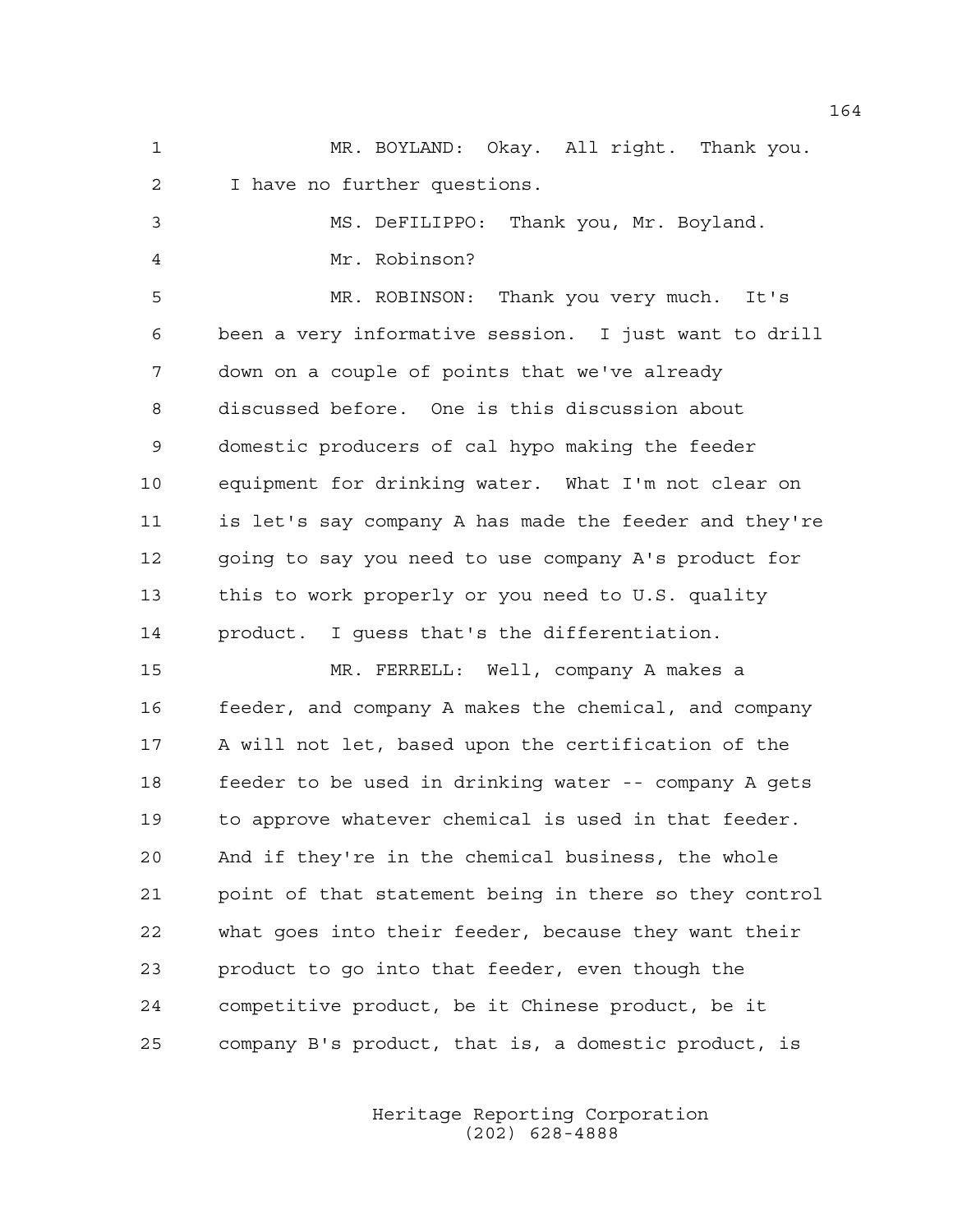1 certified for potable water application. So it's just 2 another way to control their flow of product to the 3 market.

4 MR. LEHNARDT: And there is, you know, 5 another aspect. Because the producer is making the 6 equipment and they're formulating it for their own 7 tablets, they have to approve of what is being used to 8 dissolve at a certain rate and deliver a certain 9 amount of chlorine. And, you know, even though other 10 manufacturers may claim to have the same dissolving 11 rate in chlorine, the producer of the equipment won't 12 -- you know, they're unwilling to test it to ensure 13 that it's the same, or they just don't want to have a 14 competing product with that equipment.

15 MR. FERRELL: Yeah. The certification of 16 the feed equipment is done by the agency, and it's 17 done -- the whole point is it's done based on erosion 18 rates of the tablet. And in Arch cases, they make a 19 little pillow. It's not a round tablet, it's a 20 pillow, briquette, if you will, and these tests are 21 done, you know, at a certain water temperature, and 22 that water temperature can be -- it can be whatever 23 you decide it's going to be.

24 So, you know, the higher the temperature, 25 the better the erosion rate is going to be, just as a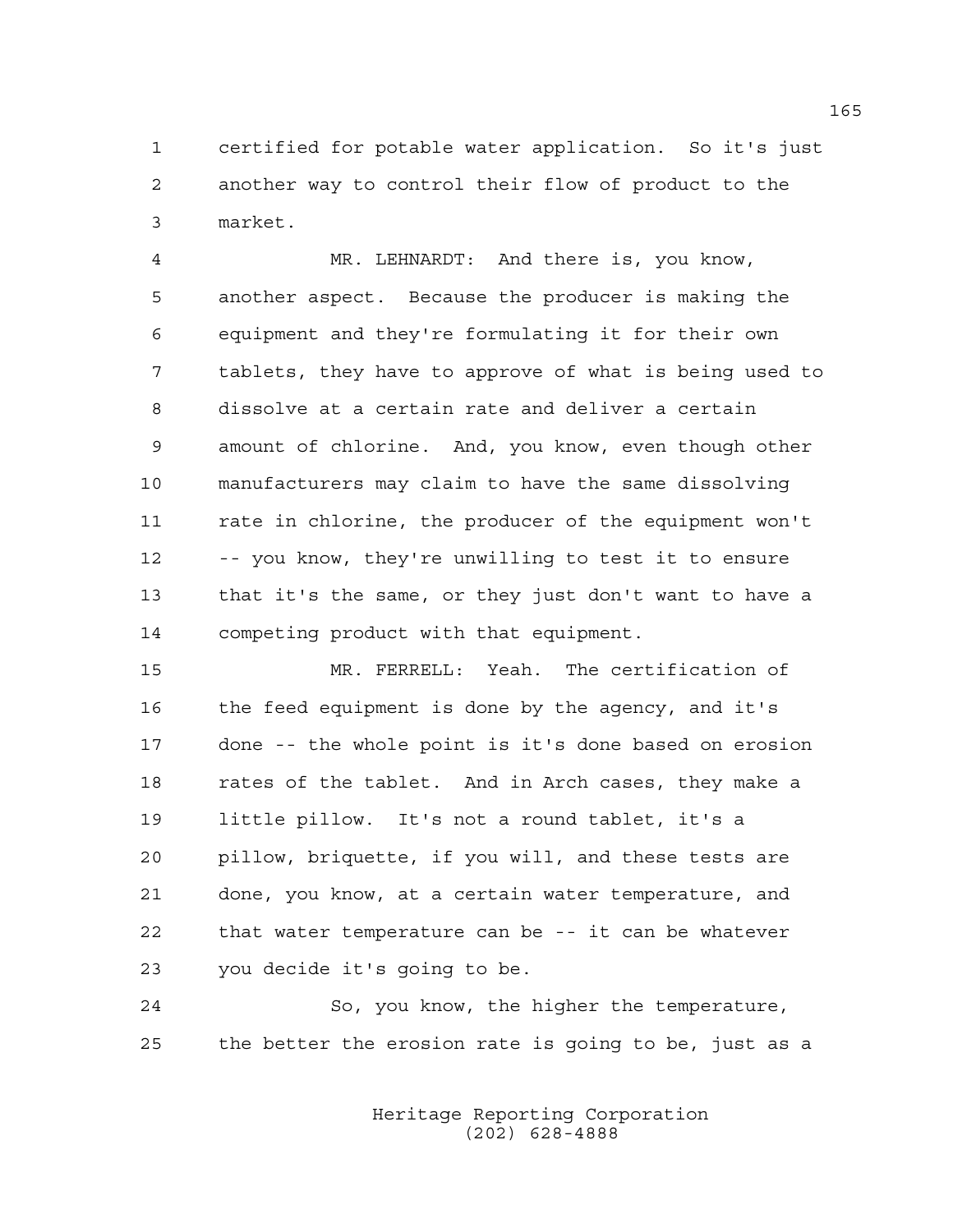1 matter of fact. So -- but, you know, it's still -- 2 the bottom line is it's still a way for the equipment 3 manufacturer, i.e, the chemical manufacturer, to 4 control the flow of their chemical into that segment, 5 into that feeder.

6 MR. ROBINSON: Sure.

7 MR. FERRELL: And no competition in there. 8 MR. ROBINSON: Okay. Thank you. And just 9 back to one point, Mr. Lehnardt. I realize that you 10 were passing along information that you had heard. 11 You mentioned some discussion about the Chinese 12 product being different in terms of the conditions 13 when it's shipping. I know you have a lot to do for 14 this case. But if you find anything more on that that 15 might point to some other differentiation between 16 Chinese and U.S. product, that would be helpful if 17 anything else comes up.

18 MR. LEHNARDT: Sure. And believe me, we are 19 working very hard on finding those.

20 MR. ROBINSON: I believe you, yeah. Thank 21 you very much. That's all I have, and thank you for 22 coming today.

| 23 | MS. DeFILIPPO: Thank you, Mr. Robinson. |  |  |
|----|-----------------------------------------|--|--|
| 24 | Ms. Haines, questions for this panel?   |  |  |
| 25 | MS. HAINES: Elizabeth Haines. Thank you |  |  |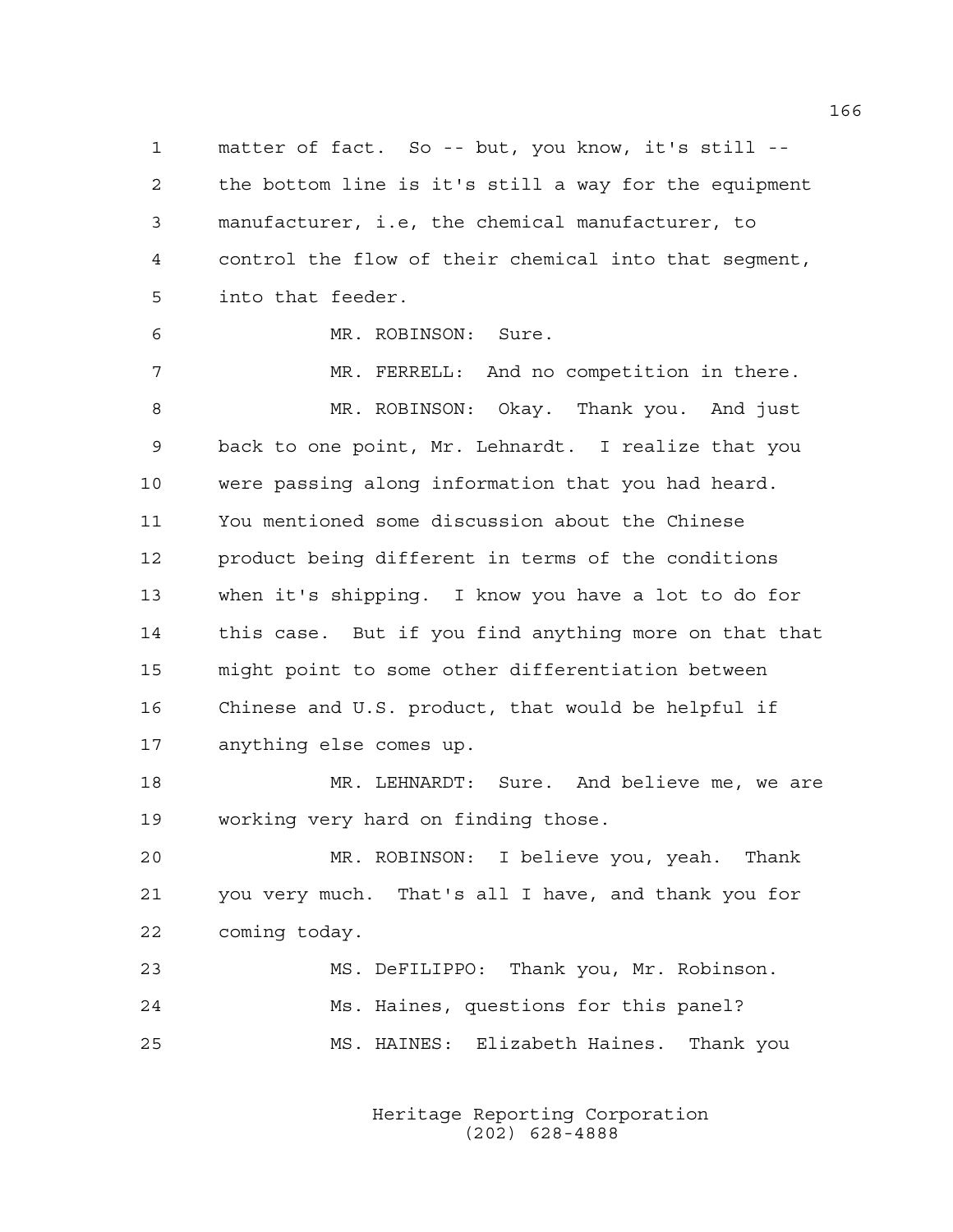1 for the testimony, but I have no questions.

| 2  | MS. DeFILIPPO: I had one question that had             |
|----|--------------------------------------------------------|
| 3  | a couple of parts that actually Mr. Fetzer kind of got |
| 4  | into with Ms. Chen on the rebates and those kinds of   |
| 5  | things. And I think as we ended that, you are going    |
| 6  | to try and put in information on examples. I extend    |
| 7  | that to the Petitioners. To the extent that you want   |
| 8  | to can provide any information on cash and/or in-kind  |
| 9  | or coop advertising or any kind of other rebates that  |
| 10 | might be used by your firm, that would be helpful.     |
| 11 | Yes, Mr. Lehnardt?                                     |
| 12 | MR. LEHNARDT: Yeah, thank you. Just one                |
| 13 | note, and that is that, you know, the affidavit that   |
| 14 | we're trying to get is -- or that we're working on is  |
| 15 | going to be the experience of this individual --       |
| 16 | MS. DeFILIPPO: Sure                                    |
| 17 | MR. LEHNARDT: -- of course the domestic                |
| 18 | industry, and that is the extent of all of their       |
| 19 | programs.                                              |
| 20 | MS. DeFILIPPO: Correct, absolutely.<br>Thank           |
| 21 | you for that clarification.                            |
| 22 | Mr. Ferrell?                                           |
| 23 | MR. FERRELL: Yeah. The -- and this is just             |
| 24 | in conversations that I have with people. In the       |
| 25 | industry, there are small retail operations, pool      |
|    |                                                        |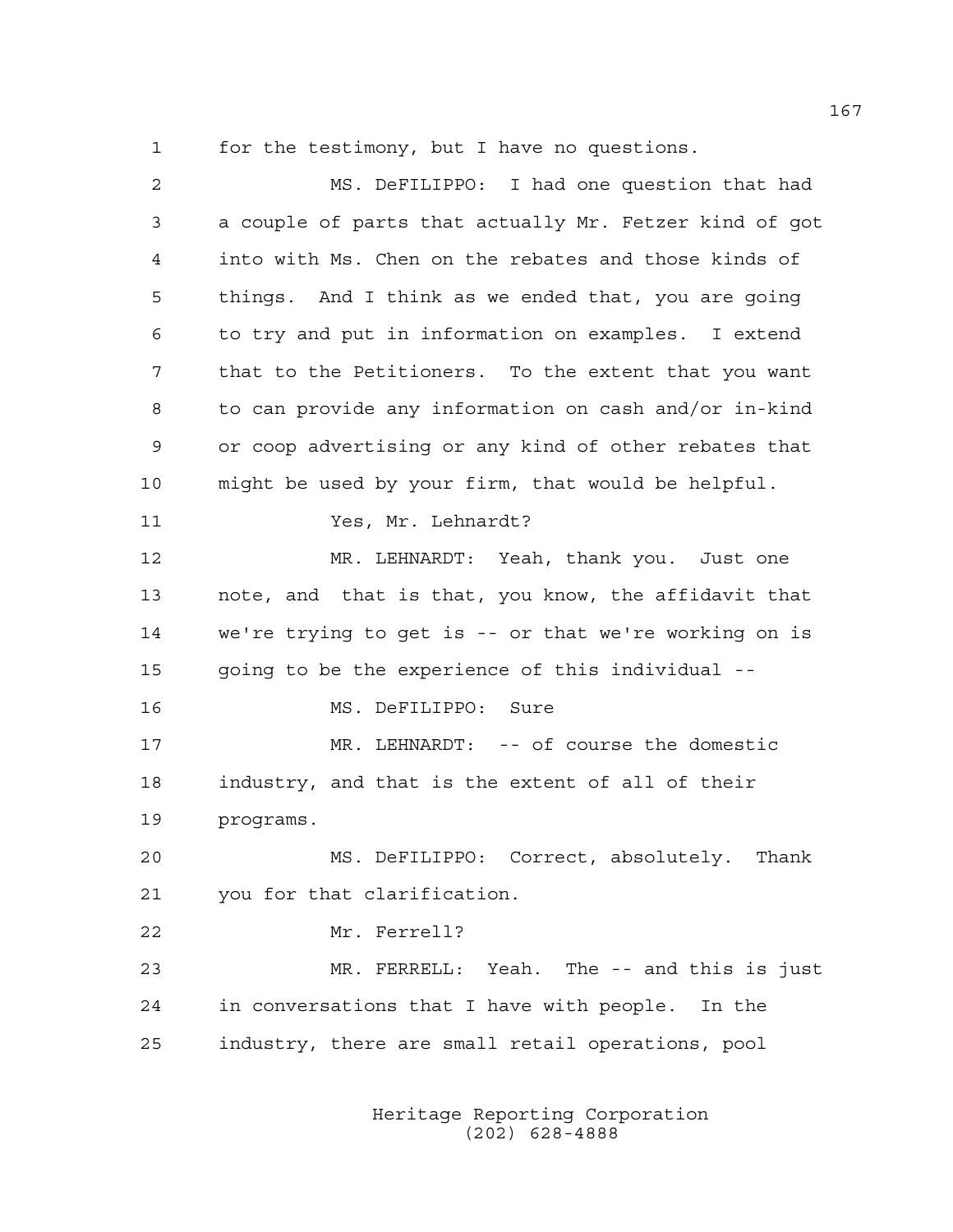1 stores, if you will, family-owned pool stores, that 2 come together and create a consortium of such to give 3 themselves more buying power, okay? And this buying 4 group has normally got a manager that these pool 5 stores or these companies collectively pay, and he is 6 in charge of negotiating the deal for that buying 7 group on everything from equipment to chemicals to 8 anything that has to do with a swimming pool, okay?

9 And, you know, part of that negotiation is 10 these rebates and these advertising dollars, coop 11 advertising because, you know, retail operations have 12 an advertising budget, and so they want help from 13 their suppliers. And, you know, part of that is the 14 free trips based upon what you buy and all that sort 15 of rewards, so to speak.

16 And, you know, my point is that's not 17 something that we get into. And I say we. I'm 18 talking about -- and I speak for the industry that are 19 importing product. Otherwise it would be -- they 20 would be much more involved than they are now. But 21 it's just never going to get to that.

22 MS. DeFILIPPO: Thank you. I appreciate 23 that. I'm going to take one last peek along the 24 table. With that, I will say thank you again. We 25 very much appreciate you coming here today and giving

> Heritage Reporting Corporation (202) 628-4888

168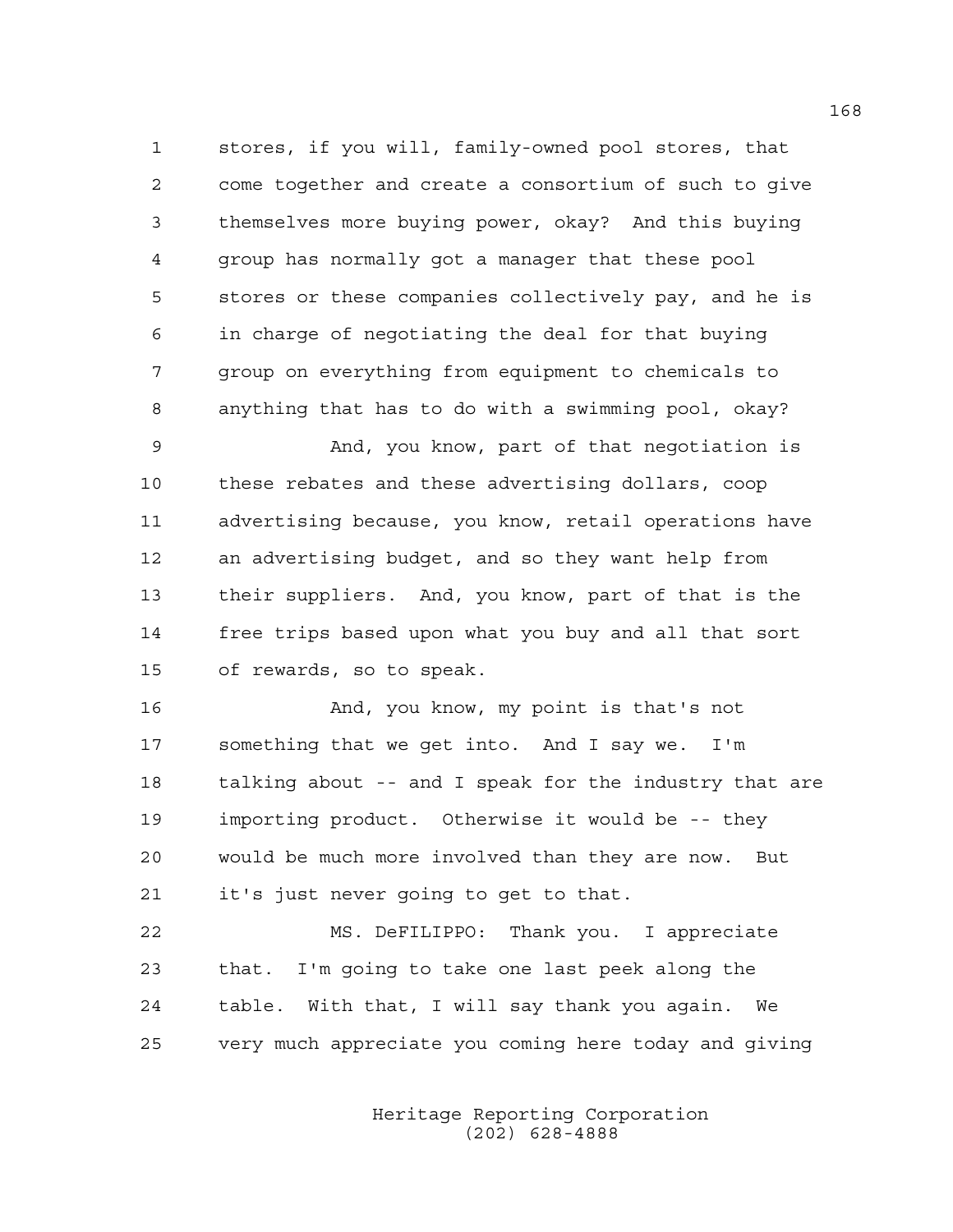1 us some very valuable information.

| 2  | We'll take a short break so that people can            |
|----|--------------------------------------------------------|
| 3  | sort of gather their thoughts for final closing        |
| 4  | remarks. Five minutes, 10 minutes, what would you      |
| 5  | guys find -- five minutes? Okay. We'll break and       |
| 6  | then come back in five minutes for closing remarks.    |
| 7  | Thank you.                                             |
| 8  | (Whereupon, a short recess was taken.)                 |
| 9  | MS. DeFILIPPO: I'm going to look around and            |
| 10 | get a head shake if people are ready to move into the  |
| 11 | final phase of our conference today. We will turn to   |
| 12 | closing remarks.                                       |
| 13 | Ms. Clarke, I invite you to the table, and             |
| 14 | please begin when you are ready.                       |
| 15 | MS. CLARKE: Thank you. This is Peggy                   |
| 16 | Clarke again, for the Petitioner, Arch Chemicals, Inc. |
| 17 | It has been a long day, and we won't keep              |
| 18 | you for very long. We believe the case as it is        |
| 19 | presented has not -- will continue to demonstrate the  |
| 20 | injury and the threat of material injury. We want to   |
| 21 | just make a couple of comments here. We appreciate     |
| 22 | the testimony you heard today. We do note that F2      |
| 23 | Industries is small share of the import market. It is  |
| 24 | not a large percentage of the imports, and nor did you |
| 25 | hear from any Chinese producers today.                 |
|    |                                                        |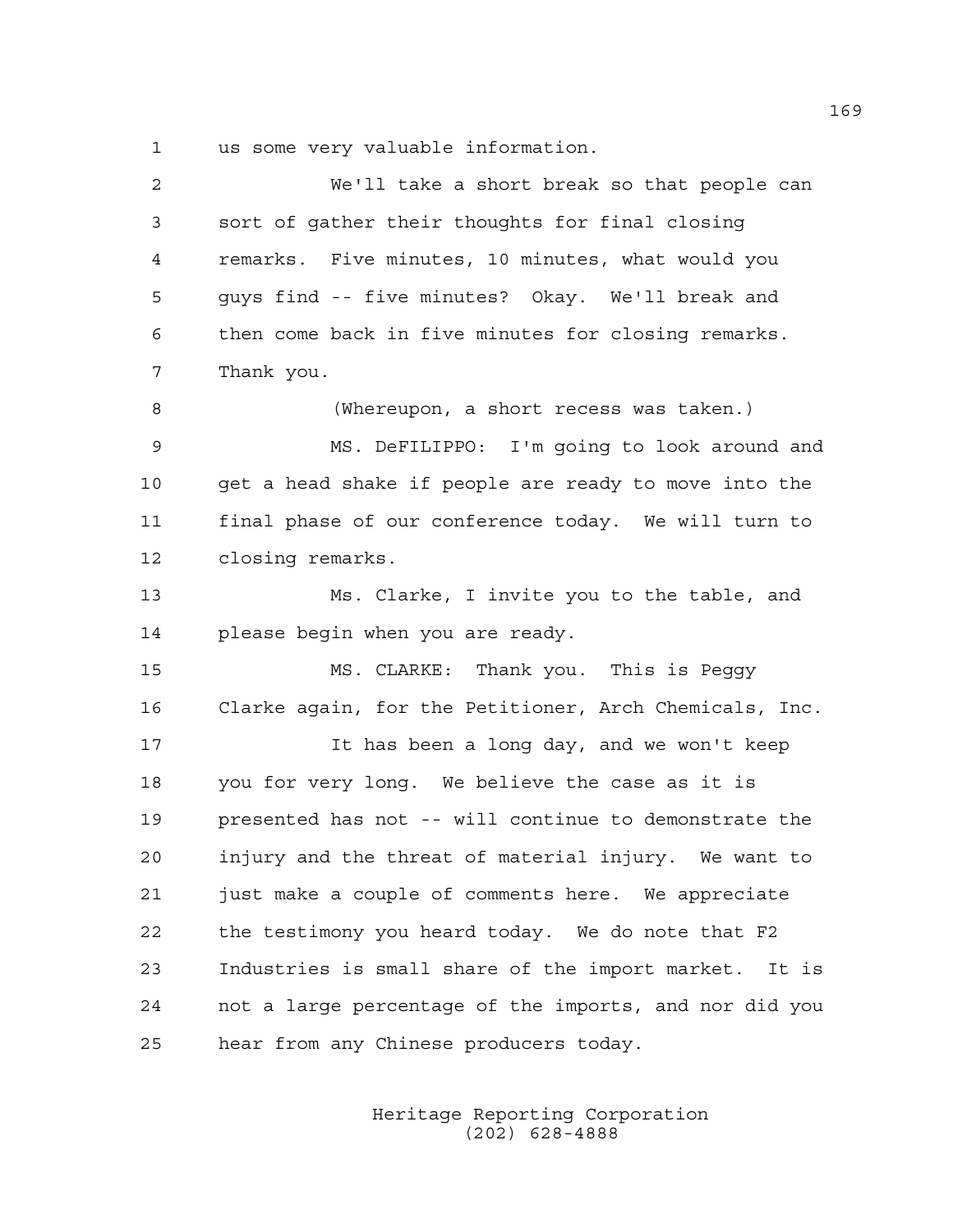1 I would also like to, as I forgot to do 2 before, move that the public exhibit we gave you be 3 placed in the record. 4 And finally, the point we want -- we want to 5 note that Respondent's testimony spent a lot of time 6 talking about the big box store habits. They're 7 wrong, and we will elaborate on that in our post-8 conference brief. 9 And with that, we would like to thank you 10 for taking the time to listen to us. 11 MS. DeFILIPPO: Thank you, Ms. Clarke. And 12 for the record, I will include Mr. Malashevich in the 13 transcript and part of the record. 14 MS. CLARKE: Thank you. 15 MS. DeFILIPPO: Thank you. 16 For Respondents, Ms. Chen. Welcome back. 17 And please proceed when you're ready. 18 MS. CHEN: Yes. Irene Chen on behalf of F2 19 Industries. We also didn't want to take up too much 20 of your time. It has been a long day for everybody. 21 But I want to make a few points again. 22 With regard to the pricing data, as we had 23 discussed with Mr. Fetzer, we believe that the pricing 24 data on all sales should be collected and presented in 25 the staff report, which would include sales up and

> Heritage Reporting Corporation (202) 628-4888

170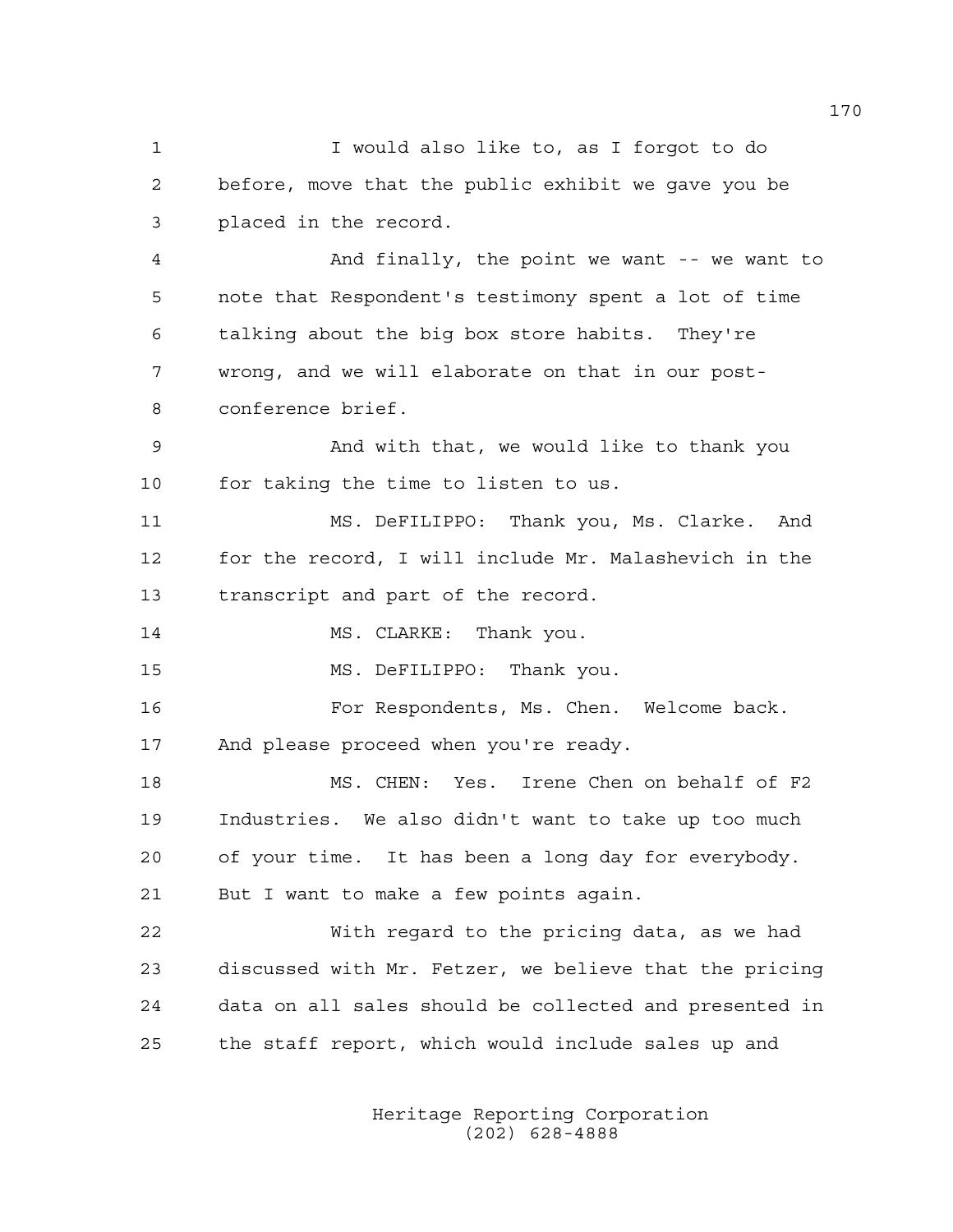1 down the chlorine spectrum because we feel that that 2 would -- is representative of what is going on in the 3 market, and the competition so to speak between and 4 among imports and domestic product.

5 Also, there was some discussion of some 6 interchangeability, some overlap in some of those 7 chlorine categories. I also want to note, you know F2 8 is small. They're an example of the typical or some 9 of the U.S. importers' experience here. The Chinese 10 imports relative to domestic production and sales is 11 very small. And so even though Petitioner mentioned 12 that F2 is small, that should not discount F2's 13 experience as a purchaser of subject imports. And 14 we'd also like to note we are working actively on 15 getting other U.S. importers' input, including putting 16 those -- that input in the affidavits, which if we do 17 receive them, we will certainly attach them to our 18 post-conference brief.

19 And we also urge the Commission to look more 20 closely at the cash rebate issue. I feel this is very 21 important to get a clear picture of the pricing and 22 the sales transactions in and among U.S. customers. 23 This also might affect some of the financials, 24 including SGNA, if some of those costs are being 25 hidden there. And also we wanted to note again, you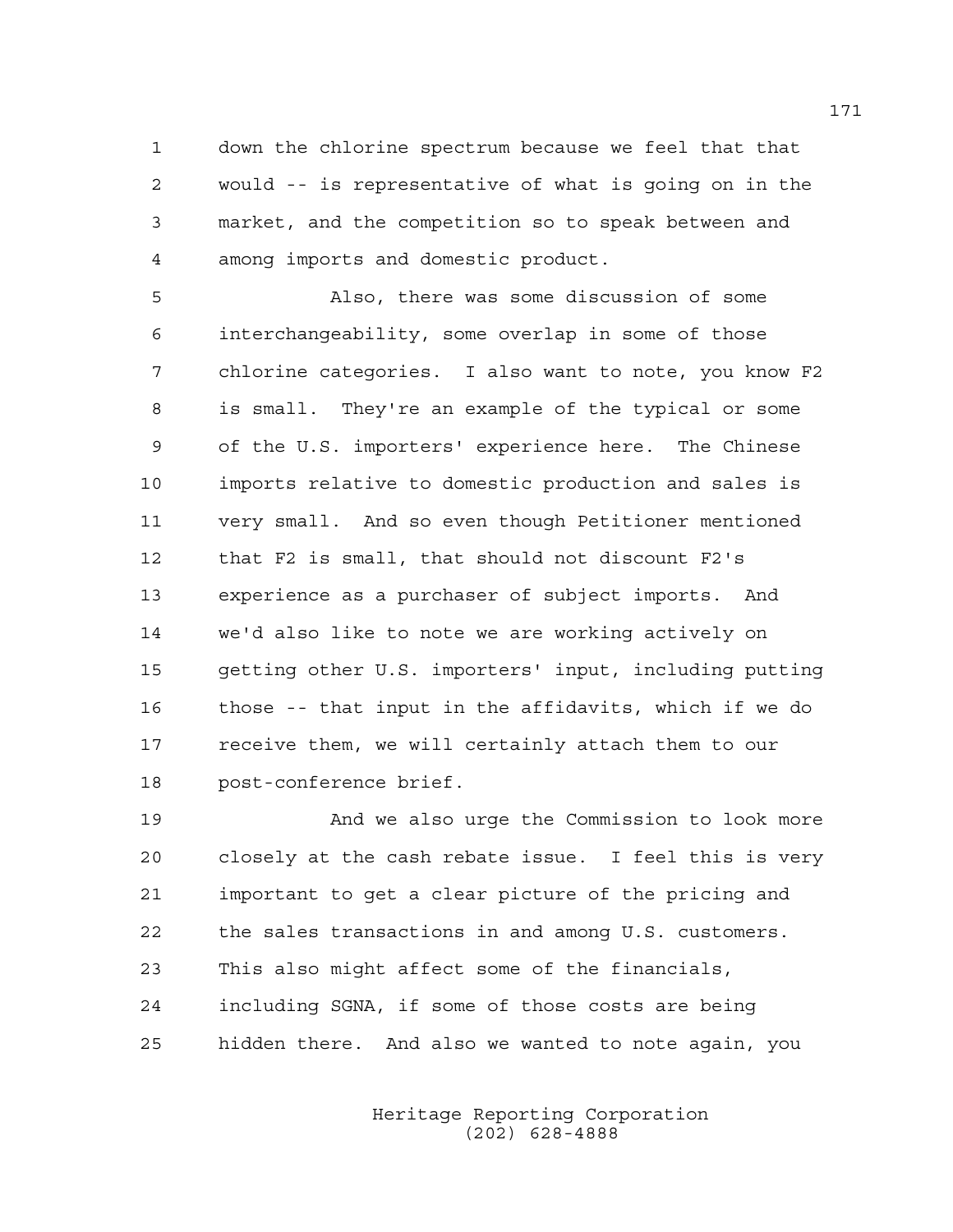1 know, there is only one Chinese producer that has EPA 2 registration, and they have a range for a shipping 3 solution with Costco. But that's available to anybody 4 with sufficient financial wherewithal.

5 So again, we urge the Commission to look at 6 these conditions of competition. We feel that they 7 really do shape the market or portray a picture that's 8 very different from what Petitioners have presented. 9 Thank you.

10 MS. DeFILIPPO: Thank you, Ms. Chen.

11 On behalf of the Commission and the staff, I 12 would like to thank the witnesses who came here today, 13 as well as counsel, for helping us gain a better 14 understanding of the product and the conditions of 15 competition in the calcium hypochlorite industry.

16 Before concluding, please let me note key 17 dates for these investigations. The deadline for 18 submission of corrections to the transcript and for 19 submission of post-conference briefs is Monday, 20 January 13. If briefs contain business proprietary 21 information, a public version is due on Tuesday, 22 January 14.

23 The Commission has tentatively scheduled its 24 vote on these investigations for Friday, January 31, 25 and it will report its determinations to the Secretary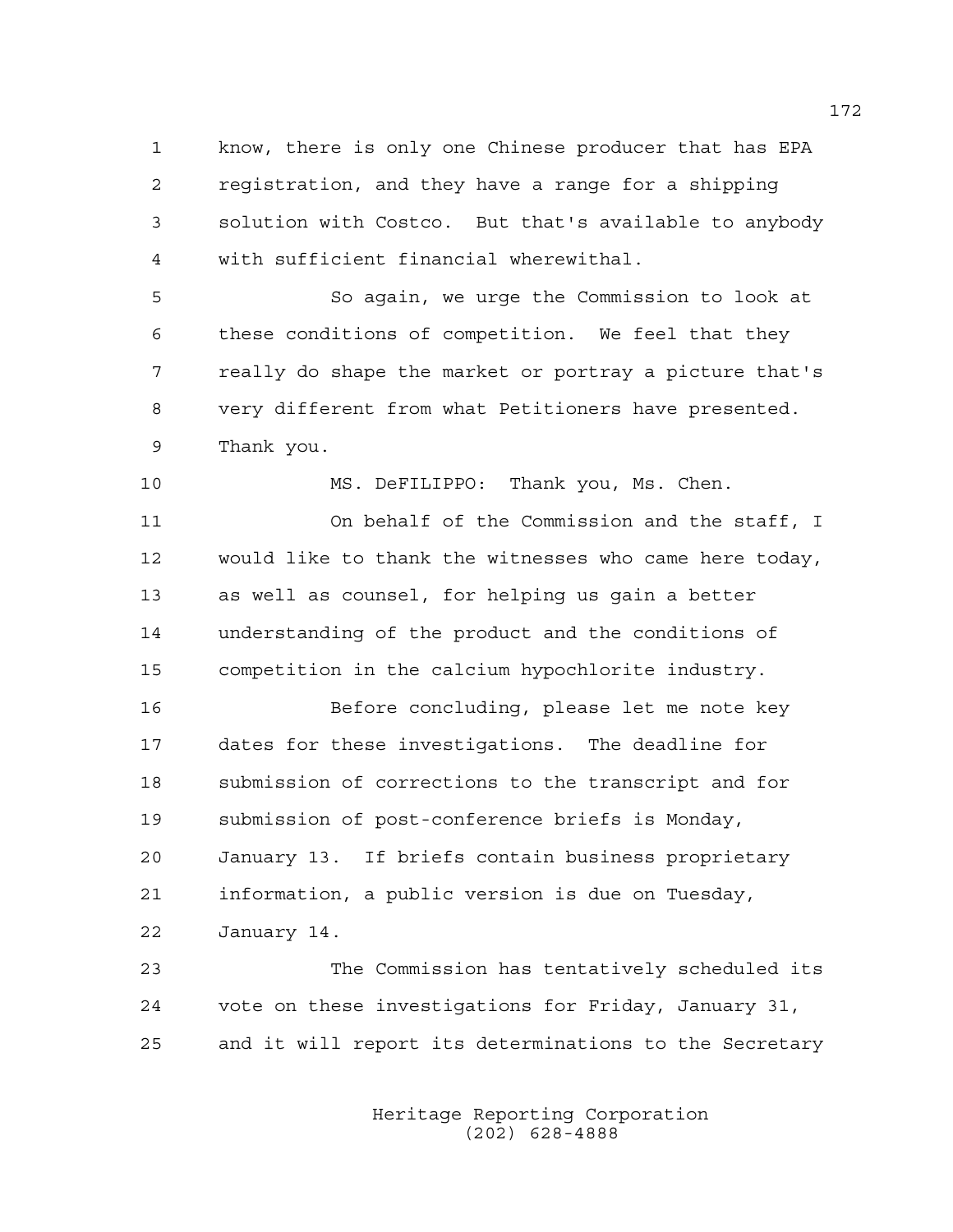1 of the Department of Commerce on Monday, February 3. 2 Commissioners' opinions will be issued on Monday, 3 February 10. 4 Thank you for coming. This conference is 5 adjourned. 6 (Whereupon, at 1:45 p.m., the preliminary 7 conference in the above-entitled matter was 8 concluded.) 9 // 10 //  $11 /$ 12 // 13 // 14 // 15 // 16 // 17 // 18 // 19 // 20 // 21 //  $22 / /$ 23 // 24 // 25 //